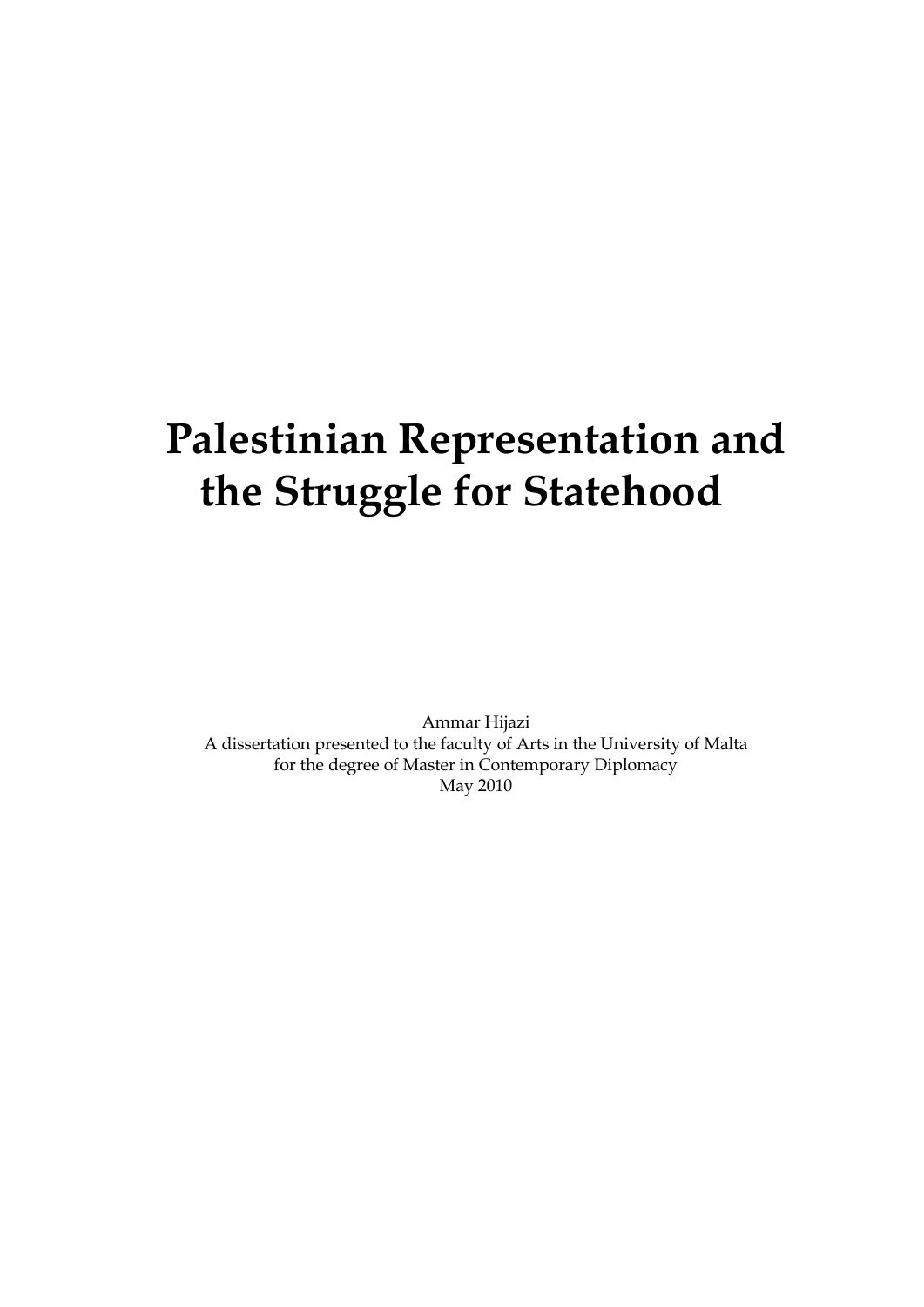### **Declaration**

I hereby declare that this dissertation is my own original work.

Ammar Hijazi

31 May 2010, New York, USA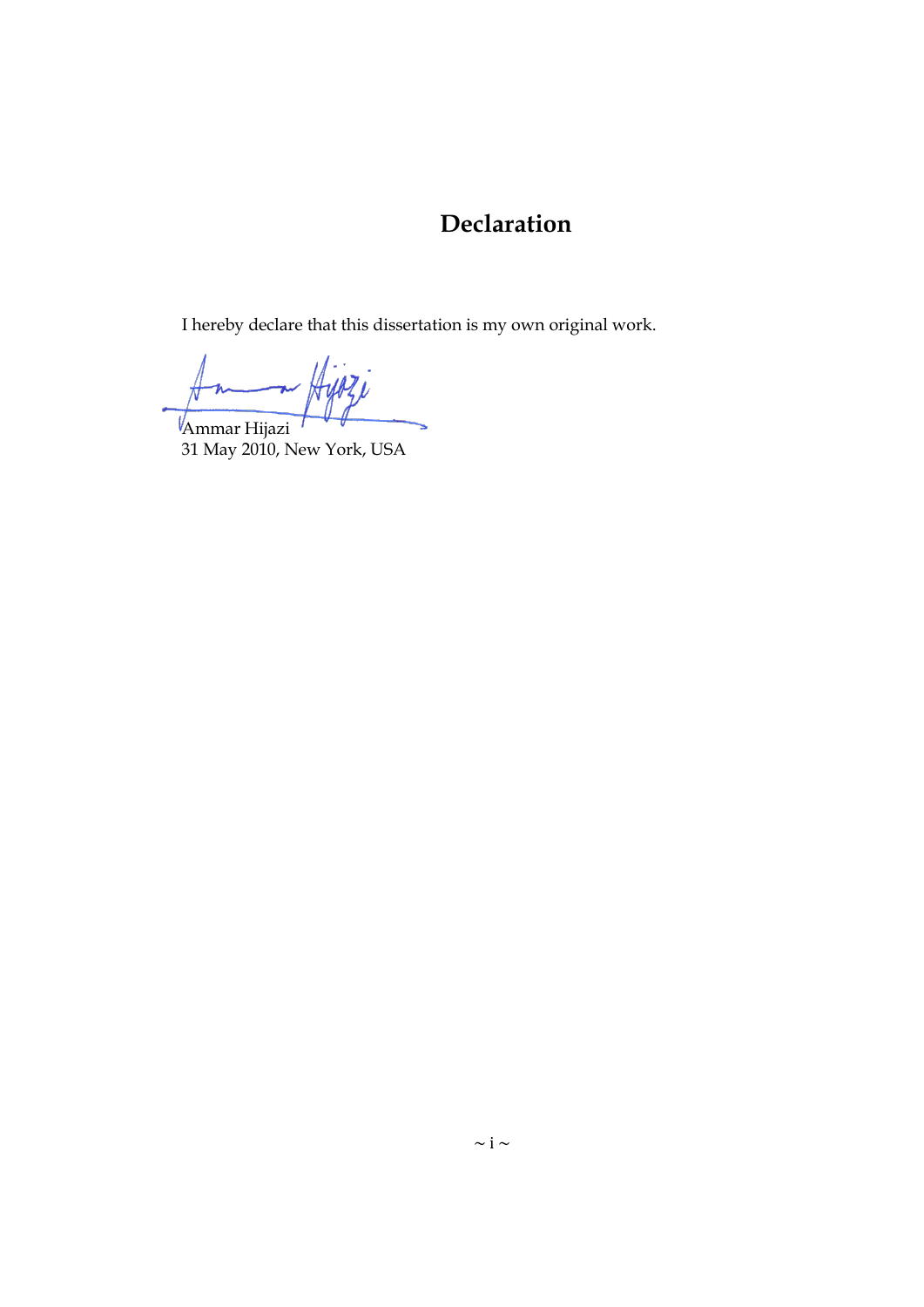### **Acknowledgments**

*To my parents who taught me how to love my homeland and take pride in being a Palestinian; to my wife for her boundless love, patience and support. I am also grateful to my colleagues at work; Ambassador Riyad Mansour for his support and understanding; my dear friend Feda Abdelahdi for her support and assistance; thanks too to my dear colleagues Nadya, Yussef, and Somaia for their support and encouragement. Last but not least, my gratitude goes to Ambassador Victor Camilleri, my mentor, for his valued advice and comments, which gave me the guidance, encouragement and enthusiasm to accomplish this important achievement.*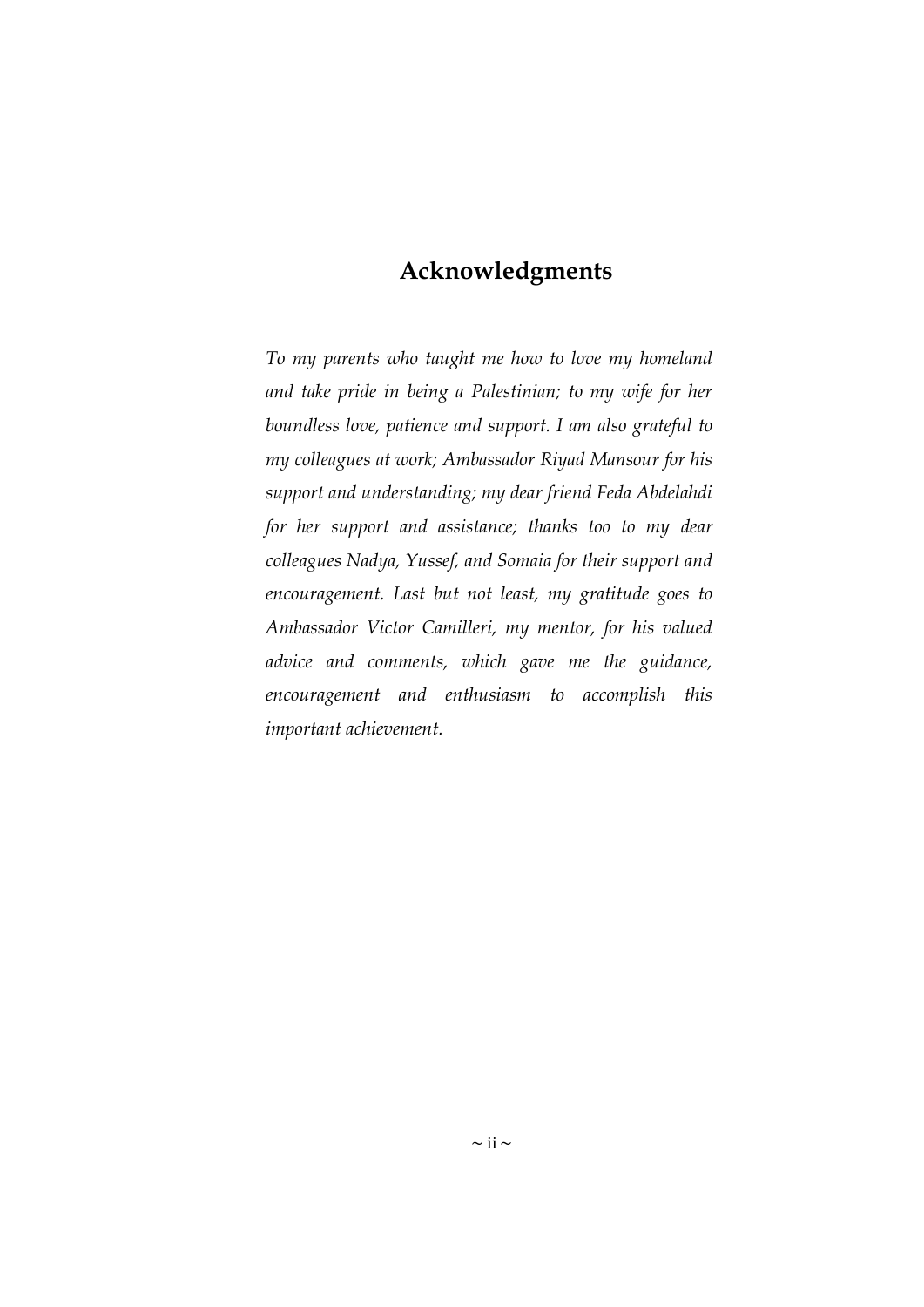# **Dedication**

*To those who dedicated their lives and sacrificed selflessly for Palestine's freedom*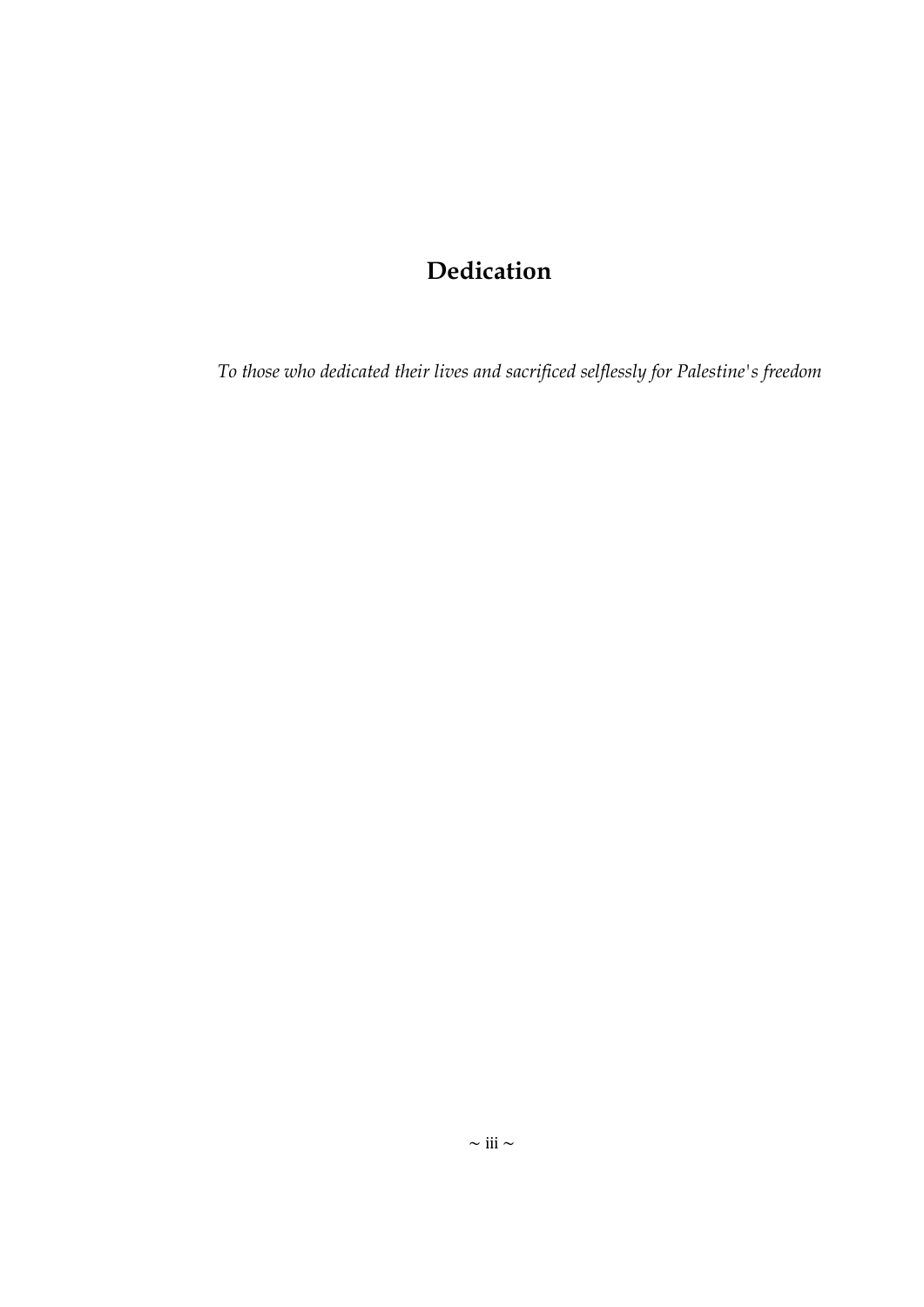#### **Abstract**

Palestinian national identity evolved as Palestinians came under the rule of a colonial power with an agenda whose aim contradicted their very existence as a nation. Quickly, Palestinian political activists realized that forming a uniting and unified representative body that could engage the international and regional players was a political and practical requirement for the achievement of their national aspirations. But with the formation of the first Palestinian representative body, the struggle for independence began and with it, the crucial battle for recognition.

Palestinian representation was greatly and negatively affected by competing regional and international players. These influences often translated into the potent danger of fragmentation. Hence achieving political independence for Palestinian representation was a crucial victory of evolved political thought. It also opened the door to regional and international recognition.

International powers have manipulated this issue several times in order to crush Palestinian aspirations and debilitate the efforts towards achieving statehood. This manipulation is easiest at times of internal division as it enables opponents of Palestinian aspirations to stunt efforts leading to their achievement. Hence, the onus of preserving Palestinian representation lies squarely on Palestinians as failing this strategic responsibility could indefinitely set back the national aspirations.

 $\sim$  iv  $\sim$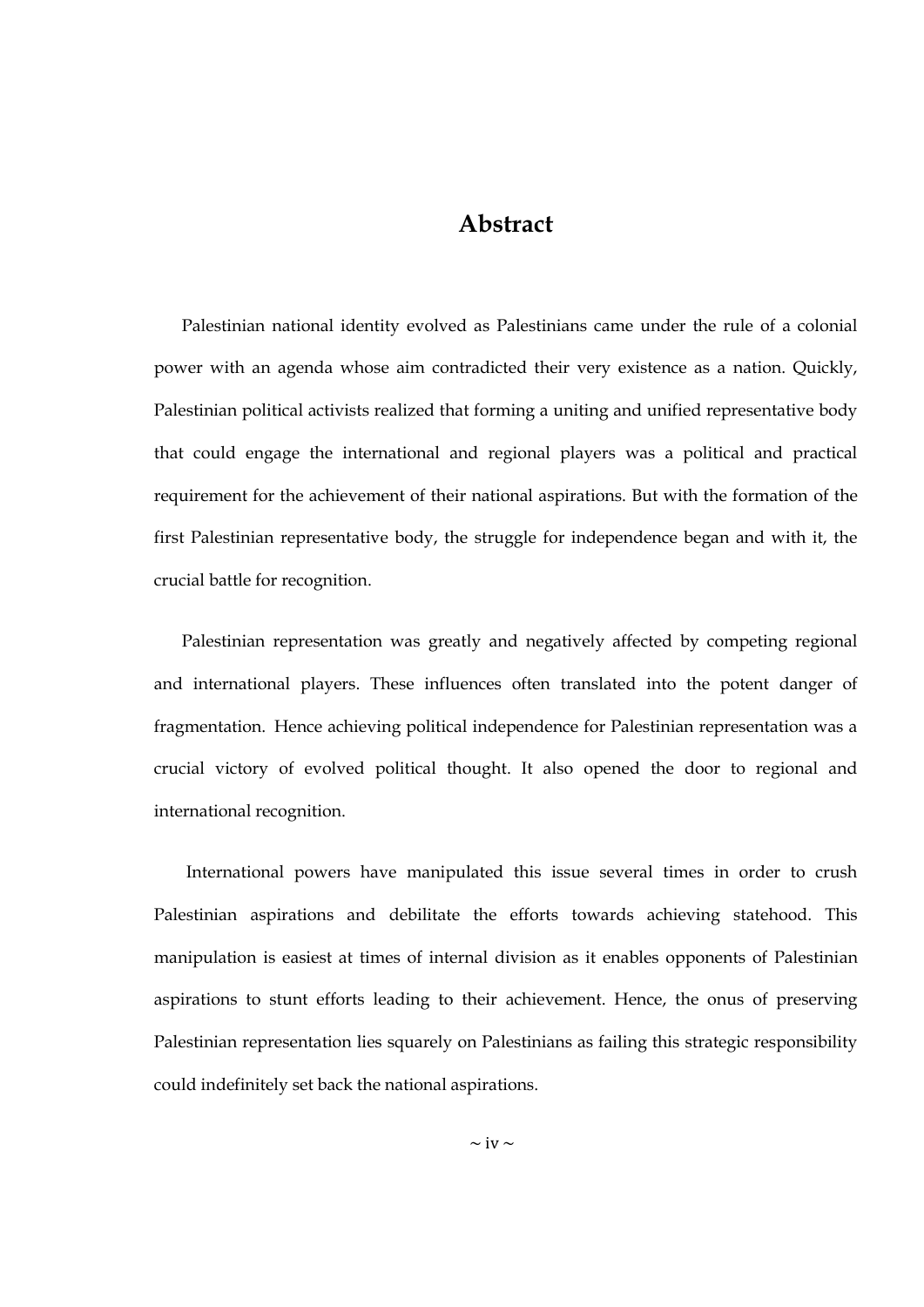# **Table of Contents**

<span id="page-5-0"></span>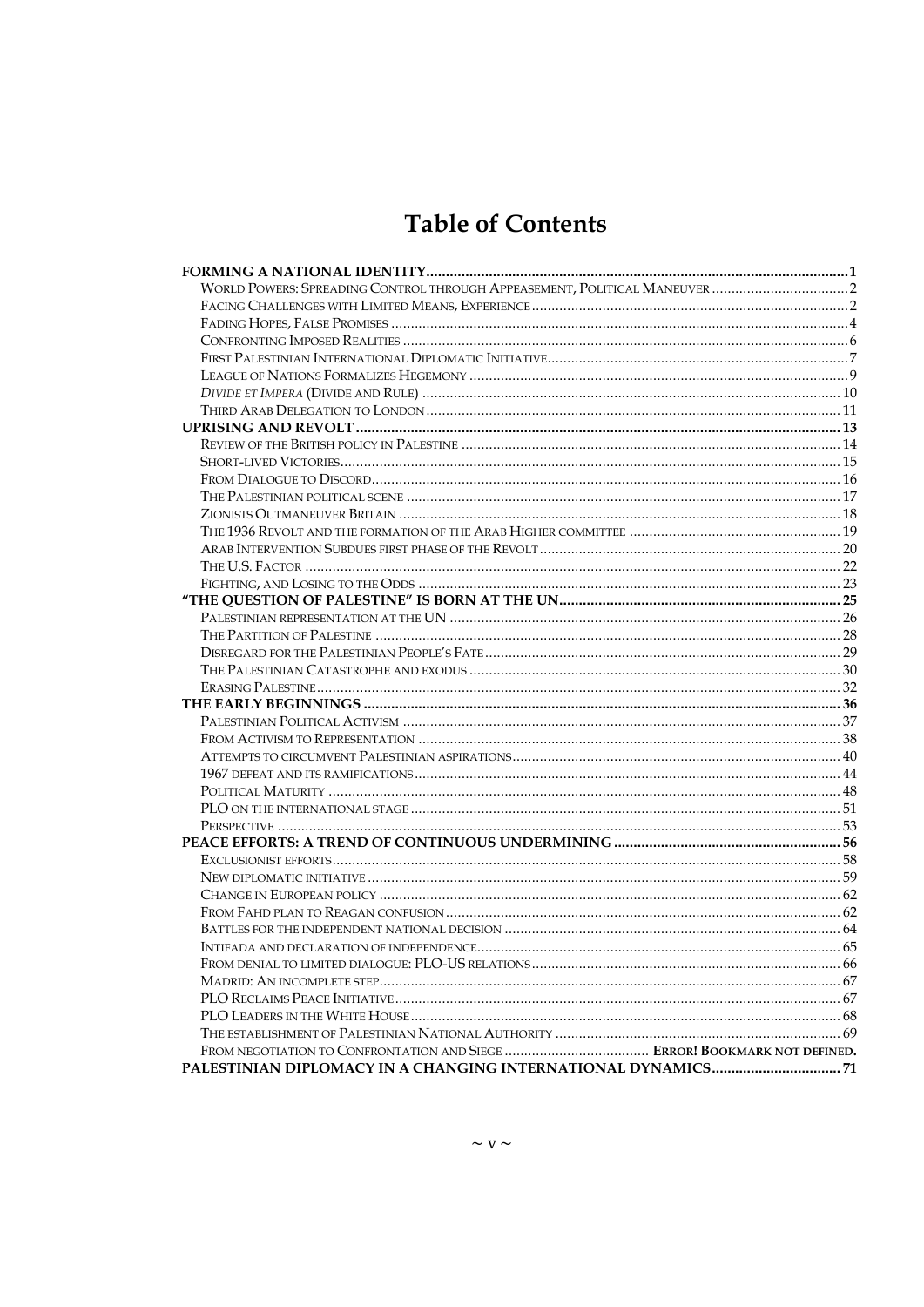### **Forming a National Identity**

Palestinian political activism began as the British mandate over Palestine started. The two were clearly heading on a collision course, as the interests and goals of both sides were diametrically opposite one another. Starting 1919, Palestinians understood the imminent threat posed by the British mandate and the Zionist project it unconditionally supported and endorsed.

This period also marked the early formations of the Palestinian national identity. As a people, Palestinians had the shared elements a people; united in its culture, history, heritage, and common identity. Yet until the late 1910's, Palestinians saw themselves in the wider context of Arab identity. This is in part because Palestine, despite its unique national identity, was always ruled as part of the Arab and Muslim spheres of rule at the time.

Palestinian political activism started sailing in very rough waters. The region as a whole was being reshaped by the new colonial powers; i.e. the British Empire and later on the French. The victors of World War I negotiated how and where to exercise their influence. New regional and international alliances were also being formed and it was difficult for this fledgling Palestinian national movement to catch up. There were joint interests between key players like the Al Saud and Hashemite families and the new world powers. But in Palestine, the new political formations had very limited regional and almost no international political experience, as they were still struggling to form a cohesive representative body.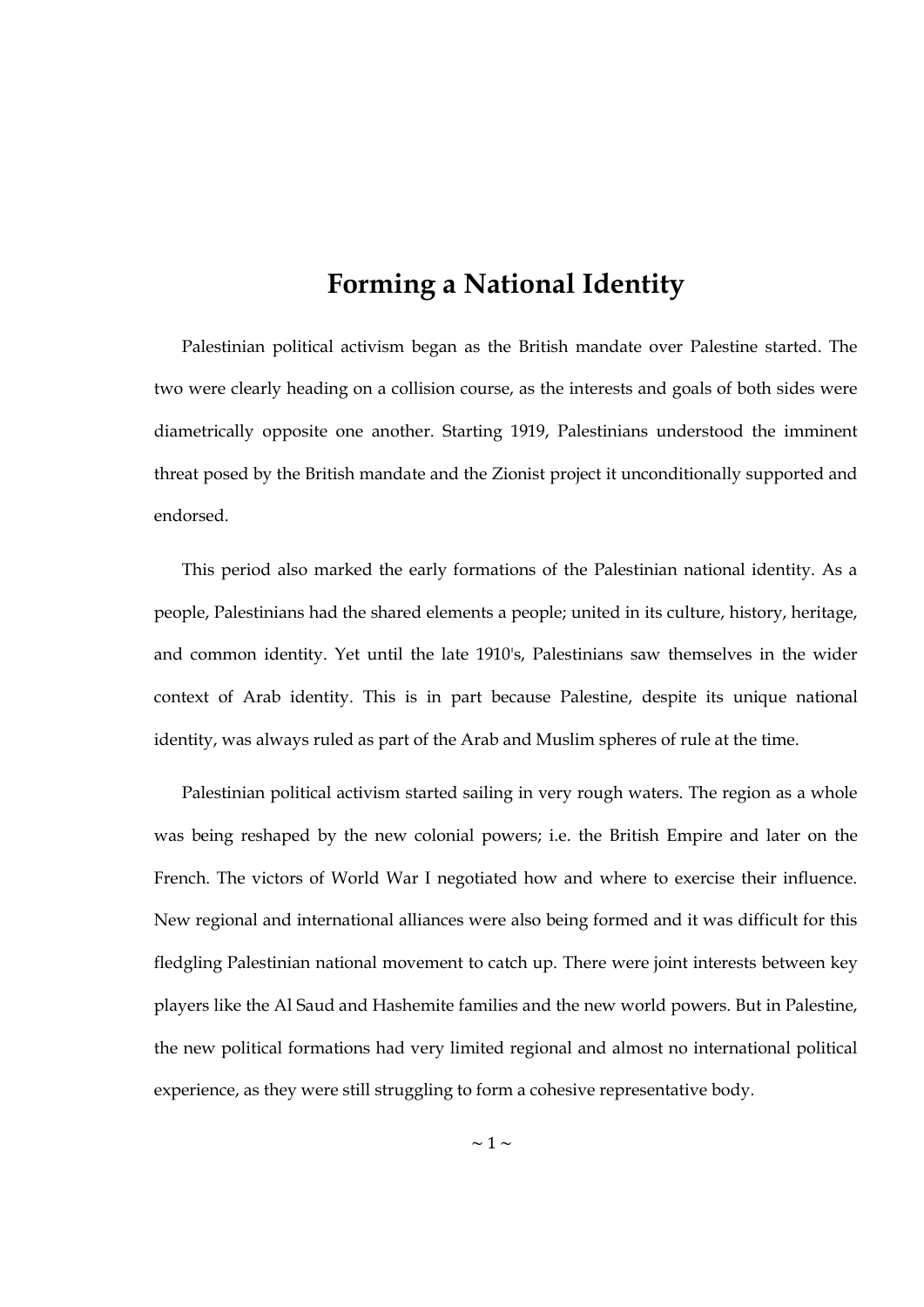#### <span id="page-7-0"></span>*Maneuver*

 $\overline{a}$ 

To secure control over what it considered a strategically significant region, Britain sent out conflicting messages to the Arab and Zionist audiences, in effect buying time through appeasement of the interested players.

The British promises to the Arabs through the Hussein-MacMahon correspondence of 14 July 1915 preceded the now infamous Balfour Declaration<sup>1</sup> to the Zionist movement of 1917 and the Sykes-Picot agreement<sup>2</sup> with the French of May 1916, which were both implemented. In these two cases, the parties concerned enjoyed the advantage of political maneuverability, pressure, and experience – something the Arabs were unable to compete with collectively or individually. The course of events proved this beyond doubt.

#### <span id="page-7-1"></span>*Facing Challenges with Limited Means, Experience*

To face these rising challenges, Palestinians tried to form political coalitions and representative bodies that could address their local needs and launch regional and international efforts to achieve their national aspirations. A number of bodies, Clubs, and parties were formed by Palestinian community leaders but many quickly withered away. The widest representation and strongest influence was captured by the Mu'tamar Al-Arabi

*<sup>1</sup> The Balfour Declaration (dated 2 November 1917) was a formal statement of policy by the British government made in a letter from Foreign Secretary Arthur James Balfour to Walter Rothschild stating that: His Majesty's government view with favour the establishment in Palestine of a national home for the*  Jewish people, and will use their best endeavors to facilitate the achievement of this object, it being clearly *understood that nothing shall be done which may prejudice the civil and religious rights of existing non-Jewish communities in Palestine, or the rights and political status enjoyed by Jews in any other country (Wikipedia, 2010).*

<sup>2</sup> *The Sykes–Picot Agreement of 1916 was a secret agreement between the governments of the UK and France, with the assent of Imperial Russia, defining their respective spheres of influence and control in Western Asia after the expected downfall of the Ottoman Empire during World War I* (Wikipedia, 2010).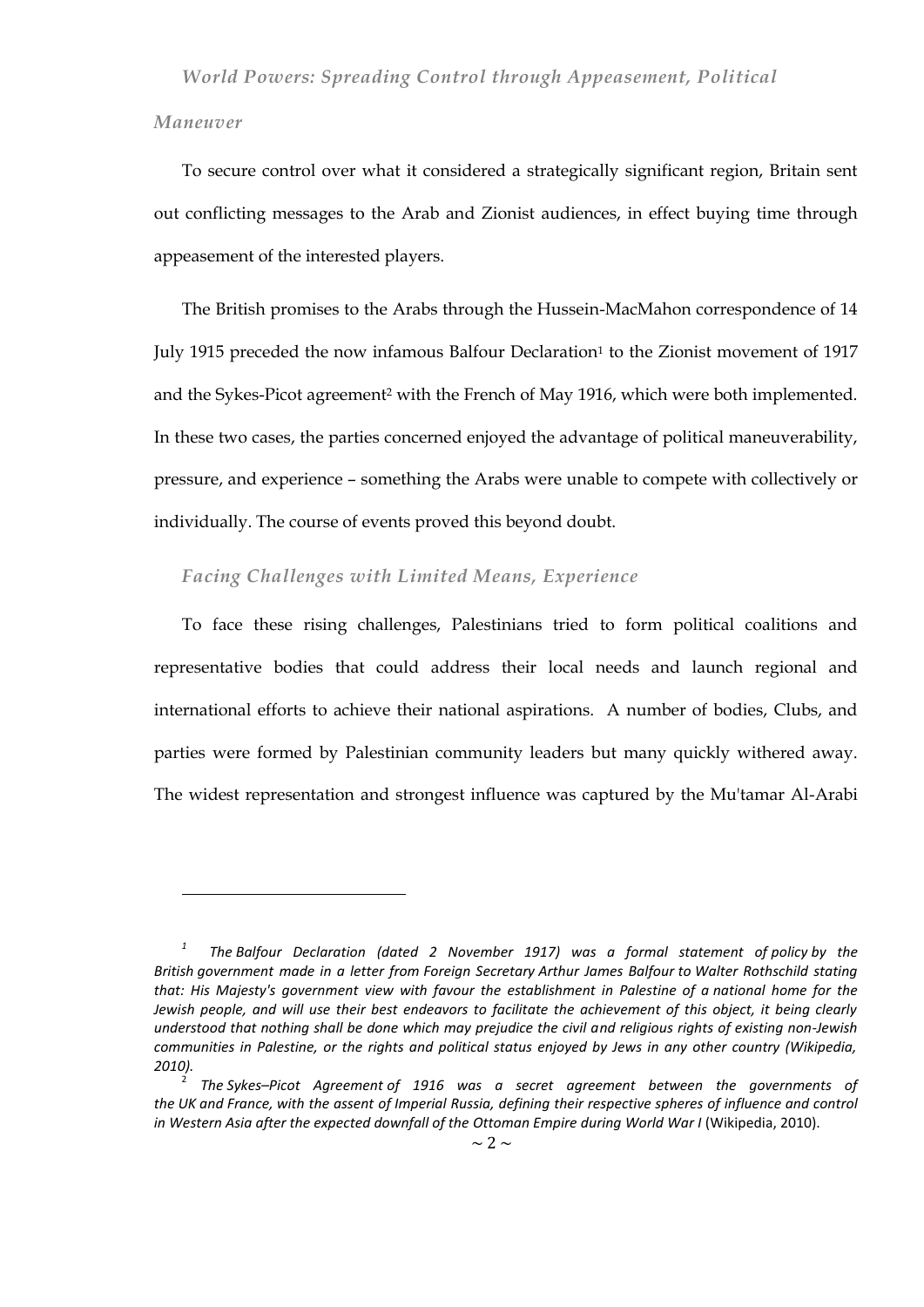Al-Filistini (The Palestinian Arab Congress) because its position reflected the wider Palestinian national consensus.

The Palestinian Arab Congress (PAC) convened in Jerusalem early 1919, following the unveiling of the Balfour Declaration to the Zionist movement and the Sykes-Picot agreement between Britain and France. In the Balfour Declaration of 2 November 1917, the British government said it "view[ed] with favour the establishment in Palestine of a national home for the Jewish people" and the Sykes-Picot agreement contradicted what Britain had promised the Arabs at large in the Hussein-MacMahon correspondence.<sup>3</sup> Hence, the Congress can be considered as the first internationally-motivated Palestinian political mobilization. It also came shortly after the beginning of the British occupation of Palestine.

Palestinian Muslim and Christian notables wanted the Congress to be a uniting political structure that represents the people and their political aspirations. During its 9-year lifespan, the Congress convened seven sessions in response to political developments. This Congress was also attempting to formulate the processes and laws that represent the majority of Palestinians.

In its first session, the Congress sent a memorandum to the Paris peace conference in which the Palestinians refused the Balfour Declaration and Zionist claims to Palestine as well as rejected all ideas or proposals of separation from Syria (Nafi, 1998).

At the time, a majority of the Congress supported the Syria incorporation policy, which was a reflection of the Palestinian perception of national identity at the time. Politicians pushing for unity with Syria believed such an alliance was vitally important as it provided Palestine with a regional back bone and ensured its political and regional depth. This was

 $\overline{a}$ 

 $3$  From 14 July 1915 to 30 January 1916, Britain pledged that Palestine was included in the areas it was committed to see independent in the future (Ingrams, 1973).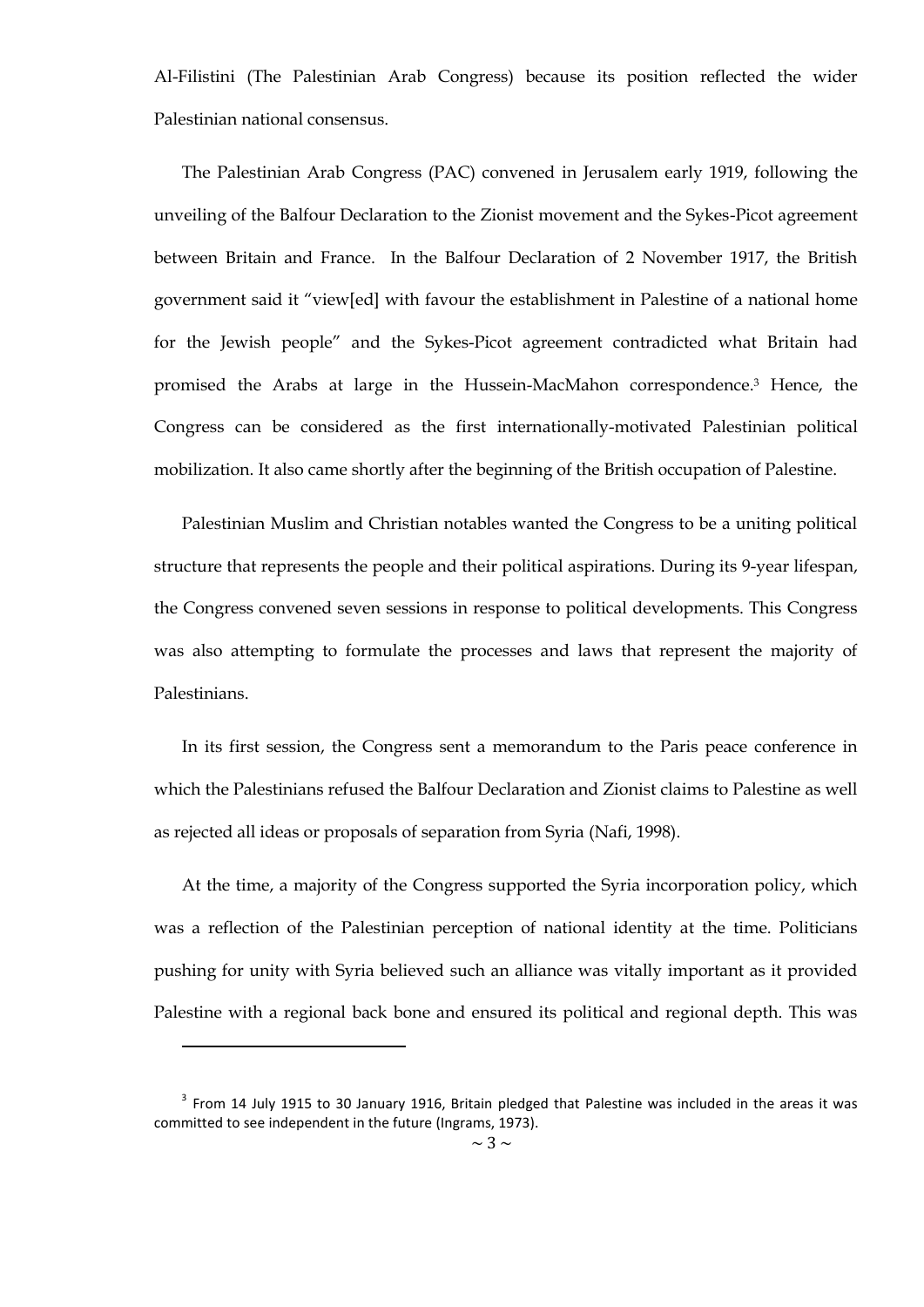also a position of practical significance as an Arab government was already established in Syria. There were also voices calling for Palestinian independence, albeit under British "protection". They did not form a sizeable voice though.

The backdrop of the Congress was an Allied Powers meeting in Paris, France, which culminated in the signing of the Treaty of Versailles, setting the stage for the formation of the League of Nations. The British banned a Palestinian delegation from the first Congress to attend the Conference, although it allowed a delegation from the Zionist movement to attend. Insisting on engaging the Paris Peace Conference, the Congress sent the Paris Conference a memorandum on 3 February 1919 (Ayyad, 1999).

This memorandum marks the first attempt by a Palestinian representative body to politically engage the international front. The Congress made a sincere effort to communicate and find a common language with an outside world that was already exhibiting hostility towards Palestinians. It requested independence using the language of U.S. President Woodrow Wilson's principles, particularly his support for the right of self-determination of peoples previously subject to Turkey, like the Palestinians (Little, 2003).

But this gesture was an incomplete effort to forge an alliance of ideas and it fell far short of a political maneuver capable of maturing into a more effective step on a tactical or strategic level. This was partly due to the insufficient experience and political immaturity of Palestinian representatives.

#### <span id="page-9-0"></span>*Fading Hopes, False Promises*

The Paris Peace Conference set up what was later called the Crane-King Commission, charged with studying conditions in the Turkish Empire with reference to possible mandates. But Britain and France stalled the Commission's, putting an embargo on its conclusions for three years (UNISPAL, 1919).

 $\sim$  4  $\sim$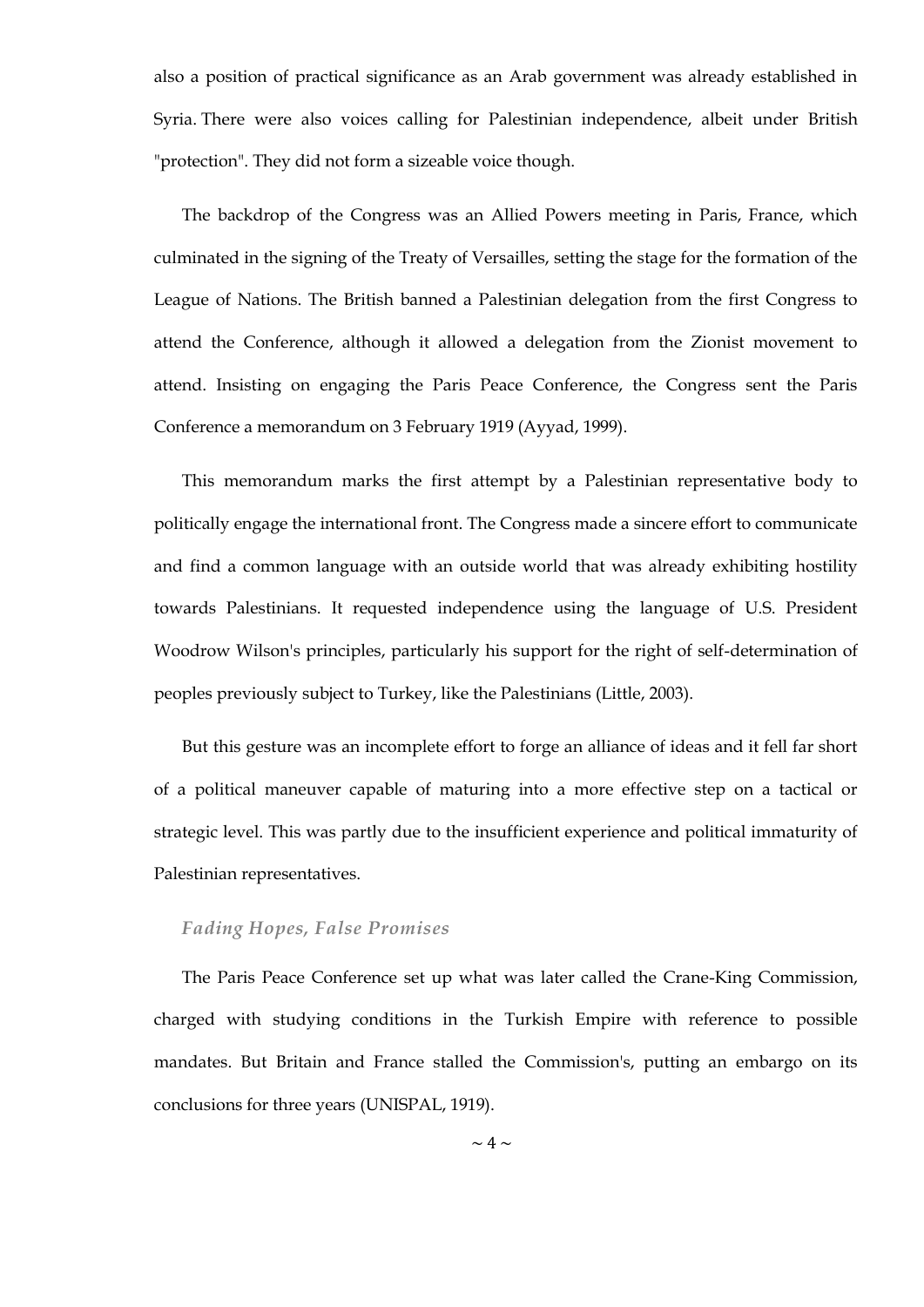The commission recommended preserving the unity of Syria, placing it under one Mandatory Power, and making Emir Feisal head of the new united Syrian State. With regard to Palestine, the commission recommended serious modification to the Zionist program for Palestine, which it described as "extreme" (UNISPAL, 1919).

These recommendations could be seen as a diplomatic gain of the early Palestinian diplomatic efforts as they reflected the spirit of the petition the first Palestinian Congress had sent to the Paris Conference.

But Palestinian hopes of independence in uniting with Syria under King Faisal soon faded. Following the San Remo Conference, the French invaded Syria and toppled the newly proclaimed nationalist government on 23 July 1920.

This invasion was facilitated by the American retreat from the region and world stage at large. Hence, Britain and France snubbed earlier pledges and prepared to place the Sykes-Picot plan into effect by September 1919 (Boyle, 2001). The partitioning of the region was reaffirmed in the London Conference of February 1920 and the San Remo Conference of April 1920.

The San Remo Conference was particularly important. Aside from reaffirming the Balfour Declaration, it referred to Palestinians as 'non-Jewish communities' while urging the establishment of proper Jewish representation.

<span id="page-10-0"></span>These major developments had a direct effect on the unfolding situation in Palestine, where the exposure of the Balfour Declaration and increased Jewish migration were fast fuelling heightened Palestinian tensions and frustrations.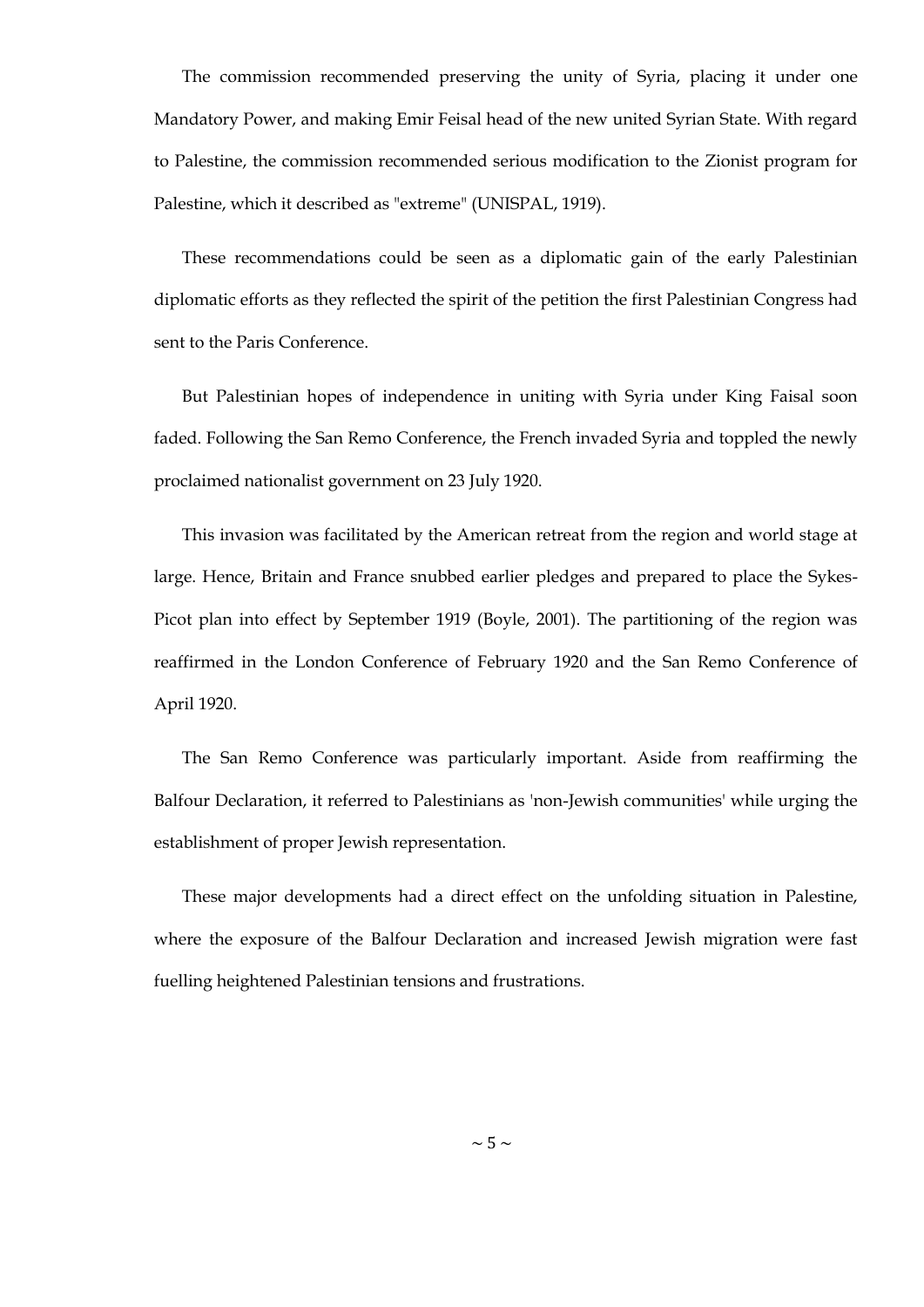#### *Confronting Imposed Realities*

In late April 1920, large-scale popular riots erupted across Palestine. It was the first significant expression of public frustration with British rule and its encouragement of mass Jewish migration to Palestine. The public had concluded that Western powers had nothing but contempt towards their aspirations (Nafi, 1998).

The Palestinian interpretation of the Balfour Declaration and Sykes-Picot agreement was correct; British and other Western powers had reneged on earlier promises to Arabs in general and Palestinians in particular. Palestinians felt betrayed.

Following the disturbances, the British appointed a military committee of enquiry, known as the Palin commission, in May 1920. It was one of many inquiry commissions to follow. Ironically, their conclusions regarding the dangers of the Zionist project and the frustration of Palestinians were not taken into account (Huneidi, 2001).

By May 1920, the Muslim Christian Association in Palestine attempted to hold the second Palestine Arab Congress in order to formulate a position towards this San Remo resolution. But the British banned it, citing fears the Congress could lead to disturbances like the ones that took place in April.

Convening on 13 December 1920 in Haifa, the third Palestine Arab Congress was a qualitative development in Palestinian political thinking. The congress formed an Executive Committee (as a quasi government), which remained in control of the Palestinian political movement from 1920 to 1935 (Musliah, 1989). The Committee elected Musa Kazim Al-Husseini, a prominent Palestinian figure and the former mayor of Jerusalem, as President.

The British refused to recognize that the Congress represented the Palestinian people or grant it any status. Using various pretexts, the British clearly attempted to strip the Congress of any legitimacy and undermine this fledgling Palestinian political entity. The British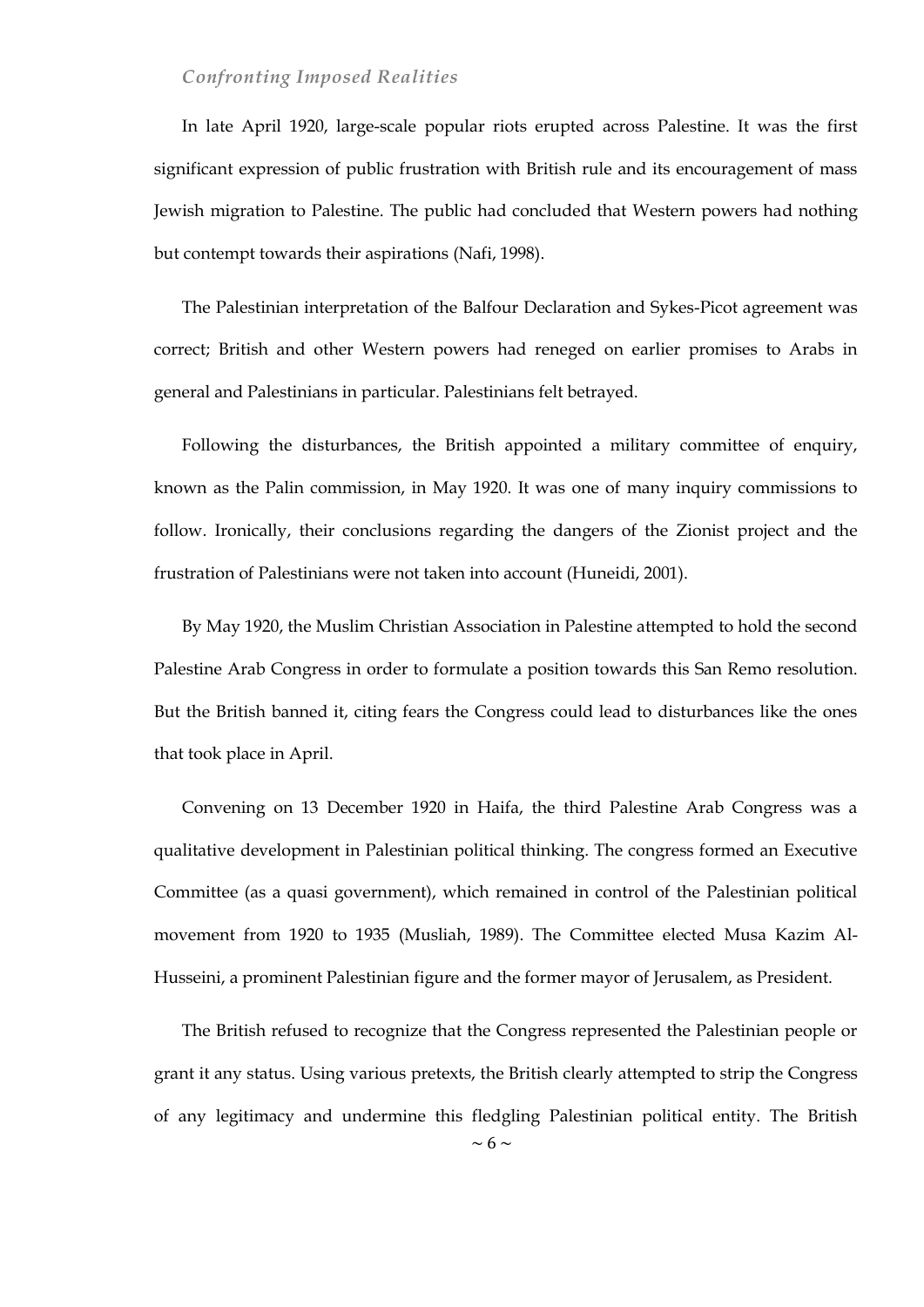colonial power wanted to maintain absolute control over Palestinians and hence wanted to prevent the possibility of Palestinians having elected or chosen representatives (Gerner, 1994). Britain was intent on keeping Palestinians without a voice, which the Congress represented.

Aside from consistently denying any representative body the Palestinian people designed recognition, the British tried to create alternative bodies. Those were conditioned on the Palestinians' acceptance of the mandate and were carefully designed by British authorities to ensure control, including appointments and veto power to the British Commissioner General (UNISPAL, 1922).

This was a serious challenge for Palestinians. The British were effective; managing to stifle the prospect of the creation of any Palestinian entity. Some Western countries helped Britain to that end. Help also came from some regional leaders, who were more interested in securing their rule over parts of Greater Syria.

#### <span id="page-12-0"></span>*First Palestinian International Diplomatic Initiative*

The insensitivity British authorities displayed towards Palestinian aspirations did not change in subsequent years despite Palestinian public displays of opposition. The British also continued to ignore all Palestinian calls to halt their destructive policies, particularly that of Zionist colonization. Consequently, there were more disturbances, wider in sphere and more extreme in nature than those that took place in 1920.

With such backdrop, the Forth Congress convened in May 1921. The Congress decided to dispatch a delegation to London to convey the Palestinian position directly to the British government in London. The Congress also dispatched delegations on tours of modern-day Saudi Arabia, Egypt, Sudan, the Vatican and Switzerland to garner support from the Muslim and Christian worlds against the Zionist colonization of their land as well as what they

 $\sim$  7  $\sim$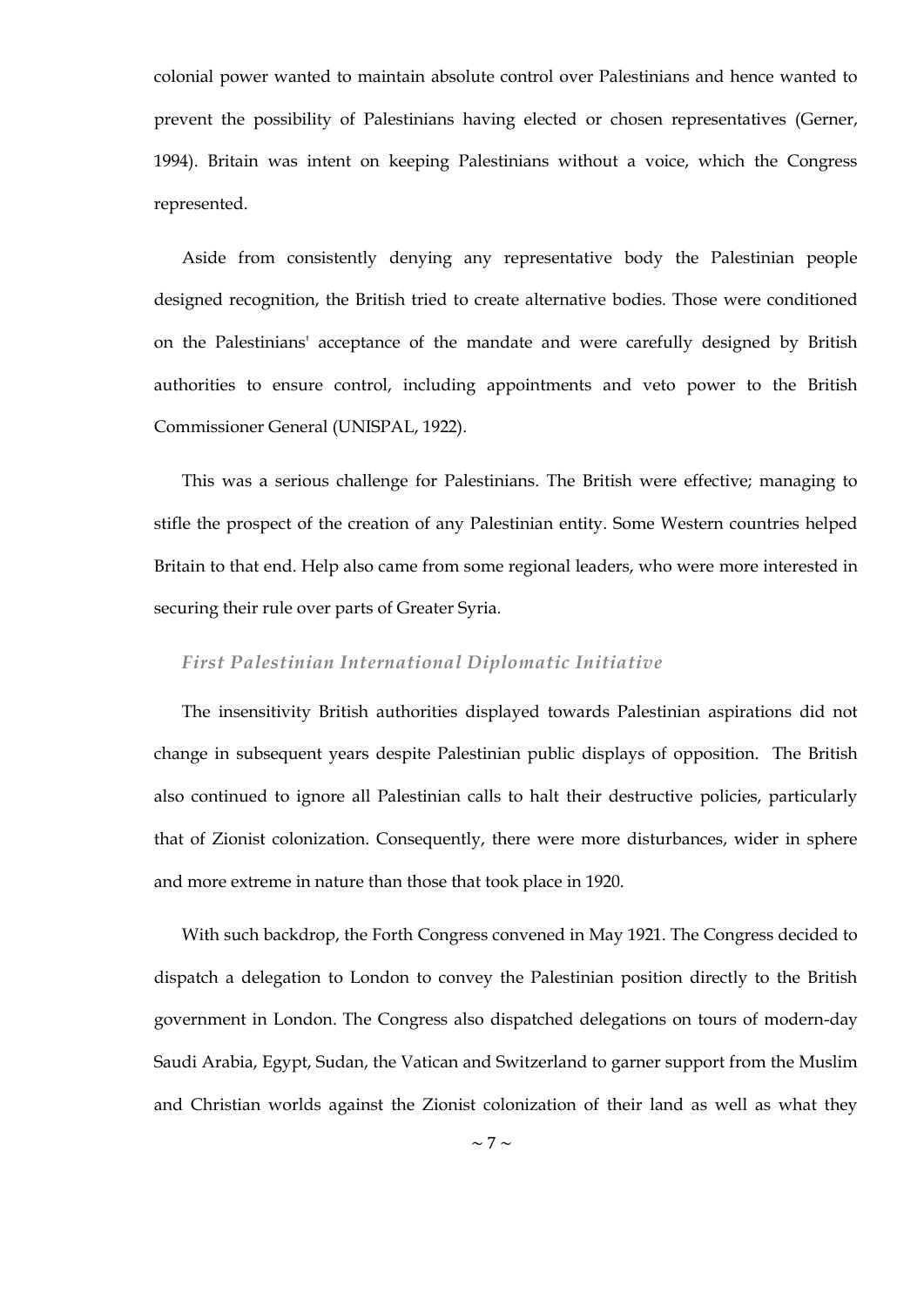viewed as unacceptable claims and myths to Palestine by the Zionist movement (Ayyad, 1999).

This was the first practical Palestinian diplomatic initiatives to change the policies of the superpowers. The delegation received the expressed sympathy of the Vatican then three members of the same delegation were then dispatched to Geneva, Switzerland. There, they presented the Palestinian position before the League of Nations, particularly their protest against the inclusion of the Balfour Declaration in the draft Mandate. The delegations were also engaged in a public diplomacy campaign, both in London and Geneva (Kayyali, 1978).

In London, the British Colonial Secretary Winston Churchill refused to meet the Palestinian delegation. Instead, the delegation engaged the reluctant Secretary with a series of letters from 21 February to 23 June 1922, which requested that the British government ―*revise their present policy in Palestine, end the Zionist con-dominium, and put a stop to all alien immigration"* (UNISPAL, 1922). Additionally, the letters detailed the Palestinian response to certain articles in the proposed draft of the "Palestine Order", particularly those dealing with the governing body. Finally, the Palestinian delegation stated that their ultimate aim was ―*to*  lay in Palestine the foundation of a stable Government that would command the respect of the inhabitants and guarantee peace and prosperity to all" (UNISPAL, 1922).

But the British government maintained its refusal to recognize that the delegation represented the Palestinian people. The British Colonial Office also insisted that no negotiations would be held with the delegation, except on the basis of the Balfour Declaration (UNISPAL, 1922).

The uncompromising British position was made final on 3 June 1922, with the publication of the ―*British Policy in Palestine"*, also known as the Churchill White Paper. In it, Britain outlined its policy henceforth towards Palestine, maintaining its policy of ignoring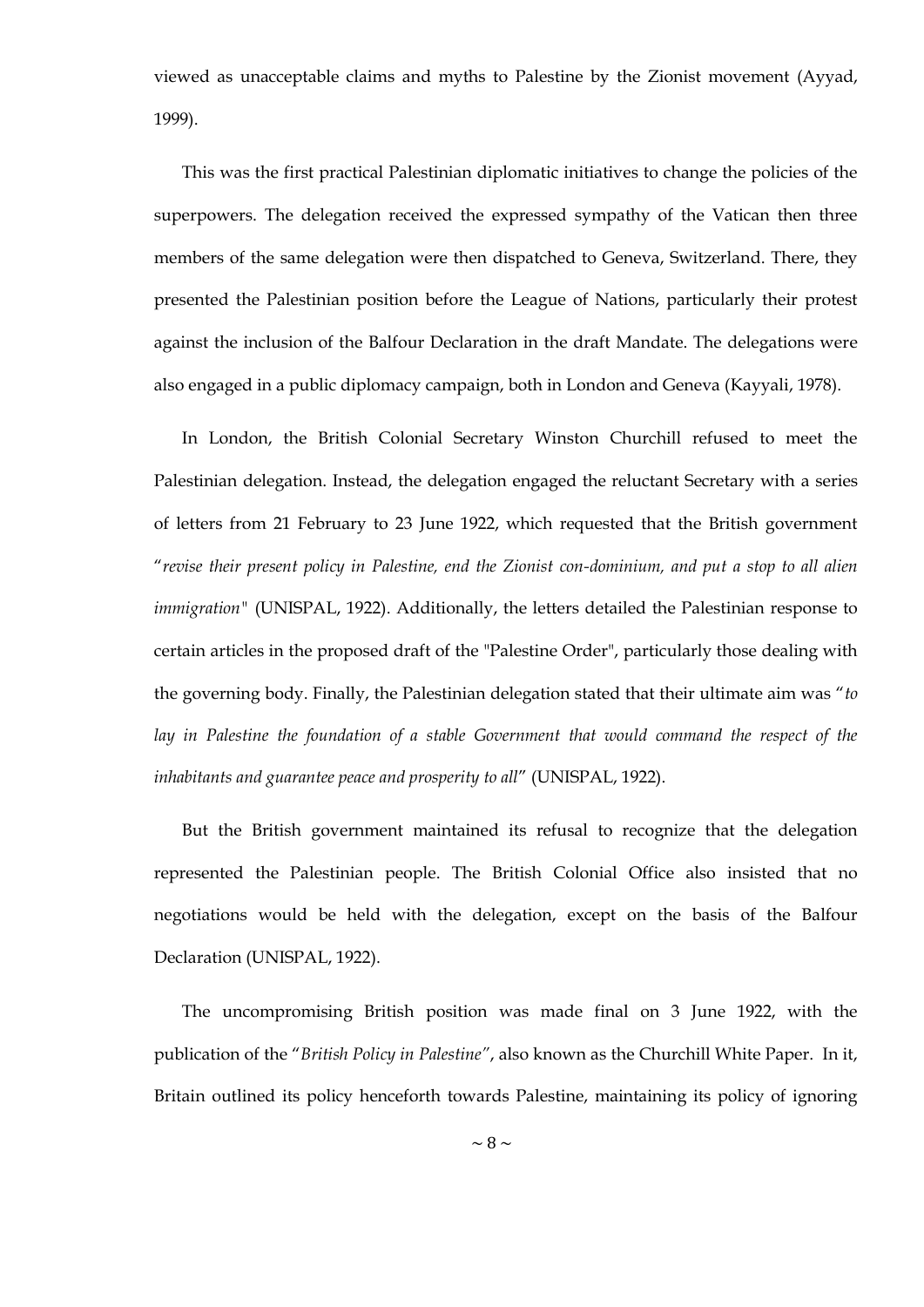the stated will of the Palestinian People. The Paper considered the Balfour Declaration unchangeable and supported an intensification of Jewish migration (UNISPAL, 1922). Not surprisingly, Palestinians considered the White Paper an indication of British contempt and hostility towards the will and demands of the Palestinian people.

#### <span id="page-14-0"></span>*League of Nations Formalizes Hegemony*

Adding insult to injury, the League of Nations approved the British-drafted Palestine Mandate on 24 July 1922 (Wilson, 1990). This undoubtedly set the foundations for claims of rights by the Zionist movement in Palestine and stripped the Palestinians of their rights.

Immediately following the London visit, the Palestine Arab Congress convened its Fifth session in Nablus late August 1922. The Congress called for the abolition of the Balfour Declaration, rejected the British Mandate, Churchill's White Paper and the Palestine Order. The Congress also decided to boycott the Legislative Council elections, called for in the Order. This policy of non-cooperation with the mandate succeeded in securing a widespread boycott of the British-devised Legislative elections (Huneidi, 2001). The Congress's position also discouraged Palestinian nominees from serving in the British-devised Advisory Council.

These successful steps marked the beginning of the Palestinian national political struggle. Moreover, the Congress' position as the Palestinians' first representative body was strengthened as its policies won public support and adherence.

By November 1922, the Palestine Arab Congress-Executive Committee mobilized its efforts to confront the dramatic developments taking place at the international and regional levels. The Committee dispatched a delegation to Turkey then Lausanne, where a Peace Conference was forthcoming. But the delegation was denied the opportunity to appear before the Lausanne Conference. Meanwhile, the Turks were occupied with retaining their own independence and never touched on the mandate territories (Huneidi, 2001).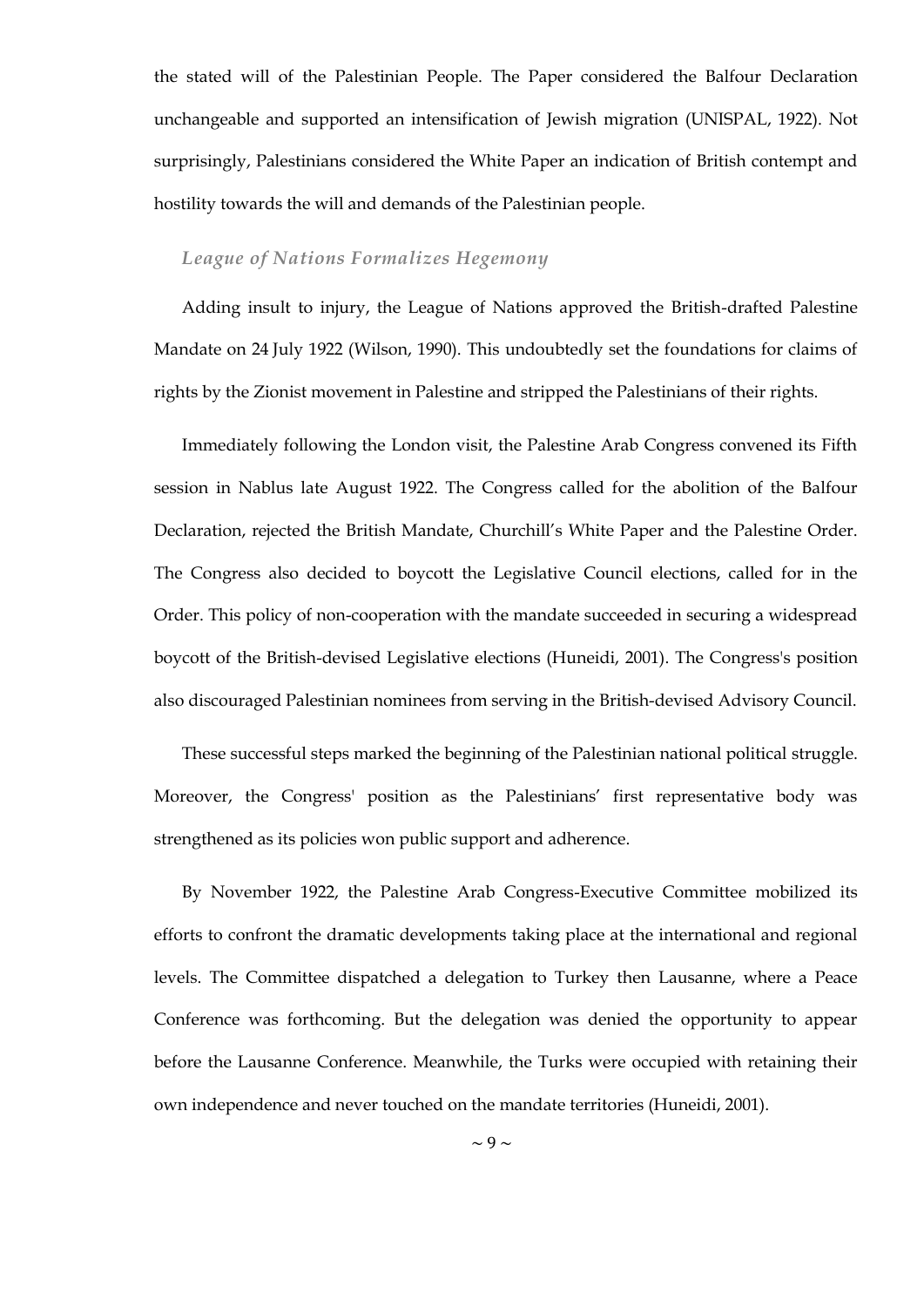The delegation presented convincing arguments to defend its positions during its encounters with the British authorities and others. Yet, the end result was devastating for Palestinians, as the League of Nations formally endorsed the British-formulated Mandate of Palestine, which disregarded the Palestinians' rightful aspirations.

In many ways, this was the Palestinian political leadership's crash course in *real politic*; confronting Palestinians with the international political reality of the time, where the power of interests outweighed convincing arguments in reaching a decision of international proportions like that on Palestine. In many ways, this frustrating reality remained constant until present day, where Palestinians continue searching for the means to enable them to influence international players that hold the key to Palestinian independence.

One could easily argue that Palestinian political leaders should have reached the conclusion that the British authorities were neither interested nor committed to entertaining or fulfilling the rights of the Palestinian People. Evidence of this British intention was readily available in the successive steps and statements of policy made until this time.

Yet, Palestinian leaders then did not manifest an understanding that diplomacy alone cannot yield desired results if it is not backed by influence on the course of events. In other words, Palestinian efforts until this time lacked teeth and it was left to the Palestinian public's whims to express outrage or opposition towards British actions, without any direction from a set and clear plan of any strategic value. This reduced Palestinian diplomacy to oratory exchanges rather than effective action.

#### <span id="page-15-0"></span>*Divide et Impera* **(Divide and Rule)**

The British encouraged division within Palestinian society, using contradictory promises to opposing leaders, power money, and all other means to guarantee the success of their project in Palestine, which would in turn ensure maintaining their dominance in the Middle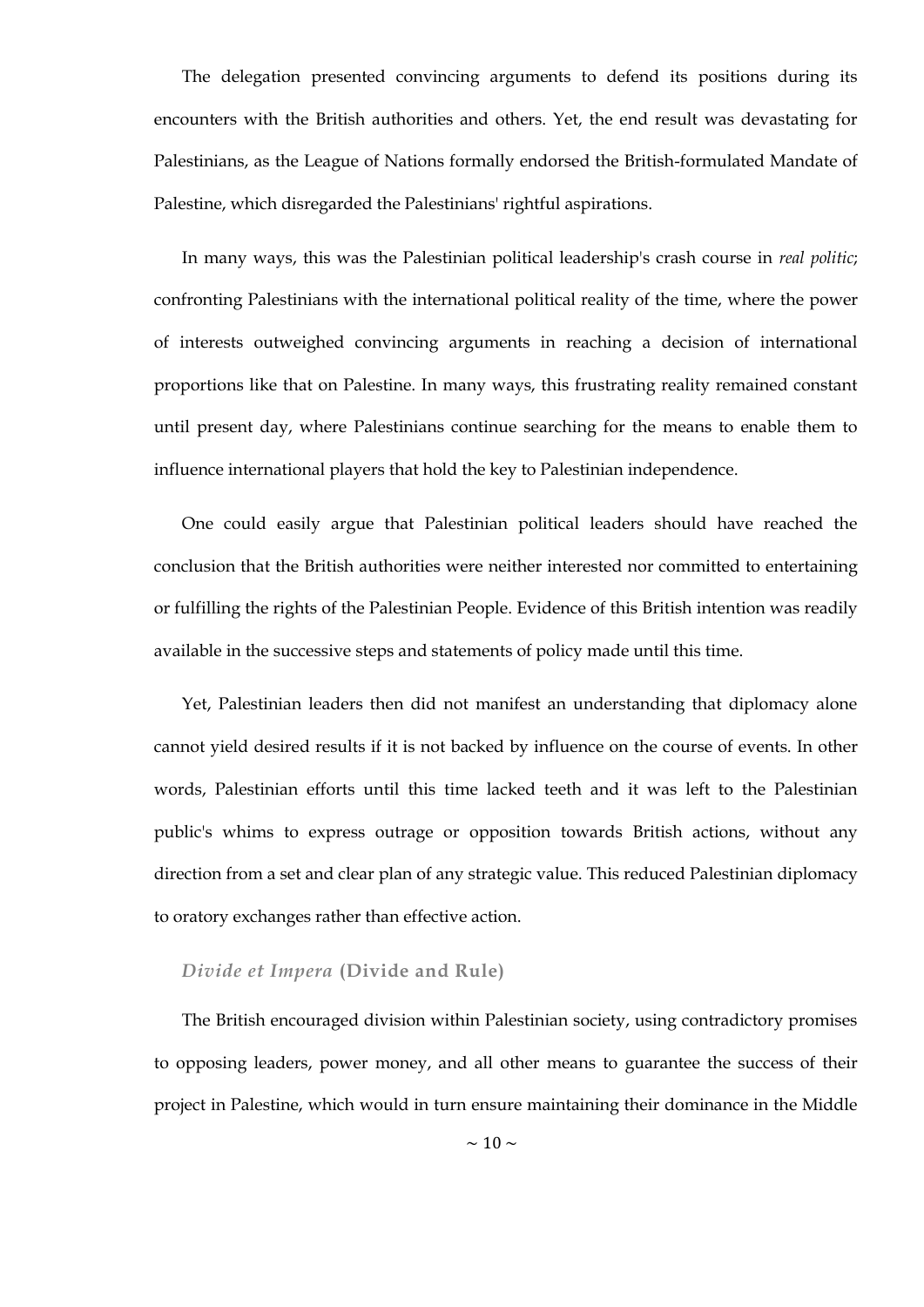East. In pursuing this goal, the British authorities established parties and bodies that would collaborate with their policies or at least facilitate their rule. Additionally, they also capitalized on family rivalries, which had plagued the Palestinian society since the Ottoman era.

This rivalry undoubtedly compounded an already difficult situation. It also allowed the British to forgo their responsibilities under the pretext of continued inter-Palestinian disagreement. These rivalries translated into contradictory positions towards key developments, weakening Palestinian standing.

The split in Palestinian society was also extended from family rivalries to bitter competition between opposing parties, which plunged the entire country in an unhealthy atmosphere of hostility. Politicians were consumed by trading accusations of collaboration with the British and more dangerously with the Zionist movement. This in turn wasted precious time and energy the Palestinians could not afford to lose.

#### <span id="page-16-0"></span>*Third Arab Delegation to London*

In June 1923, the Sixth Arab Palestinian Congress dispatched the third delegation to London, headed by Musa Kazim Al-Husseini (Kayyali, 1978). The decision was prompted by the formation of a British Cabinet sub-committee on Palestine, tasked to review the British policies in Palestine.

The delegation planned to meet British politicians, parliamentarians and journalists. But again, the British Cabinet Sub-committee on Palestine refused to meet or recognize the Palestinian delegation (Humeidi, 2001). The Sub-committee also decided to continue endorsing the Balfour Declaration, greatly disappointing the Palestinian leadership (Kayyali, 1978).

 $\sim$  11  $\sim$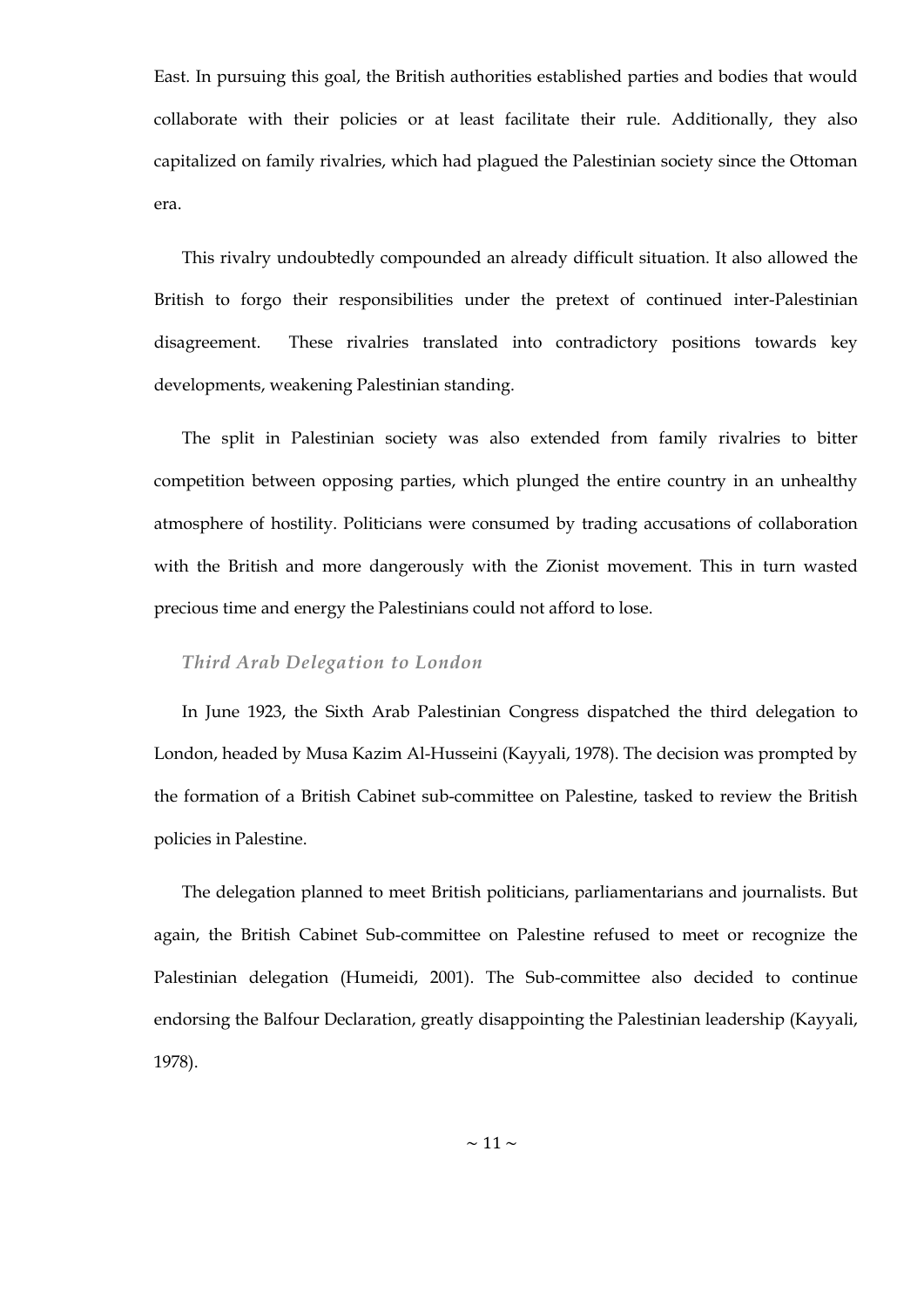After their visit to London, the Third Delegation went to the United States, where the members tried to lobby for the Palestinian cause and struggle against Zionism (Hassassian, 1990). But British policy towards Palestine was already set in stone, dooming these diplomatic efforts by Palestinian representatives to failure (Kayyali, 1978).

And as Palestinian diplomatic efforts were frustrated by this pre-determined British policy, the public and political mood began shifting towards more radical approaches.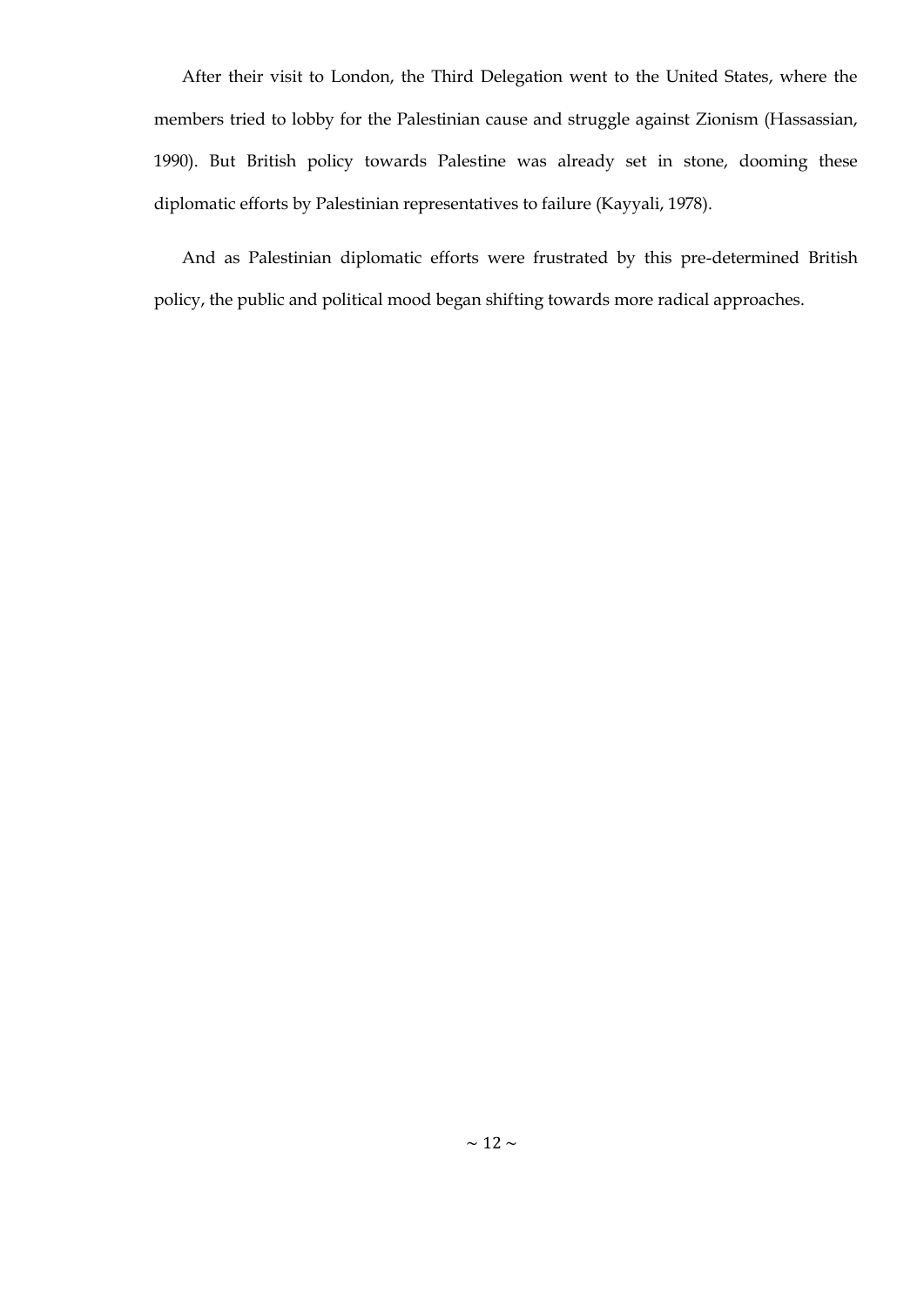# **Uprising and Revolt**

<span id="page-18-0"></span>The mid to late 1920's was marked with strikes and tension between the Palestinians, the British and Zionists. In this atmosphere, the Seventh Palestinian Arab Congress convened in Jerusalem between 20 and 27 June 1928.

The Congress adopted several resolutions focusing on the demand for the establishment of a National Government under the existing Mandate system (Kayyali, 1978). The key development in this Congress though was the establishment of a new 48-member Executive Committee that united previously bitterly rival Palestinian national movements, like the Arab National Party lead by the Nashashibis and the Muslim Christian Association lead by the Husseinis. This coalition crucially important as it presented a unified and uniting representative body that could aptly confront the challenges, unlike the preceding 4 years (Katz, 2009). Regrettably, this coalition did not last for long as the political rivalry would again surface during the 1930's.

By August 1928, tensions in Jerusalem peaked into confrontations when Zionists attempted to change the 'status quo' of the Al-Buraq Wall [western wall of Al Aqsa Compound] (Hassassian, 1990). Haj Amin Al-Husseini and other Muslim Palestinian leaders responded with a counter campaign.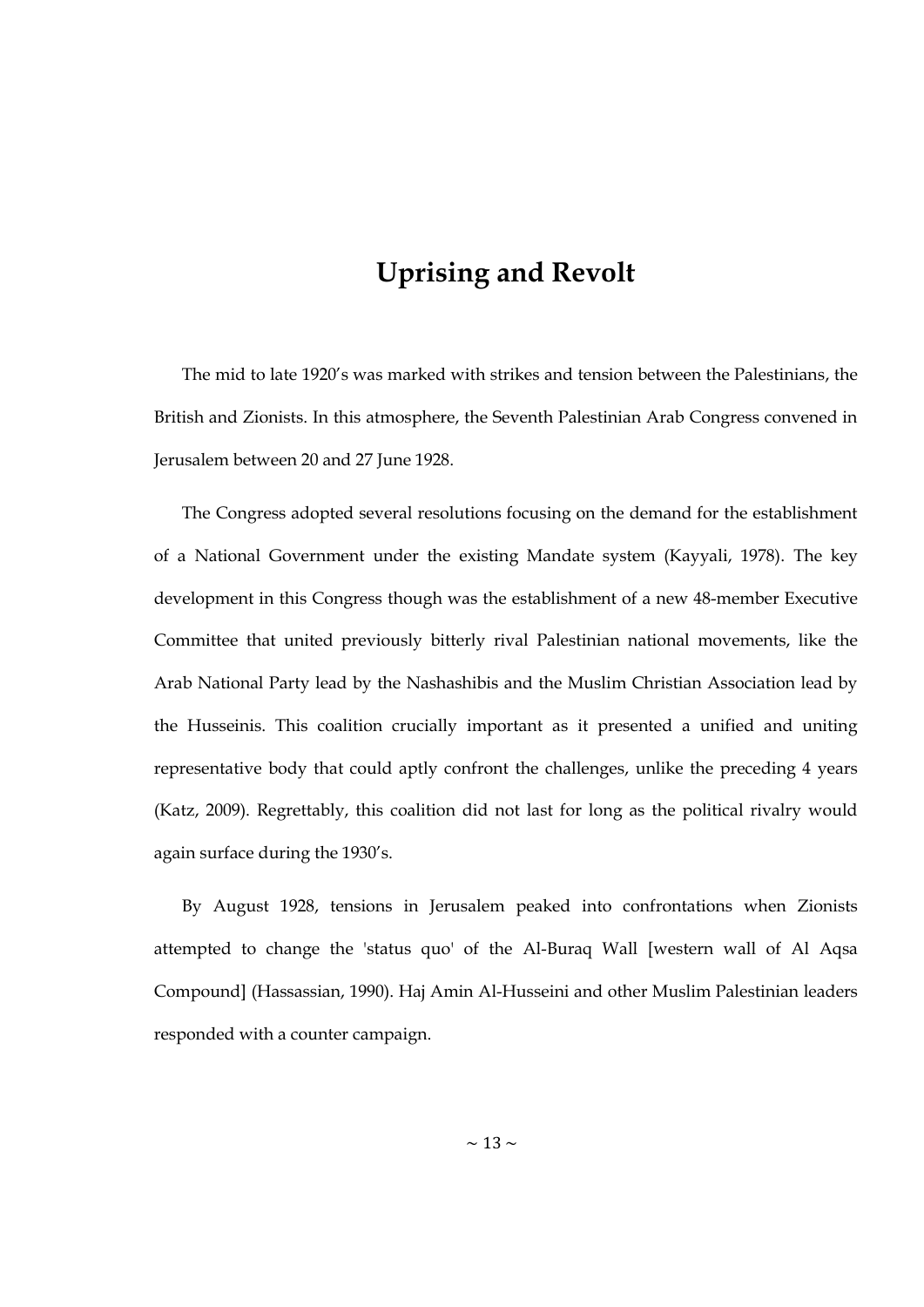The British authorities formed a commission to investigate the Western Wall incidents (British Government Cmd. 3530, 1930). Recognizing Palestinian fears, the Shaw Commission warned that the absence of any measure of self-government would aggravate the difficulties facing the British administration and hence recommended the exclusion of the Balfour Declaration from the mandate (Pappe, 2006).

From a Palestinian perspective, these recommendations were considered a major achievement of the Palestinian uprising, especially that the recommendations included the most vital demands for Palestinians concerning Jewish immigration and peasant eviction (Thomas, 1999). Nonetheless, these recommendations were not respected for long as the British Government negated them soon after.

In May 1930, another Commission was formed to investigate yet another round of tensions. The Hope-Simpson Commission made it amply clear that further colonizing Palestine for the sake of the Zionist enterprise could only be achieved at the detriment of the Palestinians. It also warned that the British policies contravened the provisions of article 6 of the mandate (UNISPAL, 1930).

#### <span id="page-19-0"></span>*Review of the British policy in Palestine*

Acting on the reports of the Shaw and Hope Simpson Commissions and in order to control the mounting tensions in Palestine, the British government issued a statement of policy towards Palestine, later known as the "Passfield White Paper". This paper was considered a review of the British policy in Palestine, which was previously set by the "Churchill White Paper" of 1922. Unlike the Churchill paper, which afforded the establishment of a Jewish State first priority, the Passfield White Paper reflected, to a large extent, the recommendations made by both inquiry commissions (Farsoun and Aruri, 2006). Still, this Paper ignored the Palestinians' principal concerns regarding the establishment of a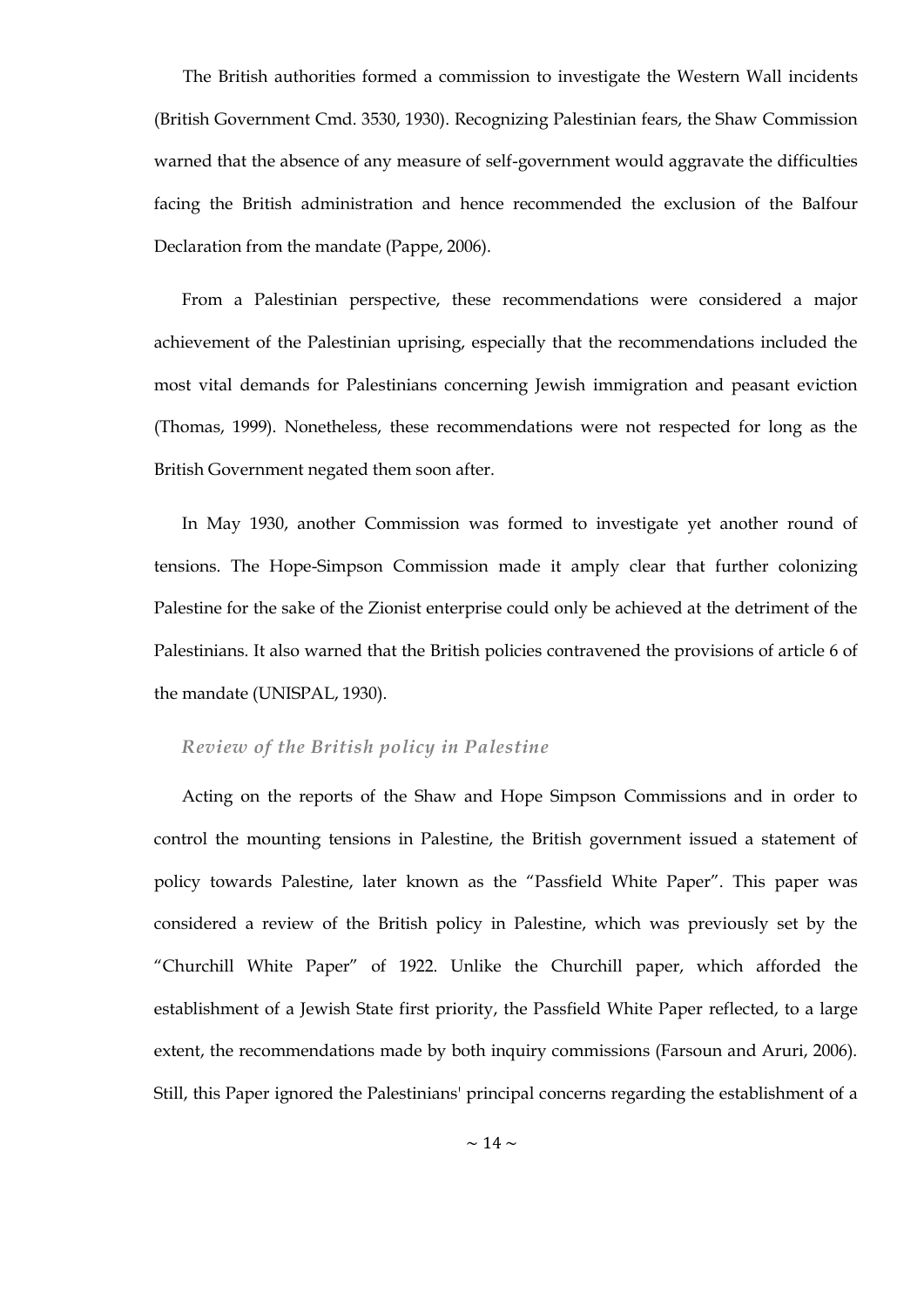"Jewish homeland" in Palestine and the issue of self-rule by sticking to older policies that had already been rejected (UNISPAL, 1930).

#### <span id="page-20-0"></span>*Short-lived Victories*

There were other cases during this period where Commissions advanced recommendations in line with demands made by Palestinian representatives. In January 1930, the League of Nations set up an independent Commission to investigate claims to Al-Buraq Wall.

By the end of said year, the Commission confirmed that the Wall was an integral part of Al-Haram Al-Sharif Compound and that the ownership of the Wall as well as its surroundings was Moslem. It further recommended "that the present status quo of the Wall and *of its immediate surroundings shall, as far as possible, be preserved"* (Western Wall International Commission report, 1930 p.60).

This victory was short-lived though. The Zionist Agency formed an alliance with top members of the British and US Jewish communities as well as British opposition politicians. Together, they waged a campaign on the British government to rescind the policy statement on Palestine (Cleveland, 2004).

Finally, this political pressure forced the government of Prime Minister Ramsay McDonald to renounce the statement of policy on Palestine (Farsoun and Aruri, 2006). This quick reversal was a reflection of the deep influence the Zionist movement had and a factor in added British hostility towards Palestinians. Indeed, these factors directly contributed to accelerating what became an unavoidable clash between the Zionists and British authorities with the Palestinians.

 $\sim$  15  $\sim$ By 1931, Palestinians had lost patience with Britain's policies and unlimited support to the Zionist project in Palestine. And while the Palestinian people's relationship with the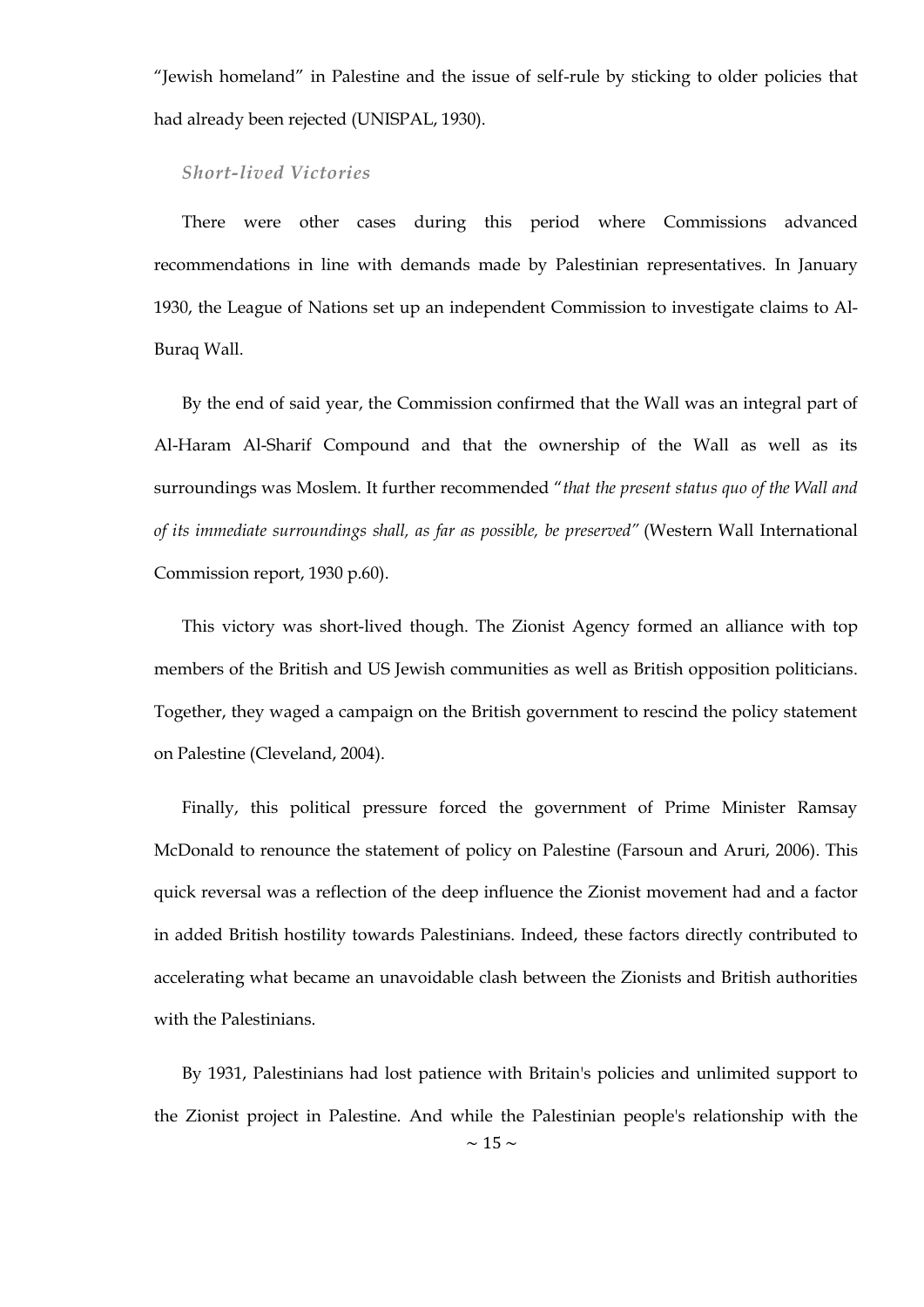British began quickly deteriorating, the British-Zionist alliance was further consolidated. The British began arming Jewish settlers, allowing the Zionist movement to form underground militias, like the Irgun, between 1930 and 1931.

This strategic and military alliance was a source of grave concern for the Palestinian leadership. In a letter to the British High Commissioner, dated 29 June 1931, the President of the Arab Executive Committee, expressed outrage towards the British arming of Jewish settlers.

After the British rescinded the Passfield Paper, the Executive Committee issued a pamphlet, which rejected both the White Paper and the Black Letter (Ayyad, 1999). The General Palestinian Congress then convened in Nablus by mid-September 1931. During the Congress, leaders and members agreed that the strategy so far adopted by the Palestinian nation had proven itself impotent. Hence, the Congress agreed to adopt other strategies, including negotiation with the British on the basis of the demand for the independence of Palestine. The Congress also decided Palestinians should utilize all political and economic means to accomplish independence.

With such conclusions and with continued political deadlock, the clear beginnings of a militant, anti-imperial popular movement among Arabs in the Palestine Mandate began springing (Kimmerling and Migdal, 2003).

#### <span id="page-21-0"></span>*From Dialogue to Discord*

The rise in anti-British sentiments took different forms; from civil disobedience to military attacks. Palestinians formed several resistance groups and started armed resistance to undermine the Zionist project and in many ways distance themselves from the more politically cautious notable leadership (Kedourie, 1982).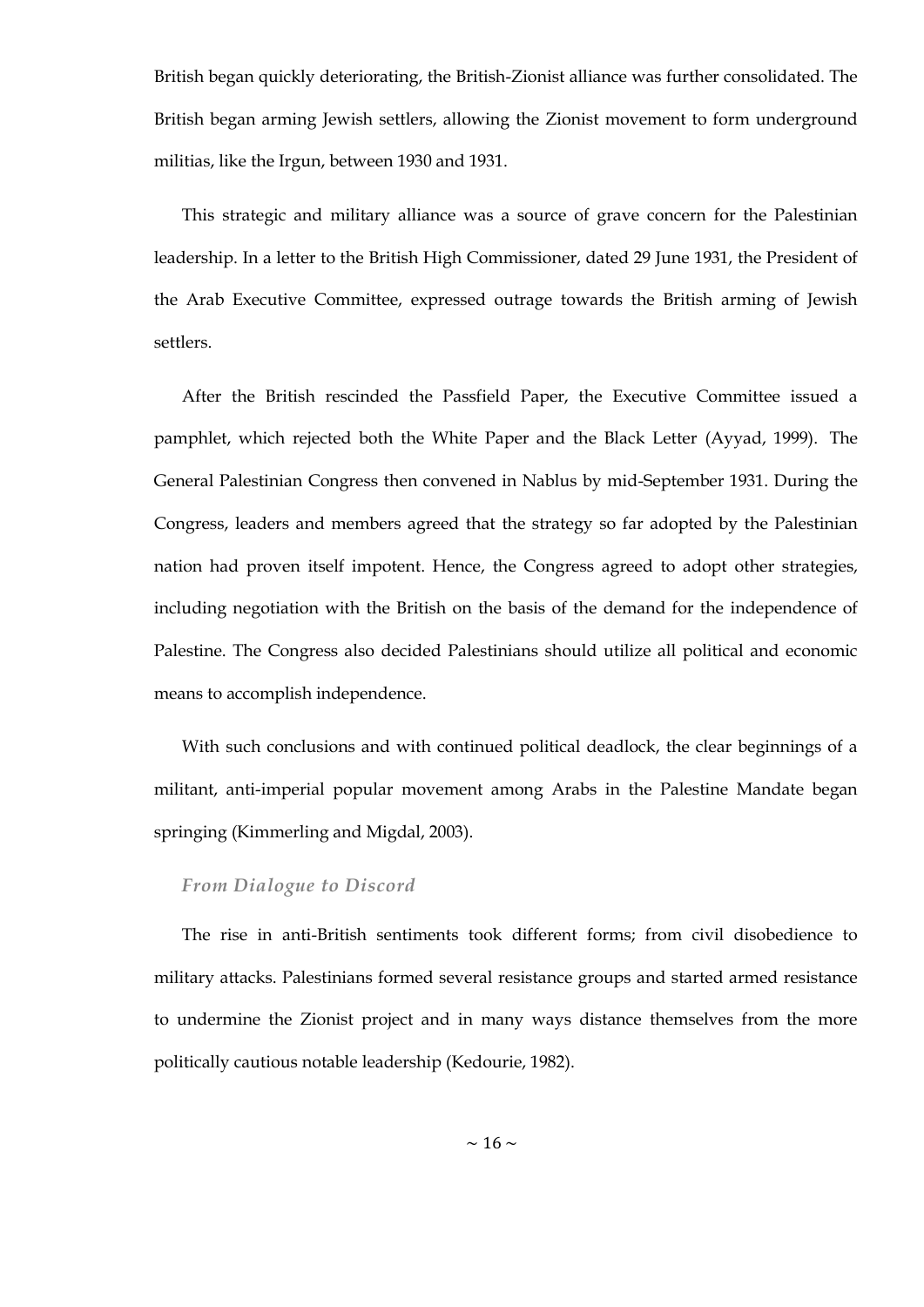Other international developments, like the world economic crisis (1929 to 1932) compounded the already strained economic situation, caused by the Zionist settlers. The Zionist movement exploited the threat Hitler's regime presented to German Jews, thus forcing them to migrate to Palestine (Neuman, 2005). Consequently, Palestinians came under a great deal of added financial pressure. This situation constituted a fertile environment for more violence (Kedourie, 1982).

#### <span id="page-22-0"></span>*The Palestinian political scene*

At this critical juncture and while the Zionist-British alliance flourished, the Palestinian political scene was weak. The traditional leadership was rapidly losing ground to a host of diverse political parties and resistance movements. But these parties lacked a uniting political umbrella, especially after the death of Musa Kathem Al-Husseini and the dissolution of the Arab Executive Committee in August 1934 (Kimmerling and Migdal, 2003).

By October 1935, six political parties had emerged in Palestine (Abu Mowar, 2006). The formation of these political parties presented a new line of thinking in the Palestinian political scene. The parties also reflected the growing divide along family and class lines within the national movement. But while they filled the void left by the gradual decline of the traditional leadership, their fierce competition with the Executive Committee undermined Palestinian representation, ultimately leading to its termination. But this was no victory as this competition fragmented Palestinian national effort for independence and undermined their representation, causing more confusion. Hence, the Committee that had commanded Palestinian struggle between 1919 and 1928, confronted British colonialism and Zionist immigration to Palestine and called for independence, was over.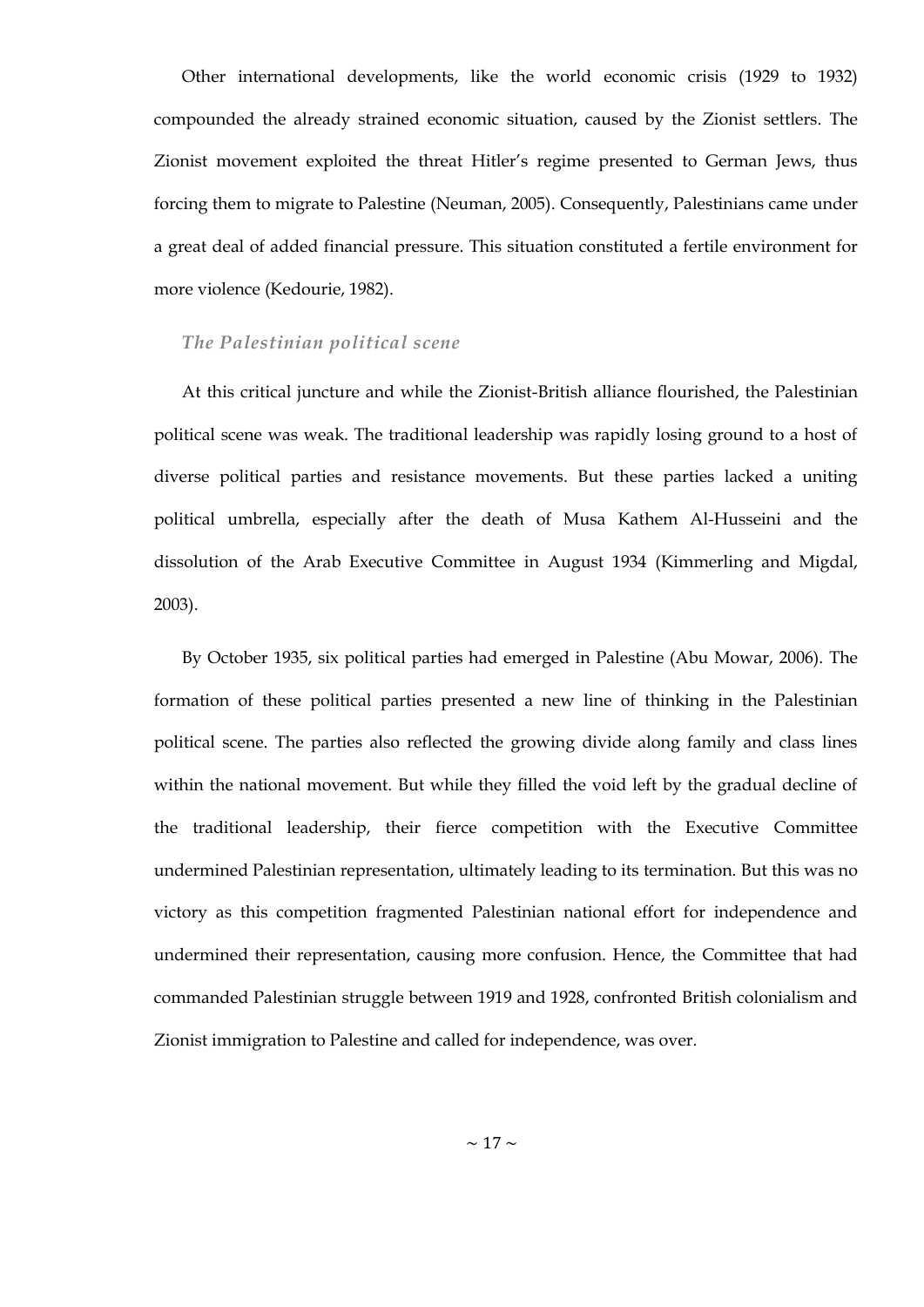There was still a positive side to this; the competing party programs contributed to an increase in public awareness at a very critical period. More importantly, they were instrumental in the breakout of the General Strike of 1936 and the formation of the Arab Higher Committee (Ayyad, 1999).

#### <span id="page-23-0"></span>*Zionists Outmaneuver Britain*

Between 1930 and 1936, the British Administration established elected municipal councils, and later, a largely appointed Legislative Council, in an attempt to defuse tensions rising from feelings of alienation. But in November 1935, Palestinian parties joined forces and addressed British authorities, demanding the establishment of a democratic government; the prohibition of land transfer to Jews and a complete cessation of Jewish immigration with the view of forming an expert body to determine the absorption capacity of the country (Abu Nowar, 2006).

In February 1936, Britain proposed that Palestinians adopt the new draft constitution for Palestine, which was proposed in December 1935 by the British High Commissioner, as a first step towards political government. In addition, the British authority also agreed to enact laws restricting Jewish migration and land sale to Jews (Abu Nowar, 2006).

But the Palestinian reaction was almost irrelevant as the Zionist Congress almost immediately "... expressed its categorical rejection of the scheme" (Palestine Royal Commission, 1937, p. 91). And its lobby managed to thwart this initiative through its unhindered access to the highest political levels in London as well its widespread propaganda (Abu Nowar, 2006).

Parallel to this political development, an armed Palestinian resistance movement against the British authorities was forming.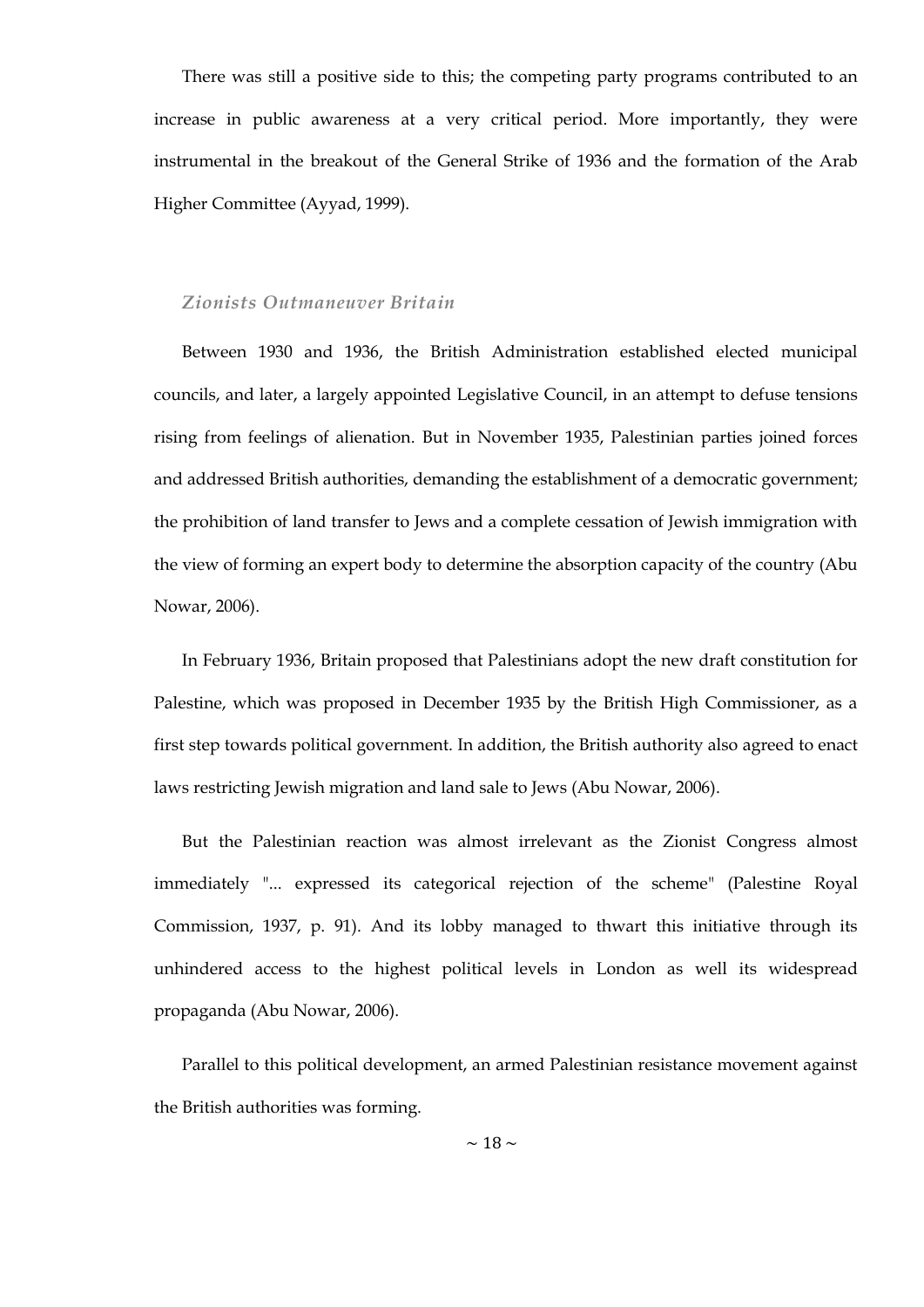#### <span id="page-24-0"></span>*The 1936 Revolt and the formation of the Arab Higher committee*

The surrounding circumstances at this period were the main catalyst of the 1936 revolt, which lasted for 3 years during which over 5000 Palestinians were killed (Khalidi, 1998). The clash was unavoidable. Palestinians felt the door to a peaceful resolution had been shut and that they must put an end to the outcome of this devastating British-Zionist collaboration or else risk their demise as a people; fears that later proved warranted.

The situation boiled over in 1936, when the Palestinian population decided to take matters in their own hands. The revolt became the "longest sustained protest" Palestinians carried since the British control over Palestine (Gerner, 1994). It also constituted the sturdiest Palestinian attempt to confront the British policies and the Zionist enterprise in Palestine, becoming a comprehensive rebellion by July 1936 and lasting until 1939 (Kanafani, 1972).

This propelled political leaders, who were lagging behind the revolt, into action. On April 25 1936, the Palestinian political leadership formed an umbrella national organization to coordinate between the political parties, called the Arab Higher Committee (AHC). Finally, all Palestinian political parties were united under the banner of a single representative body (Mattar, 1992).

The AHC was an advanced version of the "Palestinian Arab Executive Committee" and included in its ranks an alliance between traditional notables and emerging middle class urban activists (Swedenburg, 2003). Although this alliance was precarious, it secured national support for the strike (Nafi, 1998). "These organizations made a serious contribution *toward crystallizing the early ideological lines of the Palestinian national movement and its arguments for the existence of a Palestinian people with a right to a Palestinian homeland"* (Ghanem, 2002, p.7).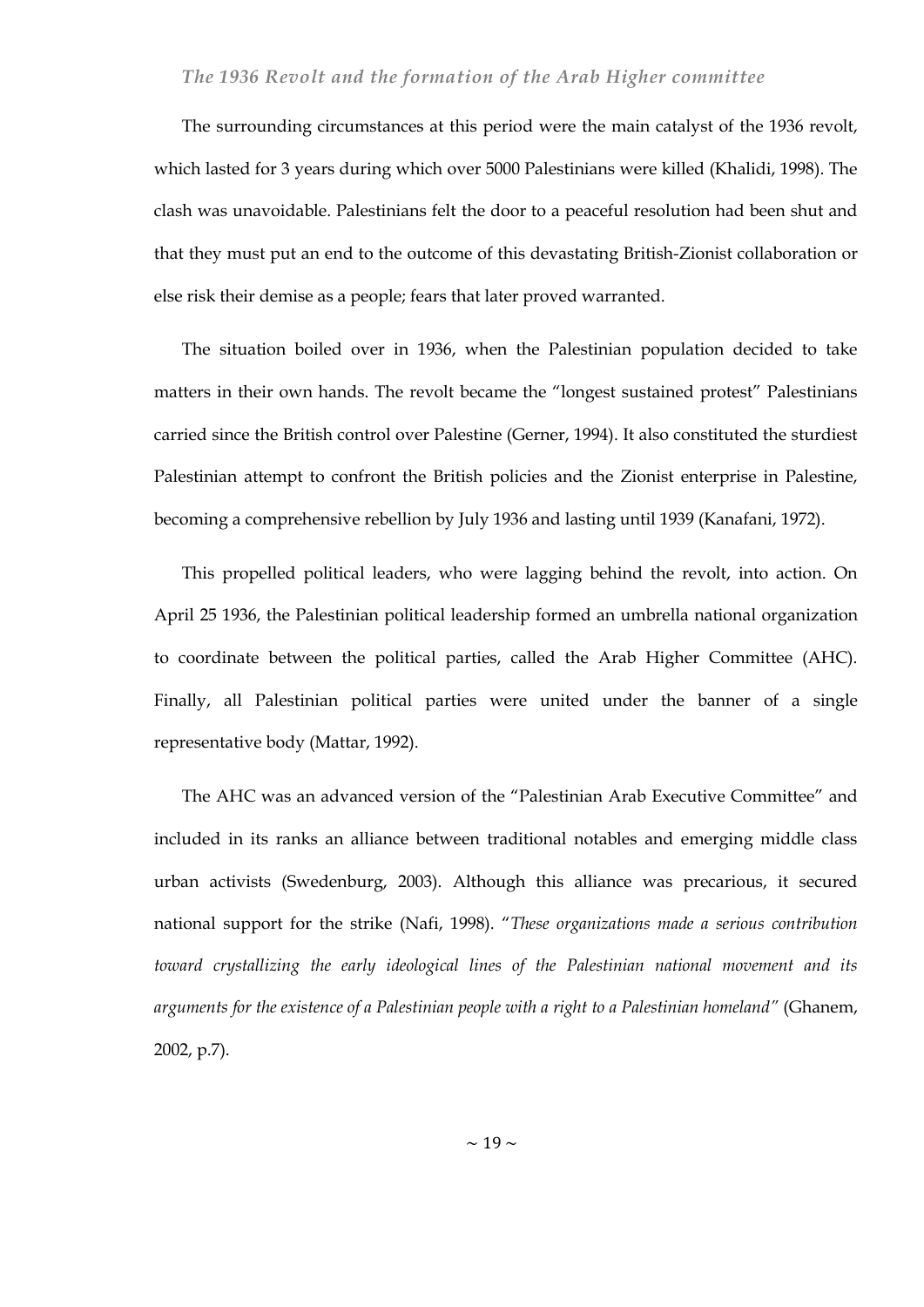The AHC oversaw and managed the general strike, starting 26 April 1936 (Abu Nowar, 2006). Through the strike, the AHC demanded an end to Jewish immigration and land sale as well as independence (Swedenburg, 2003).

The revolt was divided in two phases. The first phase was known as the "Six Months Strike", which included widespread demonstrations, strikes, non-payment of taxes, and other forms of civil disobedience (Gerner, 1994). The Second phase was accompanied by attacks on Jewish settlers and property as well as British forces (Swedenburg, 2003).

The British countered by launching a campaign against Palestinian civilians, unprecedented in its brutality. By 30 September 1936, twenty thousand British troops poured into Palestine and a martial law decree was issued (Khalidi, 2006). The crackdown cost over 800 Palestinian lives in addition to nearly 38 British forces and 80 Jews in the first six month of the strike (Cleveland, 2000).

#### <span id="page-25-0"></span>*Arab Intervention Subdues first phase of the Revolt*

Alongside the tough countermeasures applied on the Palestinian population, the British exerted pressure on the AHC by agency of its regional Arab allies: Amir Abdullah of Transjordan, King Ghazi of Iraq, and King Abdul Aziz Iben Saud of Saudi Arabia (Swedenburg, 2003). Britain asked its Arab allies to mediate an end to the revolt with the AHC without promising any concessions, particularly on the issue of Jewish immigration.

Some Arab governments competed to show who enjoyed more influence on Palestinians. Their pressures to bring the revolution to an end weakened the internal Palestinian front (Kedourie and Haim, 1982). Also, due to opposing alliances, this pressure widened the gap between the Husseinis and Nashashibis, which had been bridged during the early days of the rebellion (Abu Nuwar, 2006).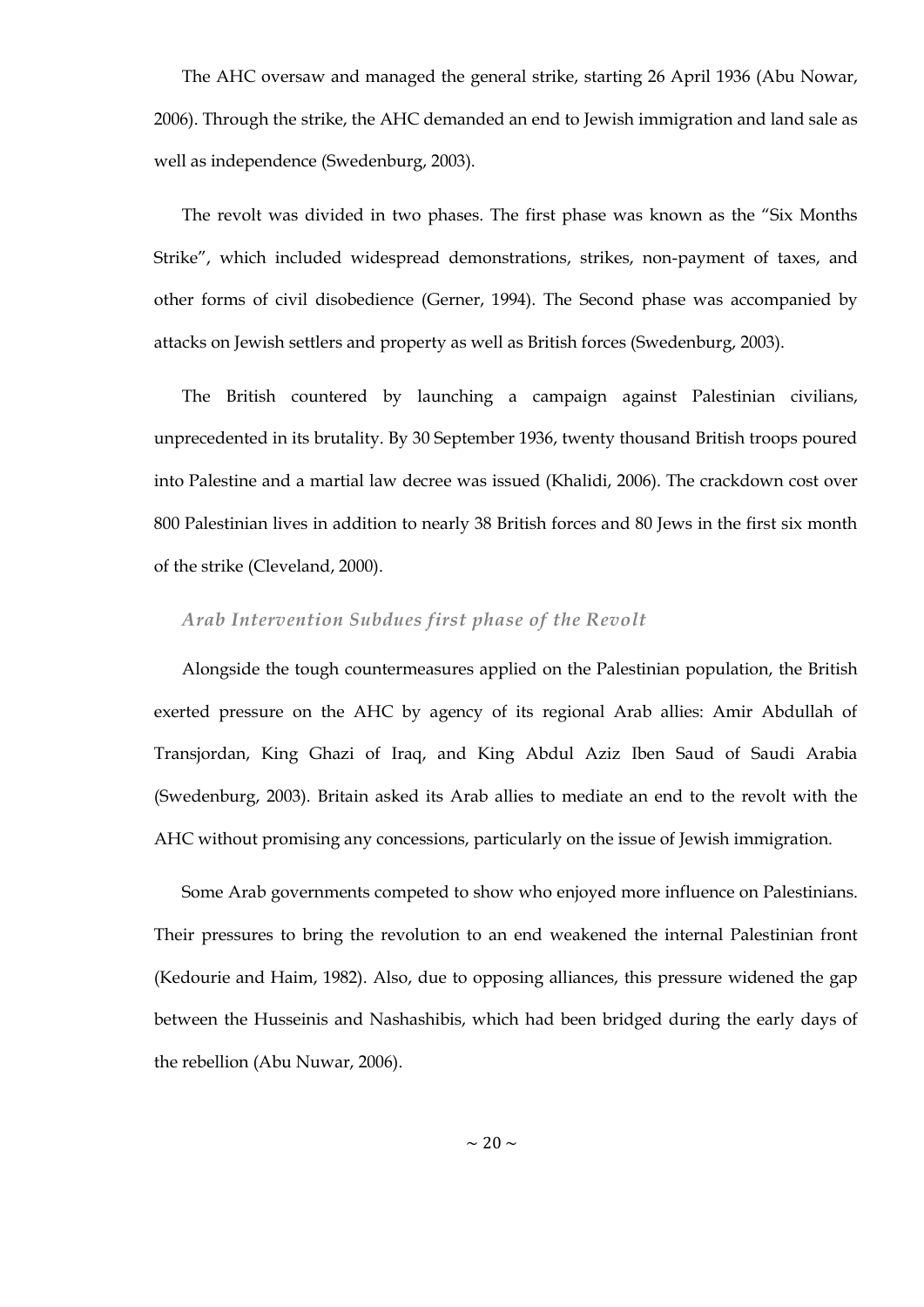Emissaries from Arab Governments repeatedly visited Palestine to bring an end to the revolt. On 9 October 1936 an appeal from the Kings and Princes of Iraq, Saudi Arabia, Trans-Jordan and Yemen, was sent to the Palestinian people through the AHC requesting them to end the strike (Abu Nowar, 2006).

The AHC accepted the collective Arab appeal and acted on it instantly. On Monday 12 October 1936, the AHC circulated a statement calling for an end to the general strike and giving Arab mediation a chance (Kedourie and Haim, 1982). This was with the understanding that the Arab kings and Princes would intervene with the British on behalf of Palestinians and that the British would act in good faith to work out new solutions (Swedenburg, 2003).

The Publication of the Peel Commission recommendations in July 1937 prompted the second phase of the revolt as Palestinians opposed the establishment of a Jewish state on their land, which the Commission recommended. The Peel Commission was the first to also recommend the partition of Palestine. The AHC immediately rejected the plan and appealed for Arab and Muslim support. The AHC also sent a correspondence to the League of Nations reflecting this position and demanded the replacement of the British Mandate with an independent Palestinian state. Petitions were also communicated from all parts of Palestine calling for protest.

To bring these protests to an end, the British formed another "technical" commission, known as the "Woodhead Commission" to examine the practicability of partition. In August 1938, the Commission concluded that the plan was unworkable and warned implementation would entail mass population transfers (UNISPAL, 1947).

A critical look at this revolt begs the question of whether it was a valid strategic choice for Palestinians or rather a way to vent frustration towards British authorities and their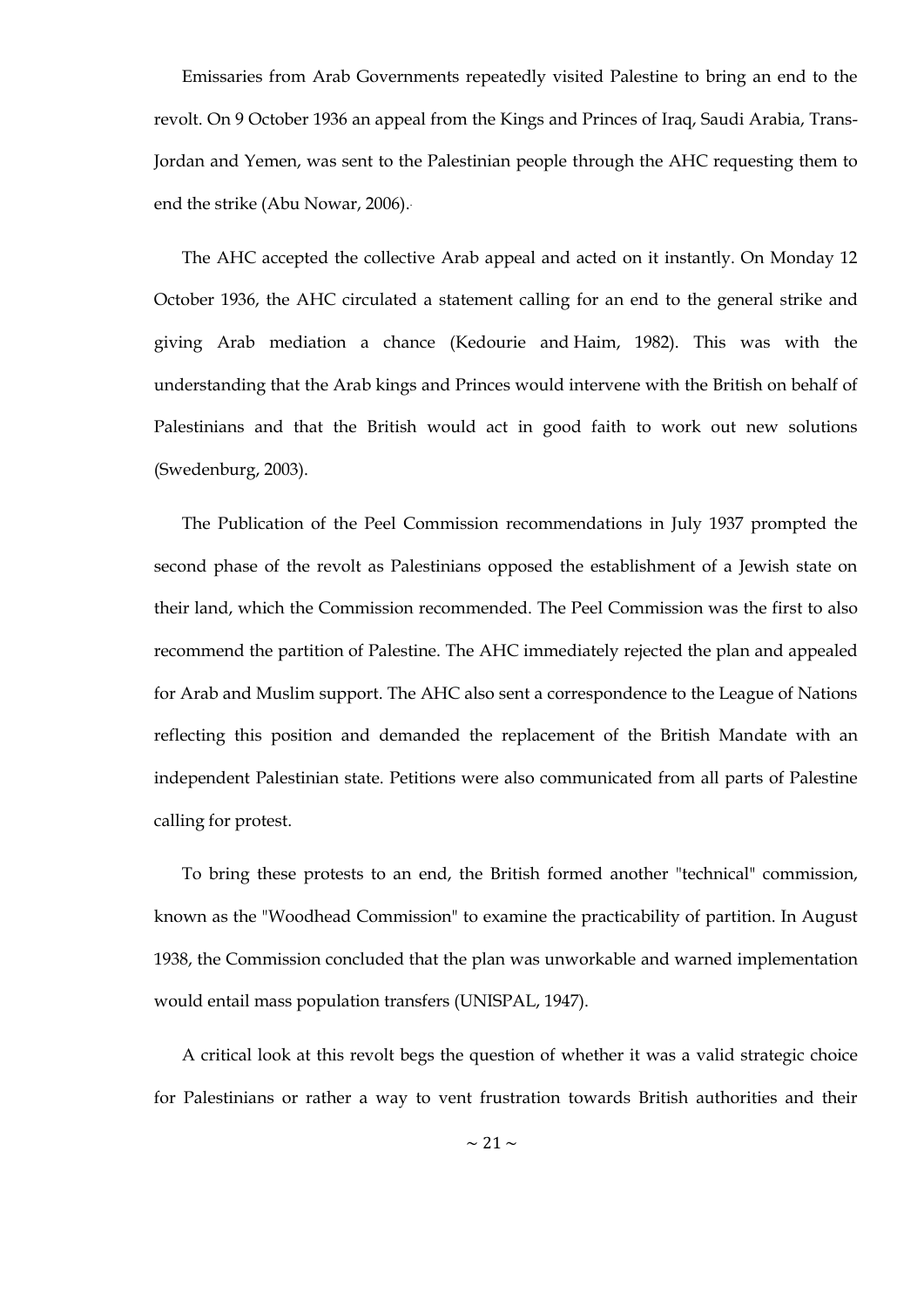Zionist project. Despite appearances, Palestinian representation was fractured and easily influenced by regional powers that manipulated the Palestinian question for their benefit. And while the revolt was a heroic confrontation of a merciless colonial project, it did not serve the Palestinians' long-term goals of independence and self-determination. In the short term, the Palestinian revolt managed to amend British policy towards Palestine, a victory embodied in the White Paper of 1939. But in the long run, it had no effect for this policy change was temporary and dictated by the elevated threats the British faced in Europe with the rise of Nazi Germany. In the end, this Palestinian revolt and the sacrifice it entailed did not change the ultimate outcome, when the decisive moment arrived in 1948.

#### <span id="page-27-0"></span>*The U.S. Factor*

The Zionist movement secured US support through the influential American Jewish community. This support was more properly formalized with the public endorsement of what became known as the "Baltimore Program" in May 1942. In that program, the Zionist movement formally and publicly declared for the first time its real aim to create a Jewish state in Palestine.

This program was officially introduced to Britain and the United States, with US President Henry Truman lending it his full support despite British reservations. To maintain cooperation, the US and Britain formed a joint Committee of inquiry to investigate the situation in Palestine. In April 1946, the Committee's conclusions negated all recommendations of the 1939 White Paper.

The Palestinian reaction was predictable. The Arab Higher Committee rejected the recommendations of the Anglo-American Committee and declared a general strike on 3 May 1946 (Kaufman, 1991).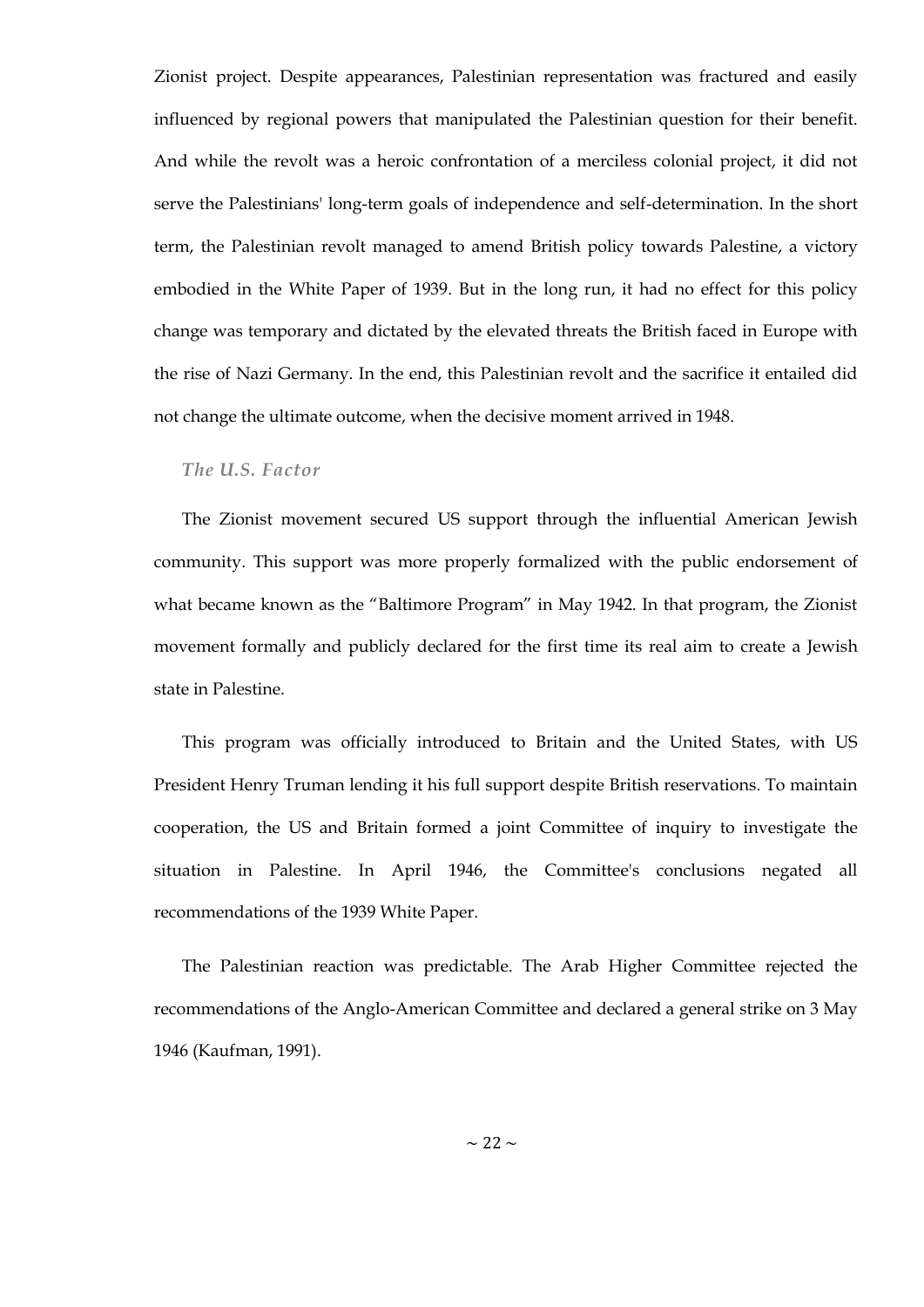Britain and the Zionist movement were mending fences, pushing the US to take a drastic step that would maintain its new influence in the region. On 4 October 1946, the American President declared his support for a "Jewish state", angering Arab states (Nachmani, 1987). King Saud accused President Truman of contradicting his previous promises to consult with all parties prior to taking positions concerning Palestine (Benson, 1997). But this statement emboldened the Zionist movement's position towards the British.

By 1947, the Zionist movement refused anything short of the establishment of a Jewish state in Palestine, while Palestinians, represented by the AHC also refused any proposal advocating partition and demanded a united Palestine with an Arab majority. These uncompromising positions, irrespective of their legitimacy, lead Britain to recognize that the predicament it had essentially created in Palestine was far beyond its abilities to rectify.

When Britain decided to relinquish Palestine to the United Nations in 1947, it was well aware that the Zionist movement was well established and equipped while Palestinians were still healing from the effects of British brutality during the years of the revolt.

#### <span id="page-28-0"></span>*Fighting, and Losing to the Odds*

Throughout the mandate, the Zionist movement was consistently able to alter the balance in its favour and maintain Britain's full collaboration with their project, especially given that the mandate incorporated the Belfour Declaration. It masterfully exploited all elements of strength at its disposal, the most important of which were influential Jewish communities in Europe. It also exploited the racist attitude colonial powers had towards the peoples of the region, including Palestinians, to form ties that extended far beyond politics and interests to culture and history.

Effectively, Zionists monopolized influence over the course of events through these tools, ensuring Palestinians remained voiceless and in the dark. Undermining Palestinian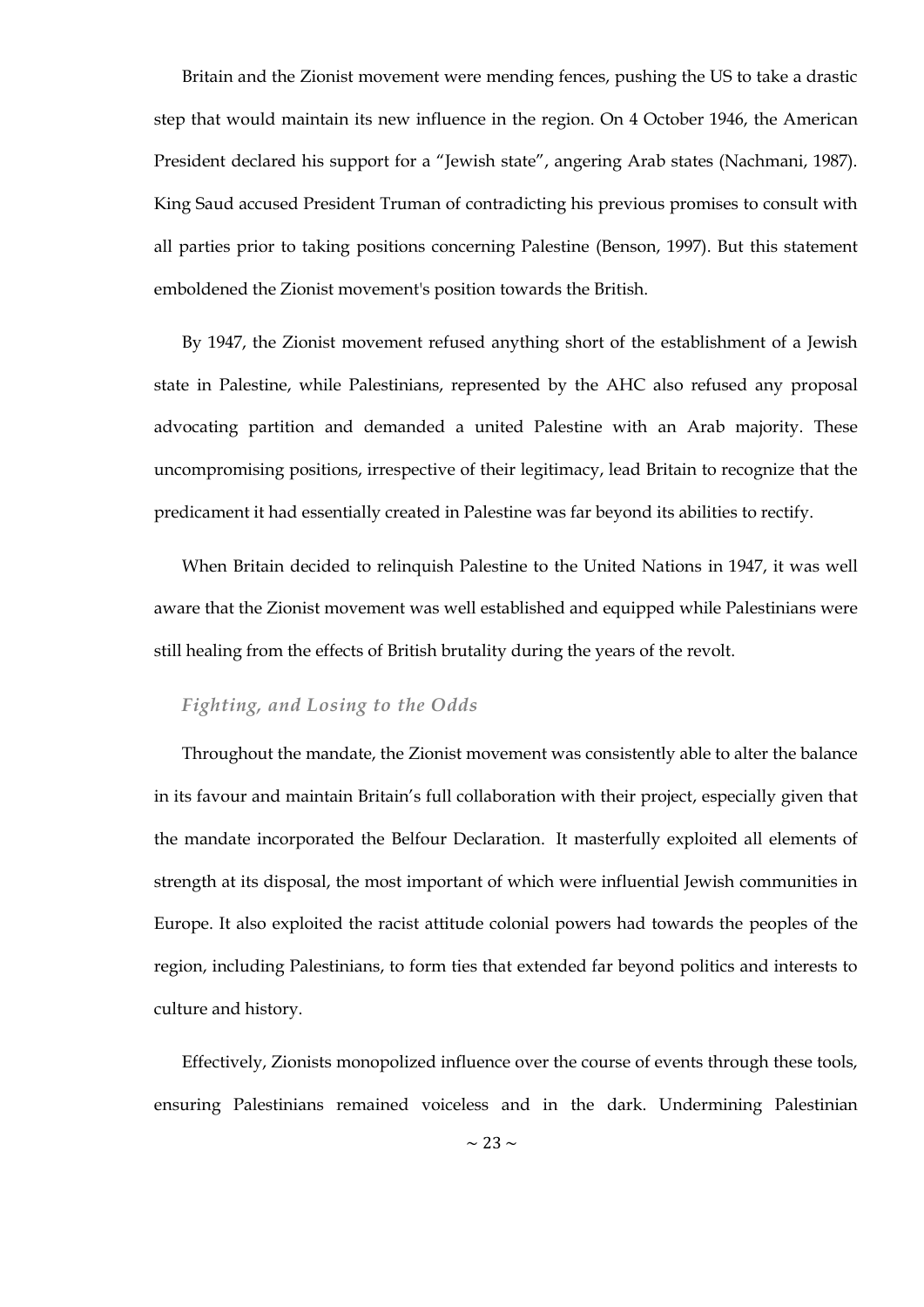representation became a standing Western policy, aimed at ensuring the continued success of the Zionist Project. Adding to such overwhelming odds was the Palestinian representatives' inability to maintain unity or fend off outside intervention.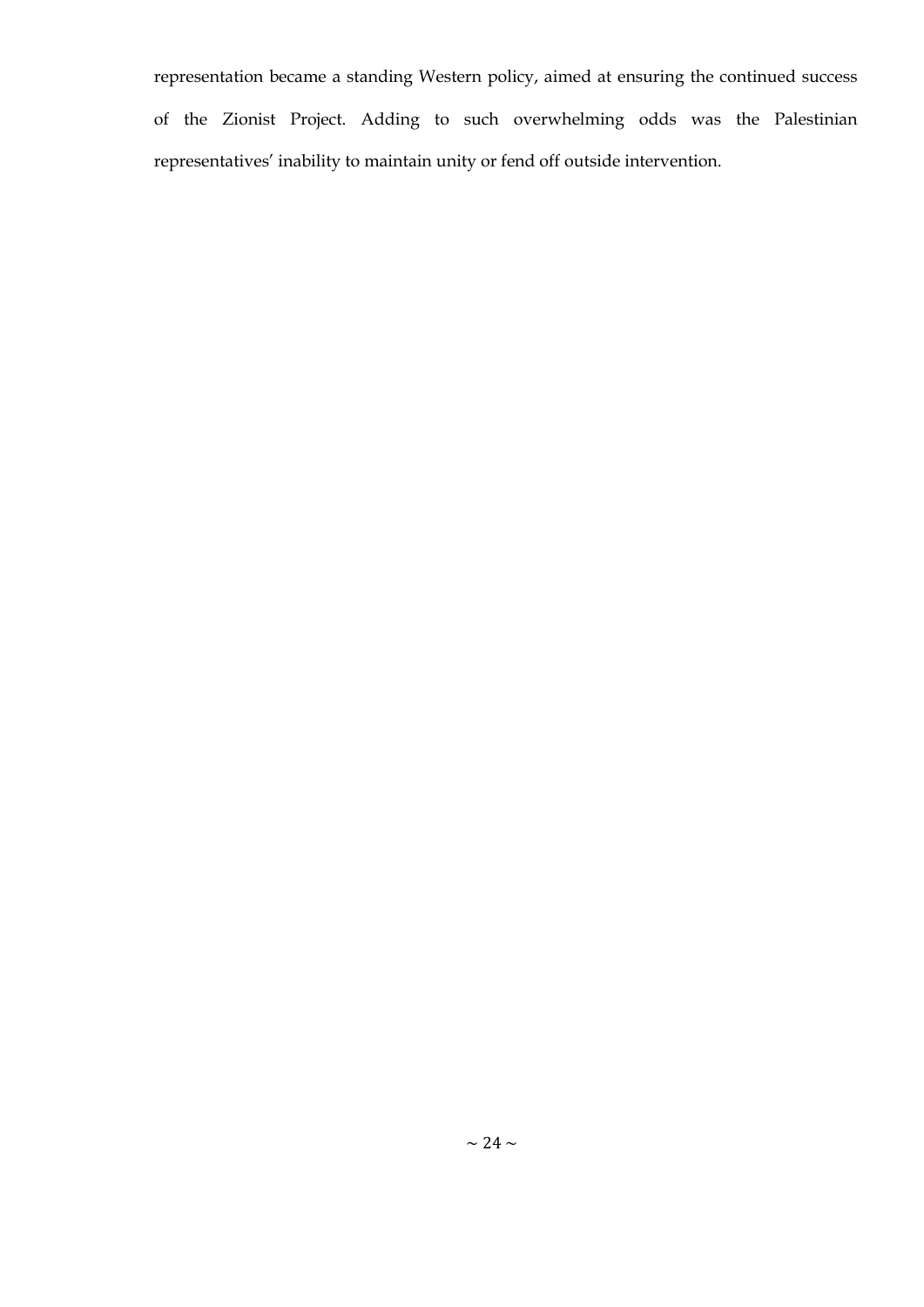#### *"The Question of Palestine" is born at the UN*

<span id="page-30-0"></span>The UN inherited the Question of Palestine in April 1947, when Britain referred it to the organization without the consent of the Palestinian people. In a letter, the British representative requested the "Secretary General of the UN to place the question of Palestine on the *Agenda of the General Assembly to make recommendations, under Article 10 of the Charter, concerning the future government of Palestine"* (UNISPAL, 1947).

At the same time, the Arab delegations of Egypt, Iraq, Syria, Lebanon, and Saudi Arabia sent identical letters to Trygve Lie, then Secretary-General of the UN, requesting to place "the *termination of the mandate over Palestine and the declaration of its independence"* on the agenda of the General Assembly's First Special Session (UNISPAL, 1947). But this Arab attempt was thwarted and the British proposal was placed on the General Assembly agenda, despite strong Arab objections. This was a reflection of things was to come. When the First Committee set up a "Special Committee on Palestine", the Arab proposal to have an independent Palestinian state for all its inhabitants was replaced by the vaguely drafted and proposed reference: Question of Palestine (UNISPAL, 1947).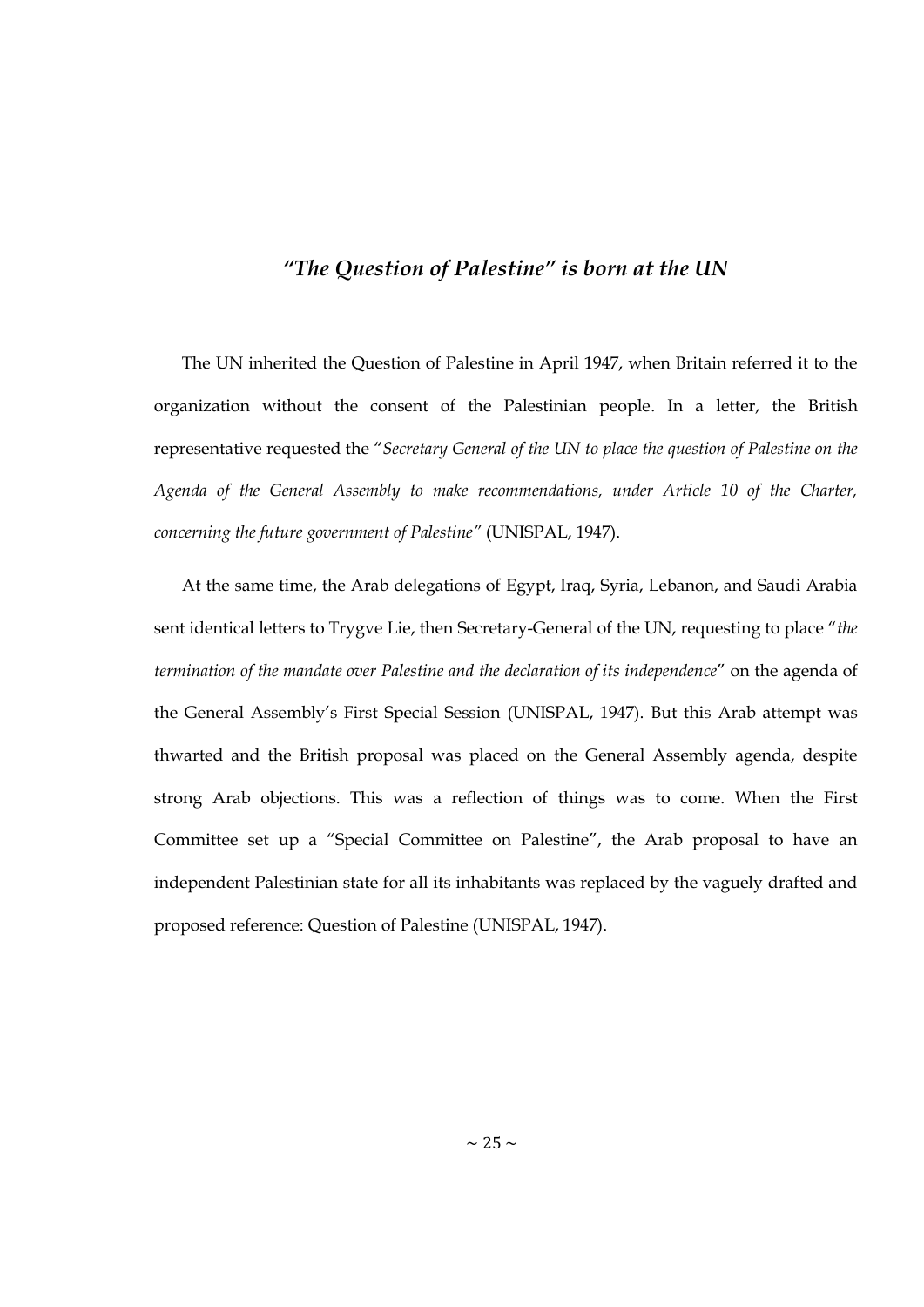#### <span id="page-31-0"></span>*Palestinian representation at the UN*

Allowing the legitimate representatives of the Palestinian people to appear before the UN was very controversial. It started with a Polish-Czechoslovakian proposal to only invite the Jewish Agency to appear before the UN General Assembly. A series of similar draft resolutions at the General Committee and General Assembly followed, mostly giving the Jewish Agency primacy while referring to Palestinians as "others".

The Arab Higher Committee (AHC) sent a cable to the General Assembly during these deliberations in which it stated that as the representative of the Palestinian people, it had chosen a delegation to speak on its behalf before the special session (UN Year Book, 1947). But this request was largely ignored.

General Assembly resolution A/RES/104 (S-1) granted the "Jewish Agency for Palestine" hearing. But the request of the AHC was deferred to the First Committee as "other requests" for decision. In other words, the issue of Palestinian representation, vis-à-vis the AHC delegation, was given inferior status, almost disregarded.

The AHC then withdrew its request for the hearing due to what it considered extreme discrimination shown by the Assembly resolution (UN Year Book, 1946-47). But after the British representative recognized that the AHC was "representative of the Arab population of Palestine", the First Committee granted the Jewish Agency and AHC a hearing during debate on the Question of Palestine (UN Year Book, 1946-47). But the AHC was concerned with formal recognition of legitimacy. So, upon the AHC's insistence, the General Assembly adopted a resolution on 7 May 1947 affirming the AHC's right to participate.

On 9 May 1947, AHC representative Henry Cattan presented the First Committee with the Palestinian people's case for independence based on historical and legal grounds. He also contested the Balfour Declaration as violating article 22 of the League of Nations' Covenant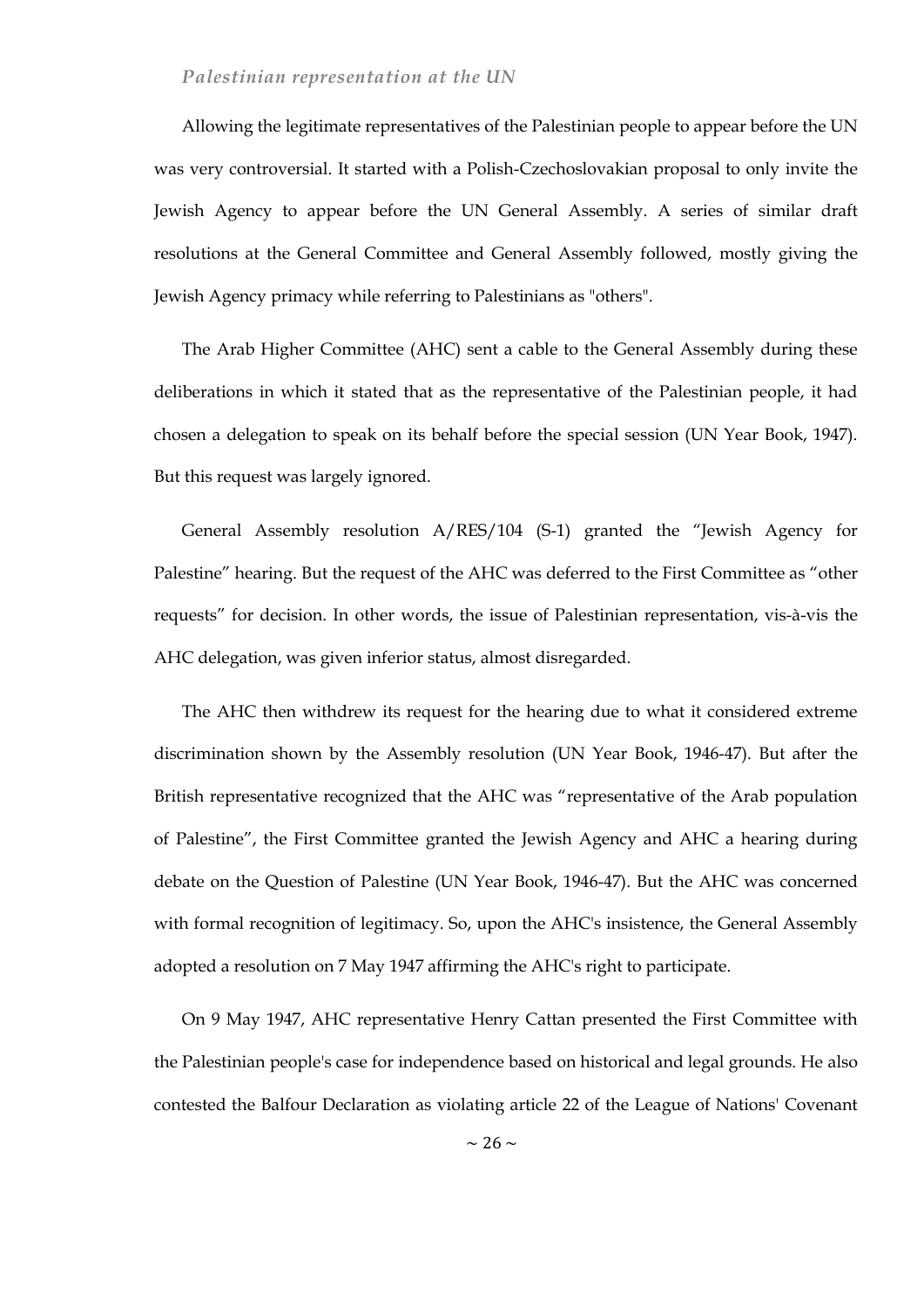and the right of the Palestinian people to self-determination (UN Year Book, 1947). Concluding, Cattan urged the adoption of the principles of the UN Charter to resolving the issue, which he said would hence be by recognizing the independence of Palestine.

On 15 May 1947, the General Assembly decided to establish a Special Committee on Palestine (UNSCOP). UNSCOP was given the "*widest powers to ascertain and record facts and to investigate all questions and issues relevant to the problem of Palestine*" (UN Year Book, 1948). But UNSCOP's composition was problematic as it excluded Arab states and mainly consisted of countries that sympathized with the Zionist project in Palestine. Arab States opposed creating UNSCOP on the grounds its mandate ignored mentioning the independence of Palestine and the principles of the Charter.

Britain and the Jewish Agency both appointed liaison officers while the AHC refused to deal with UNSCOP. The AHC rejected UNSCOP's mandate and contested its composition as being suspicious (UN Year Book, 1946-47). It also successfully called for a boycott of UNSCOP.

In the end, UNSCOP was unable to agree on recommendations, consequently presenting two sets of differing proposals. What was termed as a "majority plan" proposed the partition of Palestine into two independent States with economic union after a transitional period of two years under the supervision of the United Kingdom, with the city of Jerusalem placed under International Trusteeship. Another plan proposed an independent Palestine as a federated State with Jerusalem as its capital, following a transitional period not exceeding three years. The two plans were presented to the General Assembly in September 1947.

The AHC, which had refused to co-operate with UNSCOP, decided to fight in the Assembly. The dangers were now even more fundamental; Palestine would attain independence as a unified entity or be partitioned.

 $\sim$  27  $\sim$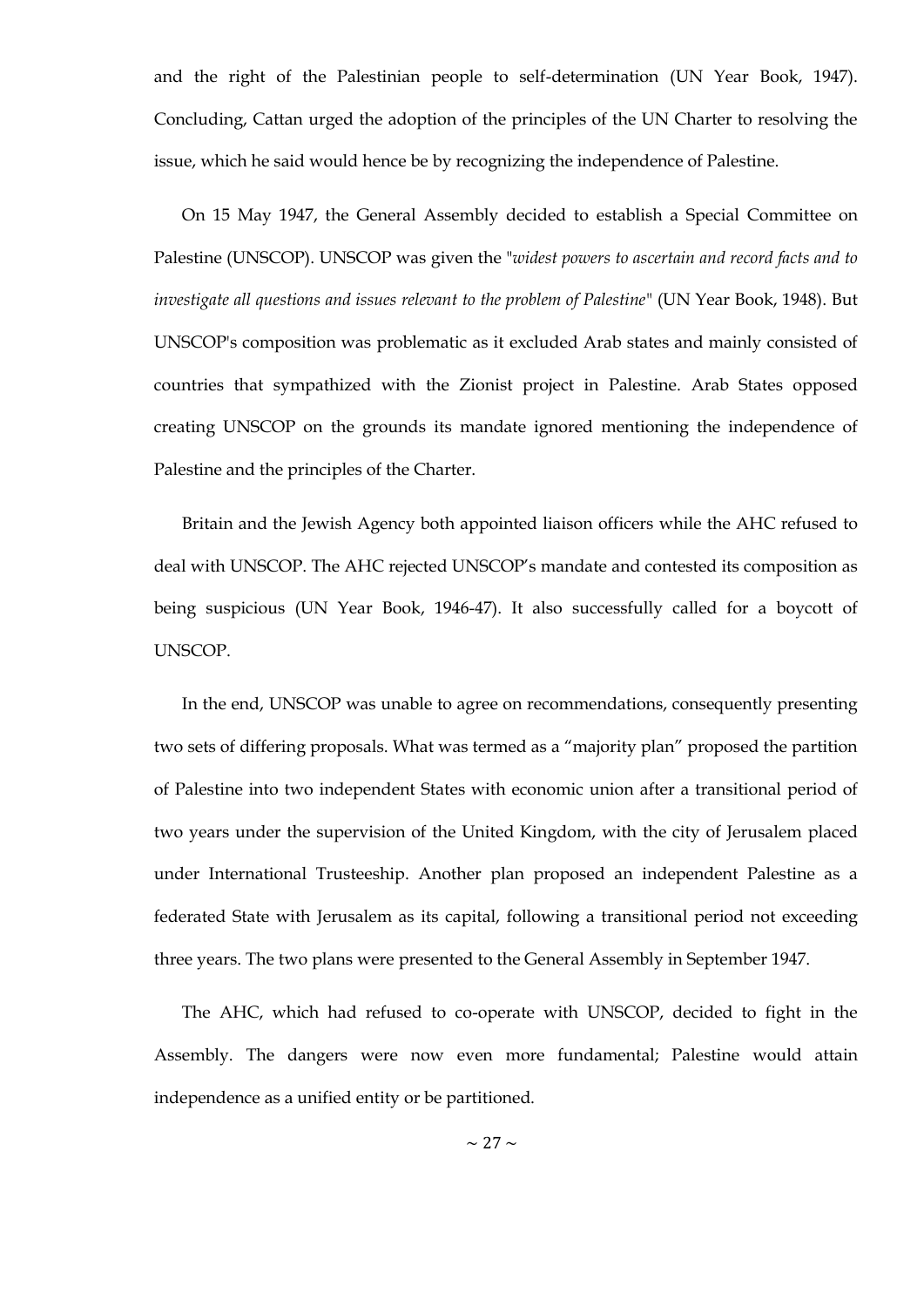#### <span id="page-33-0"></span>*The Partition of Palestine*

The US was hoping to replace Britain as the new power in the region and saw in a Jewish State an ally that would support American interests in this important region. This agenda was also pushed by senior advisors to US President Hary Truman (Mearsheimer and Walt, 2007). For its part, the USSR was looking for an end to British presence in the region and believed the Jewish state, with the majority of its population coming from the Soviet Union and Poland, would be an ally to the USSR in the region (Cattan, 1988). Driven by these motives, the US and USSR exercised immense pressure on other members during the subsequent intense General Assembly debate. On 29 November 1947, these pressures secured the two thirds majority required for the adoption of the Partition resolution. All concerted Arab efforts to interrupt the vote or defer the Question to the International Court of Justice failed.

The Partition resolution itself reflected how much world powers favoured the Zionist project in Palestine as well as the influence of the Zionist organization on world affairs. While the failure of Palestinians and Arab was a translation of their state of powerlessness. They had no real chance at changing the course of events at the UN as their collective efforts yielded no influence on this international setting. The situation was unevenly tilted towards the newly emerging powers that employed their great influence over the UN and its course of action. Additionally, most Arab Member States were newly independent, subject to considerable influence from their former colonial powers.

Arab and Muslim members as well as several other countries rejected the resolution for it represented a dangerous international precedent never to be repeated. Arab states also declared they would not be bound by the GA recommendation as they considered this resolution to run contrary to the Charter.

 $\sim$  28  $\sim$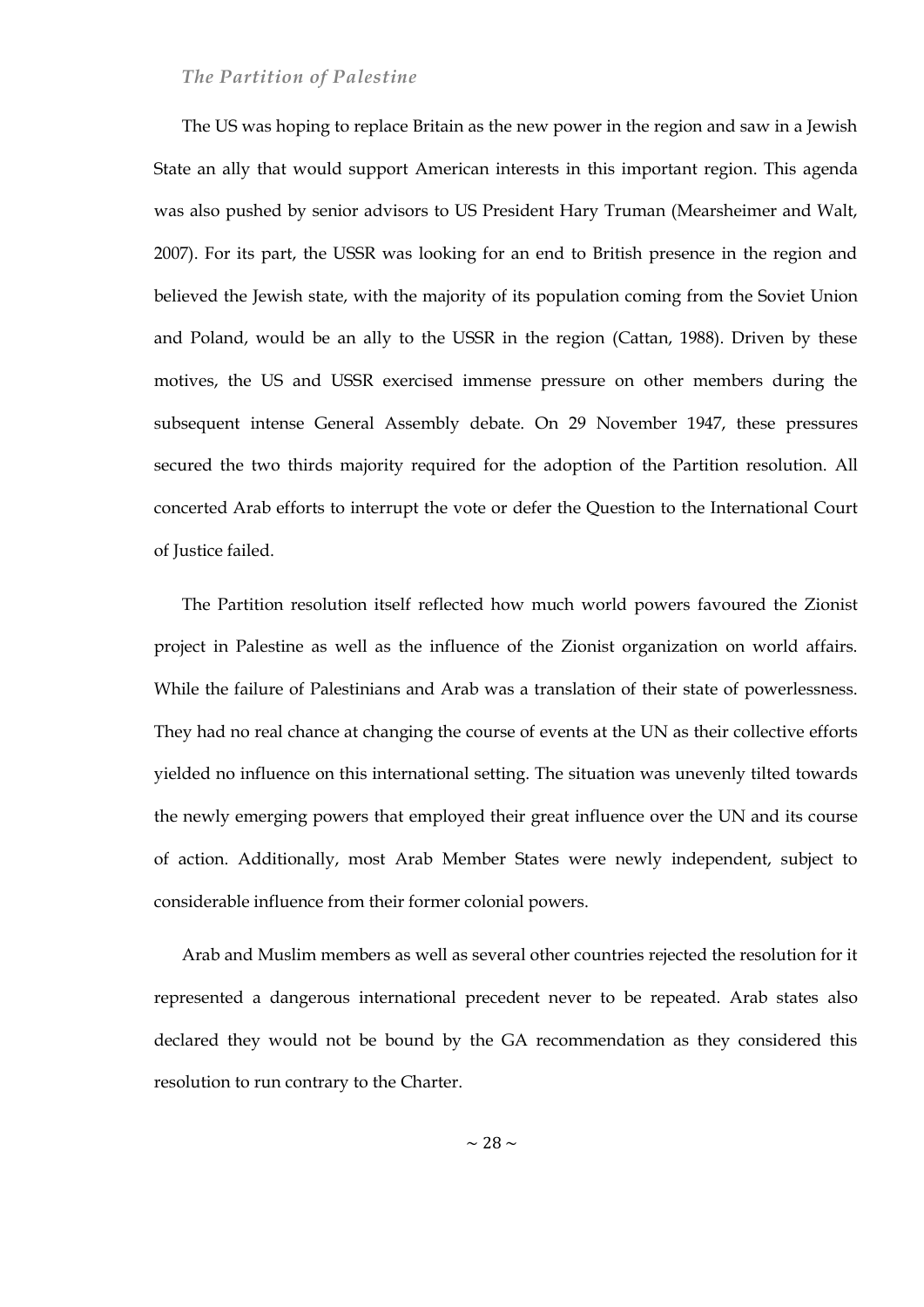#### <span id="page-34-0"></span>*Disregard for the Palestinian People's Fate*

Following the adoption of the Partition resolution, incidents on the ground intensified. It also became obvious that a full confrontation between Palestinians and Zionists was fastapproaching. Meanwhile, the British watched on, confining themselves to the areas their forces were deployed in while the rest of the country plunged into chaos.

On 1 April 1948, the Security Council urged taking steps to arrange a truce in Palestine and requested the convening of a Special Session of the GA to further consider the Question of the future government of Palestine. "This marked the first time that the Security Council, *invoking Article 20 of the Charter, had taken the initiative in convening an Assembly session"* (UN Year Book 1948, p.257). Representatives of the AHC and the Jewish Agency for Palestine participated in this special session.

The AHC argued that "the partition scheme could never be carried out peaceably without the *consent of the majority of the population of Palestine"*. It also questioned why, in light of such a predictable outcome, "the Assembly had endorsed this plan under circumstances unworthy of the *UN"* (UN Year Book 1948, p.261).

In light of the deteriorating situation on the ground, the US introduced a new proposal for a temporary period of Trusteeship, which would provide essential governmental functions on behalf of a Government of Palestine. The Arab states welcomed the American proposal, provided it was intended to lead to the independence of Palestine as a single, democratic state in which the legitimate rights of the different sectors of citizens would be safeguarded (UN Year Book, 1948). But, in light of their gains on the ground, the Zionist movement refused the US proposal off hand (Pappé, 2007).

By that time, Zionist militias had put into action a pre-devised plan that successfully expelled over a quarter million Palestinians and secured the capture of major urban centres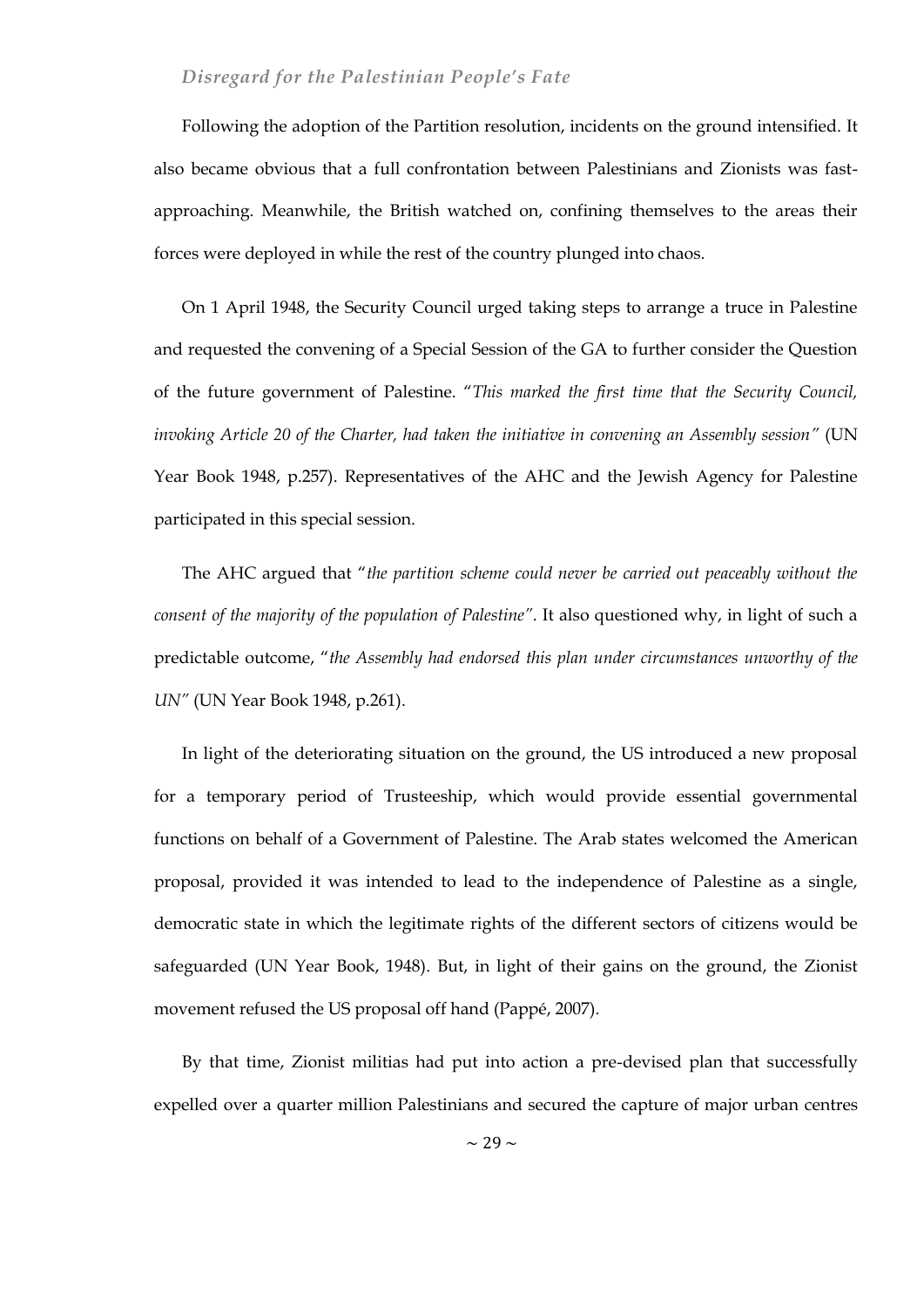by the end of April. Only then did the Arab League declare it would intervene and only once the British Mandate was over (Pappé, 2007).

Nonetheless, Great Britain announced it would terminate the Mandate on 15 May 1948, several months before the time proposed in the UN plan.

#### <span id="page-35-0"></span>*The Palestinian Catastrophe and exodus*

Although Palestinians saw the imminent and fast-approaching danger, they were far from prepared. Also, the AHC did not set a strategy. Instead, it organized poorly coordinated calls for reactions to developments on the ground. Yet the balance of power was not to the Palestinians' advantage and studies point that *Israel had enough troops to handle the Arab armies and to continue cleansing the land* (Pappé, 2007).

On the political front, most Arab countries that dispatched troops into Palestine in 1948 were under direct British influence and control including Egypt, Jordan, Iraq and Saudi Arabia. Some countries had even reached agreements with the Zionist movement, stipulating the intention to annex Palestinian Territory to their country. This was most evident in the aspirations of Jordan's king Abdullah to annex parts of Palestine allocated to the Arab state in the partition resolution to his kingdom (Shalaim, 2001). Equally, the Egyptian Royal Court attempted to contact the Zionist movement, offering recognition in exchange for territorial gains (Shalaim, 2001).

Relations amongst Arab rulers were also replete with mistrust. There was a deep split between the Hashemite bloc (Jordan and Iraq) and the anti-Hashemite bloc (Saudi Arabia and Egypt). In fact, the "Arab coalition was one of the most divided, disorganized, and ramshackle *coalitions in the entire history of warfare"* (Rogan and Shlaim, 2007 pp.81-82). Indeed, this led the Arab legion's (Jordanian troops) English Commander in Chief, Glubb pasha, to call the war in Palestine a 'Phony war' (Pappé, 2007).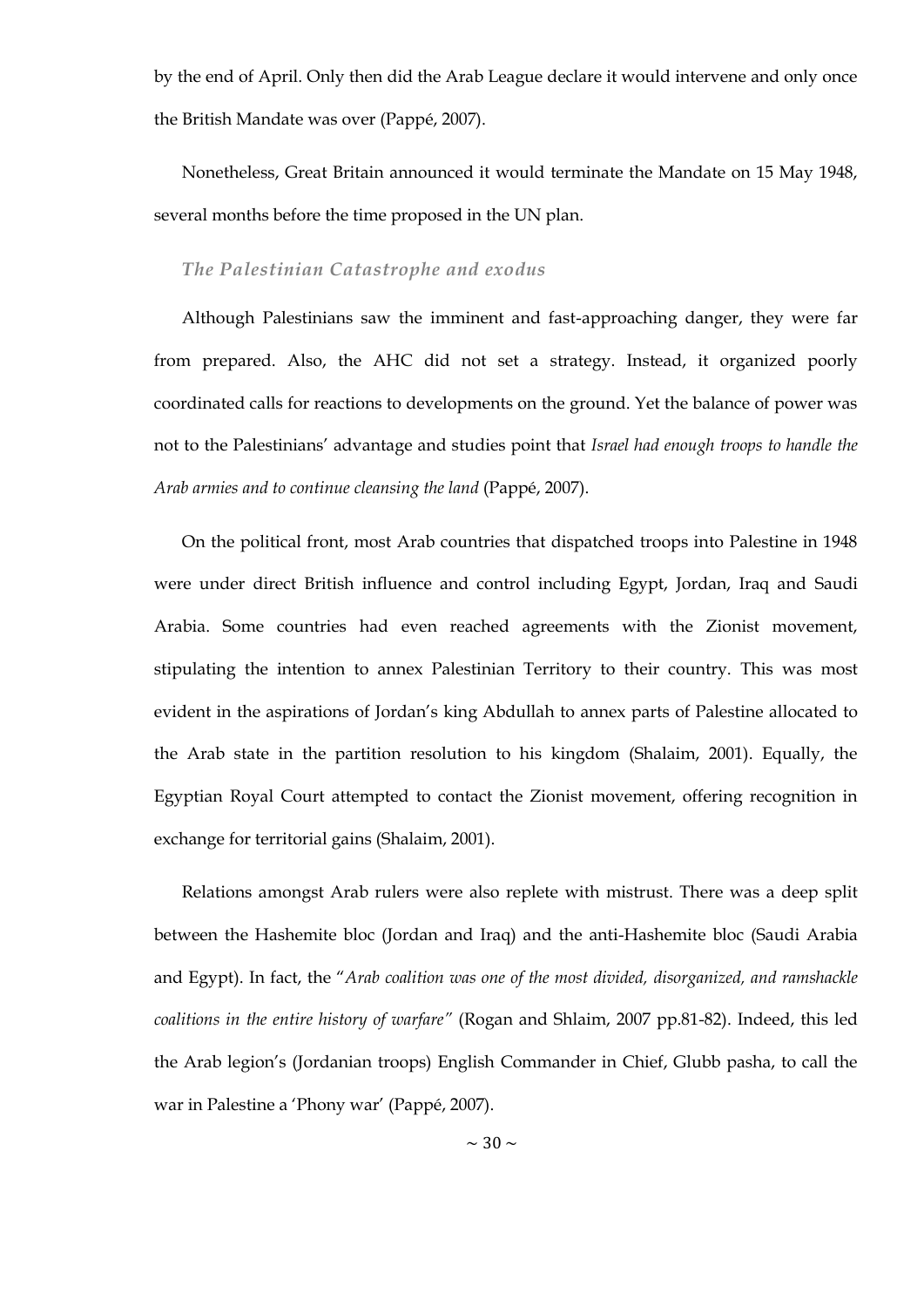Additionally, on several occasions, Arabs frustrated the modest Palestinian efforts to establish a Palestinian government that would fill the political and military vacuum resulting from the British exit. Haj Amin Al-Husseini argued against sending regular Arab forces into Palestine, perhaps due to fear of the Jordanian king's ambitions; asking instead for financial and arms support for the Palestinians (Pappé, 2007). Those were promised to him but delivered only in negligible amounts. He also pleaded with the Arab League on several occasions for support in setting up a government under the control of the AHC, for the appointment of Palestinian military governors, and for financial aid.<sup>4</sup> But the opponents of the Mufti, namely the Jordanian and Iraqi monarchy, refused these suggestions (Mattar, 1992). Other Arab regimes were afraid to upset the British.

At no stage during the war in Palestine did the uncoordinated Arab armies outnumber or even match the well armed and equipped Zionist militias. King Abdullah of Jordan, who was appointed to lead the Arab troops, used this position to undermine the military plan prepared by the Arab League's military experts (McDowall, 1990).

And despite their best efforts, Palestinians were unprepared to face these immense challenges and their leadership was excluded from the Arab preparations to the war as well. Haj Amin Al-Husseini was unhappy with this alienation from the military effort and formed what was known as Jaysh Aljihad Almuqadas (Holy War Army), headed by Abd Al-Qader Al-Husseini, which was able to secure some successes in the early days of the war (McDowall, 1990).

Until the last day of their withdrawal, the British army intervened several times, whether militarily or by means of negotiations, against the Palestinians (Tal, 2004). And Arab failures

 $\overline{a}$ 

 $<sup>4</sup>$  At Aley in October 1947, at Cairo in December 1947 and in February 1984</sup>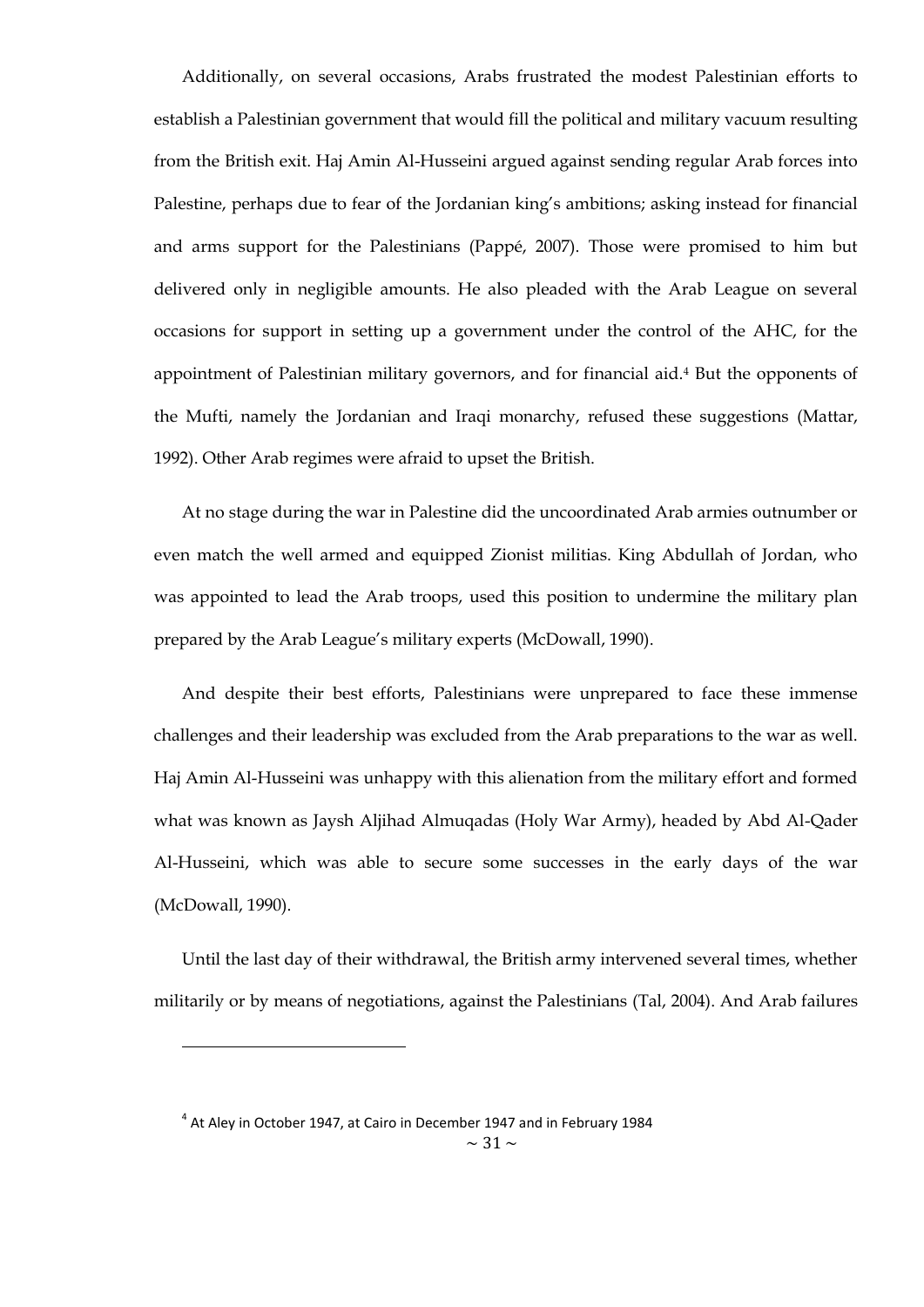and betrayals had equally devastating effect on Palestinians, their status, aspiration and future; effects they continue to suffer to date.

By the end of 1949, nearly half the Palestinian population was turned into refugees. This was also a reflection of the Palestinian failure to understand the shifting variables around them as Palestinian leaders failed to prepare themselves and the public for this great challenge, which should have been predictable very early on in the mandate. The great majority of Palestinian refugees were completely dispossessed, impoverished and not in a position to provide for themselves or their families. In short, the face of Palestine changed forever following this catastrophe.

### *Erasing Palestine*

Under the auspices of the UN, the Arab states of Egypt, Lebanon, Jordan and Syria and the interim Israeli government signed the armistice agreement on January 1949, ending the war. But the agreement did not legalize the armistice lines of 1948, which far exceeded the land allotted to Israel in the partition plan.

But the commencement of armistice negotiations was politically significant as they served another severe blow to the Palestinians leadership's representation of their people. Once again, Palestinians were excluded from these negotiations and their requests to join the armistice negotiations were rejected (McDowall, 1990).

Once Arab governments signed the agreements, they took steps to contain the possible fallout of the Palestine War domestically and regionally (Sayigh, 1997). One of these many steps was marginalizing the Palestinian leadership and weakening its presence on the ground in what was left of Palestine; mainly by disarming and dismantling all remaining Palestinian guerrilla formations and incorporating the willing remaining members as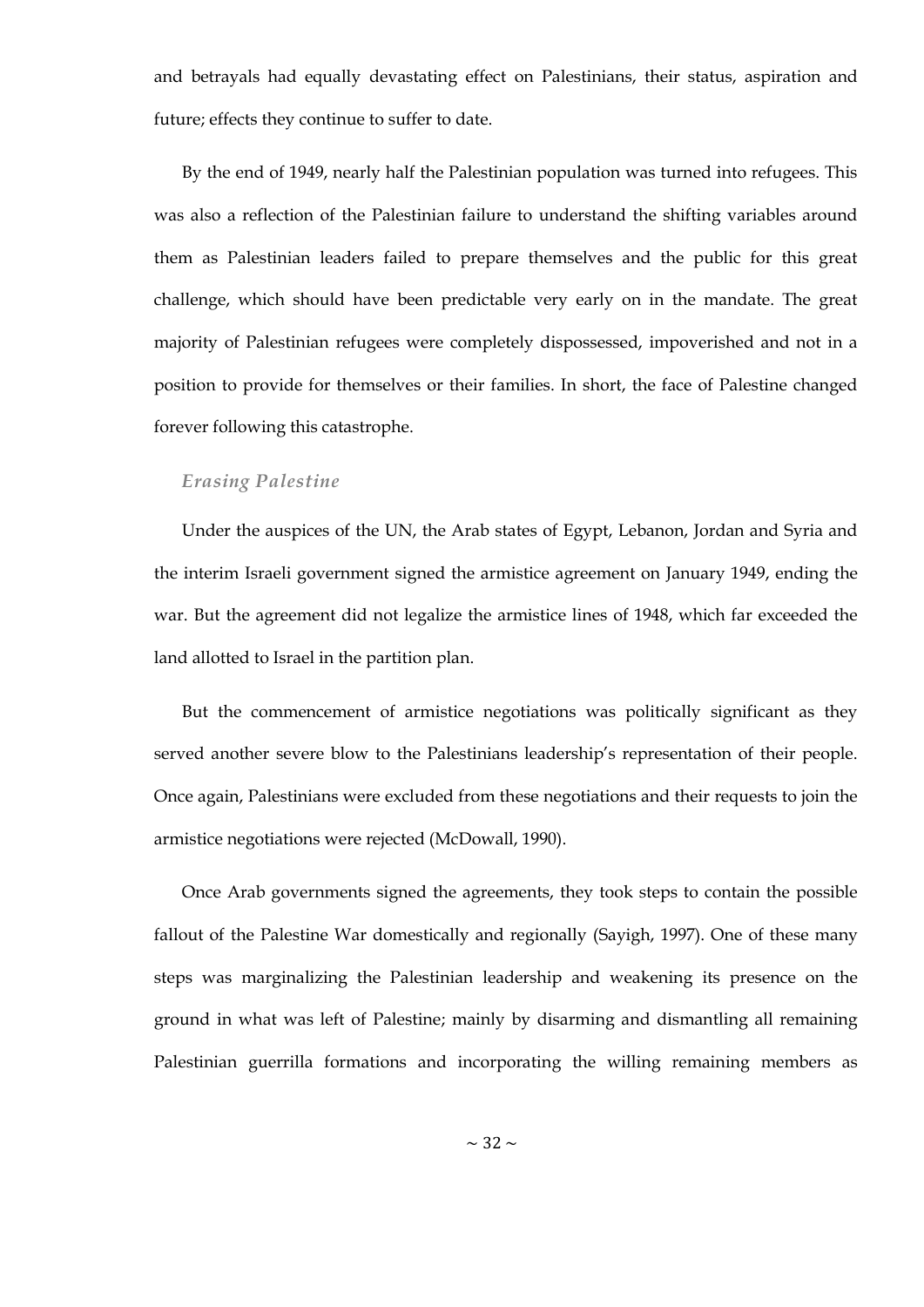auxiliaries in the regular armies (Rogan and Shlaim, 2007). In fact, these steps began even before the war ended.

The Jordanian king, in control of the West Bank, also began paving the ground to the annexation of the territory to Trans-Jordan (McDowall, 1990). Fearing full Hashemite control over Palestine, the Egyptians pressed for the Political Committee in the Arab League to accept the outstanding request of the AHC to establish a Palestine Government.

On 22 September 1948, the AHC called for a meeting in Gaza in which it declared the establishment of the "All Palestine Government". Haj Amin Al-Husseini defied Egyptian directives not to enter Palestine and reached Gaza, where the people gave him a hero's welcome. Though Haj Amin was later forced to return to Cairo accompanied by security guards, this was a significant step. On 30 September, a 30-constituent Assembly was established under the name of the "Palestine National Council" and Haj Amin was appointed as the President of the Council (Morris, 1999).

Despite British rejection, Cairo took the lead in extending diplomatic recognition to the new Palestinian government; a move all Arab governments then followed with the exception of Trans-Jordan (Maddy-Weitzman, 1993). But this recognition resulted neither in real support nor recognition of the government's authority over the fate of its people.

King Abdullah viewed the declaration of the 'All Palestine Government' as a direct challenge to his own authority (Maddy-Weitzman, 1993). Hence, he refused to recognize it (Bovis, 1971). So, to complete his annexation of the West Bank and in so doing erase the Palestinian identity, King Abdullah organized a Conference in Jericho to legitimize the annexation of the West Bank and Jerusalem to his Kingdom. By April 1950, the West Bank was brought under full Jordanian control, a month after King Abdallah ordered the removal of the word Palestine from all maps and official statements.

 $\sim$  33  $\sim$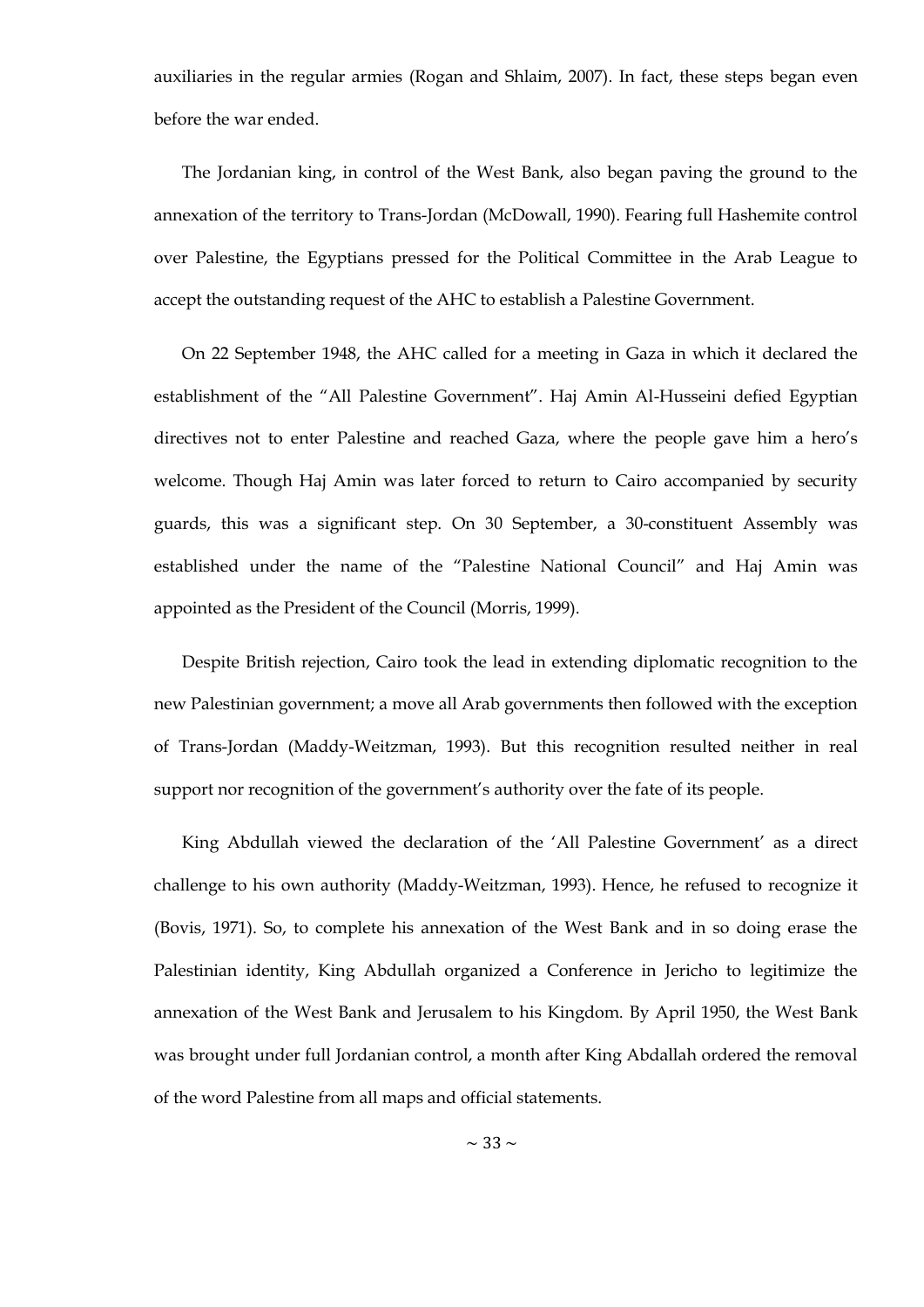Among the recommendations in the UN-appointed mediator Count Folk Bernadotte was that the character of Arab Palestine should be decided by the Arab states, in consultation with the Palestinian inhabitants (UN Year Book, 1949). Count Bernadotte's proposals were published on 29 September 1948, following his assassination in Jerusalem on 17 September 1948 by Zionist militias. They were subsequently endorsed by Britain and the US, although US President Hary Truman retracted his country's position on 28 October 1948 (Bovis, 1971).

Following the discussion of Bernadotte's report, the UN General Assembly established the Conciliation Commission. The Commission convened a conference in Lausanne, Switzerland, in April 1949, where Arab States held separate talks with Israel, subsequently leading to the signing of separate protocols, agreeing to use the partition resolution's boundaries as a "basis for discussions with the Commission".

But once again, Palestinians were excluded from the Conciliation Commission efforts and conferences. But this absence was neither the product of innocent chance nor a rejectionist Palestinian attitude. Rather, it reflected how the international system as a whole had taken a determined decision to ignore and alienate the legitimate representatives of the Palestinian People. To fulfill its mandate, the Conciliation Commission should have invited the Palestinian side to attend the conference and to have its interests represented. Instead, limiting the invites to Arab states, whose interests and agendas were already clear, was a cynical exploitation of circumstances that ultimately produced one result: shutting international doors to Palestinian representation as well as the denial of the Palestinians' character as a political unit with legitimate aspirations. In a sense, this attitude de facto omitted previous UN resolutions regarding Palestinian rights from international political discourse.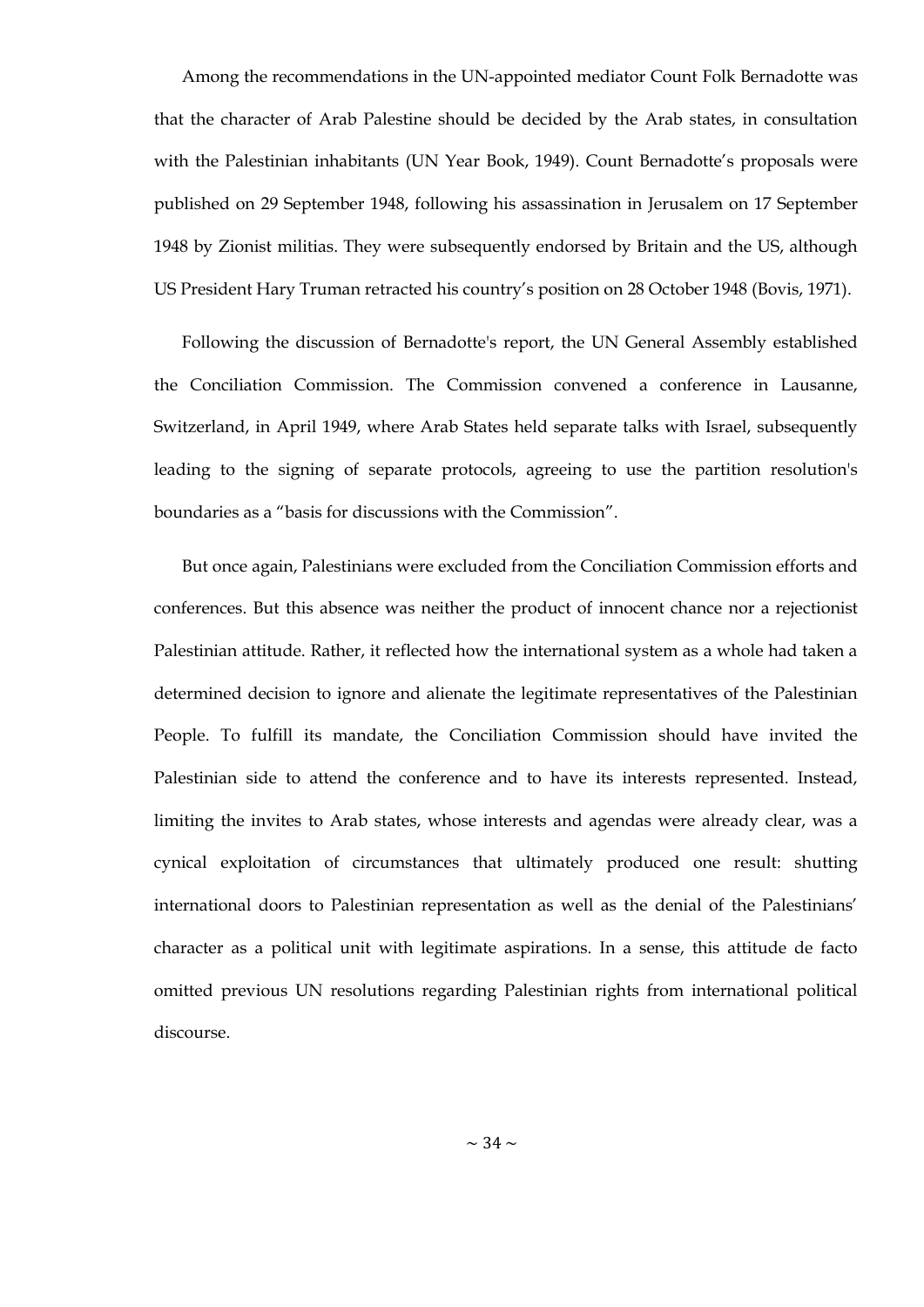But while Palestinians were politically ignored and alienated, the international system was opening one door after another to Israel. Nearly the same hour Israel signed the Lausanne protocols, an important development took place in Lake Success, US with the adoption of resolution 273 (III) on 11 May 1949, which admitted Israel as a member of the UN. Ironically, the first Israeli application for admission to the UN on 29 November 1948 was postponed by the Security Council on the basis that Israel was violating the Council's resolutions. And although nothing had changed from the time of the first application, Israel was still granted membership at the UN half a year afterwards.

Soon after however, the Israeli delegation demanded that the international frontiers of Mandatory Palestine be considered the frontiers of Israel, with one provisional and temporary exception, namely, the central area of Palestine, then under Jordanian military authority (Hadawi, 1998).

From that point on, the Question of Palestine was treated as a humanitarian question while the political elements of this issue were completely ignored or sidelined. On 8 December 1949, the UN General Assembly adopted resolution 302 (IV), which established the UN Relief and Works Agency for Palestine Refugees in the Near East (UNRWA) to carry out direct relief and works programs for Palestine refugees. This Agency began its operations on 1 May 1950 and the General Assembly has repeatedly renewed its mandate ever since. The proud Palestinian people were turned into refugees, seeking aid at the doors of those who contributed to the catastrophe that befell them.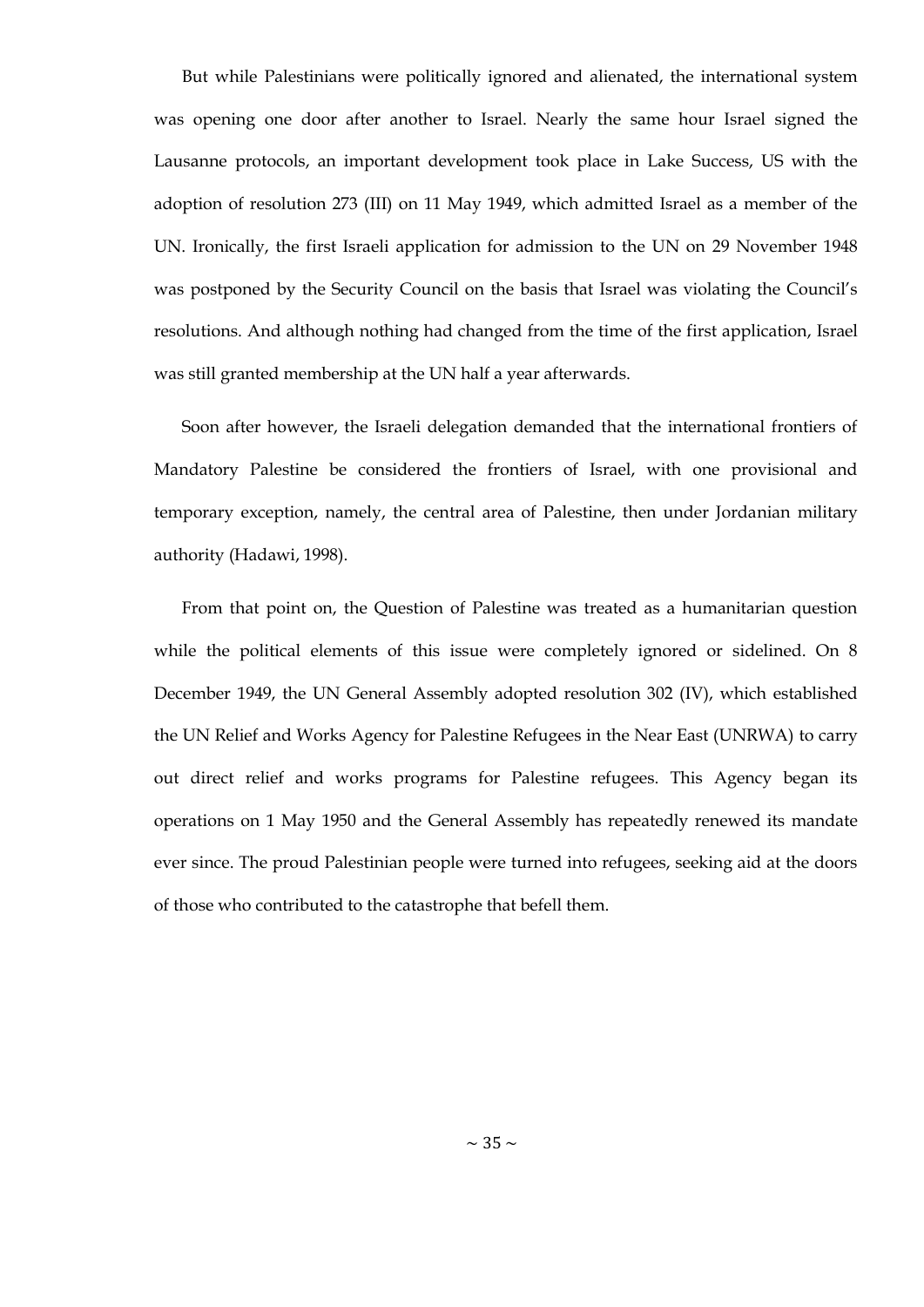# **The Early Beginnings**

Following the Palestinian people's *Al-Nakba* [catastrophe], their national representation became virtually absent in the international and regional arenas. The All Palestine Government practically seized to exist in a short period and all matters related to Palestinian affairs were dealt with by Arab governments, which closely and strictly monitored Palestinian political activism. Any action that was perceived to be diverting from the official Arab positions was harshly suppressed. But in many ways, the waning of pre-Nakba representation presented conditions that caused new seeds of Palestinian activism to bud and bloom underground.

With the failure of the Arab armies in Palestine in the background, political activism peaked in Arab countries and was dominated by the secular pan-Arab nationalism (Farsoun and Zacharia, 1998). But key players in the region, particularly Egypt, Syria and Iraq underwent enormous political changes during this period, including the overthrow of monarchies and military coup *coup d'état*s. This kept the most potentially capable Arab countries busy with internal affairs and power struggles for a long period of time. While the issues of Arab unity, colonialism and liberating Palestine continued to dominate Arab debate and political activities, this did not improve conditions for Palestinians. Meanwhile, Israel was entrenching its grip over the areas it occupied by force, forging strategic alliances with Western powers, and increasingly shared these powers' interests in the region (Cattan, 1998).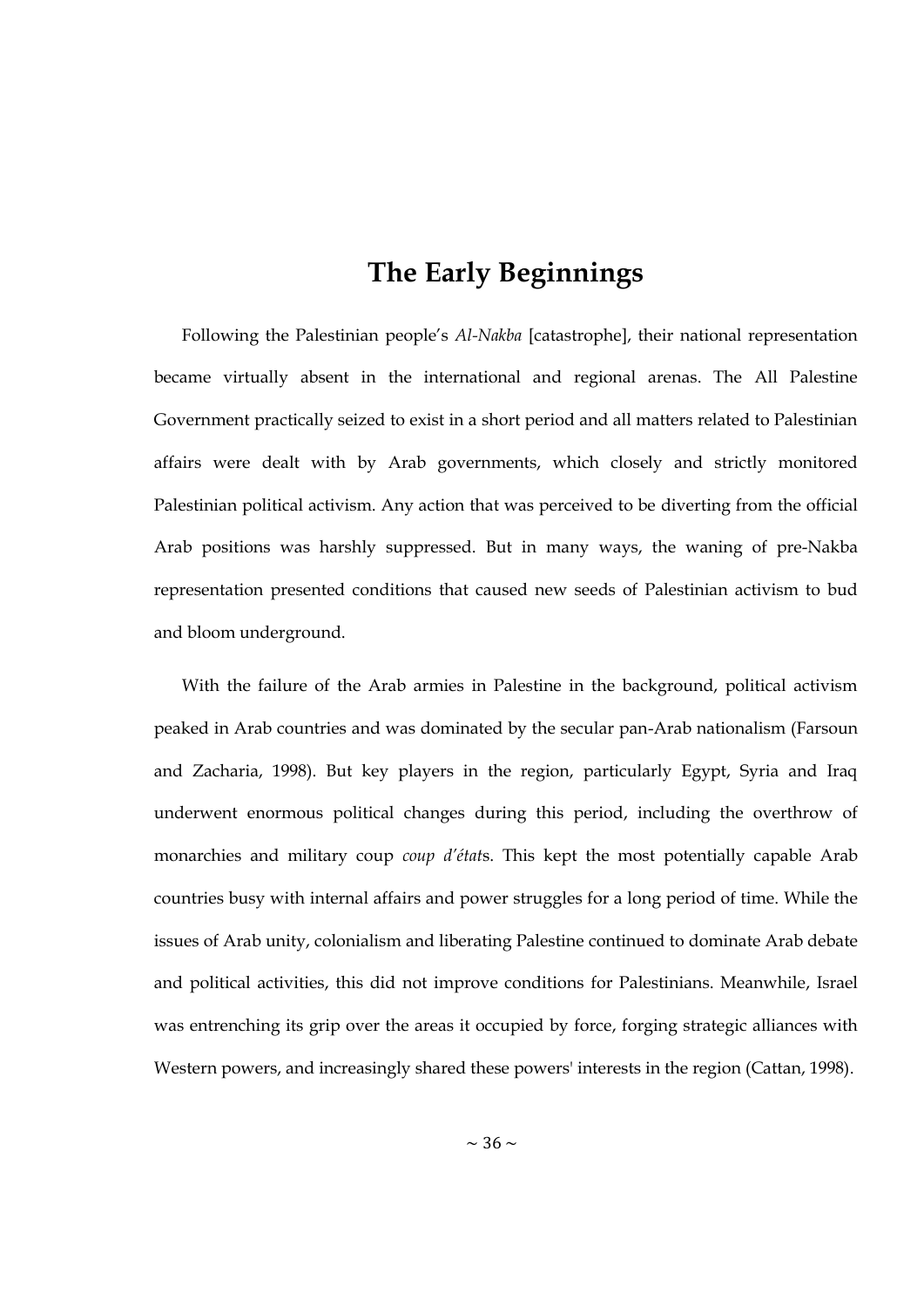## *Palestinian Political Activism*

As discussed, the period following Al-Nakba was marked with internal turmoil in key Arab countries. Concluding that such turmoil could divert attention from the issue of Palestine, Palestinians became heavily involved in politics, engaging parties of all leanings (Hart, 1989).

Pan-Arab groups were fertile recruiting grounds for Palestinians and it was in universities that most of these movements flourished. For example, the Arab Nationalist Movement was founded by George Habash, who later established the Popular Front for the Liberation of Palestine (Farsoun and Zacharia, 1998). But this activism came at a price, as Arab regimes did not accept any challenge to their absolute power or agenda. "In responding *to such pan-Arabist appeals, especially those of the Nasserists and Ba'athists, which were politically in opposition to established Western-dependent, conservative or liberal regimes (as in Jordan, Lebanon, Iraq, and even Syria at the time) Palestinians more readily earned the enmity of the Arab"* (Farsoun & Zacharia, 1998, P.177).

The Muslim Brotherhood umbrella also attracted its fair share of Palestinians, including Yasser Arafat, though he was not an active member (Aburish, 2004). There were also other prominent figures like Khalil Al-Wazir and Salah Khalaf, who later on became prominent leaders of the Palestinian national movement (Hart, 1989).

Yet, with rise of more popular leaders like Gamal Abdel Nasser, the wider Palestinian public still pinned their hope on the Arab regimes' empty rhetoric and promises. They believed promises of liberation and repatriation of refugees to their homes. This was in sharp contrast to the emerging Palestinian political leaders, who blamed the loss of Palestine on Arab betrayal and weakness, and believed that Palestine would only be recovered through Palestinian national activism. Hence, many of them began discrete efforts to organize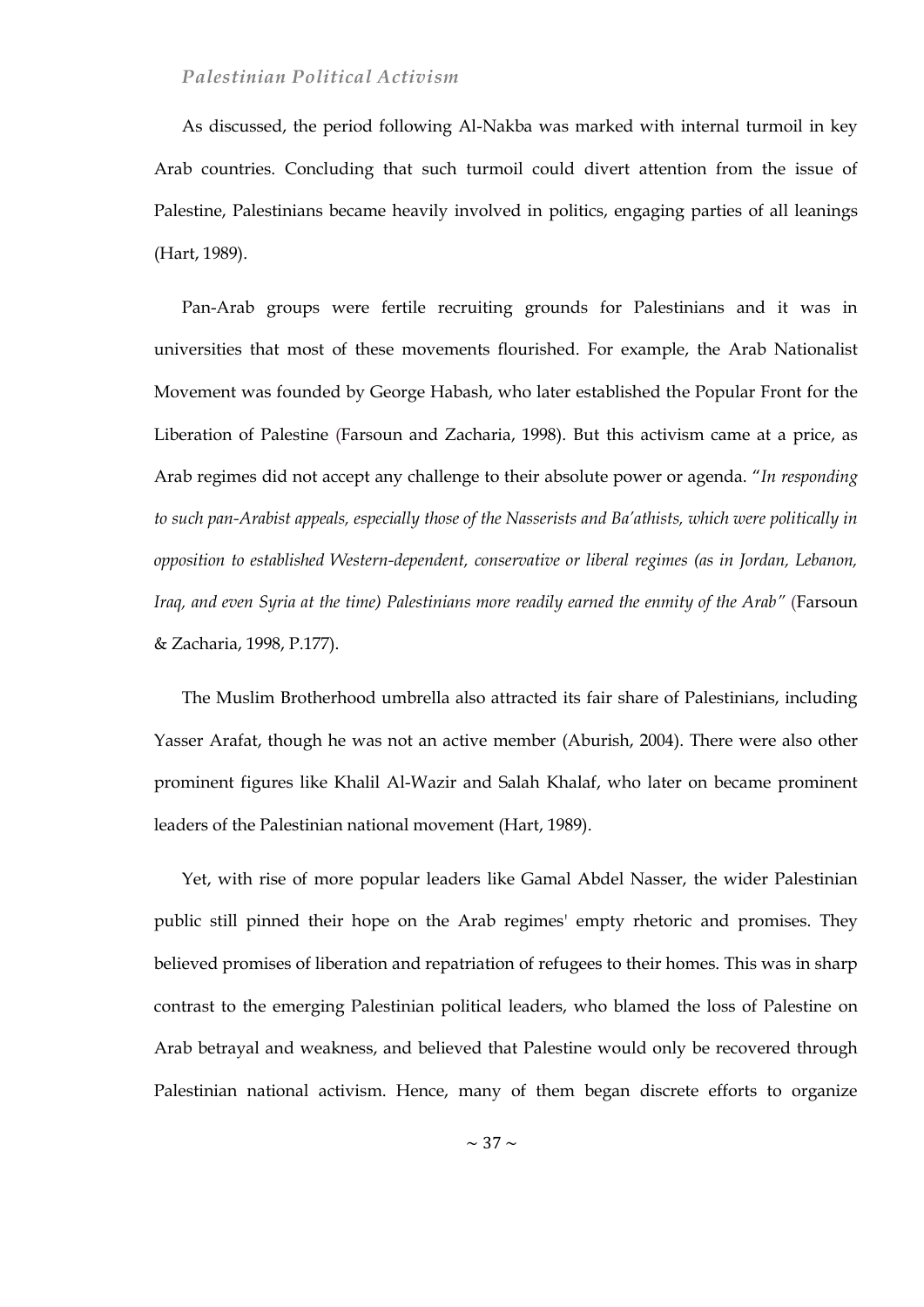Palestinian political and military formations that would act independently of the regimes' control (Hart, 1998).

At this stage, Cairo saw heated debate among the emerging Palestinian leaders. They wanted to form a Palestinian movement that is not linked to any Arab regime or party and that does not intervene in the internal politics of Arab countries, focusing instead exclusively on the Palestinian question.

### *From Activism to Representation*

Inspired by the Algerian revolution that started in 1954, the group started preparing to launch an underground armed Palestinian revolution to avoid the expected harsh response from the intelligence agencies closely monitoring them. They formed their first cell in 1957.

At this stage, communication was paramount to spreading this new and daring idea. So, to reach out to Palestinians scattered in the Arab world and inside Palestine, they called themselves ‗Fateh'5. In 1959, they published a magazine in Fateh's name, called *Our Palestine: the Call for Life*. The magazine was a highly successful networking and public advocacy tool as it later proved to have played a crucial role in garnering support for the rising movement and managed to produce a network of supporters for its idea.

Upon the declaration of Algerian independence in 1962, Arafat traveled to Algiers to participate in the nation's independence celebrations (Hart, 1998). As a result, "on the 23<sup>rd</sup> of *the month of September 1963, the Algerian Presidency issued a decision allowing the Palestine Office in Algiers to undertake its general activities to serve the Palestinian cause"* (Hamzah, 1989, p. 204).

 $\overline{a}$ 

<sup>&</sup>lt;sup>5</sup> Palestinian National Liberation Movement.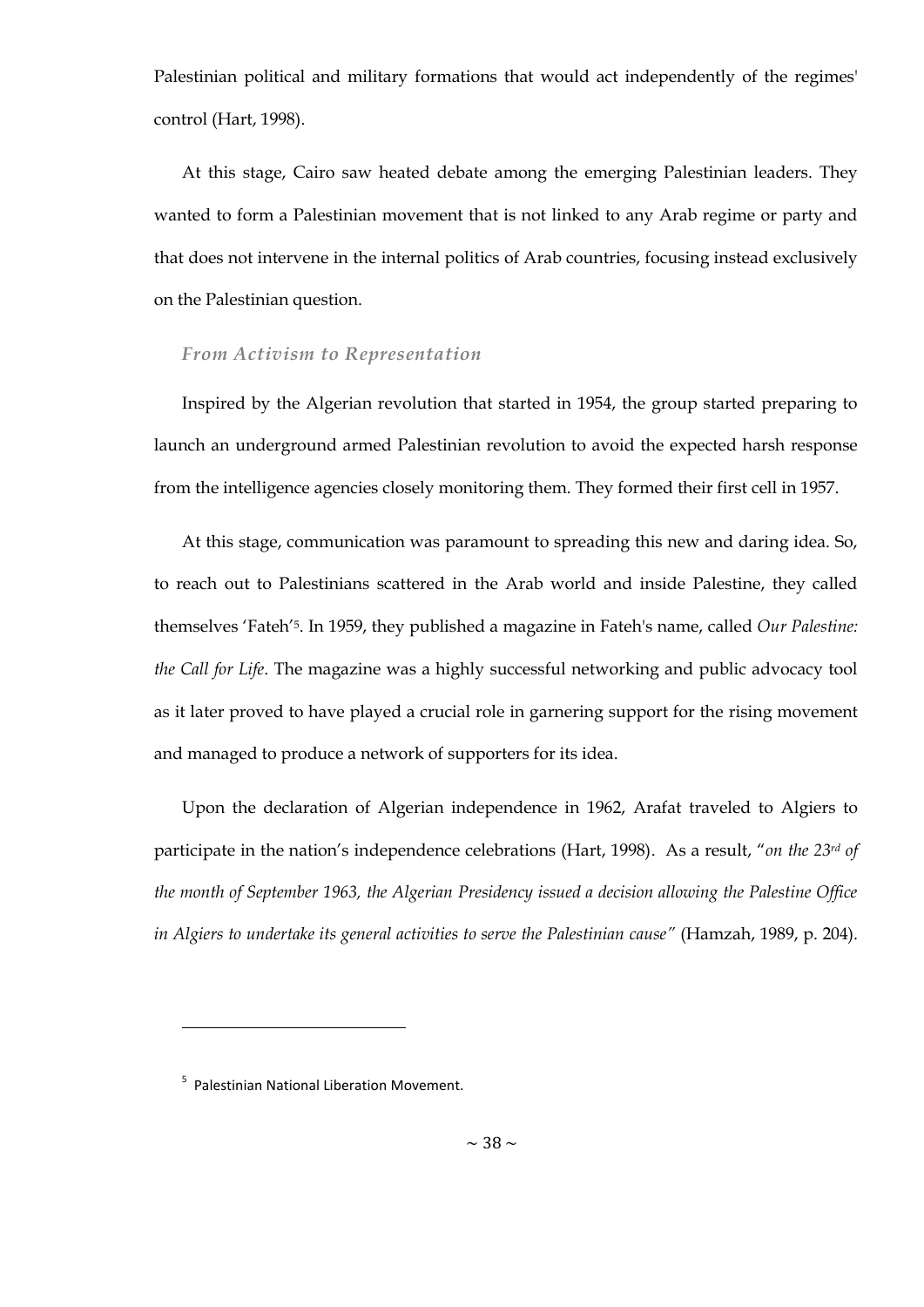The permission granted to Fateh marked the first formal recognition of a Palestinian entity that could represent its people and work to further its cause.

This Office was of central importance to Fateh and later on the Palestine Liberation Organization as Algeria had become an example for other liberation movements throughout the world. Algiers was always crowded with official and popular international delegations from across the globe that would visit this Arab capital to share experiences and express support to the newly independent State. Naturally, this provided Mr. Al-Wazir, who headed the office, with a unique and golden opportunity to establish a wide network of new contacts and relationships with other governments and liberation movements across the globe (Hamzah, 1989).

With such political advances, Fatah leaders debated, quite passionately, on the need to officially launch the movement through armed attacks. Finally, the movement launched its first attack on 31 December 1964 and first military communiqué, which was the first of almost forty to follow that year.

By mid-June, Fateh was engaging regional and international players. On 17 June 1965, Fateh addressed an open memorandum to the United Nations Secretary General U Tant, requesting that their first Fateh guerrilla fighter captured by Israel, Mahmoud Hijazi, be considered a prisoner of war (Cobban, 1984). The movement also communicated with the Third Arab League Summit, criticizing the hostile measures of Arab governments towards its members.

These declarations brought much attention to Fateh as they signaled that a new player was emerging in the region. They also outlined the movement's policies and views towards liberating Palestine. Fateh challenged the Arab regimes' way of dealing with the question of Palestine, accusing them at best with complicity and inaction. This marked the real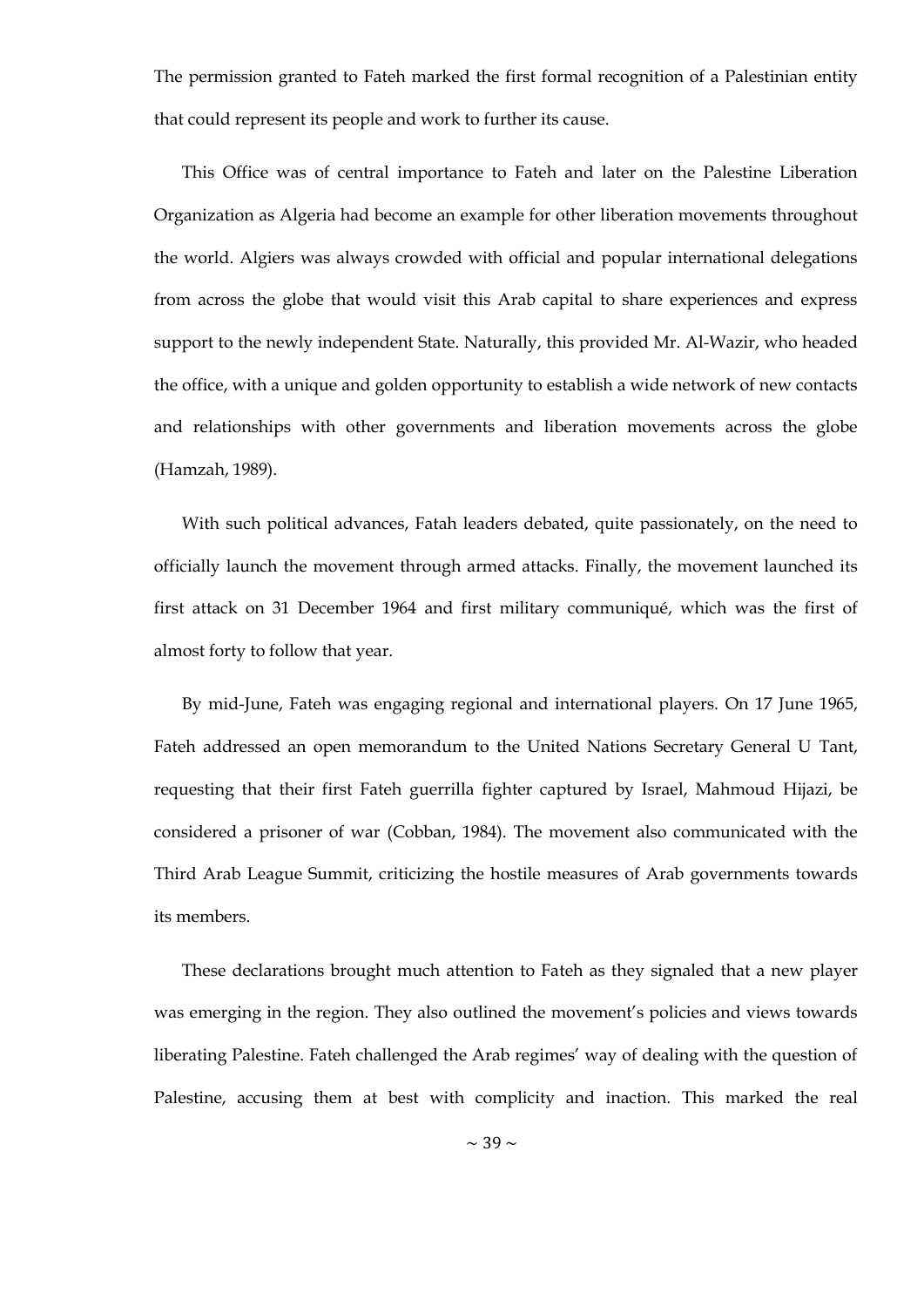beginning of the Palestinian struggle for liberation and self-determination began and with it, the Palestinians' political struggle to regain the world's recognition of the identity, history, and heritage they had been denied and have preserved for more than 62 years now, despite all odds.

Prior to gaining recognition of Palestinian rights on the international level, the Palestinian Liberation movement bore the daunting task of proving to respective states that it truly represented the Palestinian people. Until that time, there was an intentional disregard for Palestinians as a unified political unit with a common identity and aspirations and having a single leadership. In effect, part of the liberation movement's success on the diplomatic front was its ability to revive a sense of national identity within the scattered Palestinian populations, uniting them under one flag and in the name of one identity, the Palestinian people. This granted the modern Palestinian revolution the legitimacy and power to extract Arab and international recognition in the years and decades to come.

### *Attempts to circumvent Palestinian aspirations*

Arab governments became increasingly aware of the popular sentiments growing among Palestinians, which called for the liberation of Palestine away from their control (Abdel Rahman, 1987). They feared Palestinian frustration with Arab inaction could lead to unrest. Arab regimes particularly feared the ramifications of individual armed attacks that began taking place against Israeli targets without those governments' explicit authorization. Consequently, Arab governments saw it fit to take the initiative in forming what would be perceived as an independent Palestinian political entity.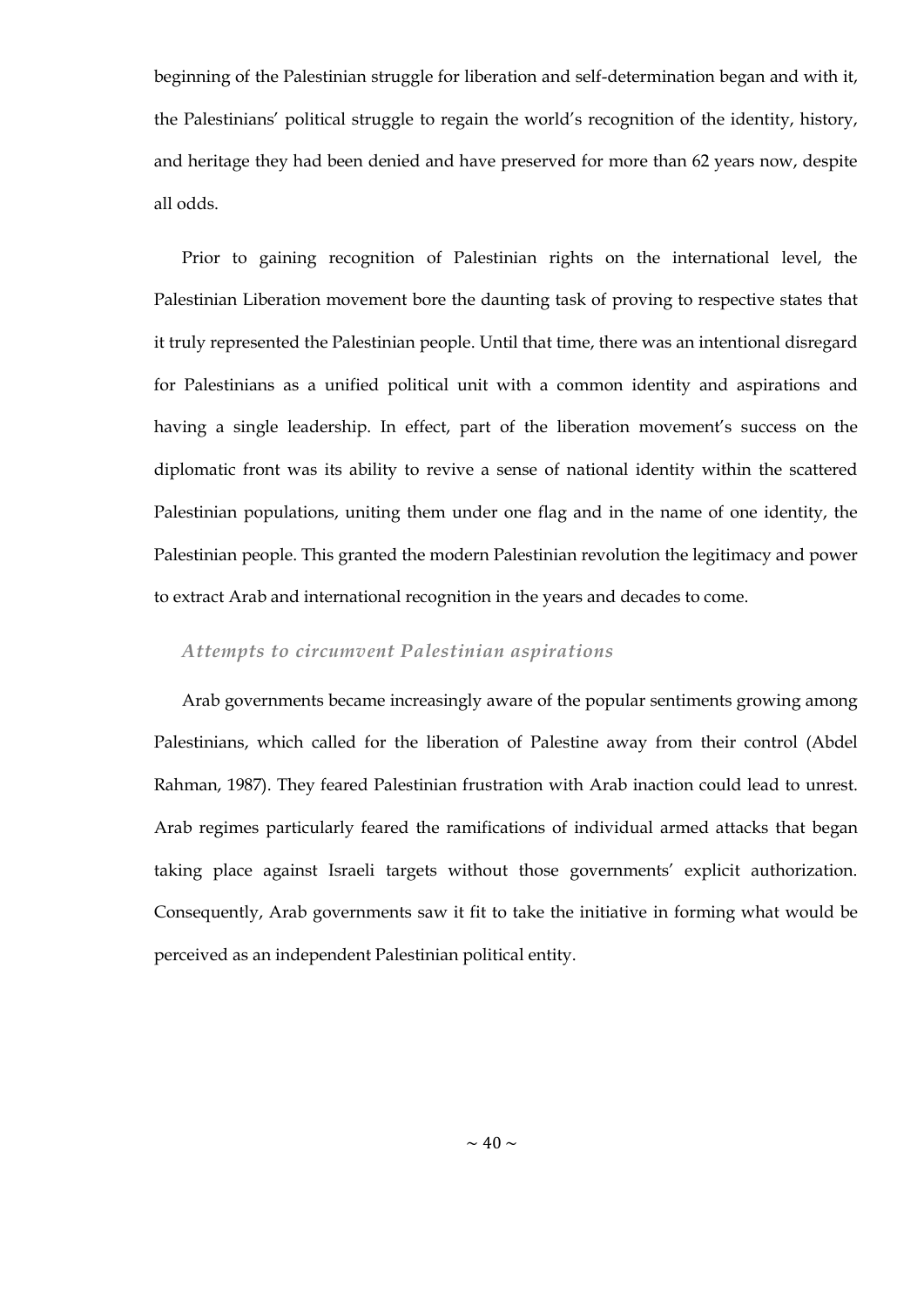The first initiative to establish an independent Palestinian entity was proposed by the United Arab Republic<sup>6</sup> during a session of the Arab League foreign ministers in Casablanca in September 1959. As Arab League decisions are adopted by consensus, Jordan's persistently adamant refusal to establish this entity repeatedly delayed the decision. Instead, an expert committee was established to put in place plans for Arab policies regarding the Palestinian question.

This committee recommended resuming support to the All Palestine Government (Al-Shuqeiri, 1971). The Arab League then appointed Mr. Ahmad Al-Shuqeiri as head of the All-Palestine Government and its representative to the Arab League.

Inter-Arab relations were extremely fragile at that stage. The war in Yemen between Cairo, Sana'a and Riyadh was at its peak. The squabbling between Damascus and Cairo was also in full swing while Amman was at odds with both. The dispute between Morocco and Algeria was becoming more serious, with Cairo also party to the growing conflict (Al-Shuqeiri, 1971).

In this context, President Nasser secured the convening of the First Arab Summit to discuss Israel's diversion of River Jordan waters and the Palestinian issue on 13 January 1964.

When the Arab Kings and Presidents started arriving at Cairo, Al–Shuqeiri campaigned for the Birth of a Palestinian entity (Al-Shuqeiri, 1971). The response to this initiative was mixed. While most countries welcomed the proposal, Saudi Arabia, Syria, and Jordan initially objected (Abdel Rahman, 1987). Al-Shuqeiri exerted serious efforts to convince the late King Hussein that his fears were unfounded, arguing that the proposed entity would not

 $\overline{a}$ 

 $^6$  A union between Egypt and Syria that began in 1958 and existed until 1961.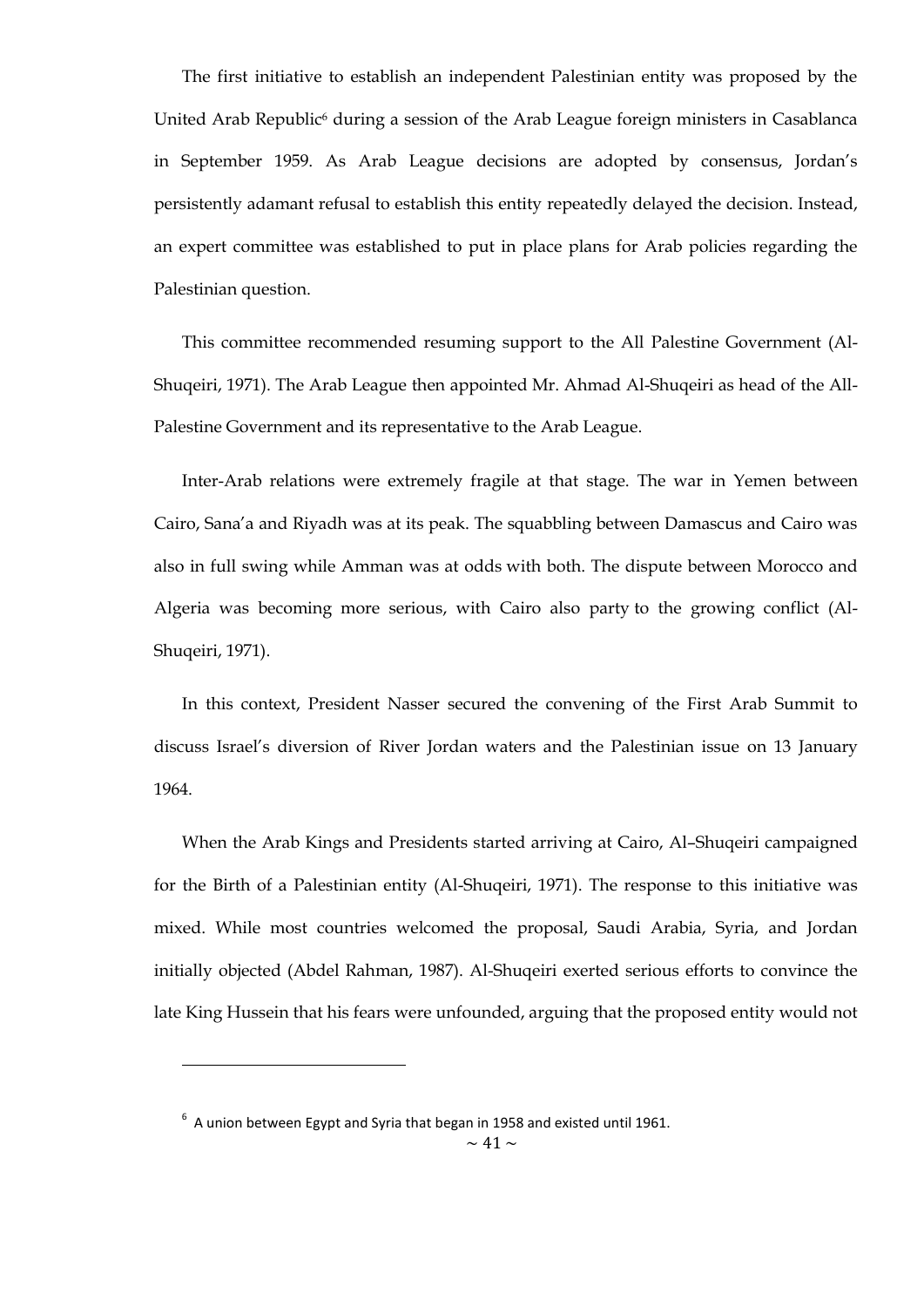be a sovereign government nor would it attempt to seize control of the West Bank. He even forced himself on the closed meetings of the Heads of States and managed to officially propose the establishment of a Palestinian entity (Al-Shuqeiri 1971).

Following that session, The Arab Summit decided "to request from Mr. Ahmed Al-Shuqeiri *representative of Palestine to the League of Arab States to continue consultations with Member States and the Palestinian people to build the appropriate administrative structure for the organization of the Palestinian people in order to enable it to play its role in the liberation of their homeland and selfdetermination"* (Al-Shuqeiri, 1971, p.67). This conclusion gave birth to the Palestine Liberation Organization (PLO), albeit with a vague mandate. Al-Shuqeiri then embarked on establishing this Palestinian entity.

The first Palestinian National Council was convened in Jerusalem on 28 May 1964. Estimates on the total number of participants vary between 350 and 398. Concluding the first the session on 2 June 1964, Al-Shuqeiri declared the establishment of the Palestine Liberation Organisation [PLO] "as a representative of the Palestinian People and leader of its struggle to *liberate its country"* (Abdel Rahman, 1987, p. 76).

The PLO was founded on the principle of forming a secular Palestinian state on the entire land of historical Palestine and rejecting the legitimacy of the establishment of Israel as a Jewish state on Palestinian land; a position in line with the Arab rejection of the partition resolution (181 II). However, the PLO's stance did not exclude the possibility of allowing those Israeli citizens to become Palestinian citizens in the state they aimed to establish.

This Palestinian political entity started its journey without complete independence from the Arab states and despite opposition from some Arab countries and Palestinian figures. Yet, the PLO managed to launch its diplomatic activities while building its own institutions; those included military training camps, a national fund, a radio station and a research centre.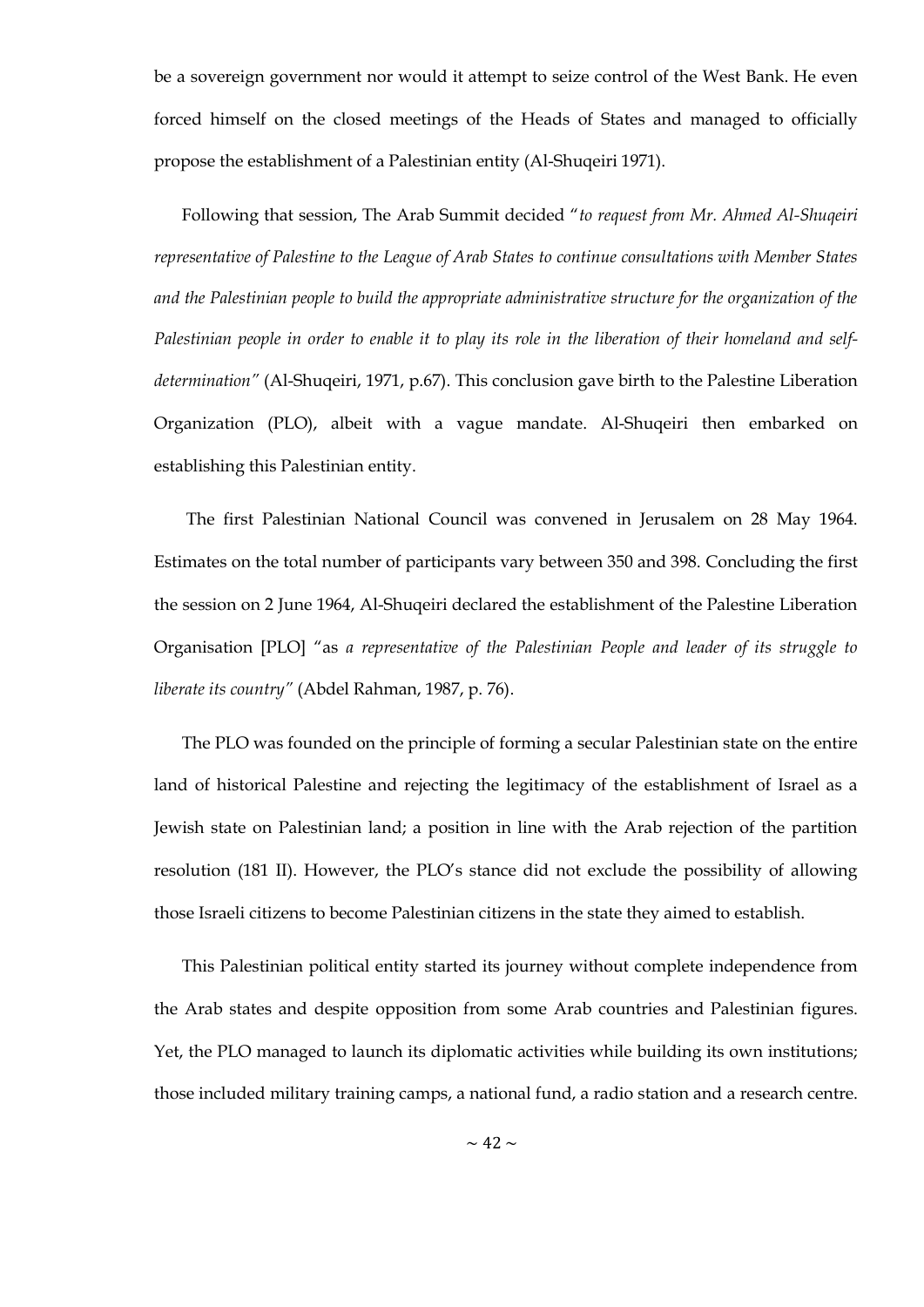The PLO also began opening representative offices in Arab countries. However, these offices did not constitute recognition on the part of Arab governments of the PLO as the representative of the Palestinian People. Instead, the nature of these PLO offices was limited to overseeing the status of Palestinians residing in those countries. But by 1966, the PLO had opened representative offices in nearly all Arab countries as well as Beijing and Belgrade in addition to a Press Office in New York.

The PLO's first activity on the multilateral level was its attendance as an observer in the Non-Aligned Movement [NAM] Summit, held in Cairo in 1964 (Abdel Rahman, 1987). The attendance of this Summit is considered the first step the PLO took on the road to international recognition. Although the PLO attended as a guest in this Summit, its presence constituted a declaration to the world community that a political entity representing Palestine and its People was finally born.

During the Summit, the PLO initiated contact with NAM members, the majority of which were newly independent states from the developing world. This is why the Palestinian cause found plenty of sympathetic ears at the NAM Summit, as the majority of members were still healing from the wounds of foreign colonization.

At the conclusion of the Cairo NAM Summit, members issued the Cairo Declaration, which contained clauses expressing support to the Palestinian People's struggle for independence and self-determination.

In September of 1964, the Ambassadors Committee of NAM invited the PLO to join NAM's Second Summit, which was held in Cairo in October 1964, as an observer. Later on in 1973, NAM's Fourth Summit, held in Algeria, formally recognized the PLO as the sole legitimate representative of the Palestinian People. "In the same year, the Organization of *African Unity recognized the Palestine Liberation Organization (which is the only recognition that*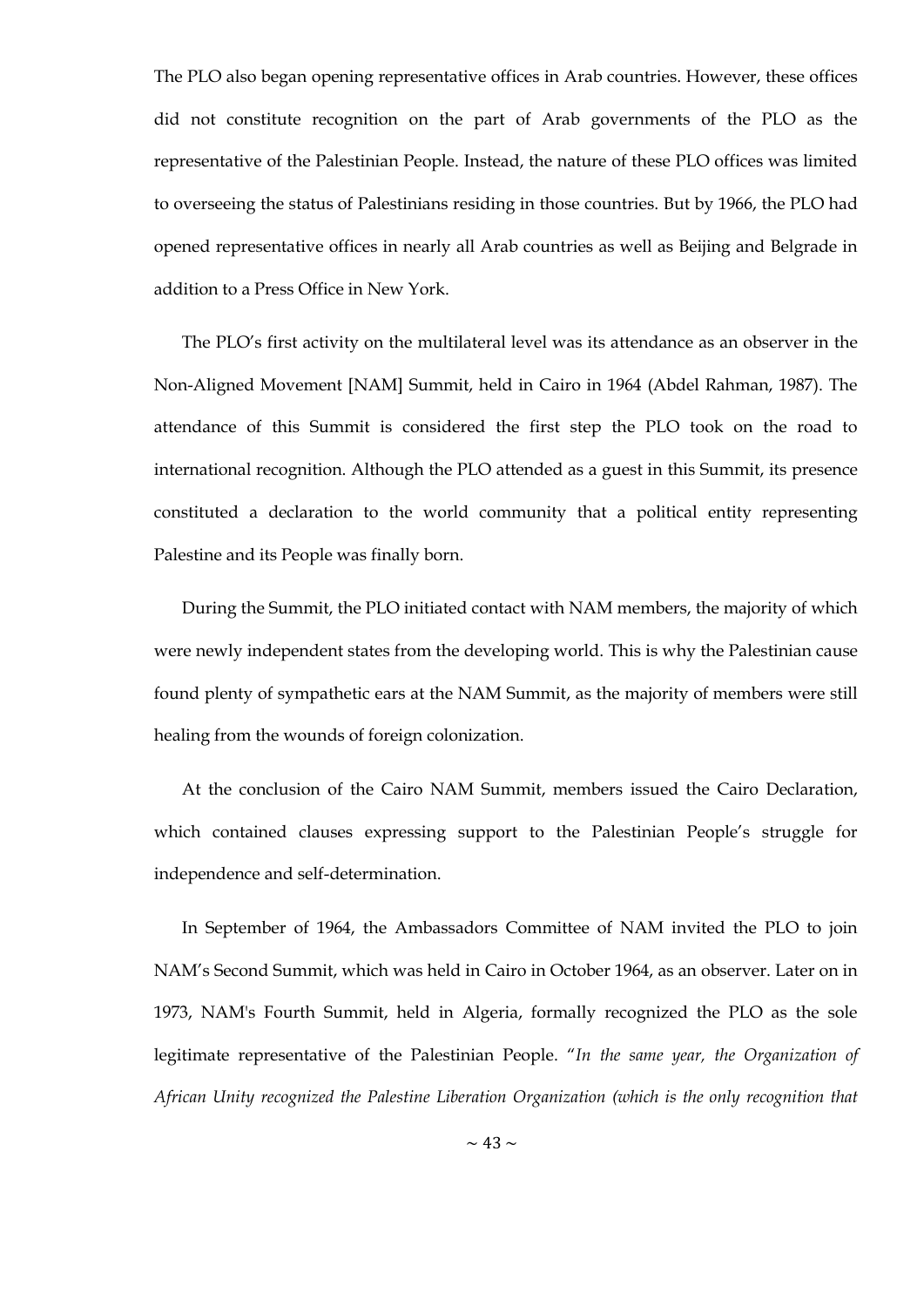*the Organization of African Unity afforded to an organization [working] outside its borders"* (Al-Khatib, 1985, p.65).

China was the first non-Arab country to allow the Palestinian flag to fly over a Representative Office in its capital, Beijing in 1965 (Abdel Rahman, 1987). The office enjoyed full diplomatic status, even though some Arab countries still had not recognized the PLO as the official representative of the Palestinian People.

#### *1967 defeat and its ramifications*

In 1967, Israel launched a war on Egypt, Syria and Jordan, in which all Arab armies were swiftly defeated by Israel in six days. The war ended with Israel occupying the remainder of historical Palestine as well as the Syrian Golan Heights and Egyptian Sinai Peninsula, sending shockwaves across the Arab world. Seeing their regular armies defeated and humiliated as well as unable to protect the holiest of Arab Muslim and Christian sights (particularly in Jerusalem and Bethlehem), the Palestinian public turned to their liberation movements for hope.

This war resulted in emptying Palestine even more from its native population as the majority of Palestinians were now in exile. From that point onwards, the majority of the Palestinian People were refugees or descendants of refugees.

In response to the new crisis, the UN Security Council adopted resolution 242 on 22 November 1967, which would become instrumental in future debates on the resolution of the conflict in the Middle East. Israel rejected the resolution, arguing that issues like withdrawal and refugees could only be settled through direct negotiations with the Arab States and the conclusion of a comprehensive peace treaty. This resolution was also rejected by the PLO as it failed to recognize the right to self-determination of the Palestinian people and only referred to the Palestinian question as a refugee problem.

 $\sim$  44  $\sim$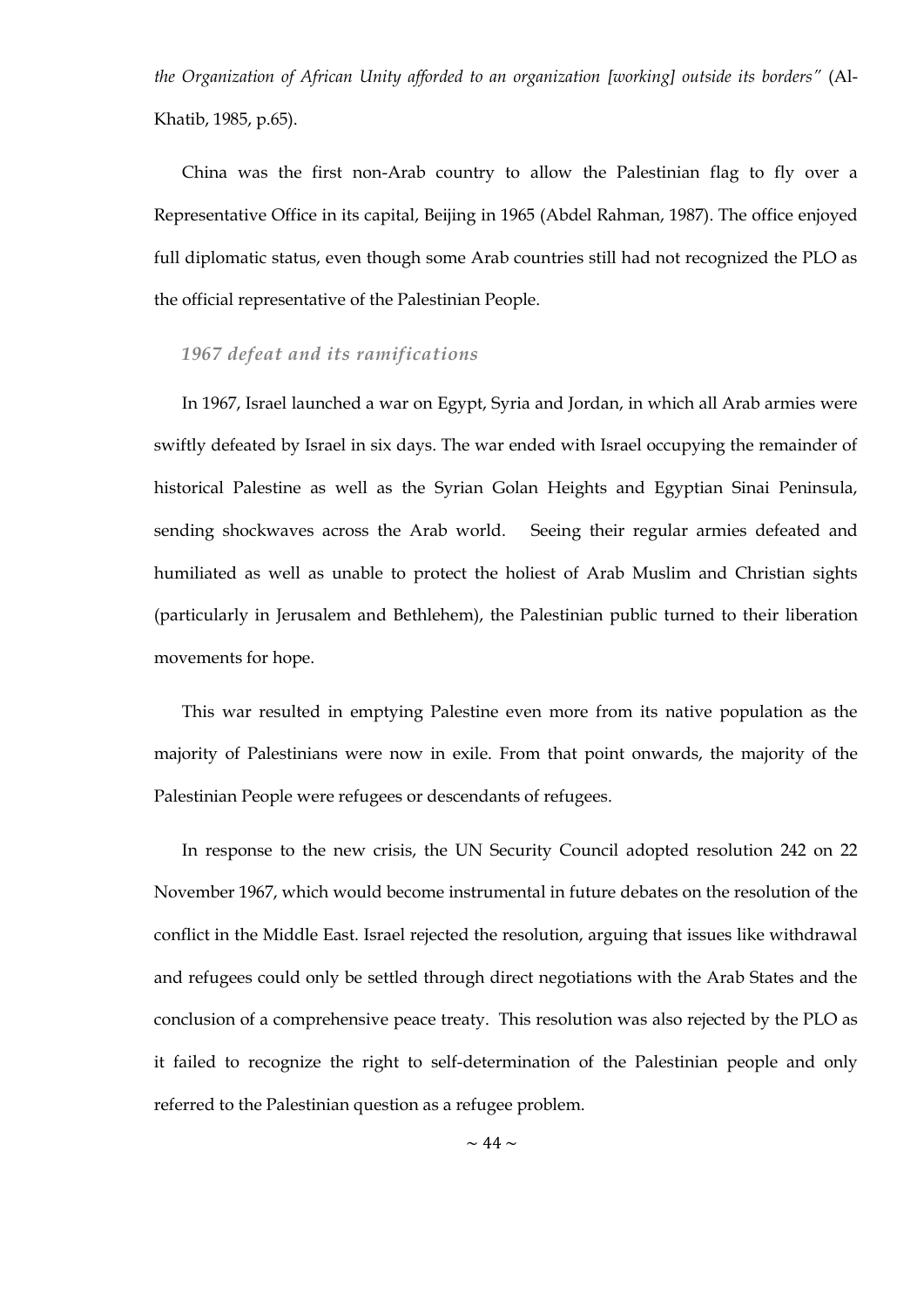And while anger was growing at Arab governments for their 1967 defeat, movements like Fateh and others represented hope for the frustrated public; movements promising to regain the squandered Arab dignity and land. This popularity was precipitated by the victory of Palestinian liberation movements and factions over the Israeli army in March 1968. That brief yet violent clash, which occurred when Israeli forces invaded Al-Karamah village near the Jordanian-Palestinian borders, served as a bright example for Palestinian and Arab bravery, especially since the participating Palestinian fighters were far fewer and less equipped than the invading Israeli forces.

Meanwhile, the PLO was quickly losing credibility and popularity among the Palestinian public, who viewed it as part of the defeated and impotent Arab regimes. The PLO was turning into a semi-Arab regime, tied by the same political and military limitations. This had direct repercussions on the PLO's ability to represent its people. That is why the period between 1967 and 1969 was marked by internal confusion within the PLO and negligible diplomatic activity.

During this time, the PLO began initiating contacts with Palestinian liberation movements, especially Fateh and PFLP, which were the most prominent and credible Palestinian liberation movements at the time. By July 1968, the fourth PNC adopted a new Palestinian Charter/Covenant, with the active participation of Fateh and PFLP.

The convening of the fifth PNC in February 1969 was a turning point. The new Executive Committee contained a majority from the Palestinian liberation movements. Yasser Arafat (Fateh's spokesperson at the time) was elected as the head of the PLO Executive Committee (making him the PLO Chairman) while Yehya Hamoudeh was elected as the President of the PNC.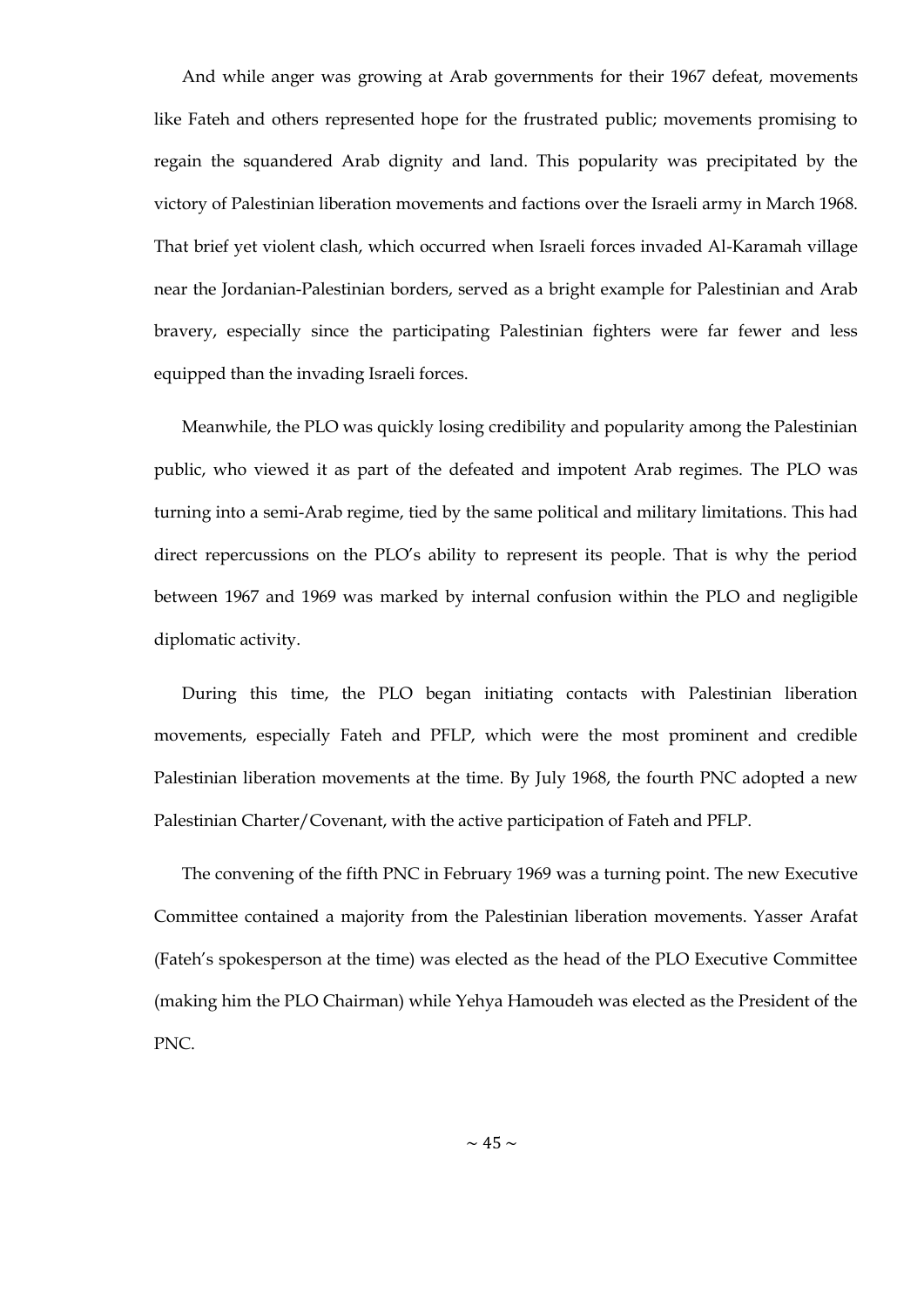The decisions of the Fifth PNC revolutionized the PLO and official Palestinian representation. Joining these liberation movements under the sole umbrella of the PLO strengthened the organization's credibility and empowered it with the sort of independence from Arab governments it lacked before.

In increasingly large numbers, Palestinians joined the numerous Palestinian liberation movements and factions forming during those years including Fateh, PFLP and DFLP. These factions had gained legitimacy and credibility among the Palestinian public due to their armed struggle, a fundamental demand of the Palestinian People at the time.

It can be said that with the fifth PNC, the Palestinian People gained a new independent political entity that combined political presence with the ability to act effectively on the ground. Consequently, this newly founded strength solidified the PLO's ability to act on the diplomatic level, especially after combining the PLO's diplomatic relations with those that the liberation movements had been able to forge with various countries. Palestinian now had a united and representative voice.

Following these drastic changes within the PLO, Arab regimes became increasingly worried about the role and strength this organization was gaining on the Arab and international levels. Having joined the numerous Palestinian liberation movements and factions under one umbrella, the PLO's legitimacy and presence (physical and otherwise) became impossible to contest, especially on the issue of representing the Palestinian people. Also, since these groups espoused different, sometimes clashing ideologies (as Palestinian groups within the PLO umbrella span from the right to the far left of the political spectrum), the PLO's political positions became increasingly independent from the Arab regimes. The PLO was asserting its independence and requesting support from Arab regimes that had previously expected the PLO to be under their wing.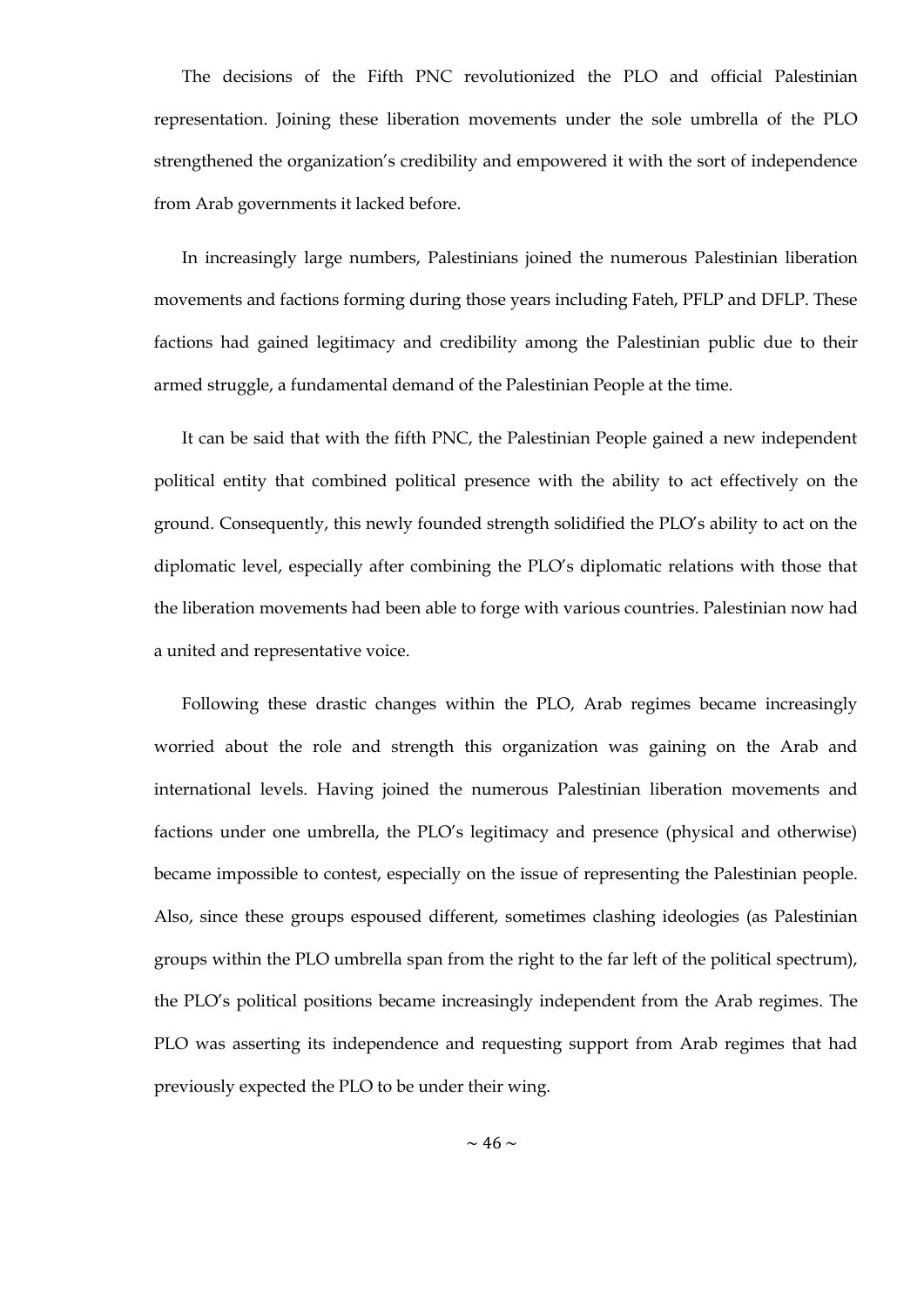This newly found antagonism between the PLO and Arab governments was sharply felt and later violently played out in the Hashemite Kingdom of Jordan, which housed the largest Palestinian refugee population outside Palestine. The ruling family in Jordan, which still enjoyed aspects of civil administration rights in the West Bank, felt increasingly threatened by the PLO and its independent stances. Based mainly in Jordan at the time, the PLO naturally enjoyed wide public support, which the Jordanian Monarchy felt threatened the very authority it had in the country. Consequently, it is important to note, details notwithstanding, that the violent armed confrontation between the Jordanian Monarch and the PLO in 1970 and 1971 was within this context.

During the clashes, Jordan asserted its power with ruthless brutally, which finally exiled the PLO from Jordan in 1971. The PLO lost an important field of operations and a sizeable Palestinian population that owed it unchallenged loyalty and support. Consequently, the diplomatic and political successes that the PLO achieved after this bloody chapter in Jordan also represented a victory of the independent Palestinian position and set the stage for Palestinians' ownership of their fate and future. As such, it allowed the PLO to advance its political and diplomatic goals without being challenged by a competing Arab regime that wanted to preserve its role as the custodian of the Palestinian cause.

 $\sim$  47  $\sim$ The presence of the PLO or any resistance movement outside its country/borders is a source of trouble. No matter how much the PLO tried to avoid military clashes with any Arab government, it was often faced with a situation in which it had to defend its own existence. Thus, the PLO ended up being involved in many clashes and internal conflicts, which greatly weakened the PLO and diverted it from its main goal, the liberation of Palestine. I agree with the opinion that the PLO committed some mistakes. However, it must be said that none of these mistakes were serious enough to justify paying the dear price exacted on the PLO and Palestinian civilians in 1970 in Jordan (which wanted to avert Israeli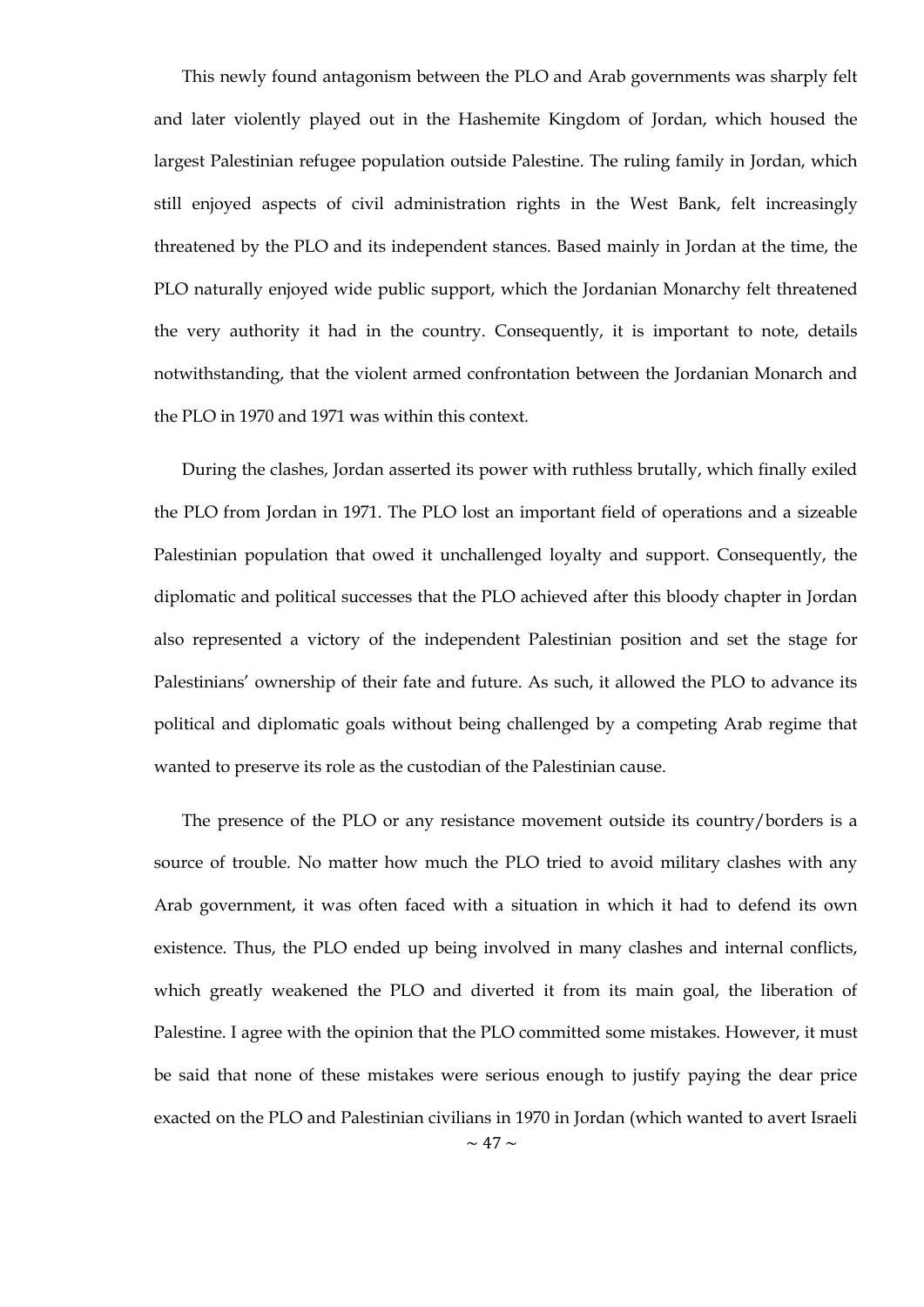retaliation) and later on (between 1975 and 1982) in Lebanon (whose phalangists were allied with Israel to achieve their civil war goals, including driving out the Palestinians from Lebanon) as well as Syria (which wanted unconditional and unquestioning obedience from the PLO in exchange for its support)..

These clashes and military showdowns greatly weakened the PLO, which had to start from scratch several times after each round. They consumed a lot of valuable time, which would have been far better spent in activities related to the shared cause of liberating the occupied land. These clashes also strained PLO relations with many Arab countries and diminished the Arab public's support to the organization on many occasions.

### *Political Maturity*

The early 1970's saw Palestinian politics mature, with Palestinian leaders discussing options to resolving the Palestinian issue, including the idea of creating a single secular democratic state over historical Palestine where European Jews and Palestinians would peacefully coexist as citizens of one state. The PLO had become more acutely aware of the importance of gaining international support to advancing its goals. Hence, its formulation of a concise political program was the organization's attempt to communicate clearly with the world and engage countries, based on this program, in a dialogue and/or relation that could advance it. This is why the eighth PNC, which convened in Cairo between 28 February and 5 March 1971, adopted the political program discussed above. This program was a revolutionary departure from traditional positions of Arab regimes, endorsing the concepts of democracy and coexistence (Gresh, 1988).

When the 1973 war broke, the PLO leadership decided to partake in the effort, believing such involvement would undoubtedly have political rewards (Abu Shreef, 2005). So the PLO contributed, in some cases effectively, on the Egyptian, Lebanese and Syrian fronts. The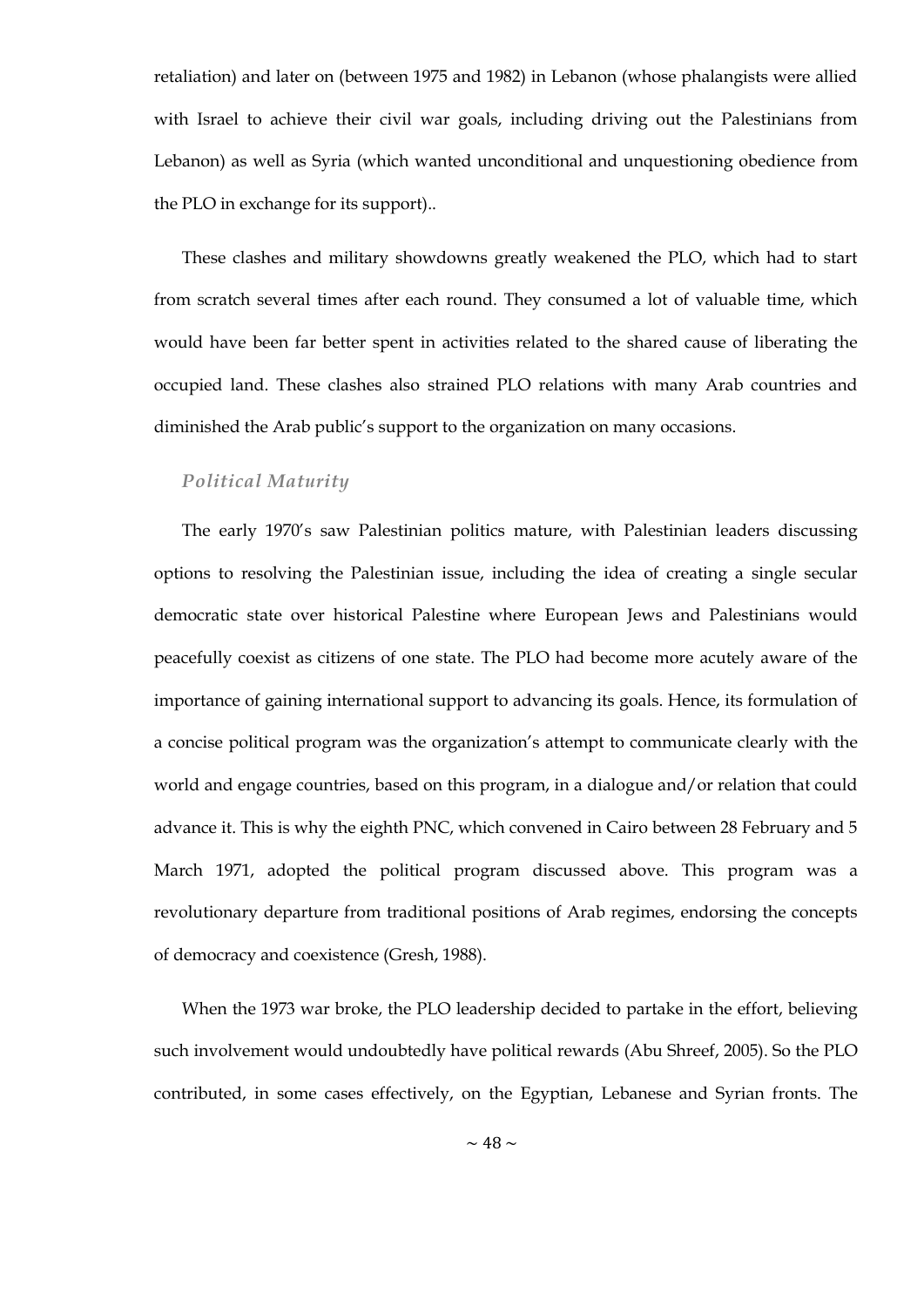leadership's assessment was correct. Following the war, Arab regimes were left with no choice but to recognize this organization for what it had grown to be, the sole legitimate representative of the Palestinian People. The PLO's efforts to preserve its political independence were asserted and its wide public support was undeniable. The Arab Summit convening in Algeria in November 1973 recognized the PLO's role and granted it recognition as the sole legitimate representative of the Palestinian People, despite strong Jordanian reservations.

The PLO then received similar recognition from the Non-Aligned Movement, and rapidly expanded its links with the socialist countries in the following months.

The 1973 war offered the PLO a historic opportunity while challenging the organization to an unprecedented and difficult internal discussion about its goals and political program. With its newly gained recognition as the sole legitimate representative of the Palestinian People, the PLO had an opportunity to participate in peace efforts while taking advantage of the demonstrated Arab military, political and financial power to achieve political gains. At the same time, joining the regional political system and engaging in negotiations with Israel would necessarily require a radical departure from the goals and slogans Palestinian liberation movements raised since 1948.

On 8 June 1974, the twelfth PNC session met in Cairo and saw debate about the essence of the organization; its history and purpose. At this point, revolutionary ideals were confronted by real politic, putting Palestinian representatives at a historic crossroad (Sayigh, 2000). The PNC then adopted a new political ten-point program, which was the result of long internal negotiations between PLO Palestinian factions. This program committed the PLO to establishing a 'national authority' when the circumstances allow (Sayigh, 2000).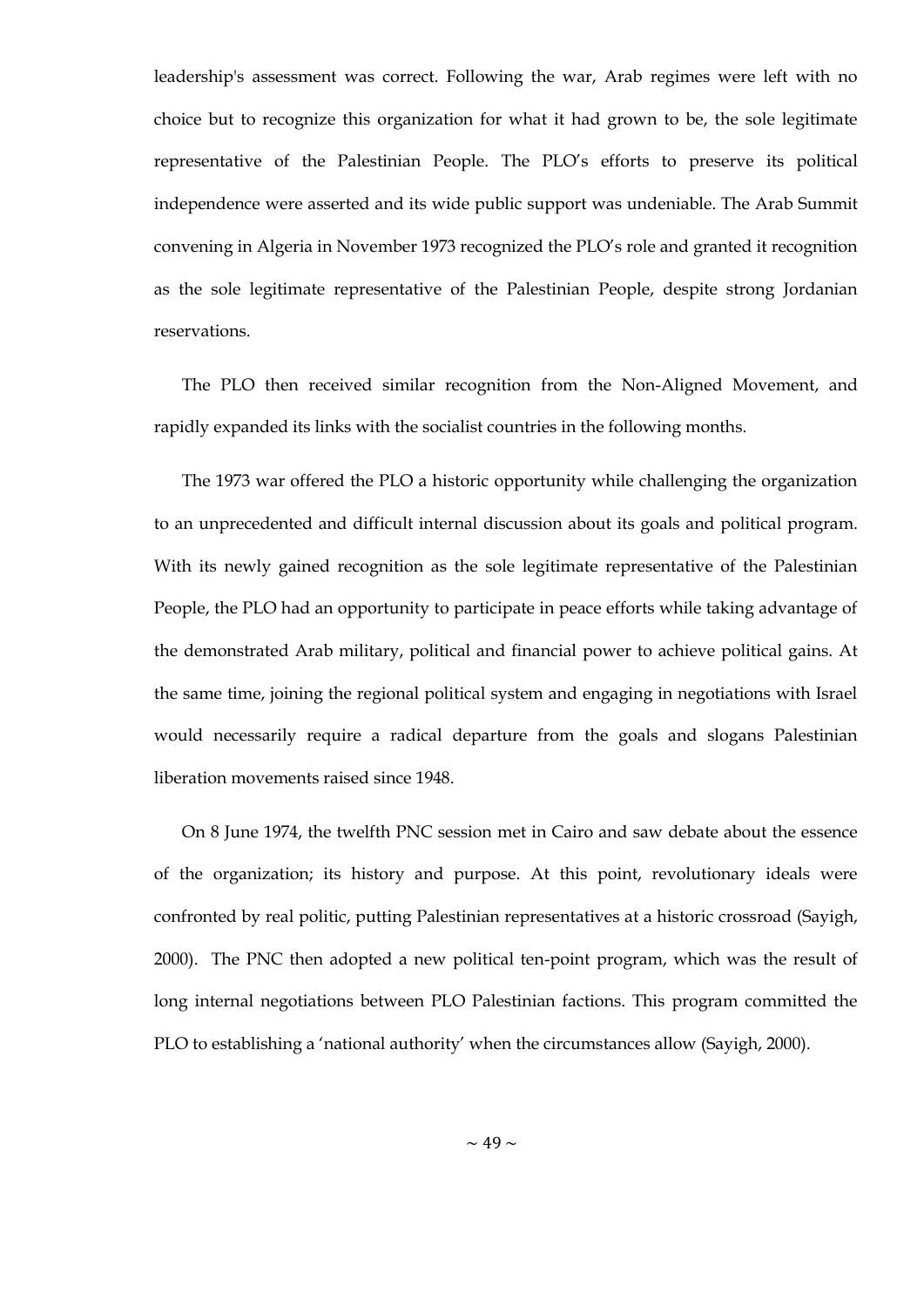Ironically, the adoption of the ten-point program won the PLO's representative status a new push during the Arab League meeting in Rabat in October 1974. In that Summit, the PLO was not only unanimously and finally recognized as the sole legitimate representative of the Palestinian People, its ten-point program was also adopted by the Arab states.

Reaching this decision required a tremendous amount of work, clashes, and sometimes armed confrontations, exacting a heavy price on the PLO and its liberation movements. Yet, this historic recognition allowed the PLO to gain more momentum in its diplomatic and political activities as it now enjoyed the support of the Arab League and was unchallenged internationally for the representation of the Palestinian People. More importantly though, this recognition posed a dilemma for Israel, which until then had refused to even recognize the existence of a Palestinian People, let alone their liberation organization.

This particular success provided also enabled the PLO with something Palestinians did not have since the Nakba; Palestinian representation was genuine and authentically Palestinian, able to represent the people's issues and interests without ulterior motives.

In perspective, the period between 1964 and 1974 saw the PLO confronting many challenges on the Arab and international levels. Those challenges focused mainly on being recognized as the sole legitimate representative of the Palestinian People. For despite its initial gains, which helped earn it international recognition, the PLO had been previously drawn back by the lack of recognition. Now, those chains were broken.

As discussed above, Arab governments wanted the PLO under their control since its establishment. Yet, despite the PLO's continuous attempts to balance the Arab governments' varying interests vis-à-vis the Palestinian issue, Arab "problems" and conflicting agendas continued to negatively affect the PLO's efforts.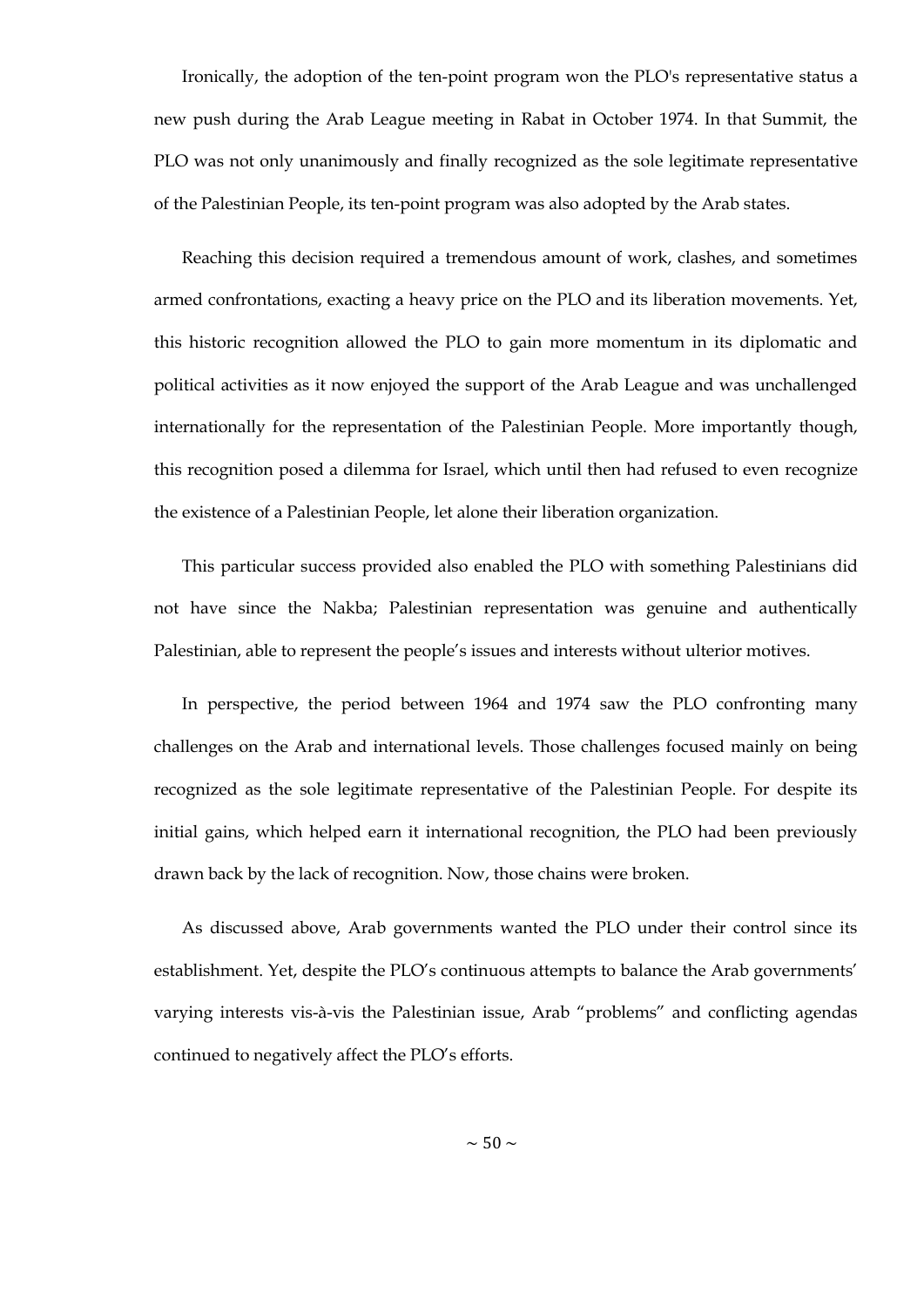Jordan was a key player in the Palestinian issue, as it had the largest Palestinian refugee population in the Middle East. Consequently, the PLO was concerned with the effects of its clash with the Jordanian Monarch, given Jordan's objections to the Rabat Summit recognition, as this would have a direct bearing on Palestinian representation. The PLO feared that parties refusing to deal with the Palestinians could now bypass them and talk to Jordan under the pretext that it still retained civil authority over the West Bank, which only ended in 1988 with King Hussein's declaration of disengagement.

### *PLO on the international stage*

On the eve of the 1973 war, the non-aligned movement, having taken note of the Arab League recognition of the PLO also recognized the organization as the sole legitimate representative of the Palestinian People. The Organization of Islamic Conference was more forthcoming towards the PLO than the Arab League as it awarded the PLO full membership in February 1974, eight months before the Rabat Summit.

The recognition of intergovernmental organizations like NAM and OIC was particularly significant for the PLO as they naturally reflected on the bilateral relation the PLO developed with their member-states. The membership of these organizations was mostly newly independent and developing countries who identified with the plight of a people fighting against colonialism. More importantly perhaps, their membership spanned the globe, opening an unprecedented horizon to Palestinian representation; spreading the PLO's wings to Africa, Latin America, and Southeast Asia.

When the PLO was established, doors to the Soviet Union (USSR) and the United States of America seemed tightly shut in front of the Palestinian issue and its proponents. In fact, one of the very few issues that American and Soviet leaders seemed to agree on, even at the height of the Cold War, was the way with which to treat the Question of Palestine – inside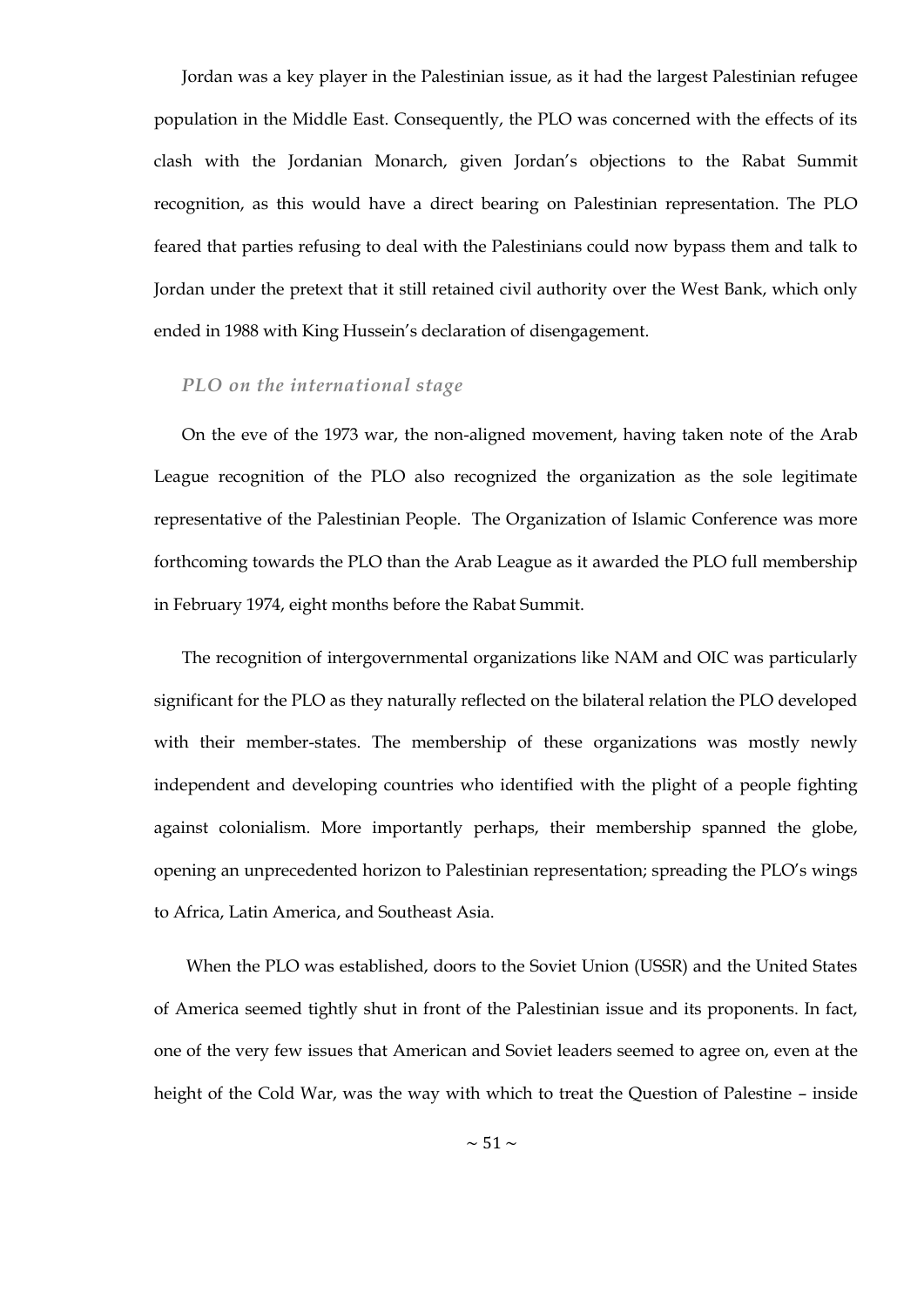and outside the hallways of the United Nations. Nonetheless, the PLO managed to use the strong relationships that some Arab countries had with the USSR during that period, especially Egypt, to begin a relationship with the USSR. But this relationship did not break any new grounds with regards to substance and political positions, as the USSR continued to adopt positions similar to those of the United States, albeit differing with the US in recognizing the PLO and the legitimacy of its resistance against Israeli occupation at a later stage.

The European stance towards the establishment and legitimacy of the PLO and its demands went through a number of phases. Western European countries received the establishment of the PLO with full opposition and negligence. This opposition was primarily based on the historical, cultural, political, and strategic relations with Israel (Arab Research and Studies Institute, 1993). However, this initial stance eventually evolved from outright rejection to very cautious relations.

Overall, Western European countries were late in recognizing the PLO as the legitimate representative of the Palestinian People and as such were late in allowing for any real diplomatic or political engagement with the PLO. It was not until the year 1980 that EEC members adopted the Venice declaration, which affirmed that the PLO should be *"associated with"* Middle East peace negotiations and recognized the Palestinian People's right to selfdetermination (Cobban, 1984).

The peak of Palestinian representation and diplomatic success was reached in the period between 1974 and 1984. During this decade, the PLO gained new Arab and international grounds and achieved unprecedented recognition of its status and legitimacy of its goals.

The first major step was on 14 October 1974, when the UN General Assembly overwhelmingly adopted resolution 3210 (XXIX). This resolution clearly recognized that the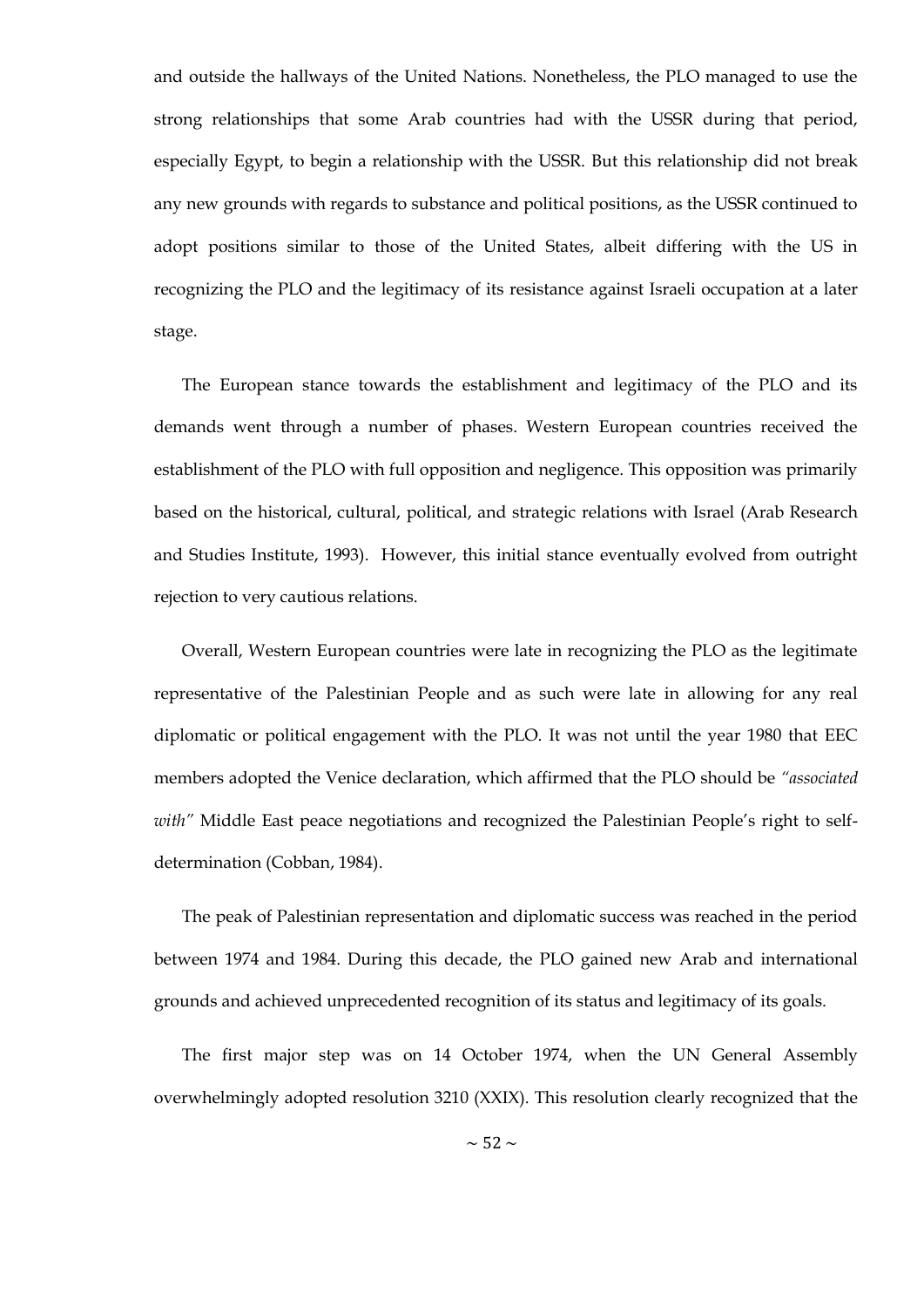Palestinian people as a principle party to the establishment of a just and lasting peace in the Middle East and invited the PLO as the representative of the Palestinian People to participate in the deliberations of the General Assembly on the Question of Palestine in plenary meetings. Accordingly, Mr. Yasser Arafat addressed the General Assembly on 13 November 1974, where he was accorded the respect due to a head of state.

With the exception of the ceremonial occasion when Pope Paul VI addressed the General Assembly, Arafat is considered the first representative of a non-state entity to address the assembly (Palestine Mission to the UN, no date/a).

Arafat's historic address to the United Nations presented the PLO's position towards all issues on the General Assembly agenda. Additionally, Mr. Arafat signaled the PLO's willingness to reach a peaceful settlement to the conflict, although the PLO had yet to recognize Security Council resolution 242. Instead, Arafat outlined the PLO's vision for a one-state solution in which Palestinians and Israelis could coexist as citizens of one secular state, Palestine.

Following this diplomatic victory, the Palestinian issue was a permanent item on the agenda of the UN General Assembly sessions. Dozens of resolutions supporting and asserting the inalienable rights of the Palestinian People were adopted from that date on.

### *Perspective*

The period between 1974 and 1984 was overwhelmed with very important developments vis-à-vis Palestinian diplomacy. Internally, the PLO was better prepared to engage in diplomacy, after having consolidated a clearer political agenda, which was crucial to winning international support. Also, the PLO's proposed secular state where Muslims, Christians, and Jews could live in peace as citizens of one country was a clear indication of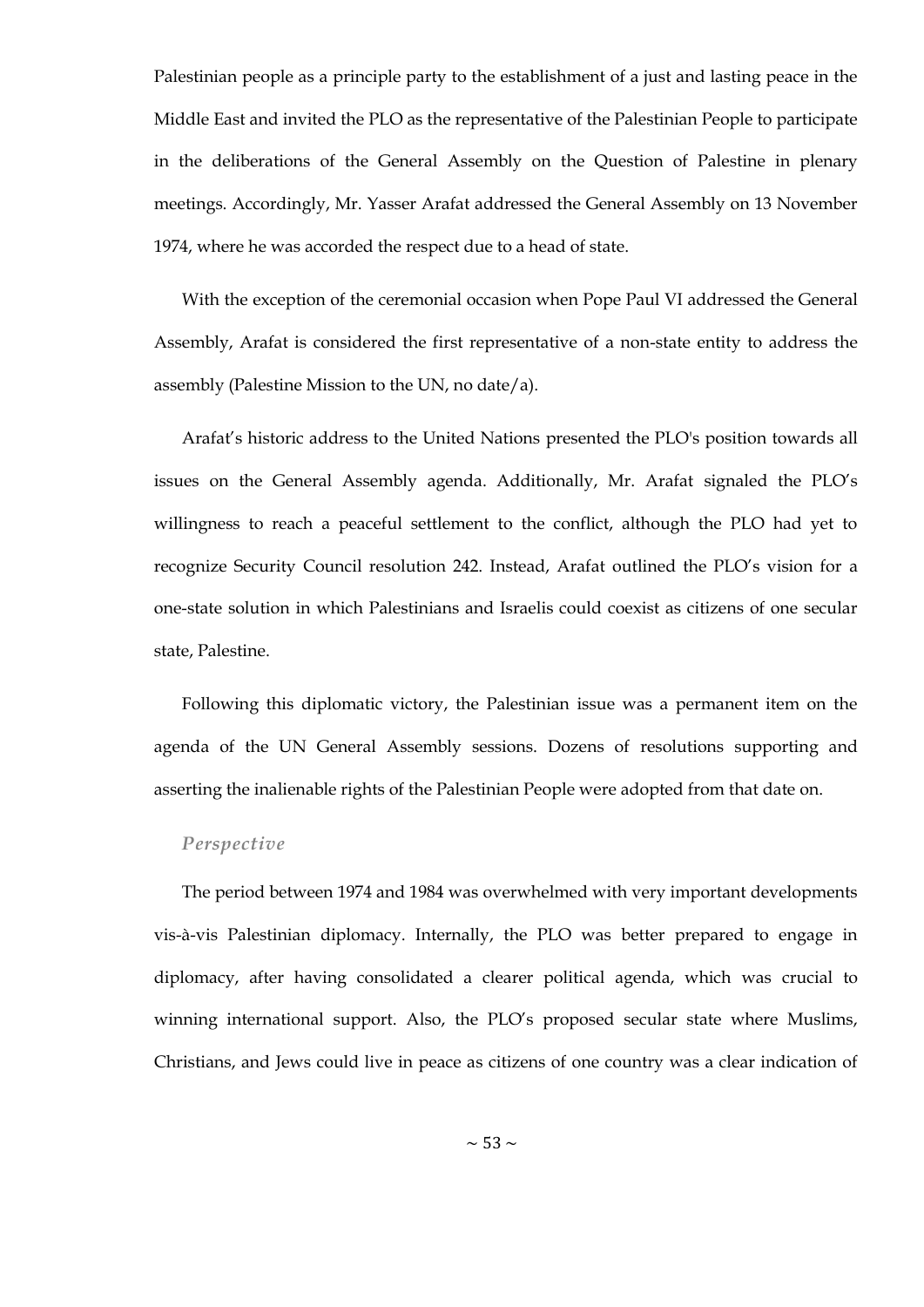the PLO's move towards endorsing more internationally acceptable solutions to the Middle East conflict.

The PLO's ten-point program was also instrumental in clarifying the Palestinian position, especially to states and publics sympathetic to the Palestinian plight though apprehensive from the PLO's previously unclear agenda. These policy declarations also helped give the PLO and its member factions a political character, rather than the purely militaristic character they had gained during the mid sixties to early seventies. Further, this international engagement helped the PLO expose and discredit Israeli and American claims regarding its fictitious intentions to "throw Jews in the sea".

Along with its success, the PLO also suffered a number of severe blows during the said period, many of which threatened its very existence. The most prominent related events were its unplanned slip into the Lebanese Civil War, the confrontation with the Syrian army following its intervention in Lebanon, the first Israeli invasion of Lebanon in 1978, and last but not least the war with Israel in 1981 as well as the 1982 Israeli invasion, which pushed the PLO out of Lebanon. Despite these numerous and almost fatal crises and their tremendous cost in terms of Palestinian lives as well as the overwhelming destruction throughout Lebanon and its Palestinian refugee camps, these crises forced the international community to pay greater attention to the core issue in the Middle East, i.e. the Question of Palestine.

The world could not dispute that there was a People whose problem was at the heart of instability in the volatile region of the Middle East. These crises also shook the international community into the realization that without resolving this core issue, this region that is of such strategic significance to all major world powers would remain embroiled in bloody conflicts.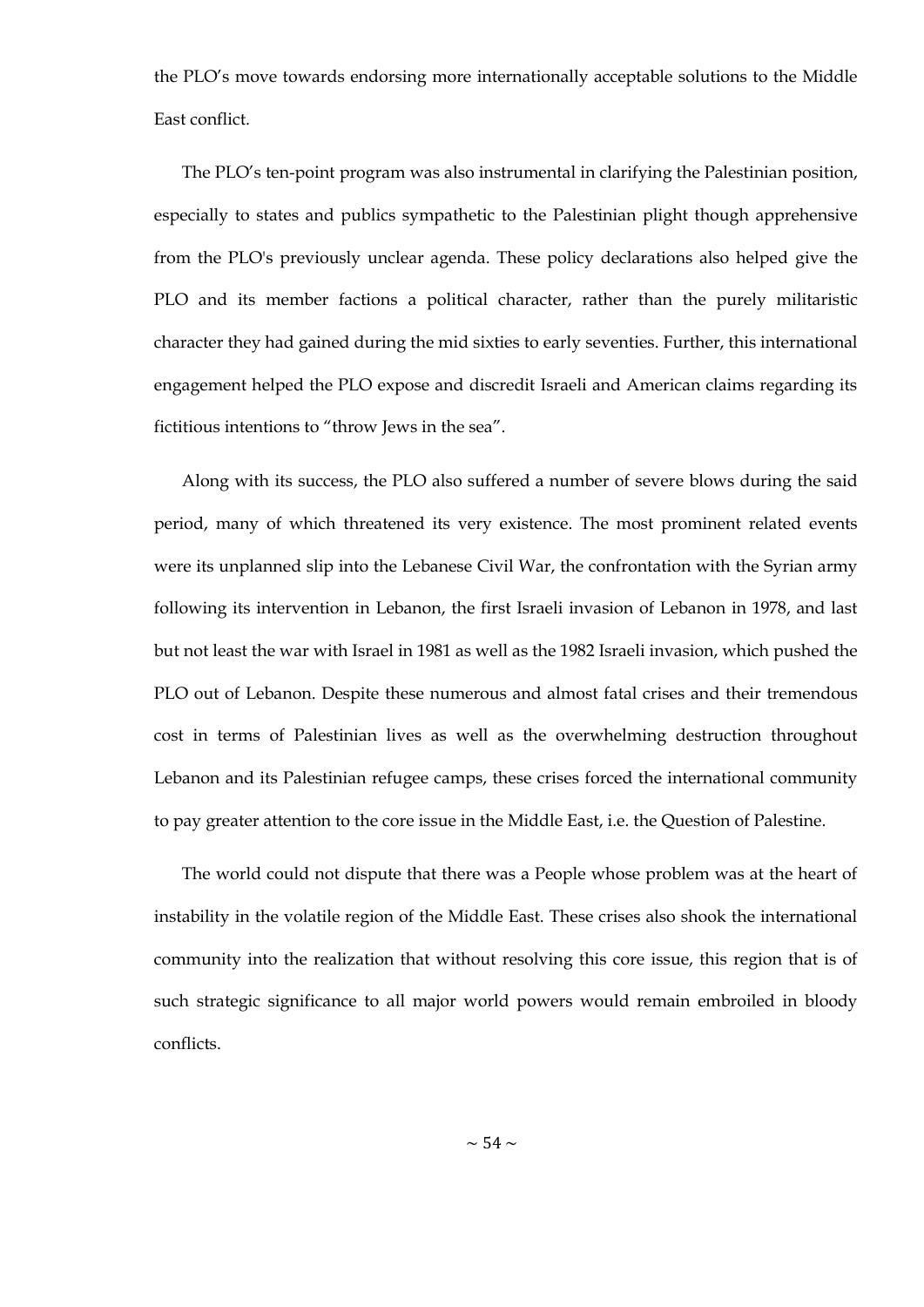Simultaneously, Israel was gravely concerned and sometimes livid, with the successes the PLO was able to accomplish on the international diplomatic front. So much so that starting the early 1970's, Israel adopted a systematic policy of military escalation against the PLO during this said period, including the assassination of the PLO's most prominent and moderate political and diplomatic personalities.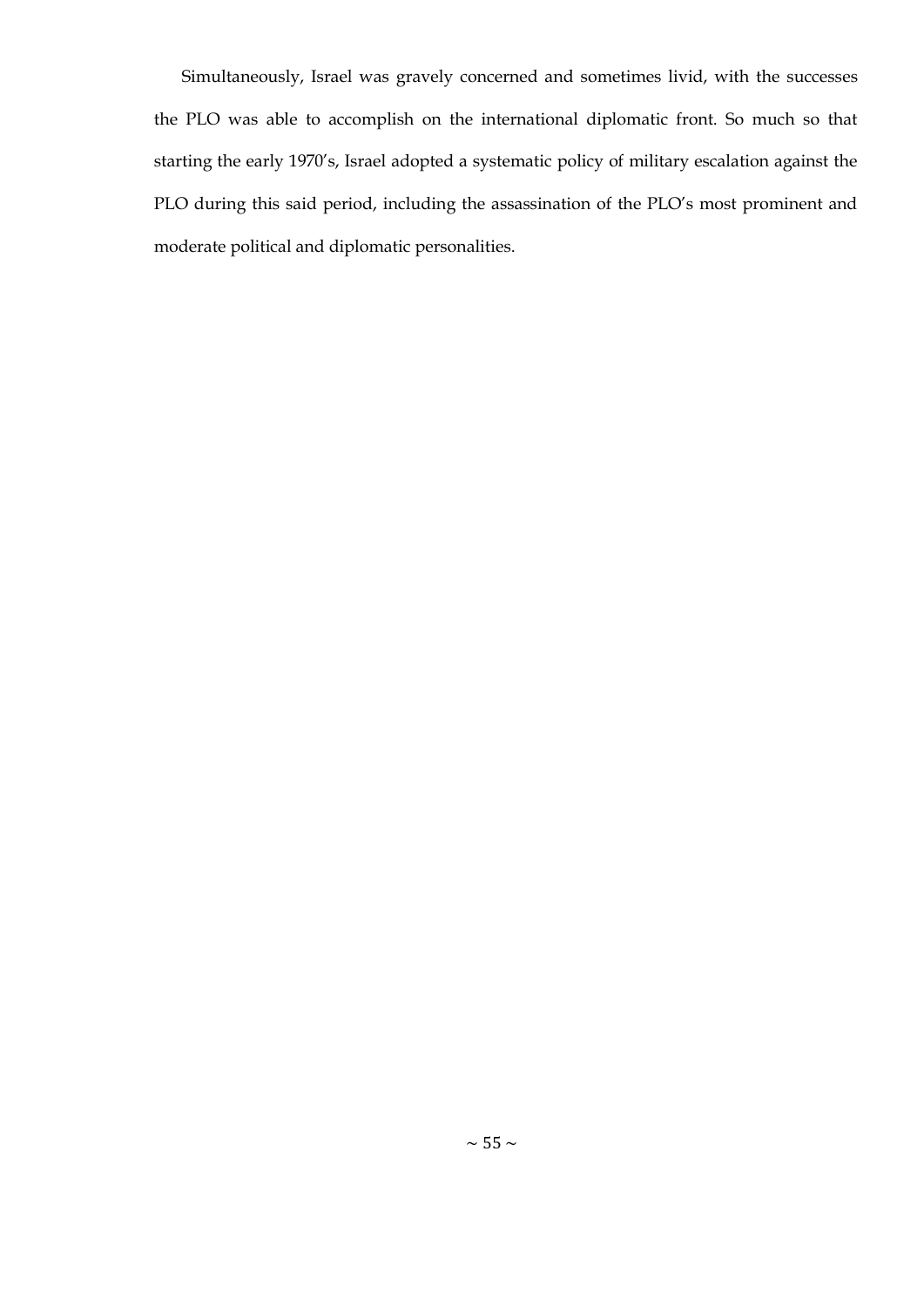## **Peace efforts: a trend of continuous undermining**

The Middle East was never short of peace initiatives. Rather, the region was always short of the political will to implement any of them. Israeli intransigence was often rewarded by the United States with additional concessions. Meanwhile, the US would pressure the other parties while Israel enjoyed a free hand to undermine most of the initiatives, either by starting a war or through illegal actions.

Following the 1967 Israeli war, Israel refused to adhere to Security Council resolution 242 (1967), which demanded withdrawal to the pre-5 June boarders. But in light of Egypt and Jordan's acceptance of the resolution, then US secretary of state William P. Rogers presented an initiative on 9 December 1969, based on the principles embodied in resolution 242. This statement, dubbed the Rogers plan, sought Israel's withdrawal to the internationally recognized border while suggesting minor modifications for 'mutual security'. The plan also proposed a solution for the Palestinian refugee problem. The Rogers plan surprised Israeli leaders, who considered this initiative to be evidence of U.S.—USSR cooperation on the imposition of a settlement. This is why while presenting her new government to the Knesset on 15 December, Golda Meir launched the first of many offensives against the Rogers plan (Shliam, 2001). Israel then resorted to escalation on the Egyptian front, launching air strikes deep inside Egypt and over Cairo.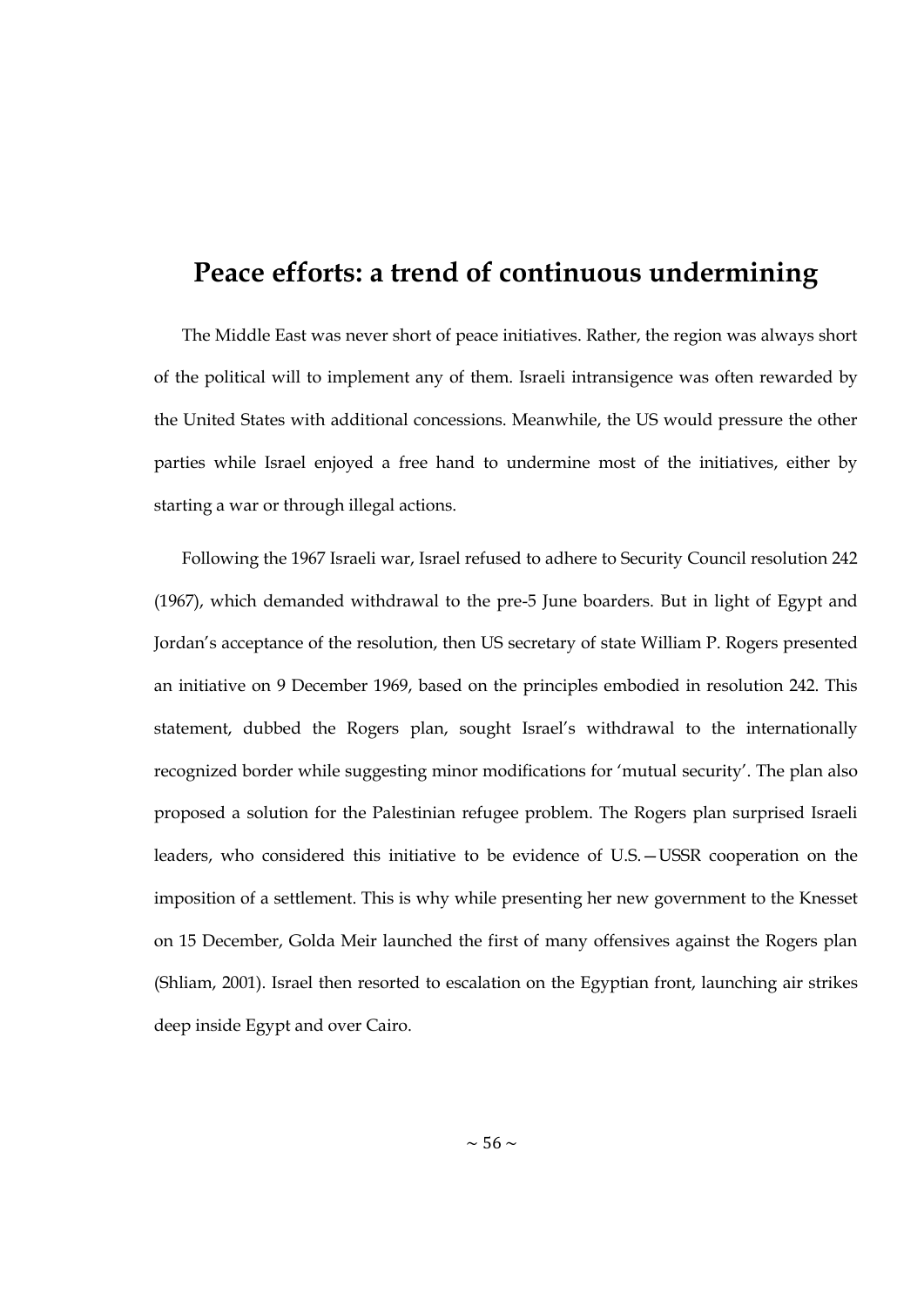The Rogers Plan was modified on 19 June 1970, excluding reference to refugees and boarders and referring only to a three-month ceasefire, followed by a public endorsement of 242 and cooperation with the United Nations mission, known as the Jarring mission. But this was not enough to bring Israel to accept the Plan (Shlaim, 2001). So, "[o]n 24 July, Nixon sent a *letter to Meir in which he stated explicitly that the final boundaries must be agreed between the parties themselves by means of negotiations under the auspices of Ambassador Jarring; that the United States*  would nor exert pressure on Israel to accept a solution to the refugee problem that would *fundamentally alter its Jewish character or endanger its security; and that not a single Israeli soldier would have to be withdrawn from the cease-fire lines until a peace agreement satisfactory to Israel had been reached. The letter represented the virtual abandonment of the first Rogers plan. In some quarters it was hailed as a second Belfour Declaration*‖ (Shlaim 2001, p.296).

Resolution 242 (1967) of 22 November 1967 enshrined the principle that establishing a just and lasting peace in the Middle East had to be based on Israel's withdrawal from the territories it occupied in 1967 as well as the right of states to live within secure border. Further, the resolution affirmed the need to reach a just settlement to the refugee problem (United Nations, 1967).

From a United Nations' perspective, Security Council resolution 242 (1967) should have established a framework for peace in the Middle East. However, the resolution did not explicitly address the Question of Palestine, limiting its reference to the issue by addressing "the refugee problem". That is why early efforts to use the resolution as means to end the conflict, including those of four permanent members of the Security Council and ten distinguished leaders of Africa all failed (Hadawi, 1989). It must be noted though that all these discussions and mediation efforts excluded Palestinians from the process.

 $\sim$  57  $\sim$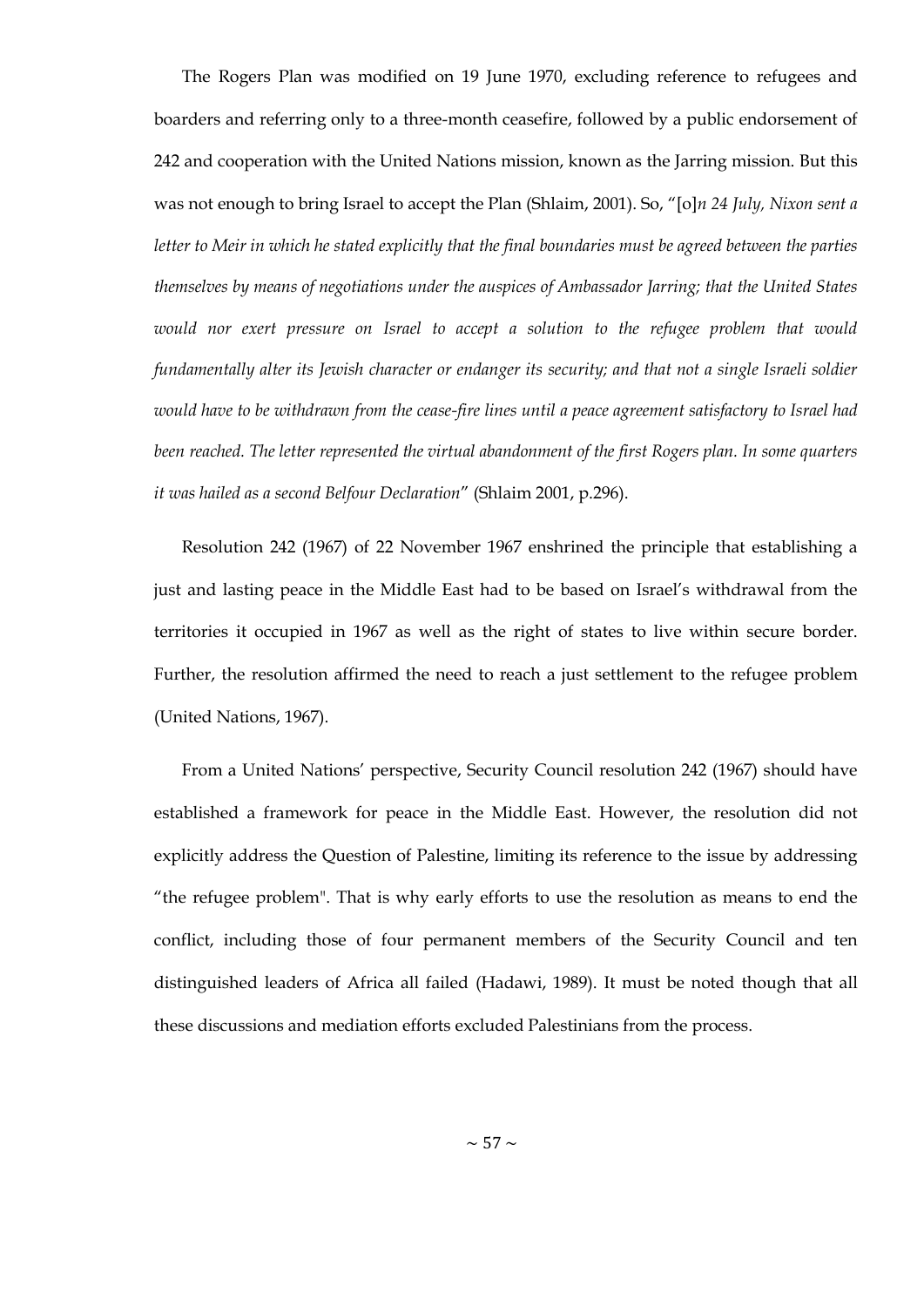### *Exclusionist efforts*

Initial American peace efforts in the region were mired by the US's tacit endorsement of Israel's refusal to recognize the Palestinian People, their rights, or legitimate representatives. Hence, all US peace initiatives willfully excluded the Palestinian side.

Seventeen days into the 1973 war, the US and USSR worked jointly at the UN Security Council to adopt resolution 338 (1973). The resolution called for an immediate ceasefire, and an immediate implementation of Security Council Resolution 242 (1967) as well as a call for the immediate launch of negotiations between the parties concerned.

Aware of the momentum building for a peace conference following the 1973 war, President Anwar Sadat asked PLO representatives whether Palestinians would attend such a peace conference. The Palestinian leadership decided to withhold its response until receiving a formal invitation (Cobban 1984). But Palestinian readiness was of almost no consequence, as circumstances would prove in the following months.

The US Secretary of State at the time was Henry Kissinger. One of the cornerstones of his diplomatic policy was based on establishing a US monopoly over the conflict and its resolution, in effect excluding the Soviets and Europeans from any meaningful role in the region. Kissinger wanted this monopoly to also maintain the long-standing exclusion of Palestinians and their leadership from any political process (Cobban, 1984). He succeeded. On 21 December 1973, the Peace Conference on the Middle East convened in Geneva for a day. Only Egypt, Jordan, and Israel attended.

 $\sim$  58  $\sim$ After surviving Watergate, Kissinger concluded the Sinai II agreement between Egypt and Israel on 4 September 1975, which allowed for an Israeli withdrawal in exchange for Israeli access to the Suez Canal. But Israel secured other very significant gains from this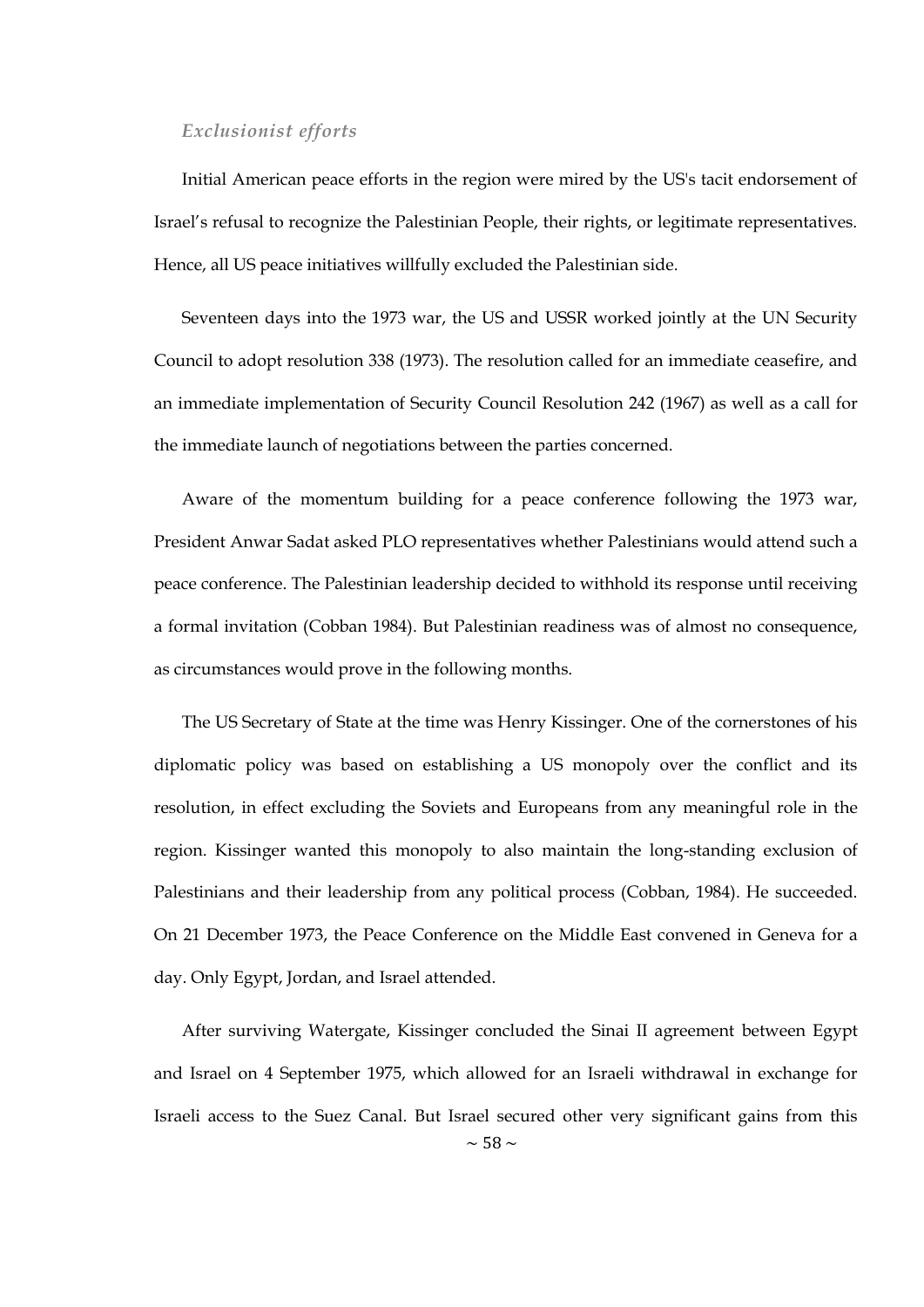agreement, including U.S. economic and military guarantees (Cobban, 1984). Israel also received American assurances that the US boycott of the PLO would remain until it recognizes Israel and endorses UN resolution 242; this in addition to promising Israel a veto on the participation of the PLO in any subsequent talks (Cobban, 1984).

At the UN, there were strong objections to this American pledge. Members called for the participation of the PLO in all negotiations on the Middle East held under United Nations auspices. These calls were unheeded.

### *New diplomatic initiative*

In 1976, the PLO further consolidated its representative strength by becoming a full member of the Arab League (Europa, 2003). It's a step Palestinians wanted to boost their international standing.

In January 1977, Jimmy Carter was sworn in as US President and immediately began his Administration's peace efforts, based on Security Council resolutions 242 (1967) and 338 (1973) (Sayigh and Shlaim, 1997). This approach injected some hope that engaging the PLO was near.

From the onset, Carter engaged Arab states and also called for a Palestinian "homeland" within the framework of Jordan "or by other means", considering this the goal of regional peace efforts (Europa, 2003). These calls were soon after echoed in Europe.

By then, Yasser Arafat believed that the PLO had to reconcile its program with what was internationally possible, i.e. the implementation of UN Security Council resolution 242 (Abu Shreef, 2005). After a stormy debate, the thirteenth PNC adopted in March 1977 a policy declaration endorsing the diplomatic approach. This position was clearer than the PLO's tenpoint program of 1974 (Cobann, 1984).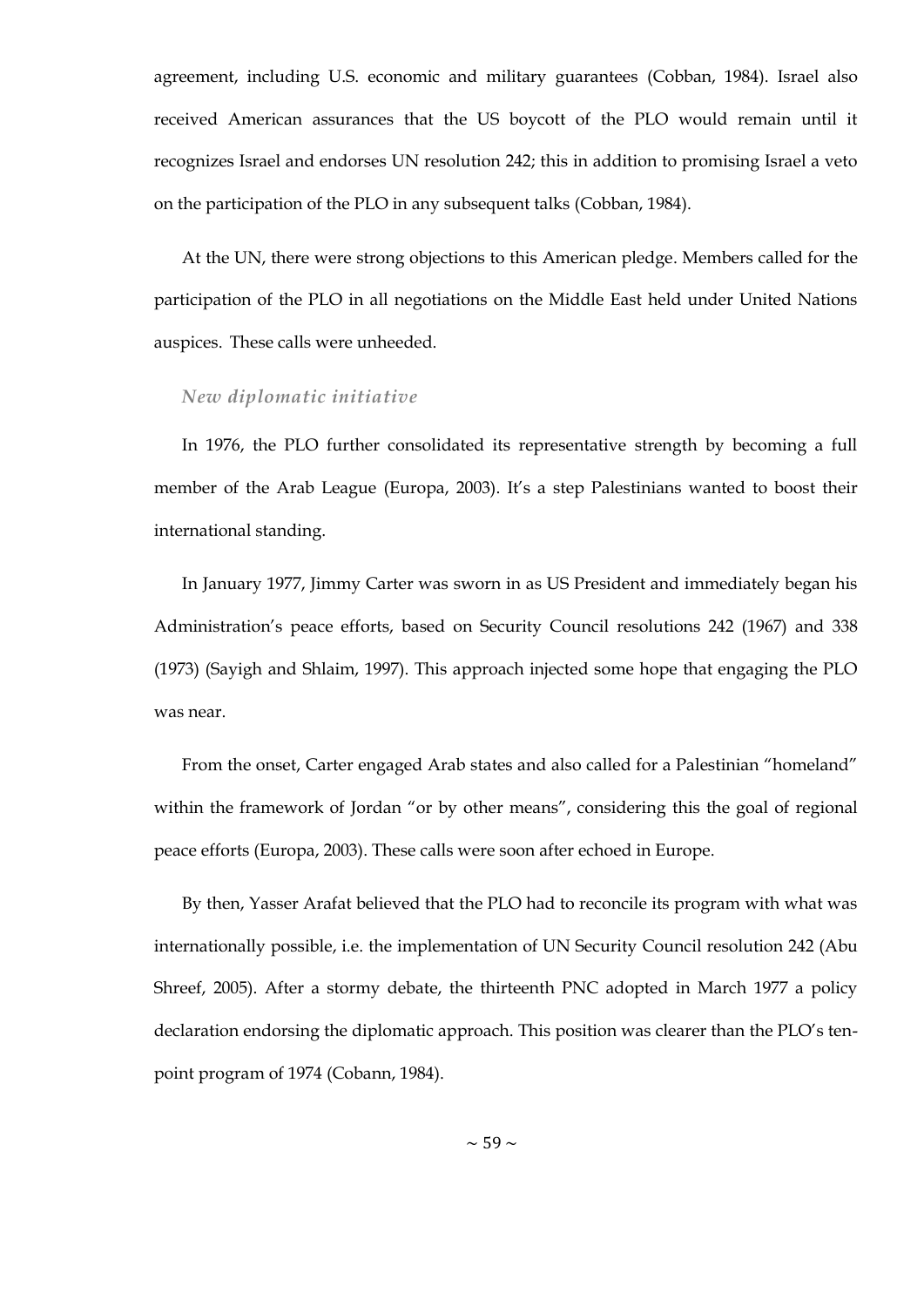The US State Department responded by June with caution: "the peace foreseen, to be *durable, must also deal with the Palestinian issue. In this connection, the [U.S.] President has spoken of the need for a homeland for the Palestinians whose exact nature should be negotiated between the parties"* (cited in Quandt 1986, p.73). The Palestinian leadership responded by dispatching a private letter, through an intermediary, to the White House on 26 July. The letter expressed the organization's willingness to 'live in peace with Israel' but asked for an American commitment to an independent Palestinian state. Maintaining earlier US pledges to Israel, Carter responded by saying that for Palestinians to earn a place at the eventual peace talks, they had to renounce their stated aim of destroying Israel (Sayigh, 2000).

But Carter's cautious approach was soon confronted with Israeli defiance. Arab governments also disagreed on the party that should represent the Palestinians; a position that contradicted previous Arab League decisions.

In August 1977, President Sadat promised the visiting US Secretary of State to convince the PLO to recognize Israel. He also pledged to have the Egyptian Minister of Defense represent Palestinians in the Peace Conference if his efforts don't succeed. President Carter then implicitly stated that Israel's recognition of the PLO might be a determining factor in whether the Geneva conference would take place in 1977. It's noteworthy that during this period, Carter frequently used the terms PLO and Palestinians almost interchangeably (Quandt, 1986).

US Secretary of State Vance also told the NSC the PLO might be willing to accept resolution 242(1967) as the basis of negotiations and the emergence of a Palestinian state in the Occupied Territory after a transitional period. With such assessment, Carter decided to accommodate concerns the PLO relayed to his Secretary of State through the Egyptians regarding resolution 242(1967), particularly concerning the issue of Palestinian self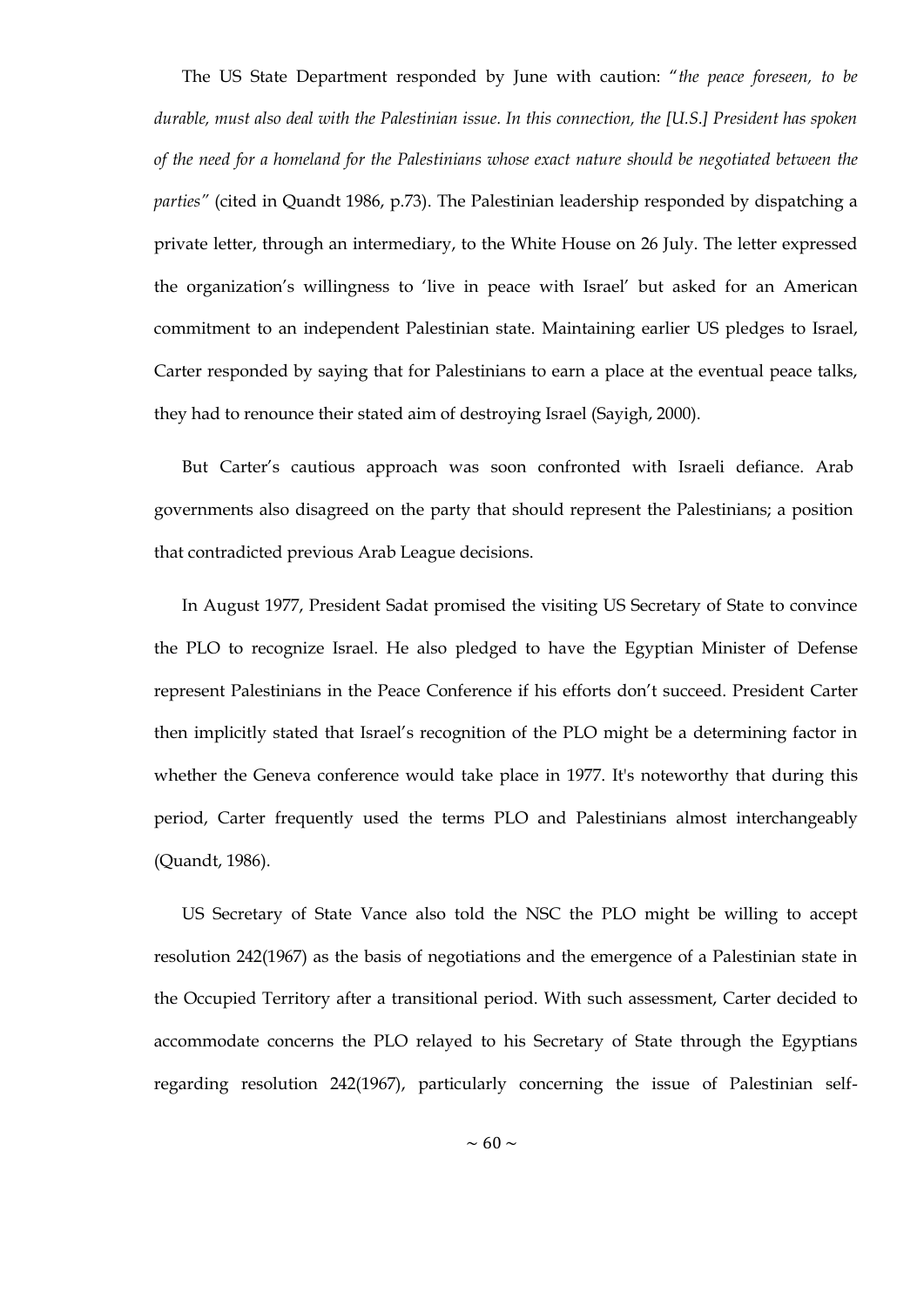determination. The US State Department officially declared that the Palestinian question could not be ignored and had to be resolved in the context of a comprehensive Arab-Israeli peace agreement, which would involve Palestinian representatives (Sayigh, 2000).

Chairman Arafat immediately confirmed the PLO would accept UNSCR 242, with suitable modifications. But Israeli Prime Minister, Menachem Began, responded by announcing new settlement construction in the Occupied Palestinian Territory and launching military assaults on South Lebanon, where PLO forces were based (Sayigh, 2000).

By October 1977, the US and USSR were in agreement on Carter's political approach, which began openly talking about "the legitimate rights of the Palestinian people". However, the US Administration soon after abandoned its attempts to involve the PLO in the political process because of the mounting domestic pressure (Quandt, 1986).

But Egyptian President Anwar Sadat decided to push ahead and opted for unilateral action, visiting Jerusalem on 1 November 1977 (Quandt, 1986). Developments thereafter lead to the Camp David Talks in September 1978 that lasted for twelve days. The result was Israel's withdrawal from Sinai and the establishment of normalized relations, which was formalized on 26 March 1979, when Egypt and Israel signed a peace treaty in Washington D.C. (Europa, 2003).

Arab states and the PLO rejected the agreements and vowed to combat them. This signaled Egypt's exit from Arab politics for some years, during which the PLO had to reposition itself and re-work its Arab alliances, including reconciling with Jordan (Abu Shreef, 2005).

Recent historical and political biographies suggest that the late Yasser Arafat was willing to relinquish important bargaining chips, including the recognition of UN resolution 242, in return for a firm commitment to place Palestinian statehood on the negotiating agenda.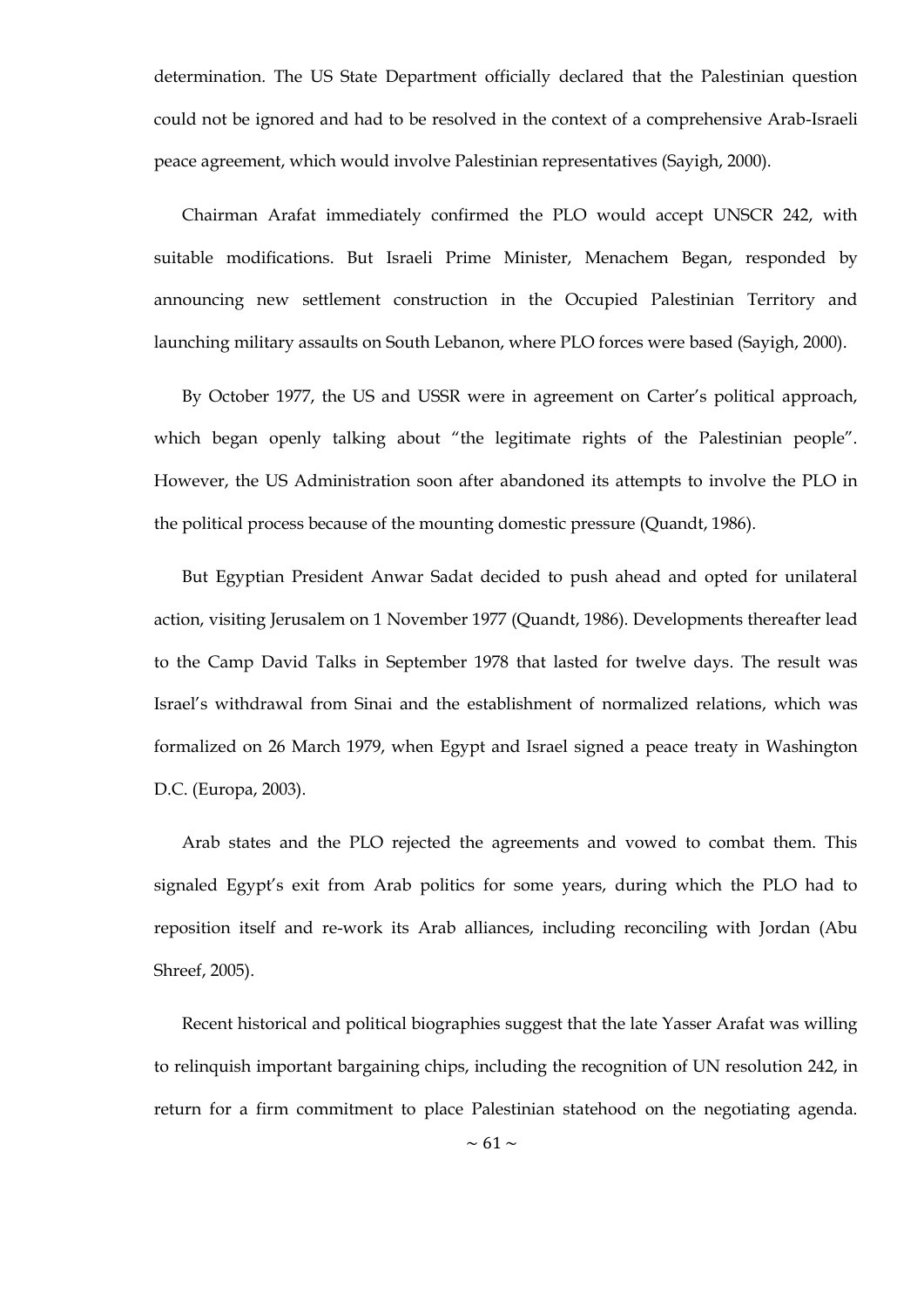However, international circumstances at the time were inopportune as US Administrations refrained from offering such a commitment (Abu Sharif, 2005). The window of opportunity was not to open again until the convening of the Madrid peace conference in October 1991, on the eve of the formal dissolution of the USSR.

### *Change in European policy*

By the late 1970's, Western European countries departed from their usual alignment with US positions and became increasingly vocal towards Israeli policies. Recognizing the centrality of the Palestinian issue and the PLO's role, the late Yasser Arafat was invited to meet several EC heads of State, King Juan Carlos of Spain. The PLO also began gaining official recognition from several EC capitals.

There were also modest though unsuccessful American attempts in the US to change the PLO boycott policy. In September 1979, US Ambassador to the UN, Andrew Young, met with the PLO Observer, Zahdi Labib Terzi. But Young was quickly forced to resign following scathing protest from the Israeli Government. Upon departing, Young said Washington's refusal to engage the PLO was ridiculous (Europa, 2003).

## *From Fahd plan to Reagan confusion*

The Reagan Administration hailed a new era in Middle East politics, mired by conflict. The attitude of this ideologically pro-Israel Administration was clearly evident and worrisome; more so when the new President appeared to reverse existing US policy by declaring Israeli settlements were 'not illegal' (Europa, 2003).

Still, Arab governments continued their engagement efforts. The Saudi Crown Prince Fahd announced an eight-point peace calling for an end to Israel's occupation of Arab territories occupied in 1967; the establishment of a Palestinian state with East Jerusalem as its capital and the right of Palestinian refugees to return to their land in return for recognition.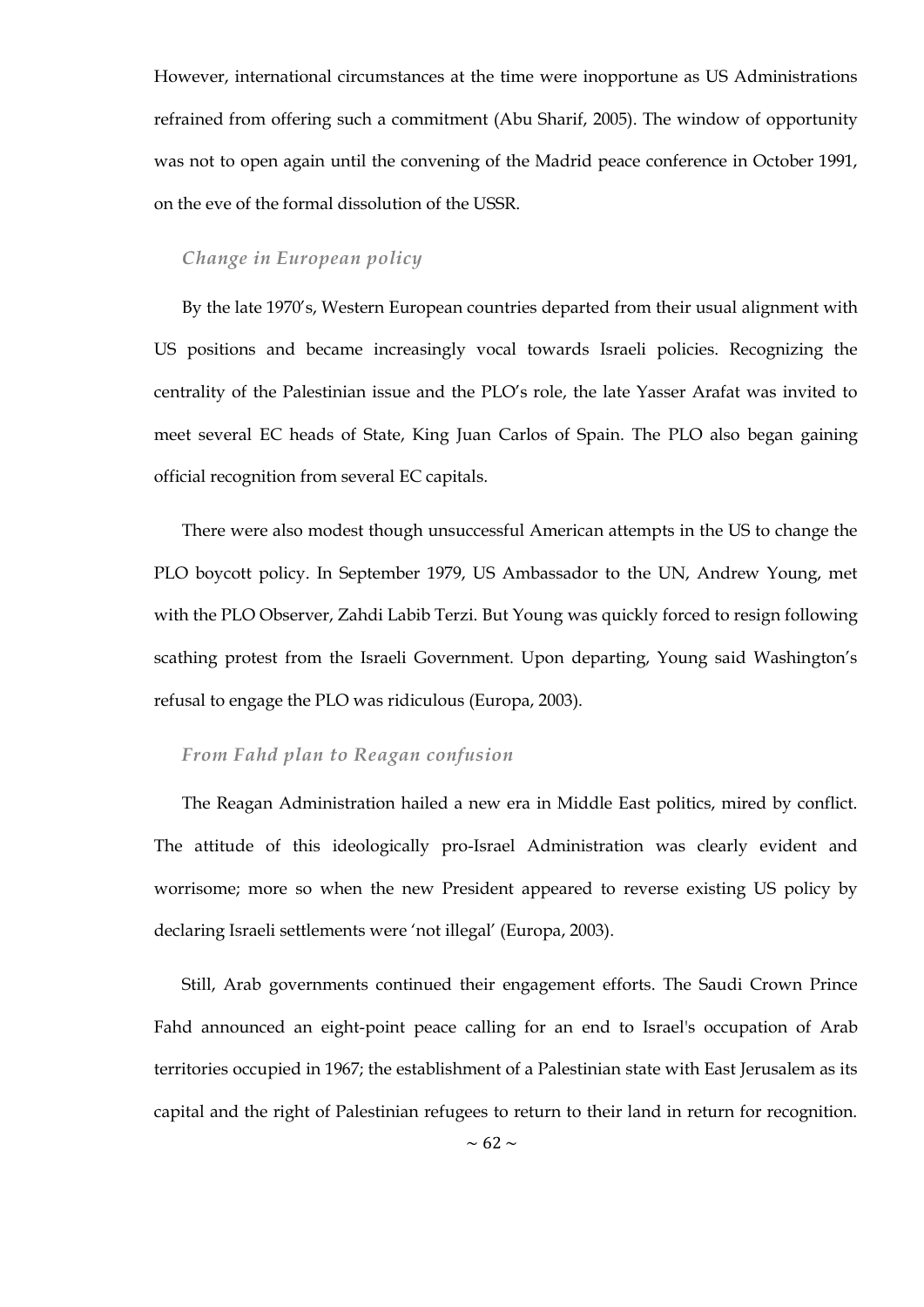But the plan received mixed Arab reviews and the PLO leadership was concerned it did not address the issue of Palestinian representation. This is why the 1981 Arab Summit in Morocco failed to adopt the Plan as it was presented.

The Following year, diplomatic efforts gave way to war and Israel, with American backing, assaulted then invaded Lebanon in July 1982, causing the death, injury, and displacement of hundreds of thousands of Lebanese and Palestinian civilians. An Arab capital was under Israeli siege and the PLO was left with no choice but to exit its last base on the frontline with Israel. The exit agreement was reached through US mediator Philip Habib, who was the first American envoy to engage the PLO (Cobban, 1984).

As the PLO leadership departed from Beirut in September 1982, US President Ronald Reagan proposed a self-government Palestinian authority for a transitional five-year period in the West Bank and Gaza during which Israel would freeze settlement activity. The US President also said the final status, including the fate of Jerusalem, must be decided by negotiations in the context of self-government by the Palestinians in association with Jordan, saying this offered the best chance for a durable, just and lasting peace. But Reagan allowed for Israel to adjust the borders based on its security assessment and said this proposal was based on United Nations Security Council resolution 242 (1967) (Cattan, 1988).

The Reagan Administration presented Arab states and Israel with an advance copy of the plan in which it reiterated its long-standing policy towards the PLO; the US would only engage the PLO when it recognized Israel's right to exist as well as Security Council Resolutions 242 and 338. The US also made clear it opposed the dismantlement of Israeli settlements during the proposed transitional period (Cattan, 1988).

Still, Israel immediately and unequivocally rejected the Reagan Plan. In contrast, the Palestinian leadership's initial response was cautious, welcoming the rejection of Israel's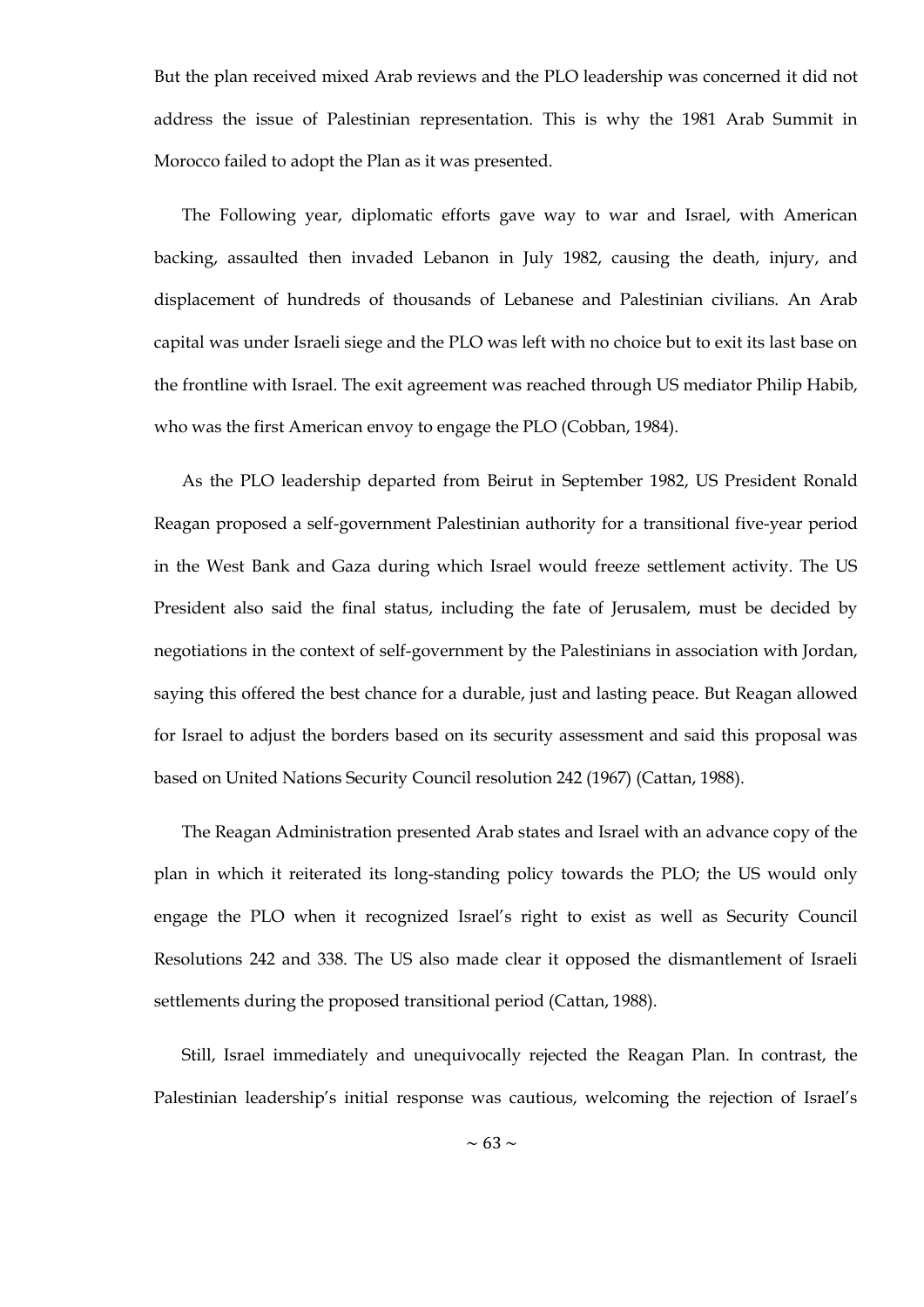claim of sovereignty over the West Bank and Gaza and the call for a settlement freeze while rejecting other provision.

The twelfth Arab League Summit was held that month in Fez, Morocco. With few exceptions, Arab states attempted to maintain the momentum initiated by the Reagan Plan. The Arabs adopted what they declared to be the minimum requirements for peace in the region. The eight-point plan as it was called was based on the Fahd Plan, but it distinctly referred to the PLO as the sole legitimate representative of the Palestinian people.

With both the Reagan and Fez plans now on the table, Moscow also got engaged. On September 15, Leonid Brezhnev announced the Soviet Union's 'six-point peace plan'. While it mostly repeated previous Soviet proposals, the plan focused on the commonalities between the Fez and Soviet plans (Marantz and Stein, 1985).

The official Palestinian response to these diplomatic endeavors came in the political program of the sixteenth PNC meeting, held in Algeria in February 1983. It rejected Reagan's plan on the basis that it does not provide a just and lasting solution of the conflict (Cattan, 1988).

## *Battles for the independent national decision*

In 1982 and 1983, the PLO was torn by inner conflicts due to the direct intervention and backing of Syria and Libya. Inter-factional fighting erupted and Arafat's own Fateh movement faced its most serious sabotage attempt, with senior members carrying out a Syrian-backed armed mutiny. To respond to this violent intervention, Chairman Arafat flew to Cairo, effectively ending the Arab boycott of Egypt, which had been in place since the Camp David Accords (Europa, 2003). By resorting to Egypt, Arafat wanted to balance the spheres of power in the region and tip the balance in the Palestinians' favor. The PLO

 $\sim$  64  $\sim$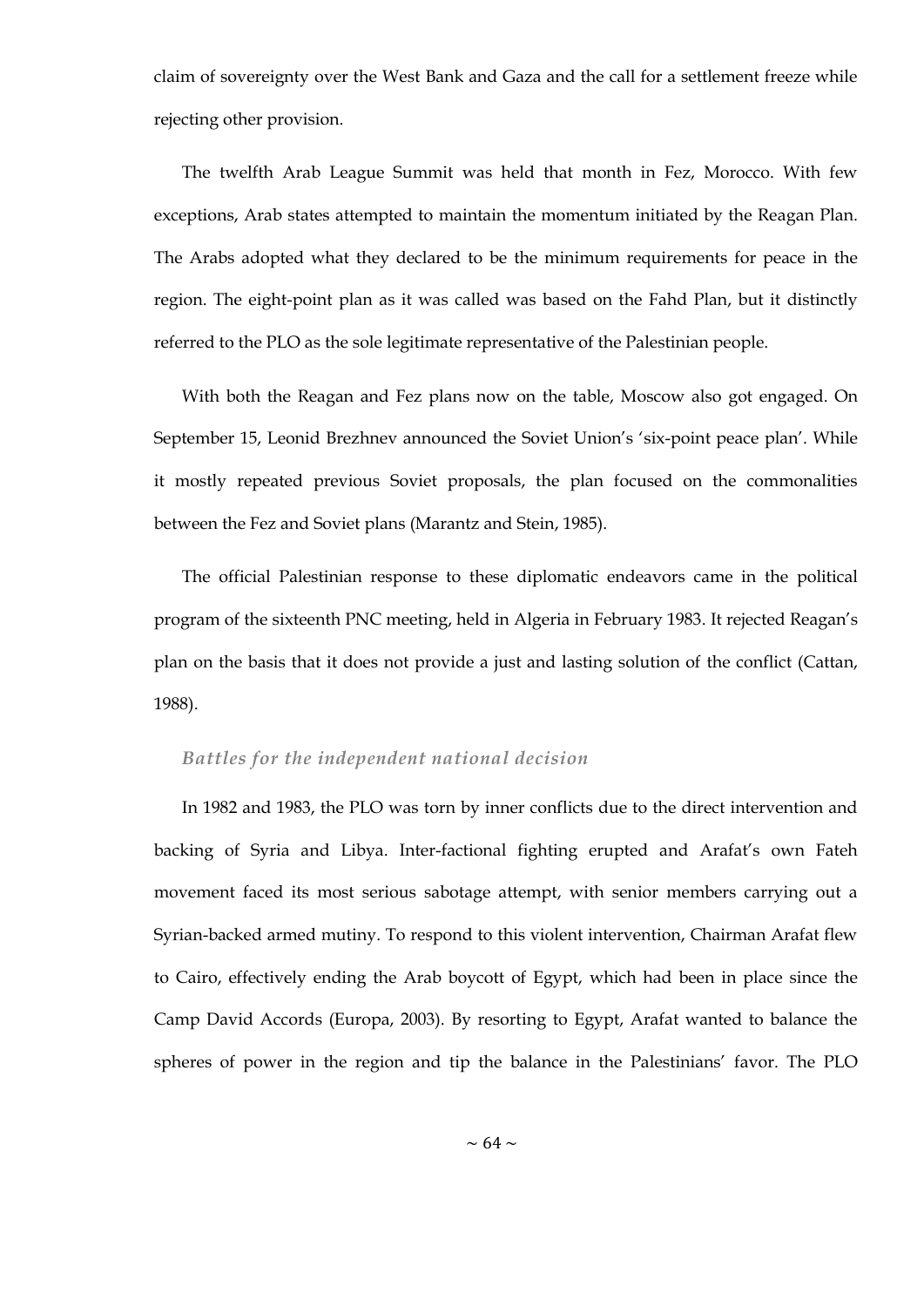Chairman sought refuge with the champion of political dialogue, Egypt, hoping to open a political horizon for his cause (Abu Sharif, 2005).

### *Intifada and declaration of independence*

In December 1987, the Palestinian population still living under Israel's military occupation erupted in protest. The first Intifada, as it became known, was the largest and longest popular uprising against Israeli occupation. And Israel's military repression brought the PLO once again to centre stage in international politics.

The PLO capitalized effectively on the first Intifada through a successful international public relations campaign. Additionally, the PLO saw in the world attention and condemnation of Israeli human rights violations an opportunity to reassert its willingness to reach a negotiated settlement.

On 15 November 1988, Chairman Yasser Arafat declared to the Palestinian National Council convening in Algiers, the "independence of Palestine". The declaration was truly historic and ushered in a new political era. That's because the declaration showed acceptance of the relevant Security Council resolutions, including 242 and 338, as a basis for solving the conflict.

Eighty-four countries recognized the State of Palestine in 1988 alone. The number later grew to 104 while and several EC members raised Palestinian diplomatic representation. The PLO also scored political gains at the UN as it elevated its representative status at the international body, laying all contest over legitimacy to rest. In 1989, and despite fervent US opposition, this time on procedural grounds, the Security Council overwhelmingly voted in favor of granting the PLO the right to address the Security Council on an equal footing with member states (Sayigh, 1999).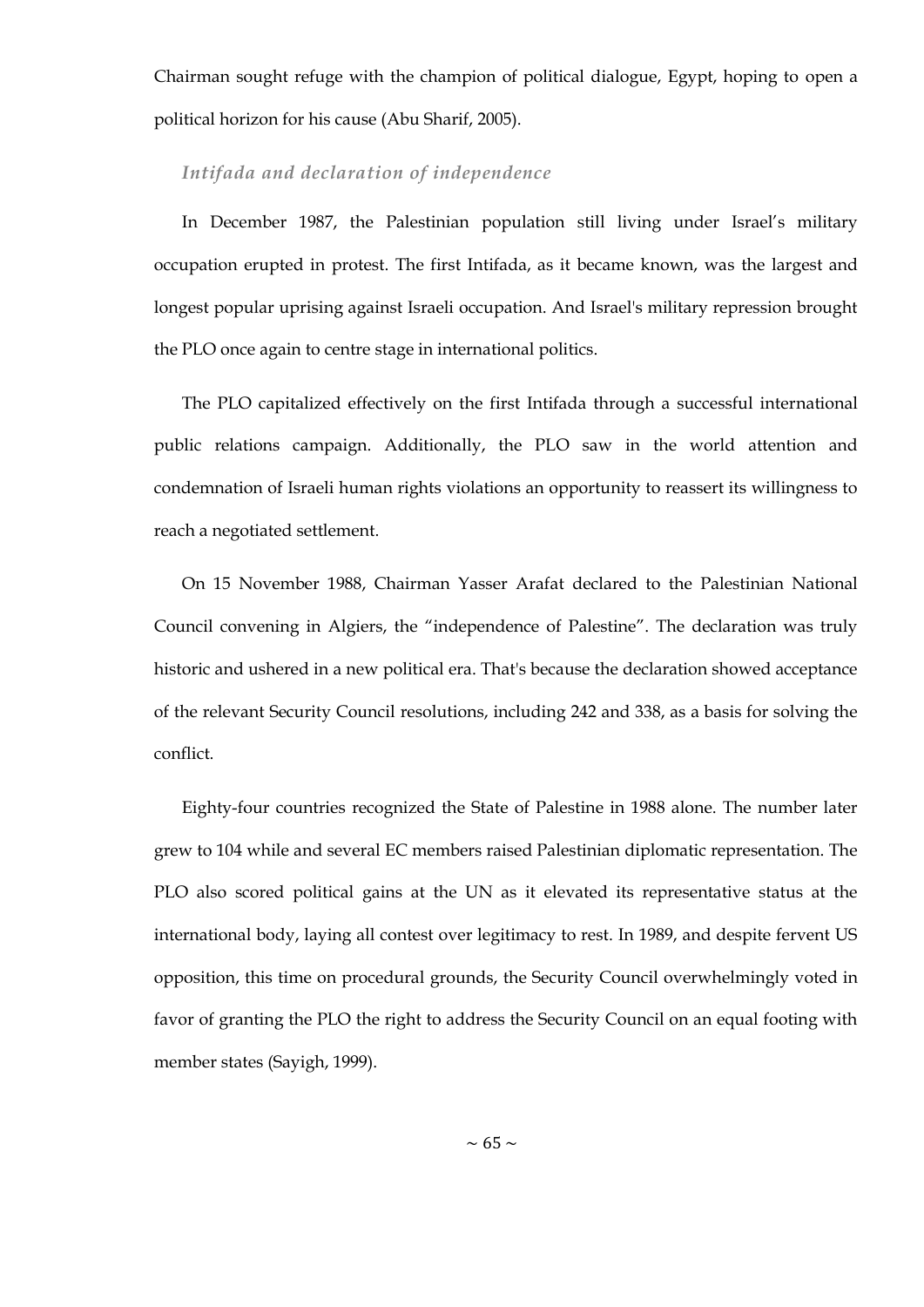The declaration of independence created momentum at a time of no political horizon in the region. This declaration was the PLO's attempt at overcoming the obstacles impeding any kind of dialogue between it and the United States, the region's most powerful player.

## *From denial to limited dialogue: PLO-US relations*

At the time of the declaration of independence, the American political campaign against the PLO was at its peak. The US attempted to close down the PLO Permanent Representative Mission to the UN and refused to grant Chairman Arafat a visa to the UN when he was invited to address the UN General Assembly. In response, the General Assembly, adopted resolution 43/49; it transferred the deliberations on the Question of Palestine to UN Headquarters Geneva, from 13 to 15 December 1988 (United Nations, 1988). This was an unprecedented move since the United Nations took possession of its permanent Headquarters in New York.

The international message was clear and increasingly, the US found itself alone with Israel in trying to sidestep serious engagement with Palestinian representatives in the context of peace efforts. That year, the UN General Assembly overwhelmingly adopted two resolutions supporting the participation of the PLO in an international peace conference on equal footing with other concerned parties (resolution 43/176) and endorsing the PNC's proclamation of the State of Palestine. On both occasions, only Israel and the US voted against these resolutions (UN Yearbook, 1988). It was a political victory for the PLO.

Arafat's address to the UN General Assembly on 13 December 1988 was an important juncture. Meanwhile, Swedish Foreign Minister Steven Anderson mediated between the PLO and the US Administration, resulting in Arafat taking a bold step on 14 December (Sayigh, 1999). In a press conference, he declared: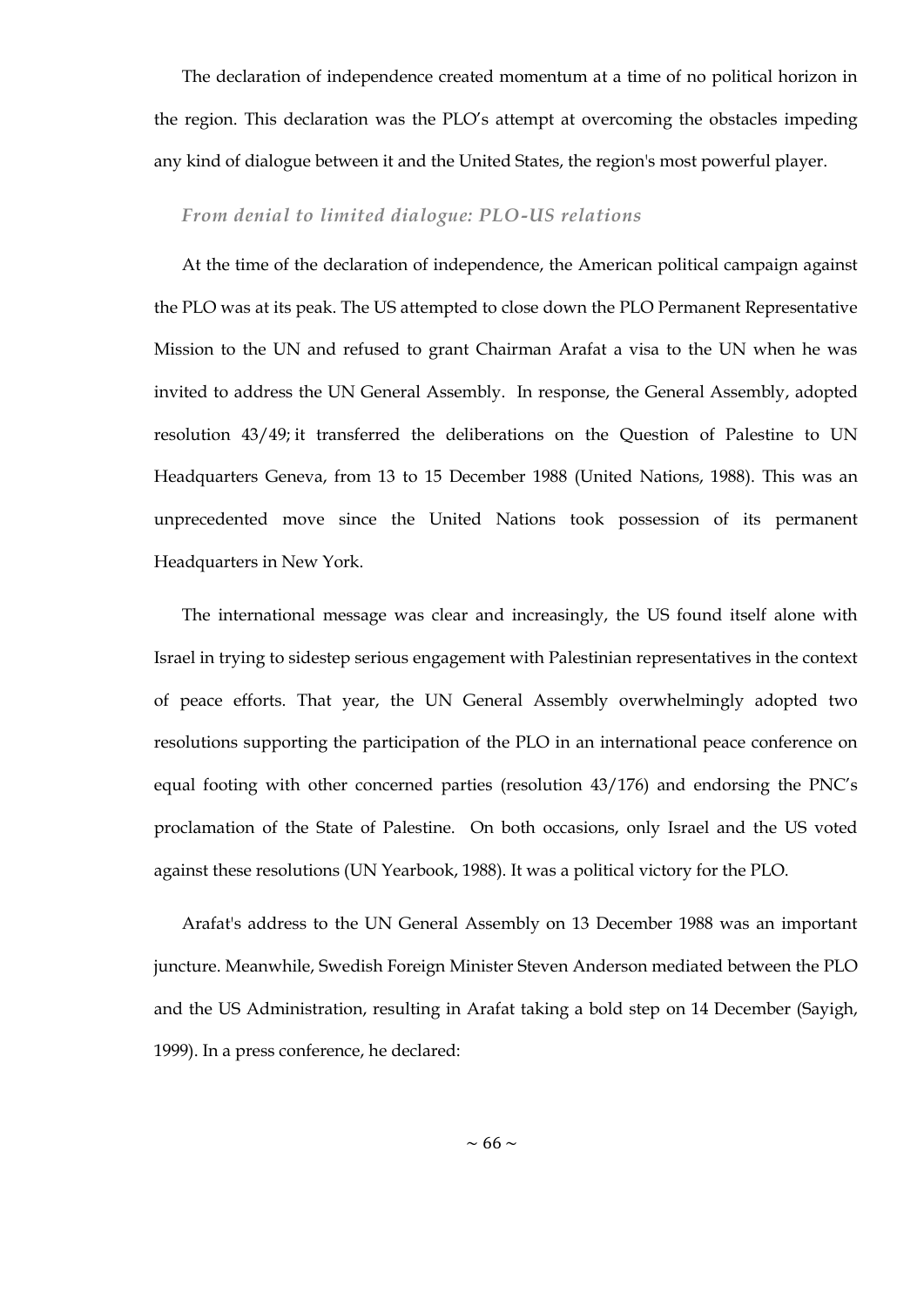*In my speech ... yesterday, it was clear that we mean our people's rights to free and national independence, according to resolution 181, and the right of all parties concerned in the Middle East conflict to exist in peace and security and, as I have mentioned, including the State of Palestine, Israel and other neighbours, according to resolutions 242 and 338… As for terrorism, I renounced it yesterday in no uncertain terms and yet I repeat for the record that we totally and absolutely renounce all forms of terrorism, including individual, group and state terrorism (cited in UNISPAL, 1990).*

#### The American President reciprocated this step almost immediately with a statement;

The Palestine Liberation Organization today issued a statement in which it *accepted United Nations Security Council resolutions 242 and 338, recognized Israel's right to exist, and renounced terrorism. These have long been our conditions for a substantive dialogue. They have been met. Therefore, I have authorized the State Department to enter into a substantive dialogue with PLO representatives… The initiation of a dialogue between the United States and PLO representatives is an important step in the peace process, the more so because it represents the serious evolution of Palestinian thinking toward realistic and pragmatic positions on the key issues (cited in UNISPAL, 1990).*

US Secretary of State George Shultz appointed the American Ambassador to Tunisia to begin official dialogue with the PLO, represented by Yasser Abed Rabbo, a Member of the PLO Executive Committee (Sayigh, 1999).

### *Madrid: An incomplete step*

The PLO's opposition to the US-led multinational assault on Iraq following its invasion to Kuwait in 1990 was a highly costly decision, resulting in political isolation in the Arab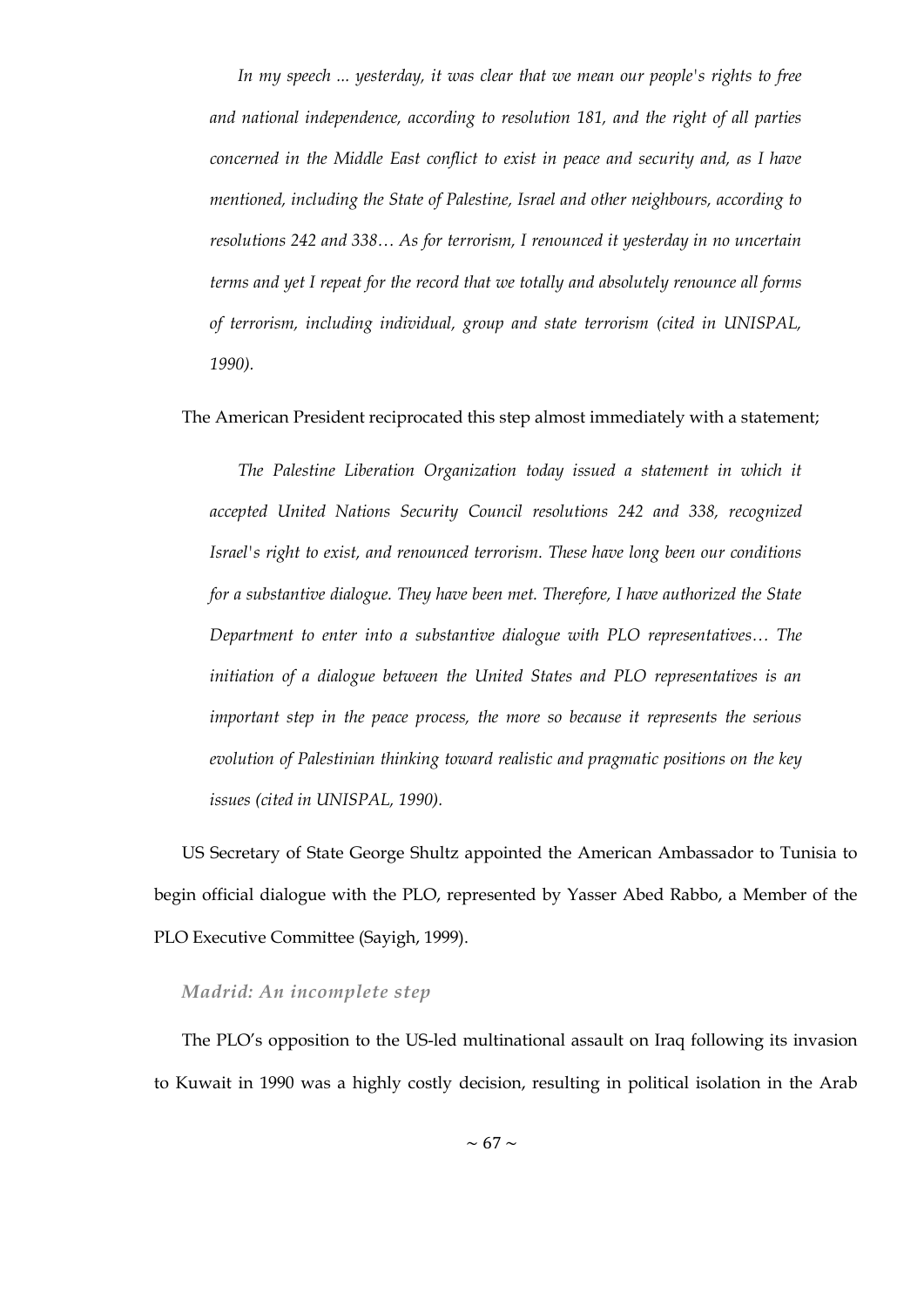world and in the cutting off of funds from the Arab Gulf states. But, following the multinational forces' decisive victory, the US embarked on a diplomatic initiative to hold a regional peace conference, sponsored by the US and USSR.

In a speech to Congress on 6 April 1991, United States President George W. Bush Sr. introduced a peace initiative for the Middle East conflict, based on the now familiar principles to which all players, including the PLO, had by then agreed to. Those were the implementation of UN Security Council resolutions 242 and 338; the principle of land for peace, acceptance of the Palestinian people's legitimate rights, and ensuring peace and security for Israel (Arab Research and Studies Institute, 1993).

The PLO responded positively and indicated it would attend the peace conference. In mid-July, Syria also accepted the initiative and it was followed by Jordan, Egypt and Lebanon (Europa, 2003).

But despite making this important headway, the PLO was isolated and pressured on all fronts. Its last military bases in Southern Lebanon had been crushed by a Syrian offensive earlier that year and its relations with Arab countries were still sour following the first Gulf War.

## *PLO Reclaims Peace Initiative*

On 18 October 1991, invitations were extended to all related parties in the Middle East with the exception of the PLO. Instead, Mr. Faisal Al-Husseini, a prominent Palestinian figure from Jerusalem, was invited to attend the Conference, heading a delegation of Palestinian "representatives". This apparent retraction of American engagement was propagated by the rightwing Israeli government's threat to derail the conference should the PLO attend.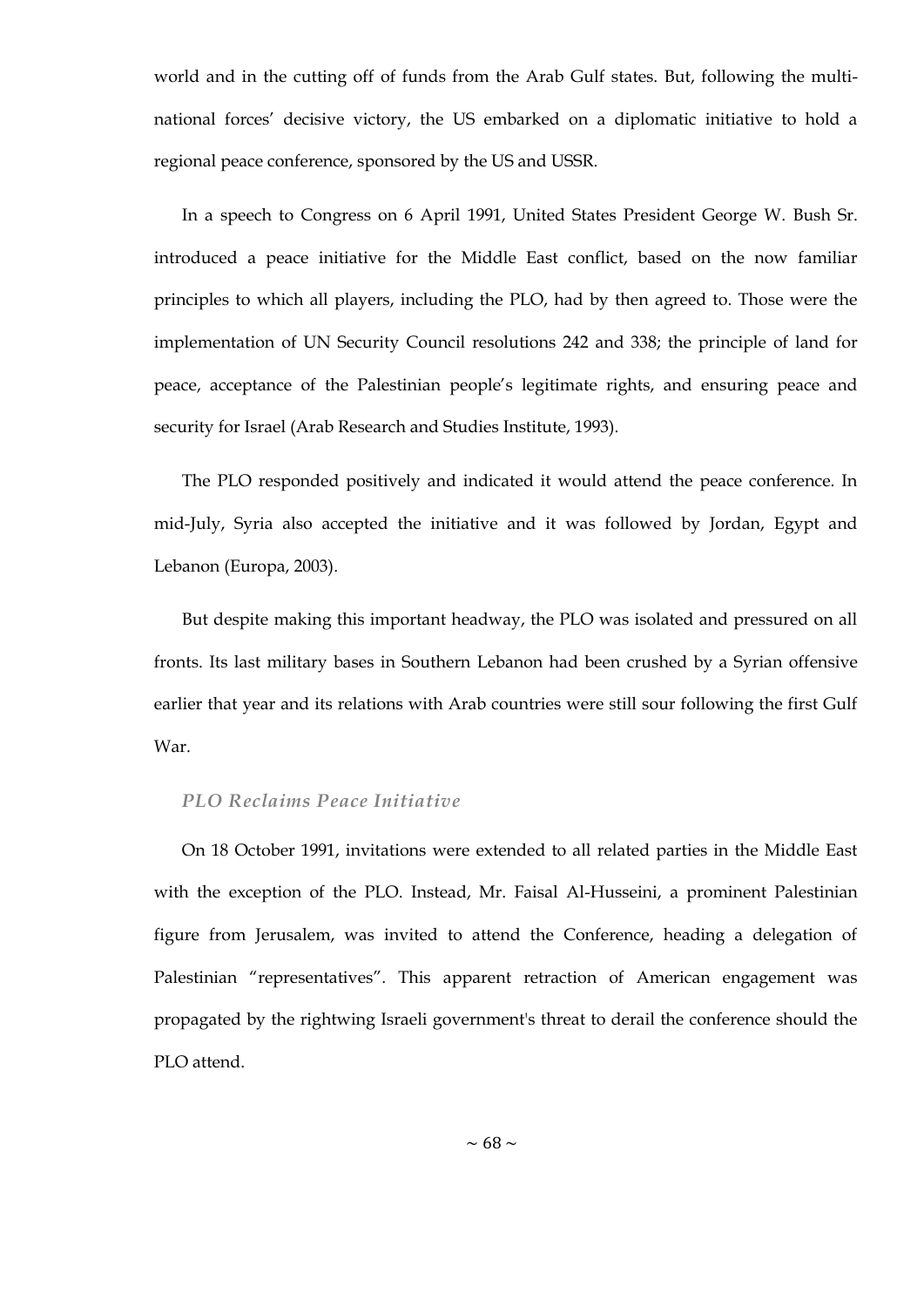Wanting to maintain the momentum, the PLO leadership agreed with Mr. Al-Husseini on a delegation of 14 Palestinian figures, headed by Dr. Haidar Abdel Shafi. The group attended the Conference as part of the Jordanian delegation and not as a separate Palestinian delegation, even though Palestinian delegates were seated alongside their Jordanian counterparts and were tabled for a speech like the rest of the delegations. The PLO also dispatched a team from Tunis to Madrid, which stayed in close contact with the conference delegation (Abu Shreef, 2005).

This was a significant moment, albeit negative, in Palestinian representation as it signaled a considerable diplomatic retreat for the PLO. The fact that Arab governments attending did not object to this treatment of the PLO, was also cause for concern, though indicative of the negative PLO-Arab relations at the time.

Denying the Palestinians an independent delegation was partially remedied when bilateral negotiations between the parties began in Washington in December 1991. During the first round of negotiations, the Palestinians asked to be a separate team and to conduct talks with the Israelis as such.

More importantly, from the onset of the Madrid process, the Palestinian delegation made it quite clear that the PLO was its reference, even though it was formally excluded from the Conference. The Washington talks soon proved frustrating because of the foot-dragging and evasive tactics of the Shamir Government.

#### *PLO Leaders in the White House*

The fall of the Shamir government following the election victory of the Labor Party, headed by Ishaq Rabin, provided a much-need window of opportunity for the needed breakthrough. Secret talks began in Oslo between the PLO and Israel, resulting in the signing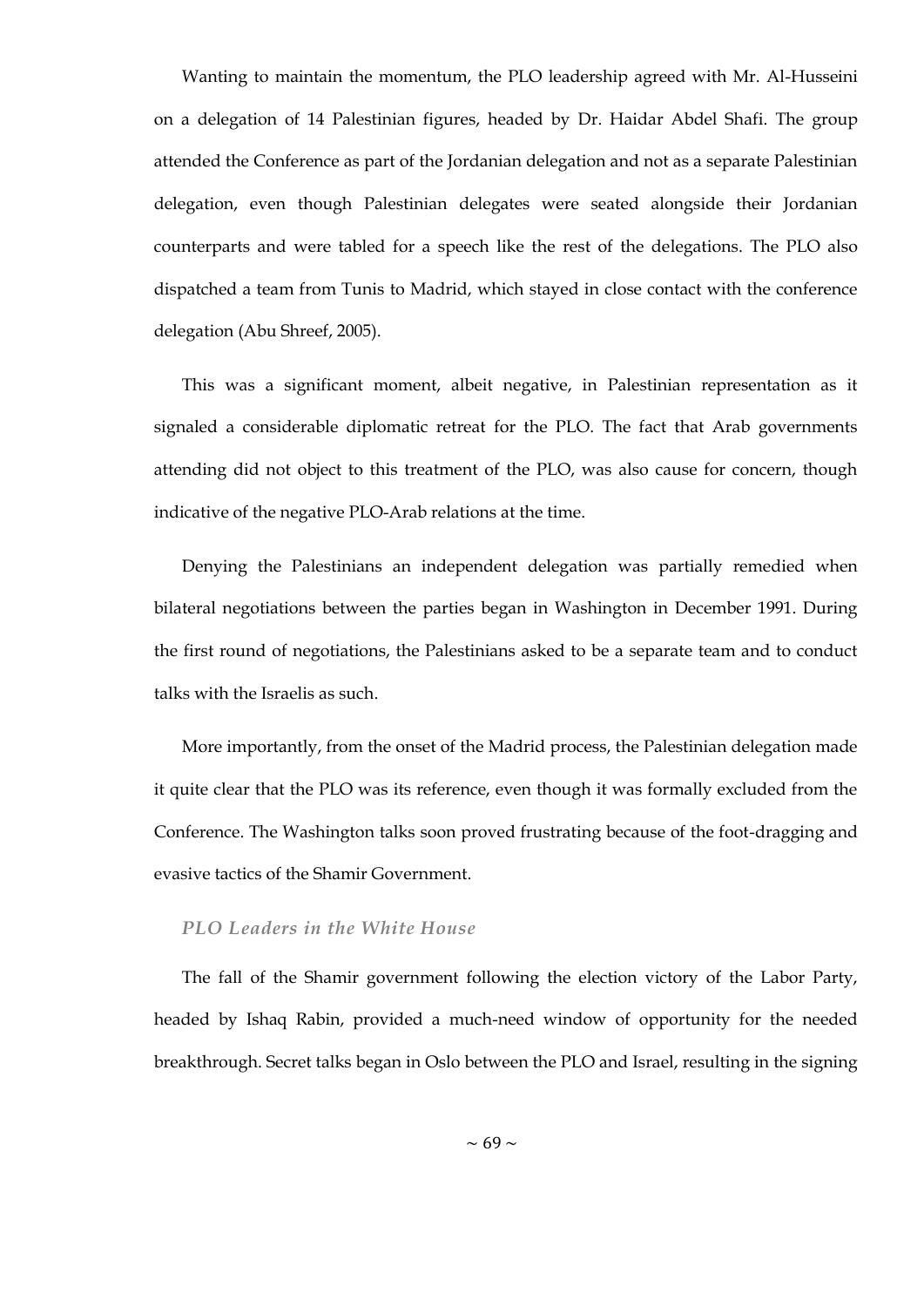of the Declaration of Principles (DoP) on 23 September 1993 in the White House Rose Garden.

The PLO emerged as the unchallenged and principal partner in Middle East peacemaking. The PLO and Israel were now partners in the historic, and Americansponsored, "peace of the brave". Israel had not only recognized the PLO as the sole representative of the Palestinian People but also recognized Palestinians' legitimate rights and aspirations.

But the DoP also contained many loopholes and vaguely-worded clauses, which in many cases entertained Israel's perception of security and conception of the conflict (Pappé 2004). Implementation required further negotiating, which concluded in the signing of the Cairo agreement on 4 May 1994 (Europa, 2003). This importantly allowed the PLO to establish a Palestinian self-rule government for the first time in modern history. But difficulties were apparent from the beginning of the process and the divergence of interpretation of the signed agreements between the sides quickly became apparent.

Though signing of the DoP improved Palestinian political and diplomatic standing internationally, it also introduced new complications. The DoP and subsequent agreements stipulated that the National Authority could not establish any foreign relations with other countries. Consequently, while the Palestine National Authority (PNA) formed a Ministry responsible for duties similar to those of a Foreign Ministry, the PLO's Political Department in Tunisia remained the party officially responsible for Palestinian diplomatic relations. This situation often produced confusion and even tension within the Palestinian diplomatic "machine".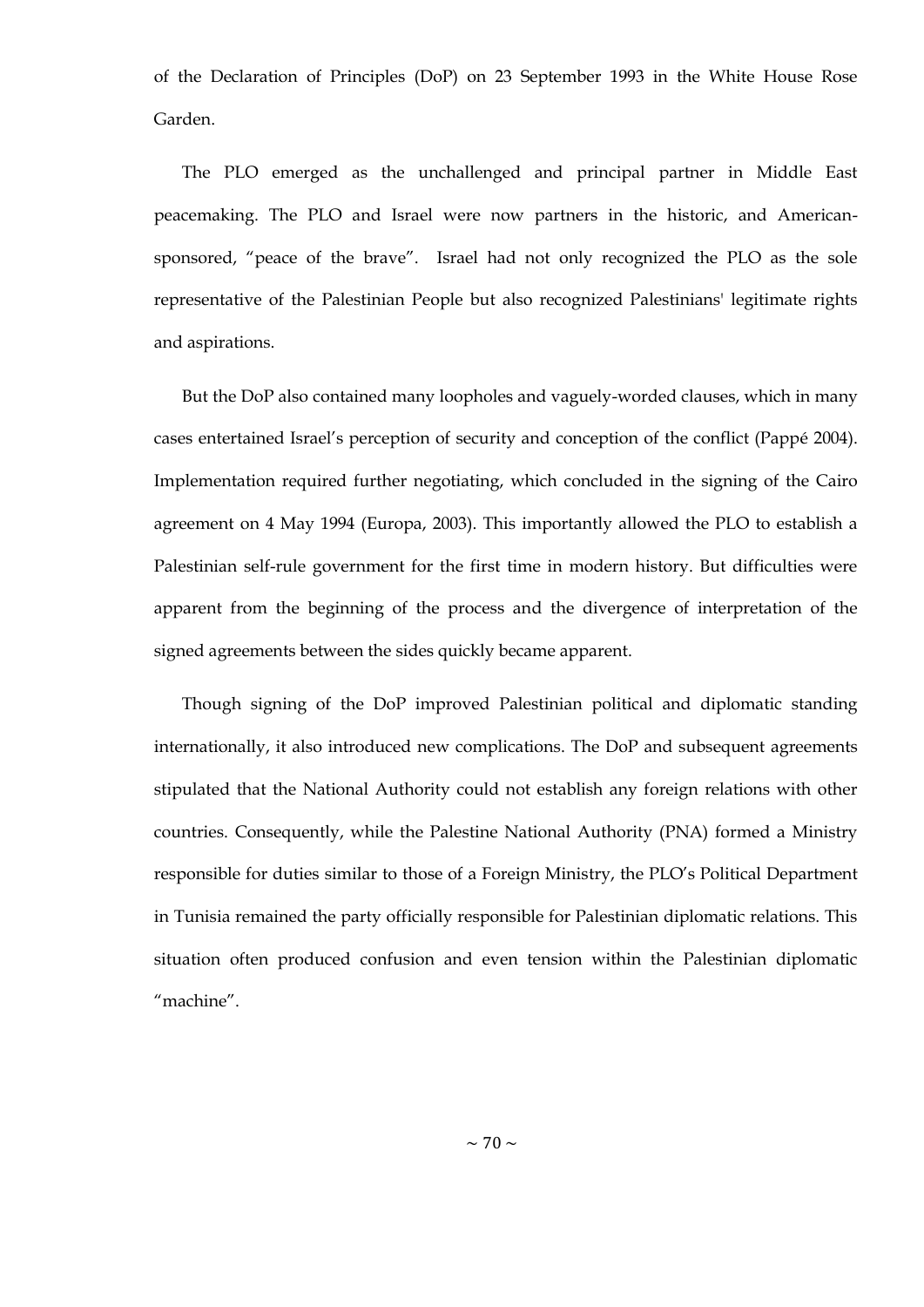# *The establishment of Palestinian National Authority*

The Palestine National Authority (PNA) was set up in 1994 with many of the institutions and authorities of a sovereign state. Adding to this image was the appointment of representatives, at the ambassadorial level, to work in PNA-Administered areas.

During the five-year interim period, Israel neglected or ignored many of the commitments it signed on to and persisted in its illegal practices, creating times of tension. Ordinary Palestinians did not see a tangible change to their lives; in many cases, they got more complicated (Europa, 2003).

The continued construction and expansion of illegal Israeli settlement was one of the most daunting violations to principles of the Oslo Peace process. It's a violation the Palestinians constantly objected to. Addressing European lawmakers in Strasbourg in April 1994, Arafat warned, *the Israeli settlements have always been a major obstacle on the road of peace... Today, and I say it with regret, they have become an alternative to peace. Peace cannot be achieved . . . as long as these extremist hotbeds lie at every corner of the road* (cited in LA Times, 1994)**.**

The assassination of Itzhak Rabin on 4 November 1995 and the election of Binyamin Netanyahu in 1996 impeded the implementation of signed agreements. The attacks on civilians by Hamas and Islamic Jihad in response to Israeli attacks provided the Netanyahu government with pretexts to delay the implementation of signed agreements and enact harsh measures against the population.

A stale peace process and the continuous undermining of internationally-funded development projects sowed public frustration. Moreover, PNA governance shortcomings eroded the PLO's domestic popularity and credibility. The PNA's adherence to controversial commitments in signed agreements was particularly damaging in light of Israel's continuous infractions. It didn't take long for groups, namely movements directly opposing the PLO's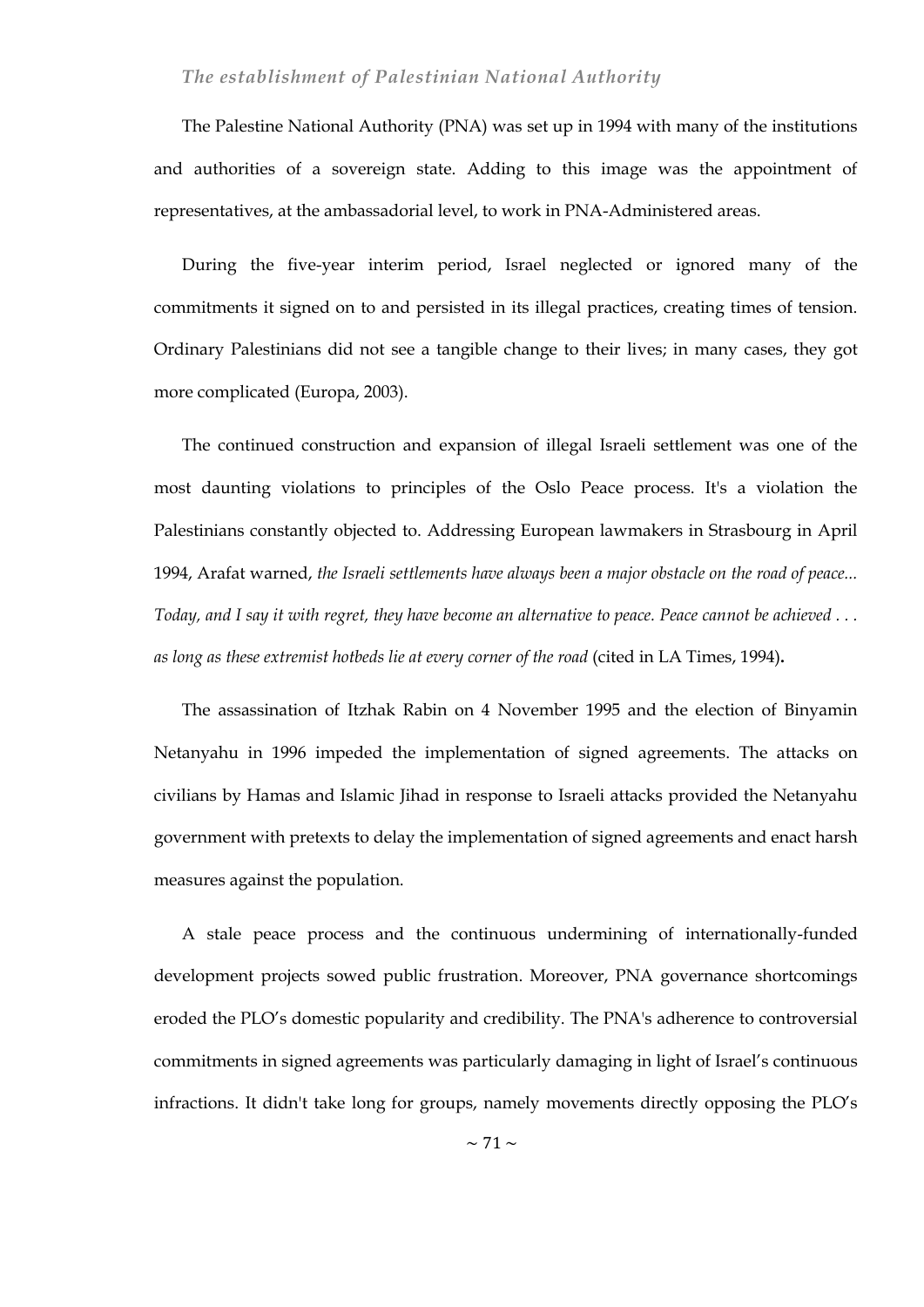approach and negotiation agenda, to challenge the PNA's legitimacy and rally popular support.

This challenge peaked in the late 1990's and early 2000, during which the US Administration insisted on holding final status peace talks between the parties. But the summit failed after disagreement on the status of Jerusalem unraveled the talks. Immediately following the Summit, the Clinton Administration and Israel blamed the Palestinian side for refusing a supposed generous offer. This campaign mainly pointed to President Arafat as the culprit (Swisher, 2004).

Efforts by different players to defuse the mounting tensions failed. The breaking point came on 28 September 2000 with the now notorious visit of Ariel Sharon, then Israeli opposition leader, to the Harm Al Sharif Compound with hundreds of Israeli soldiers.

The rules of the game changed from that point on. Israel launched an unparalleled campaign of death and destruction, targeting the infrastructure of Palestinian life and governance. The Clinton Administration was in its final months and efforts to change the course of events were largely ineffective, including various rounds of negotiations.

# *From negotiation to Confrontation and Siege*

The suicide attacks of September 11 2001 jolted a then-low-key American President, George Bush Jr., into a blind war. His confrontational foreign policy of 'with us or against us', subjected all international issues to the Bush Administration's prism of security paranoia, confrontation, and dictations.

And the unfettered support expressed by the Bush Administration to the Israeli government, lead by Ariel Sharon, was only further consolidated.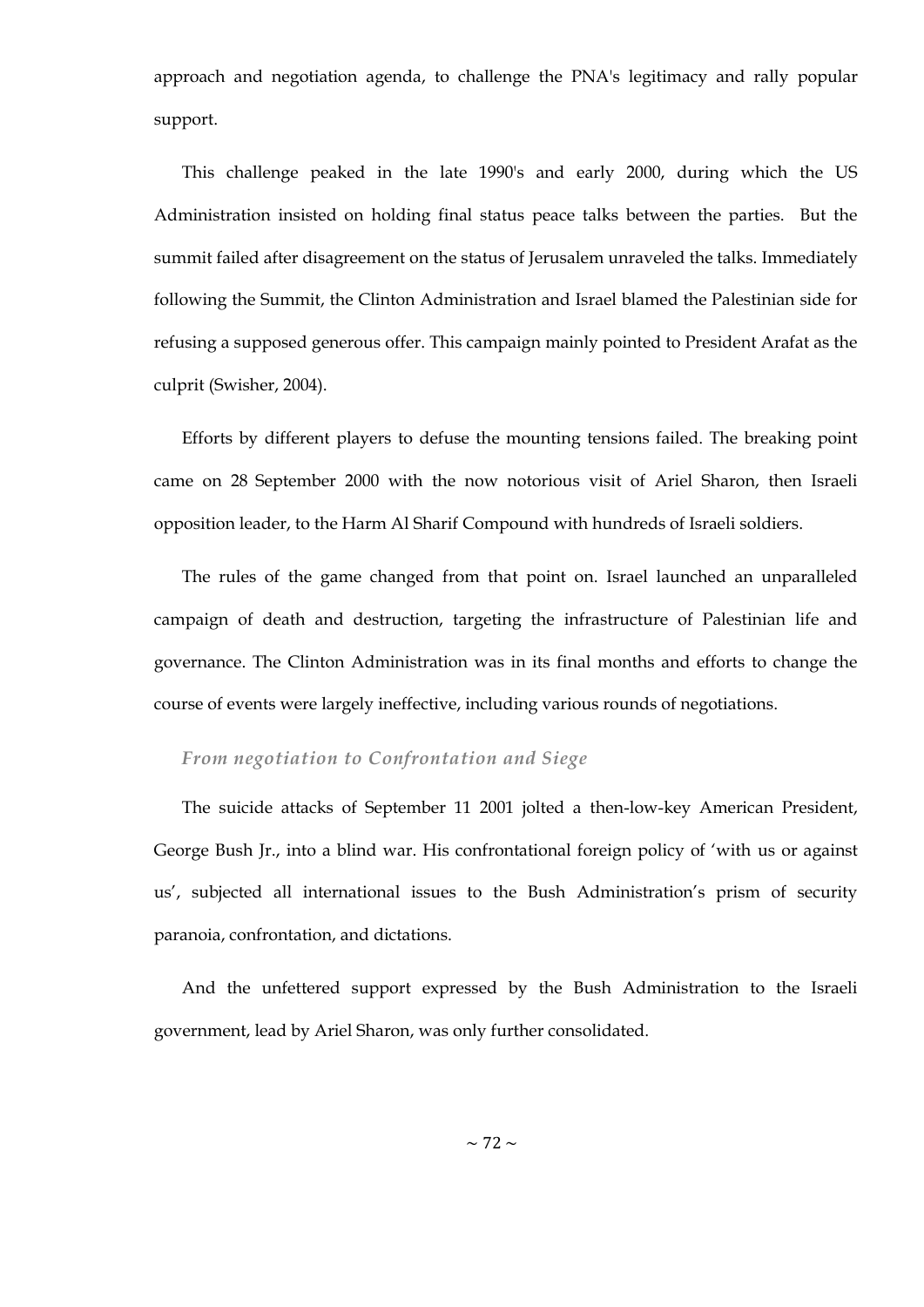*When President Bush assumed his position, he was determined not to repeat what he considered to be mistakes of President Clinton. He refused to deal with [President] Arafat] and refrained from appoint a permanent envoy to the region. He also did not participate in efforts aimed at stopping the violence between Palestinians and Israelis* (Albright 2007, p.130).

Political discourse retreated; giving way to a security-oriented approach that sidelined Palestinian representation and ignored the importance of the political track. The US Administration dispatched security officials rather than political figures to the area.

Recent media revelations have exposed that the Israeli government had a military, not political, plan all along, which the Bush Administration supported. Israel's General Meir Dagan drew a plan, dubbed the 'Dagan Plan', aimed at the destruction of the Oslo Accords and the isolation of the Palestinian President domestically and internationally.

*The Bush Administration was in all likelihood familiar with the Dagan Plan and did nothing to block its implementation. There were close consultations between US and Israeli military and intelligence officials. In turn, CIA Director George Tenet, had been put in charge of so-called "peace negotiations". The hidden agenda was to stall the stalled the peace process and implement the Dagan Plan. In July 2001, an updated Dagan plan dubbed "Operation Justified Vengeance" was formally presented by the Israeli Defense Force to the government* (Global Research, 2006).

This campaign peaked in 2002, when Israeli tanks stormed the Presidential Compound and laid siege to the late Yasser Arafat. Until the untimely death of Yasser Arafat, all Palestinian political and diplomatic efforts focused on breaking the siege laid on the

 $\sim$  73  $\sim$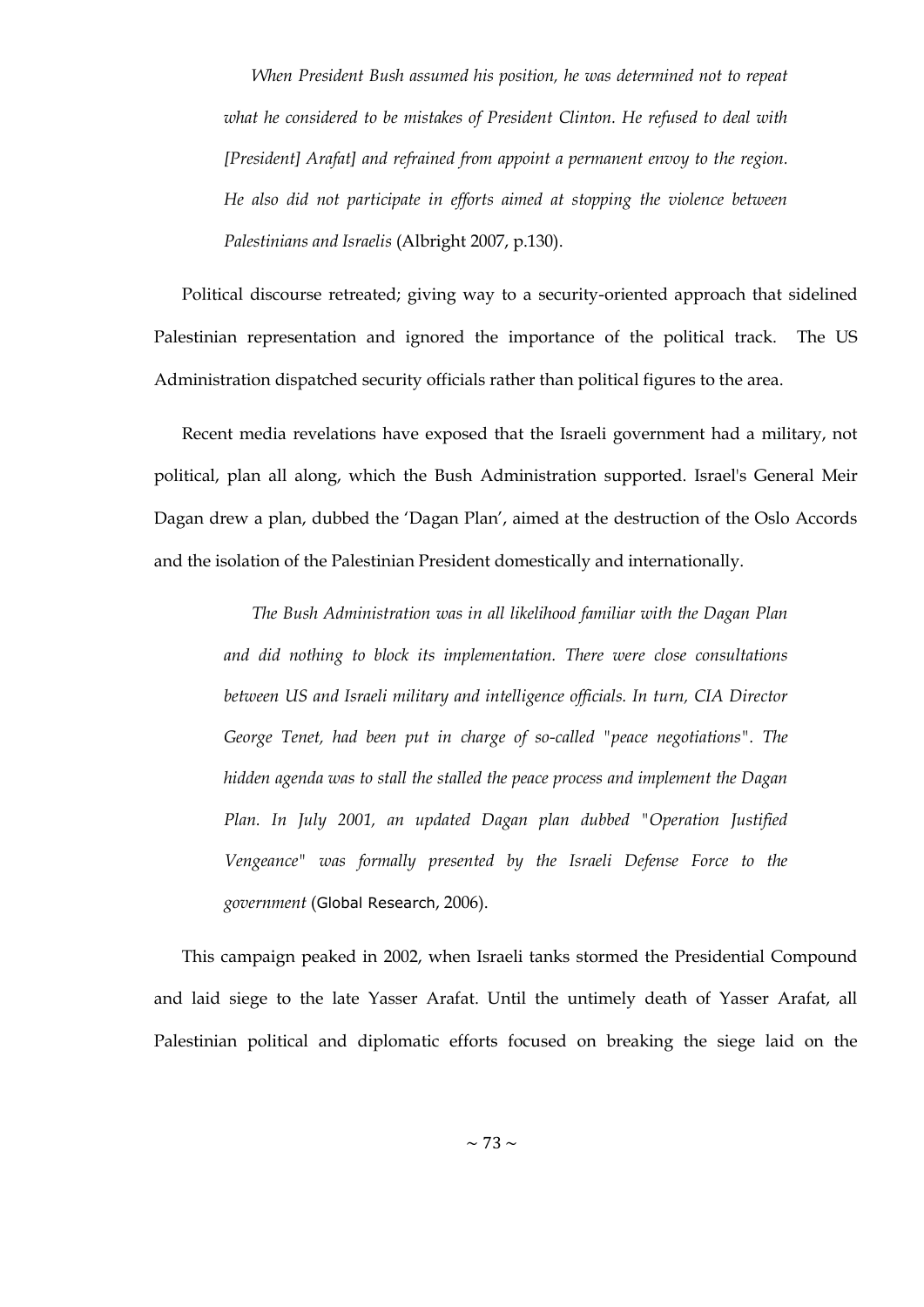Palestinian President and people. There was no political process and the Palestinian leadership was pushed into the uncomfortable and almost helpless corner of self-defense.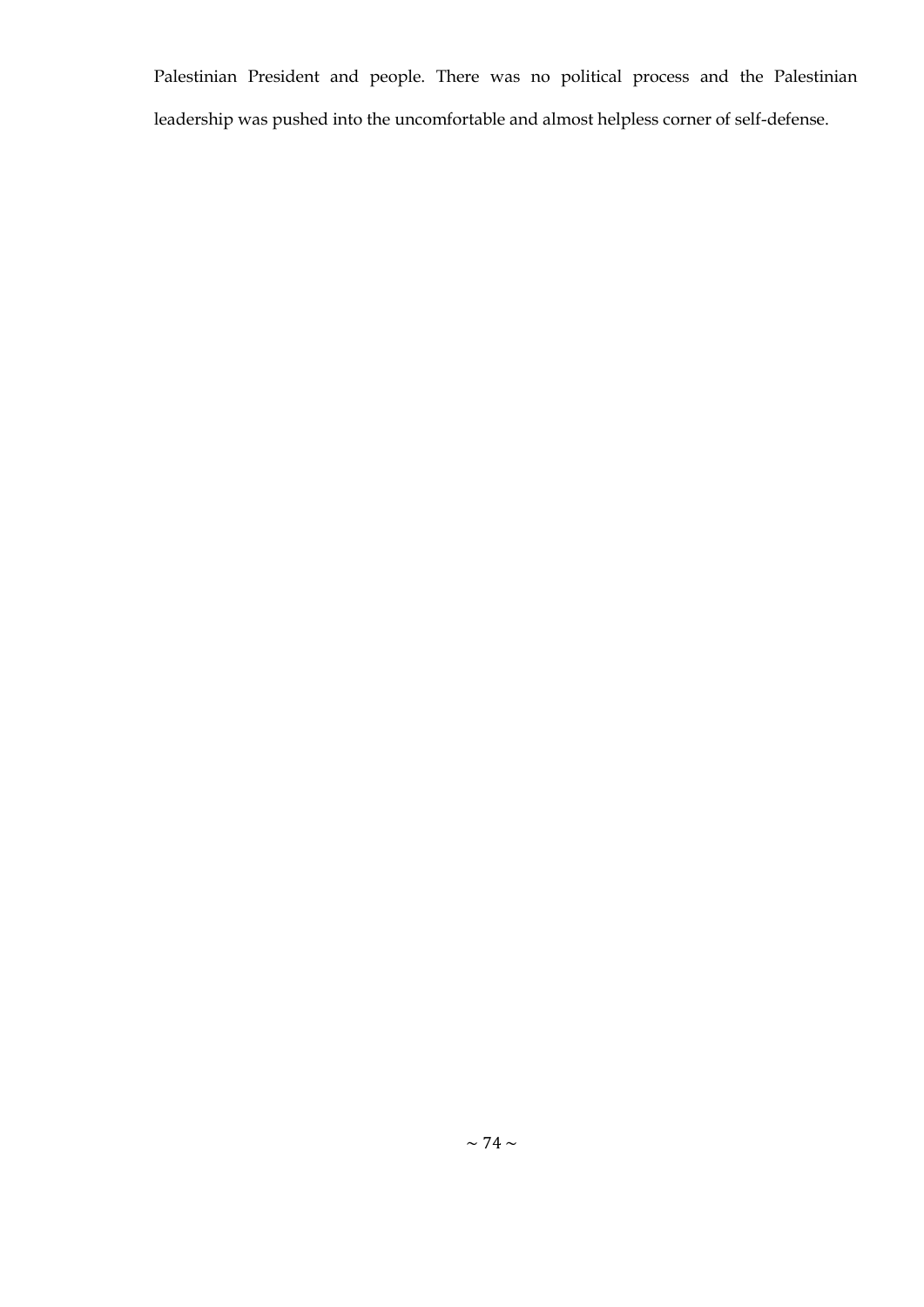# **Palestinian Diplomacy in a changing International Dynamics and the future ahead**

The Question of Palestine was borne out of an intricate web of complicated regional and international factors that made of it a unique conflict; one which perhaps cannot be compared to others in the region or time in history. The lines separating ally from foe were obscure from the beginning. Public rhetoric was not an indication of policy, no matter how impassioned, and promises of help were only intended for public appeasement.

The Question of Palestine was presented as a search for a solution for two peoples and was quickly exposed for what it was; an international drive to obliterate a nation so that another could take its place. This drive was put most bluntly by Arthur Balfour, who said, *Zionism is rooted in old traditions, current needs, and future hopes of far more significance than the desires and wants of 700,000 Arabs who now live in the Holy Land* (cited in Albright, 2006, p.120). Consequently, the Palestinian sentiment that they faced an existential threat was not an exaggeration. The threat was real, aggressive, and imminent for decades.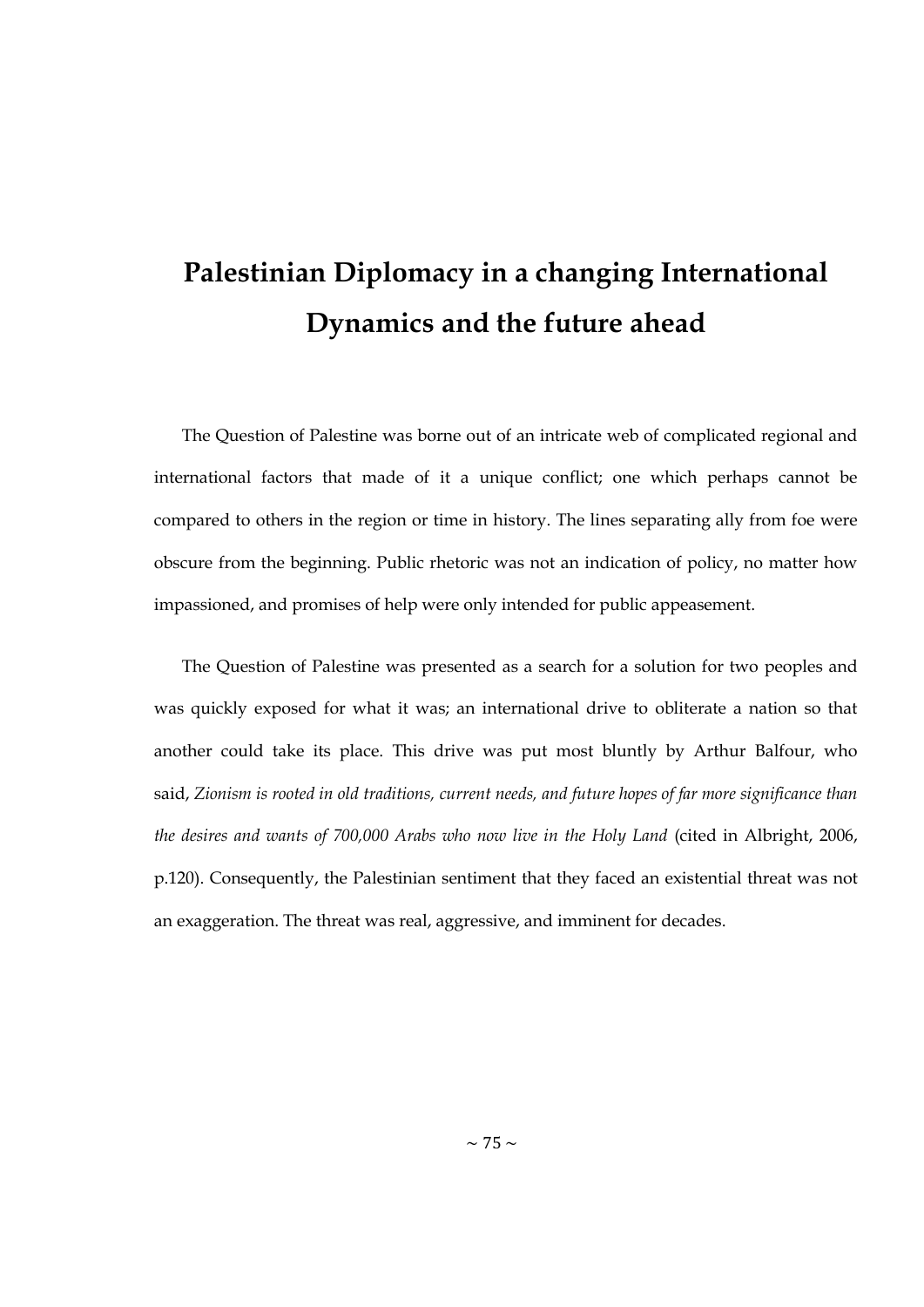Unlike other peoples confronting a colonial occupation, Palestinians were scattered across the region as homeless refugees whose national identity was willfully denied and whose aspirations were wished away by major powers. This concerted efforts to unravel the Palestinian national identity made of Palestinian representation a crucial and essential element of the nation's existence and struggle for its rights. The Palestinian President Mahmoud Abbass has recently reflected on his belief that the struggle to create an internationally recognized Palestinian representative body that aptly unified and lead Palestinians was one in the same with the colossal task of preserving a national identity despite the circumstances of dispossession, geography and geopolitics (Yakhlof, 2009).

Additionally, creating and preserving Palestinian representation came with added burdens. For political struggle was not its exclusive task; rather, the PLO had to act as a government in exile, able to provide for and employ a scattered and oppressed people despite the odds. This added task, which was a huge responsibility, exhausted a lot of effort and political capitol the Palestinian leadership could have used in the political track otherwise.

Palestinian representation confronted tremendous dangers, sometimes from the closest and most unlikely sources. Hence, protecting Palestinian representation was a constant task for Palestinian leaders, who exerted much effort and blood to secure that goal. It is a battle that continues to this day and one that constantly undermines the Palestinian effort to reach the ultimate goal: independence. Consequently, I believe any examination of Palestinian representation and diplomacy without keen attention to this important factor would be incomplete and perhaps misrepresentative. That is because since 1948, all regional and international efforts to undermine Palestinian representation were aimed at the heart of the Question of Palestine and motivated by a policy that seeks to perpetuate the conflict lest it

 $\sim$  76  $\sim$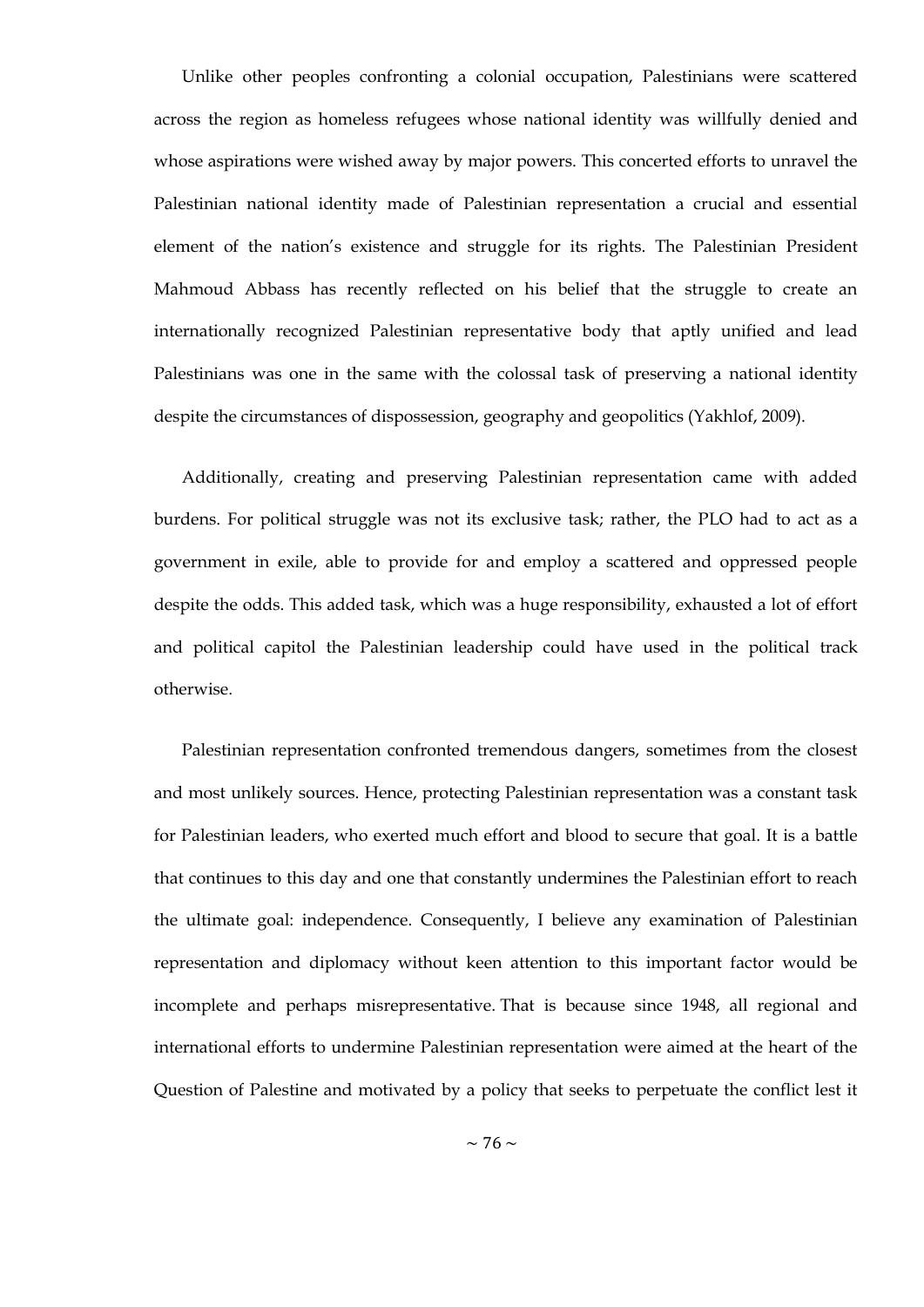dissipate. Such an approach should have been counter-intuitive as a resolution required the acknowledgment and fulfillment of the rights of the oppressed in this conflict, which though regional in appearance has always been part of an international equation.

In this regard, the 1969 Palestine National Council is an important juncture for Palestinian. It marks the Palestinians' first step towards having a Palestinian entity lead by a home-grown agenda that resists the overwhelming pressures of regional powers whose pursuance of other interests undermined Palestinian aspirations at the time. And though Arab regimes opposed the establishment of the PLO from the very beginning, it was only after this step in 1969 that the struggle to preserve this Palestinian representative body became part en parcel of the Palestinian struggle for statehood.

Defeat of Palestinian representation seemed certain at many junctures. In some cases, Palestinian representation came close to its demise at the hands of Arab regimes, like Jordan in 1970. In others, Israel almost succeeded in terminating the Palestinian political entity; like in its invasion of Lebanon in 1982. On other occasions, Palestinian representation faced the gravest threat of all; an attack from within, backed by regional powers – the showdown of 1983 in Tripoli, Lebanon is a stark example. In fact, at this point in time, Palestinians are in another dark chapter of internal strife, one that is being exploited for the same cynical reasons. Certain Palestinian players are enjoying financial and political backing from regional powers as they seek to undermine Palestinian representation once again and attempt to create a new body altogether.

The crucial importance of Palestinian representation has dictated many decisions in years to follow. The PLO's repeated exists from various Arab countries and later on, the engagement in the Madrid peace process, was driven by this goal of self-preservation.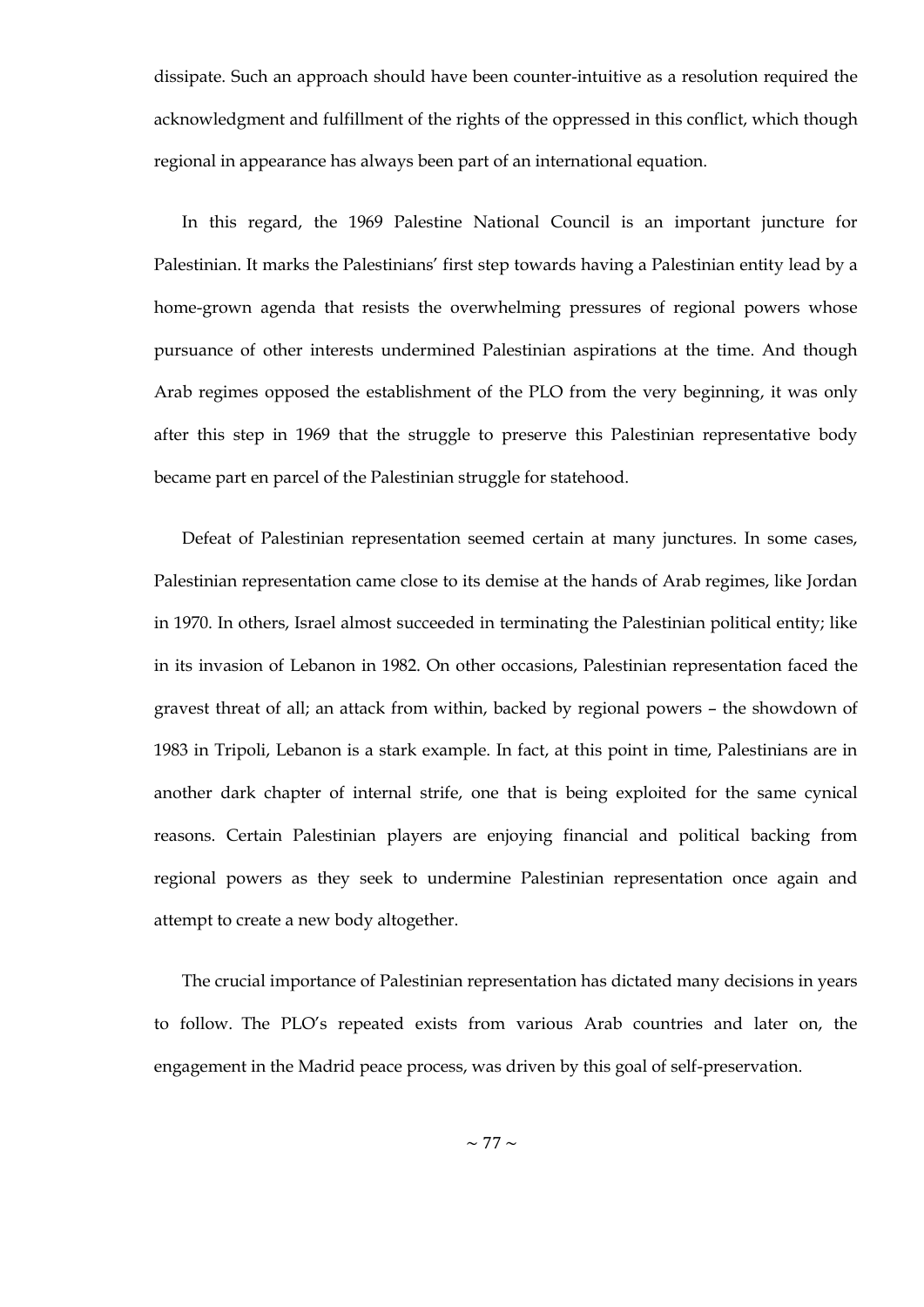At times, Palestinians succeeded in capitalizing on circumstance to preserve representation and achieve recognition. Securing Arab League recognition in 1973 and 1974 of the PLO's nature as the sole representative of Palestinians is an example; it's a step that built momentum on the international arena. But there were also shortcomings, which proved politically costly to Palestinians. The unwilling engagement in the Lebanese civil war and the management of the Iraq-Kuwait crisis of 1990 are strong examples of such shortfalls.

But starting 1993, i.e. following the signing of the Declaration of Principles, the Palestinian political system underwent many changes and turbulences, many of which undermined its own strength and viability. With the establishment of the Palestinian National Authority in the Occupied Palestinian Territory, the shortcomings of official Palestinian conduct created a widening divide between the leadership and the wider public. The full-thrust engagement in day-to-day governance in addition to corruption, mismanagement, and the lack of progress on the peace track alienated the Palestinian representative body [PLO] and diverted attention towards the fledgling, yet limited, national authority.

Moreover, the PLO did not protect its own institutions and instead seemingly melted in the limited self-rule body created in the Occupied Territory. In effect, the negligence of Palestinian leaders and institutions gradually stripped the PLO of its all-encompassing representative nature and prevented the customary and necessary renewal of its decisionmaking bodies. This is most significant as the PNA represents and serves Palestinians in the Occupied Palestinian Territory, while the PLO's institutions serve and represent Palestinians around the world. Consequently, ordinary Palestinians became increasingly confused about the ultimate national goal and the tools used to achieve it.

 $\sim$  78  $\sim$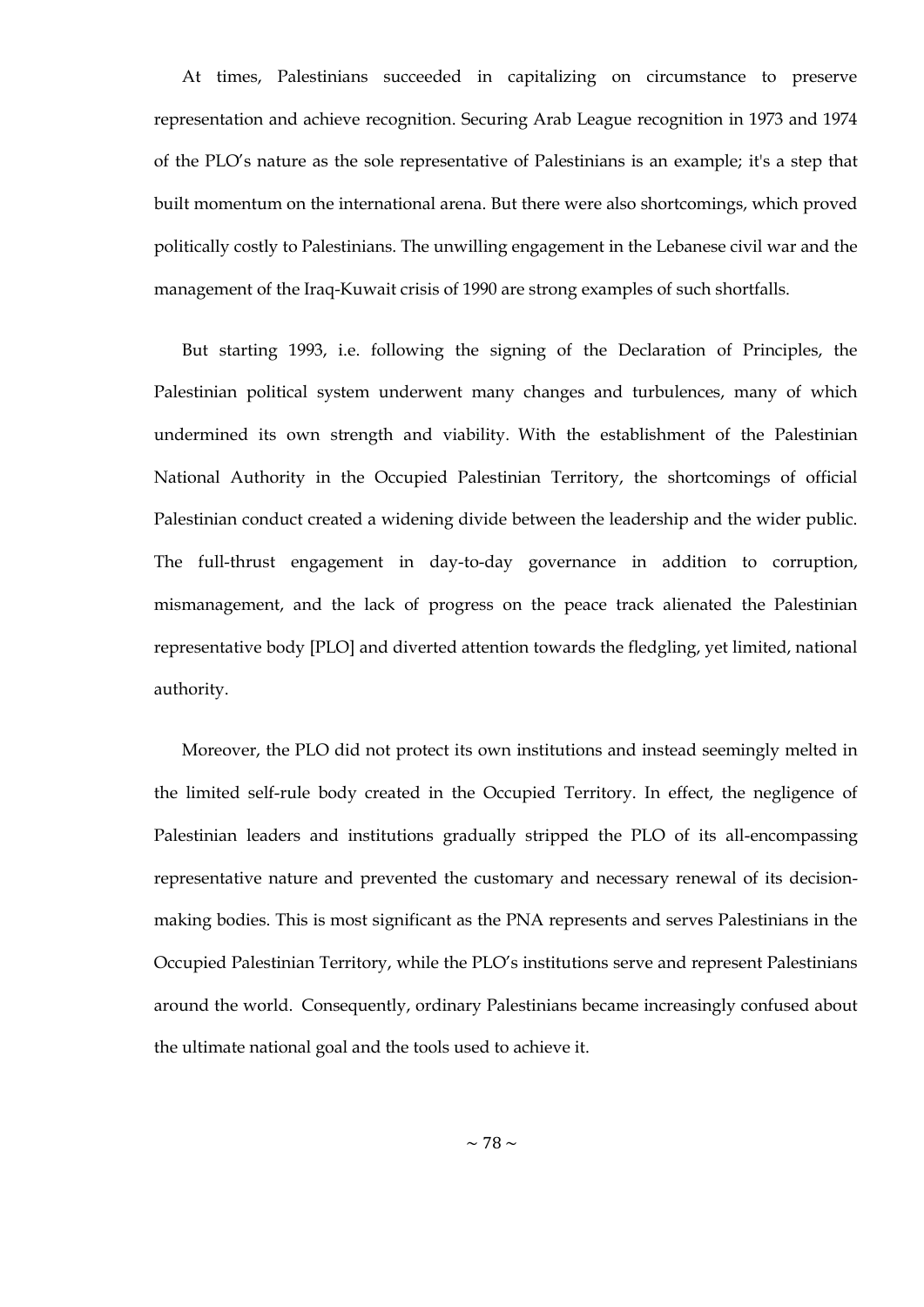A clear example was the amendment of the PLO Charter in 1996 and 1998 at the behest of Israeli demands and to demonstrate goodwill to the Clinton Administration. In 1996, the Palestine National Council adopted a resolution to amend the PLO Charter and exclude any articles that contradicted with the organization's post-Oslo commitments. But this did not suffice for the Netanyahu government, which conditioned implementing the Wye River Agreement on a public display of this position. In December 1998, the Palestine National Council annulled the articles in question as Bill Clinton, who was visiting Gaza, watched on and applauded before addressing the Council. The raise of hand vote was also broadcast live on Israeli TV, as a sign of goodwill (CNN, 1998).

While this annulment was logical in 1996, its public repeat in 1998 was domestically controversial and only helped undermine the PLO. Also, Palestinians did not require that Israel take any similar legal step to demonstrate its commitment to ending the occupation. Such a demand, even if it were unanswered, would have demonstrated balance and strength. Instead, the unconditional acceptance undermined the PLO's credibility and institutions.

Another example of confusion in political effort was the Palestinian 'threat' to unilaterally declare statehood in September 1999. In the spring of 1999, the Palestine Central Council empowered Palestinian President Yasser Arafat to declare a state by September 1999, the effective end-date of the interim period, as outlined in the Oslo Accords. Yasser Arafat went on a 50-nation tour attempting to gain support (Europa, 2003). But in the end, immense pressure from the US and other important international players made the PLO back down. A Palestinian state was not declared.

What is problematic here is the reflection of weakness and confusion. Palestinians did not prepare enough to make such a bold statement. Consequently, reneging on such a big promise undermined the credibility of Palestinian representation at home. Additionally,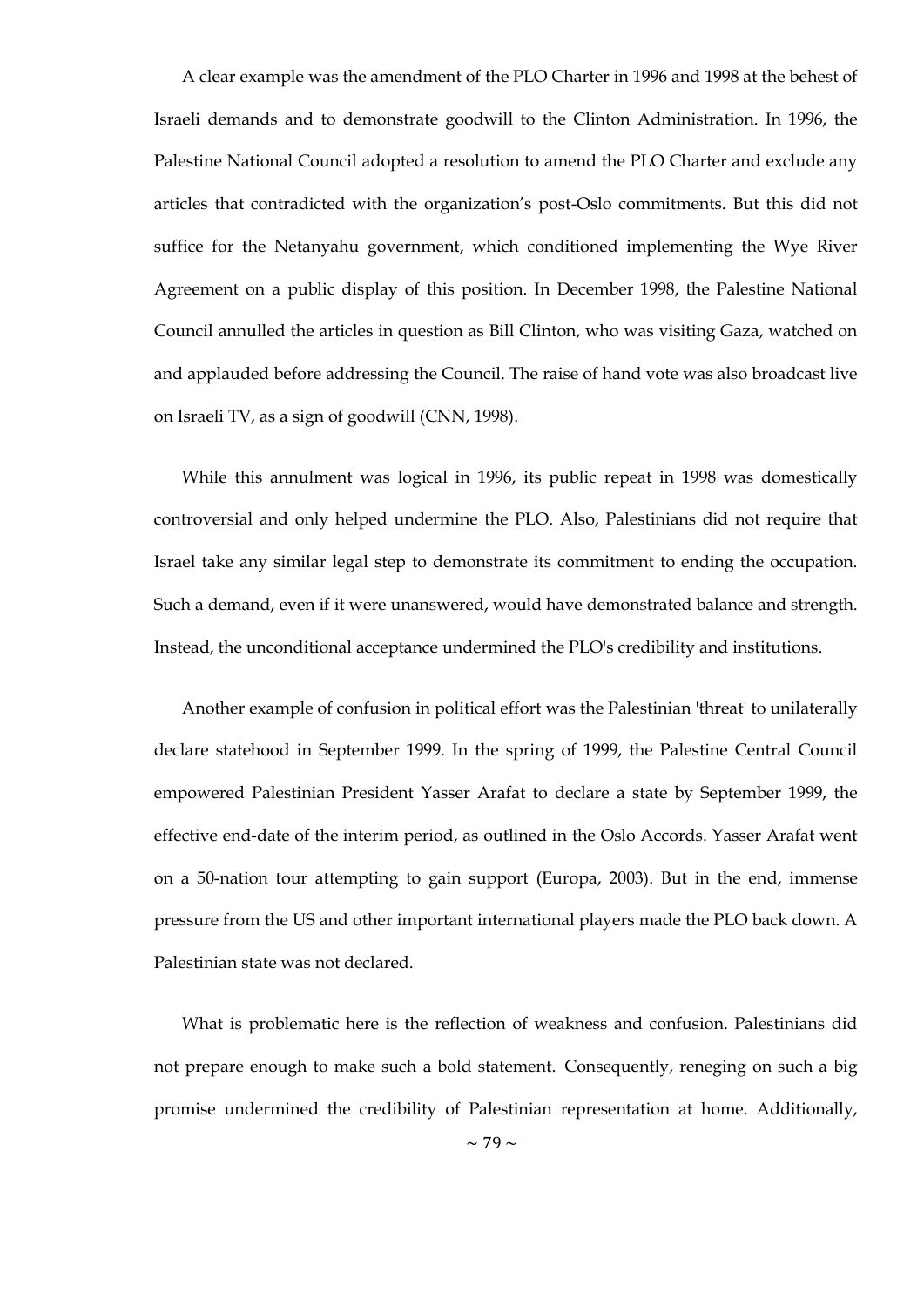using the threat of declaring statehood as a strategy was miscalculated. Hence, it sent a negative international message about the cohesiveness and seriousness of Palestinian political work.

Palestinian shortcomings in the post-Oslo era were also exploited to undermine the legitimacy of Palestinian representation. In 1996, Israel and some in the international community began campaigning against Palestinian governance shortcomings, particularly issues of corruption and nepotism combated by Palestinian civil society and elected officials. However, this public diplomacy campaign turned into an international black-mail tool by 2002, after the failure of the Camp David II Summit and the eruption of the second Palestinian Intifada broke.

At that juncture, the United States adopted the Israeli government's position that meaningful dialogue between Palestinians and Israelis was contingent upon the restructuring and change of Palestinian leaders and institutions. In effect, the Bush and Sharon agendas met on the point of averting a final peace deal that would result in Palestinian statehood by considering the late Yasser Arafat 'irrelevant' and an 'obstacle to peace'. The significance of this political position is not the person of Yasser Arafat, who was at the time the elected and popular Palestinian leader. Rather, it was the repeat of a tactic Palestinians thought had long gone. The Bush Administration and Israel attempted to undermine Palestinian representation and dictate its composition. In effect, Palestinians were being told that their leaders had to be amenable to the Occupying Power and its international sponsor.

Regrettably, Arab regimes had turned their back on the PLO and its leader. Finally, Palestinians acquiesced, changing of the Basic Law in 2003 to allow for the introduction of the Prime Minister post. The Palestinians had hoped this amendment and the appointment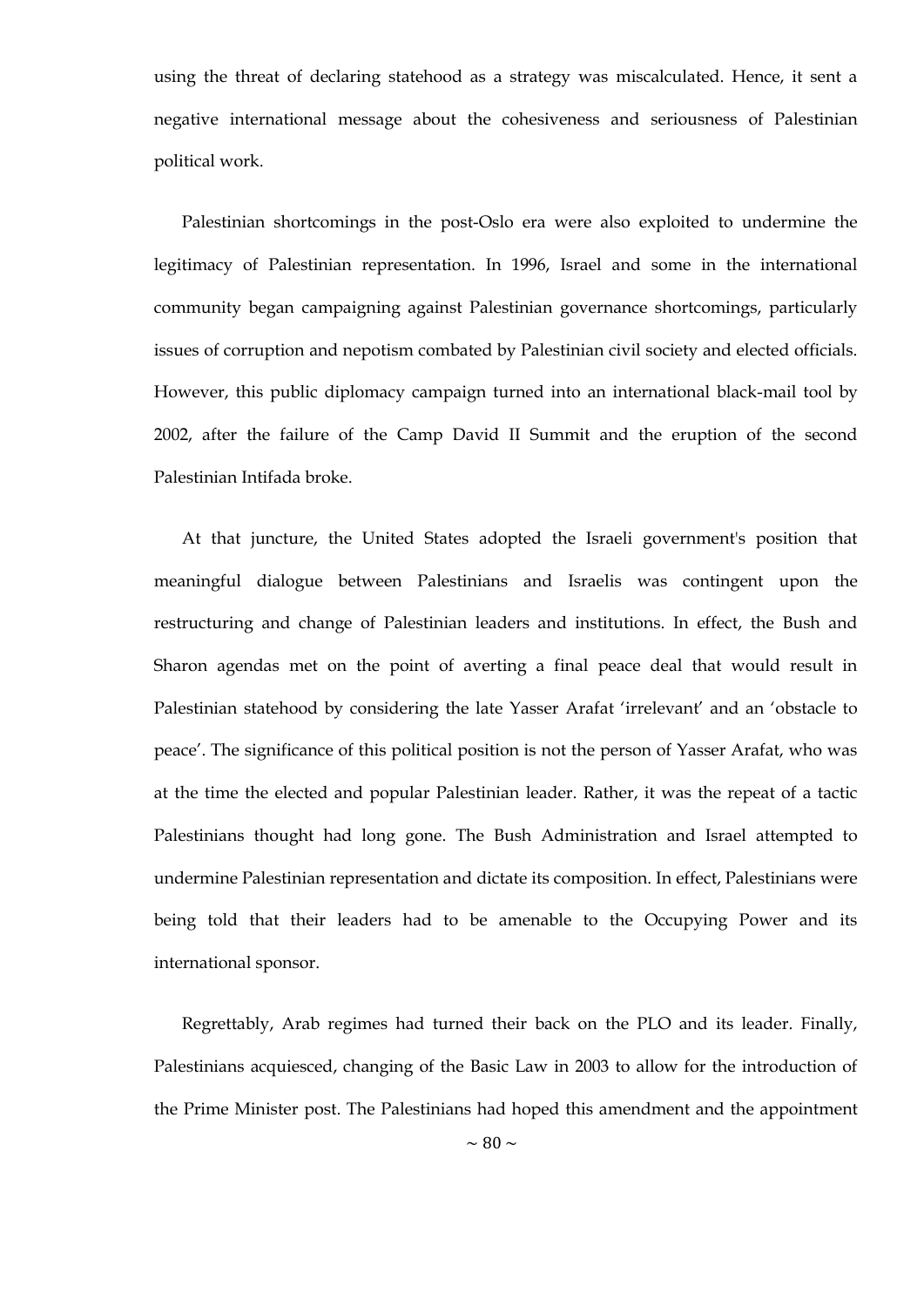of a Prime Minister acceptable to the West would end their political isolation. Instead, it was used as tool to pick and choose which Palestinian representative to deal with and which post the US-lead international community would award recognition. At the time, this amendment further undermined Palestinian representation domestically and internationally and sowed internal conflict.

But even after the death of Yasser Arafat, the US and Israel continued to directly undermine Palestinian representation.

*Mahmoud Abbas, the architect of the Oslo Accord's and the PLO's champion of Israeli-Palestinian dialogue succeed Yasser Arafat as President. But despite the overwhelming expression of international support to Abbas when he was elected, the Bush Administration and Israel demanded of the Palestinian President measures he could not accept. This only served to further undermine his political program of a negotiated settlement* (Albright, 2006, p. 132).

This trend to undermine the political settlement program was most evident during Israel's unilateral exit from the Gaza Strip in August 2005. Ariel Sharon's government refused to negotiate or coordinate the exit with the PNA, giving credence to claims this exit was the consequence of armed conflict by other factions, namely Hamas and Islamic Jihad. And while the unilateral exit did not legally constitute an end to the Israeli occupation, as it became quickly apparent that Gaza came under siege, this unilateral exit served a severe blow to the PNA's image.

 $\sim$  81  $\sim$ The Palestinians' shortcomings in preserving the PLO also had a direct and highly significant effect on Palestinian diplomacy, especially after the break of the second Intifada. At that point, PLO institutions had become so weak and ineffective; they failed to meet the grave challenges posed by the Intifada and Israel's unmatched military and political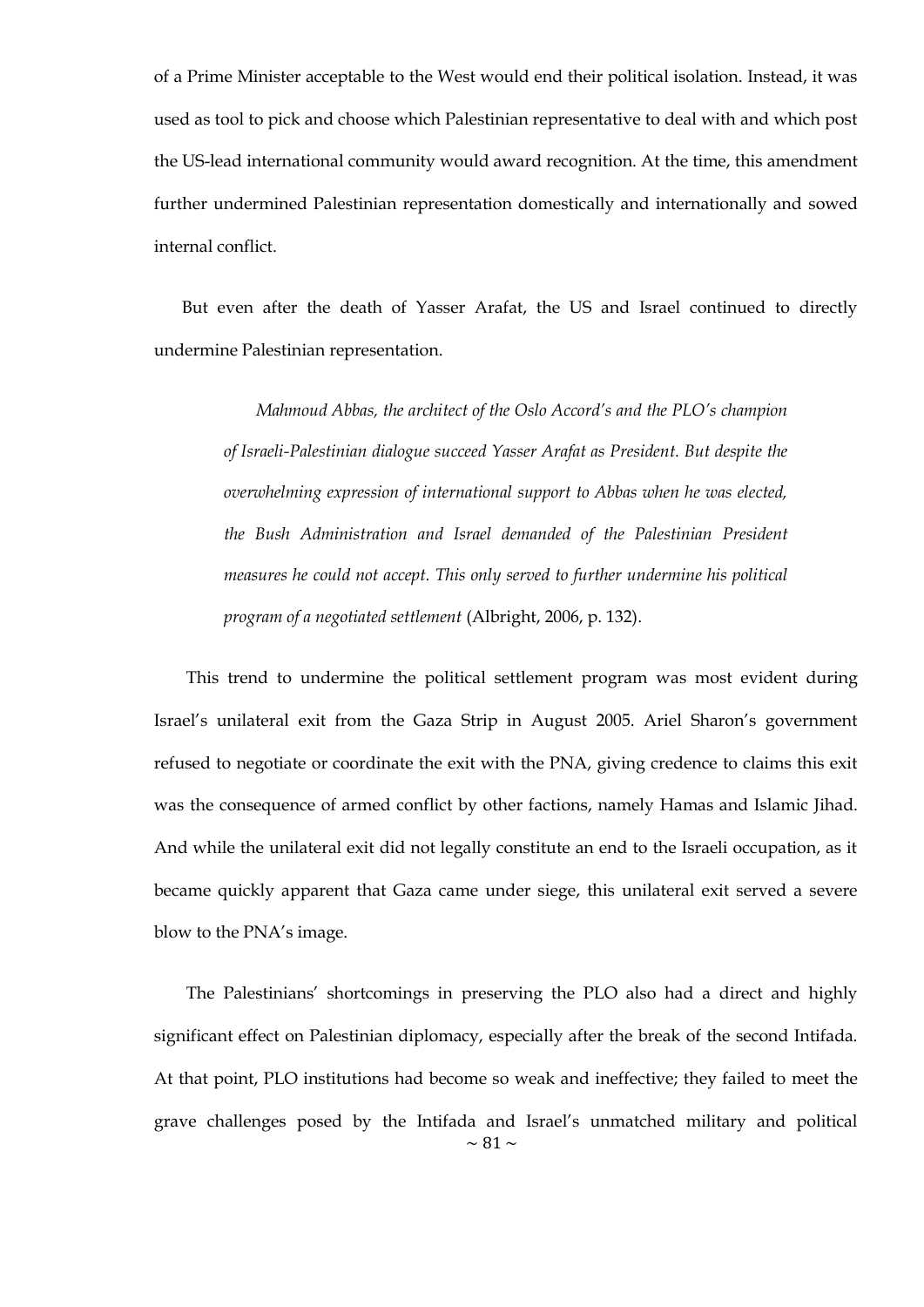aggressions. Palestinian diplomacy was in disarray, unable to neither communicate the Palestinian position in unison nor achieve any advances in rallying international support. Perhaps the clearest exception to this state of diplomatic confusion was Palestinian diplomacy at the United Nations, which was in direct contact and coordination with the most senior tier of Palestinian leadership.

The United Nations constituted the safe haven to which Palestinians resorted when the new order of politics failed them. As early as 1997, Palestinians went to the United Nations to seek an end to the unabated and illegal expansion of settlements in the Occupied Territory.

After failing to push the UN Security Council into action, Palestinian diplomacy secured the convening of a Special Emergency Session of the UN General Assembly on 25 April 1997 for the first time in fifteen years. While the resolution adopted in the session, ES-10/2, was largely ignored by Israel, this step was politically significant. Convening the Special Emergency Session was the result of direct political confrontation with the American Administration. Furthermore, it was an overwhelming vote of international support to the Palestinian position on the matter. In a way, it delivered a clear message of strength, albeit legal and moral rather effective power.

Another example of the effectiveness of Palestinian political and diplomatic tactics was the convening of the International Court of Justice to deliberate on the legality of Israel's Wall in the Occupied Palestinian Territory, including East Jerusalem. This legal and political victory came at a time of immense international pressure and isolation, lead by the Bush Administration. Peace talks had been suspended for three years and the US Administration had given Israel carte blanche to employ its supreme military power against the PNA as well as to lay effective and political siege to the late President, Yasser Arafat. Meanwhile, Israel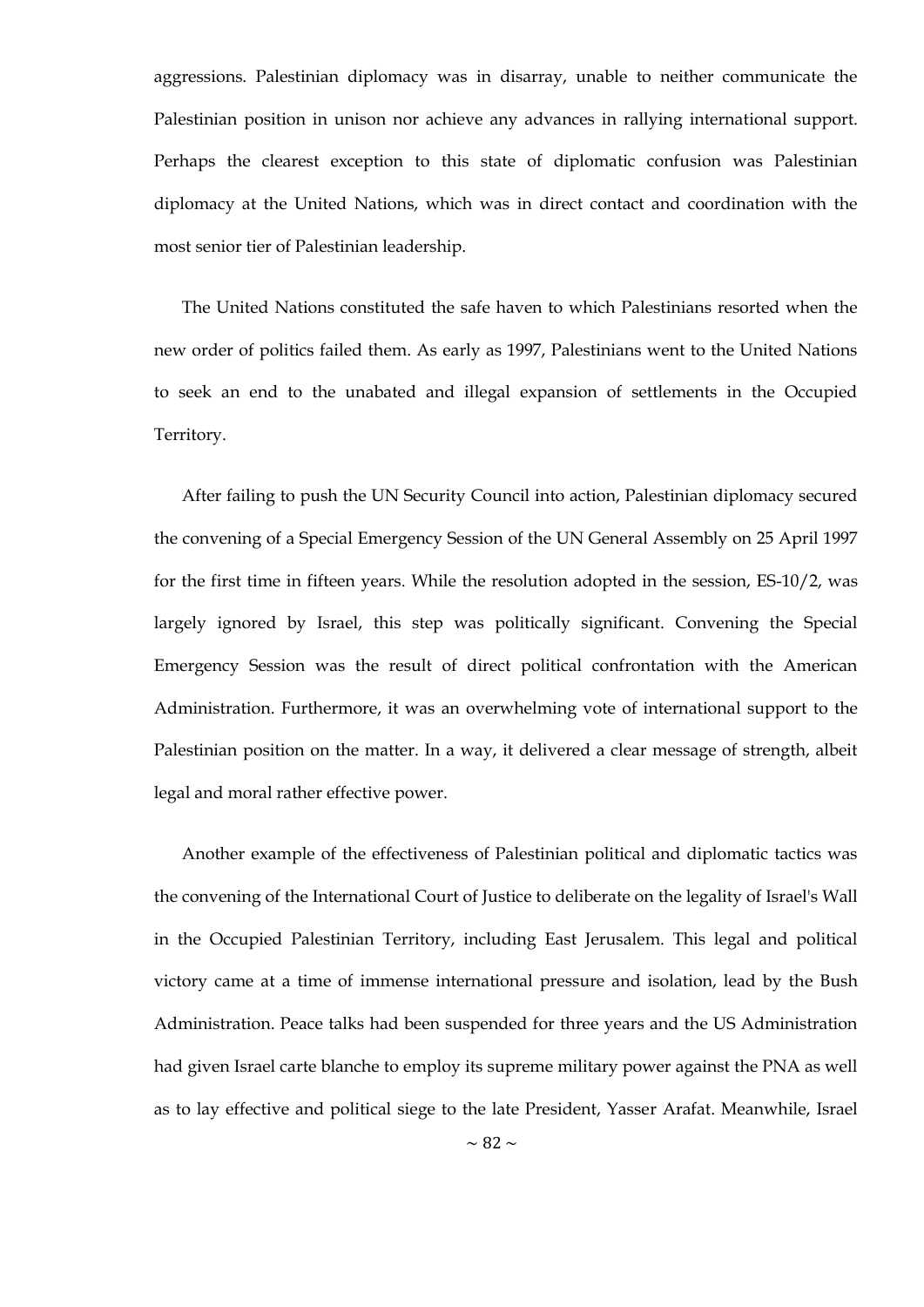was pushing ahead with its planned construction of the Wall, de facto annexing large chunks of Palestinian land and effectively ending the prospect of a two-state solution.

In this political and at a time when even the support of Arab governments was waning, Palestinian diplomacy convened the Tenth Emergency Special Session for the fourteenth time on 8 December 2003 and asked the ICJ to urgently render its opinion on the legal consequences of the Wall. This political and diplomatic victory was the result of months of hard work and lobbying as well as sternness in resisting the overwhelming international pressure against such a move. On 9 July 2004, the ICJ delivered its historic ruling; pronouncing that the Wall and settlement regime were illegal and that Israel not only had to dismantle them but also compensate the Palestinians for their losses.

But there were other occasions when Palestinian diplomacy faltered at the UN, succumbing to pressures and wasting an opportunity to add to the accumulated legal and political gain. On 9 February 1999, Palestinians secured the convening of the Tenth Emergency Special Session of the UN General Assembly and adoption of resolution A/RES/ES – 10/6, which called on the High Contracting parties to the Fourth Geneva Convention to convene in July. The Palestinian agenda at the time was to push the High Contracting Parties to enforce the Fourth Geneva Convention in the Occupied Palestinian Territory, including East Jerusalem.

However, the Conference convened on 15 July 1999, only to adjourn shortly after. In a brief statement, the Conference declared:

*Taking into consideration the improved atmosphere in the Middle East as a whole, the Conference was adjourned on the understanding that it will convene*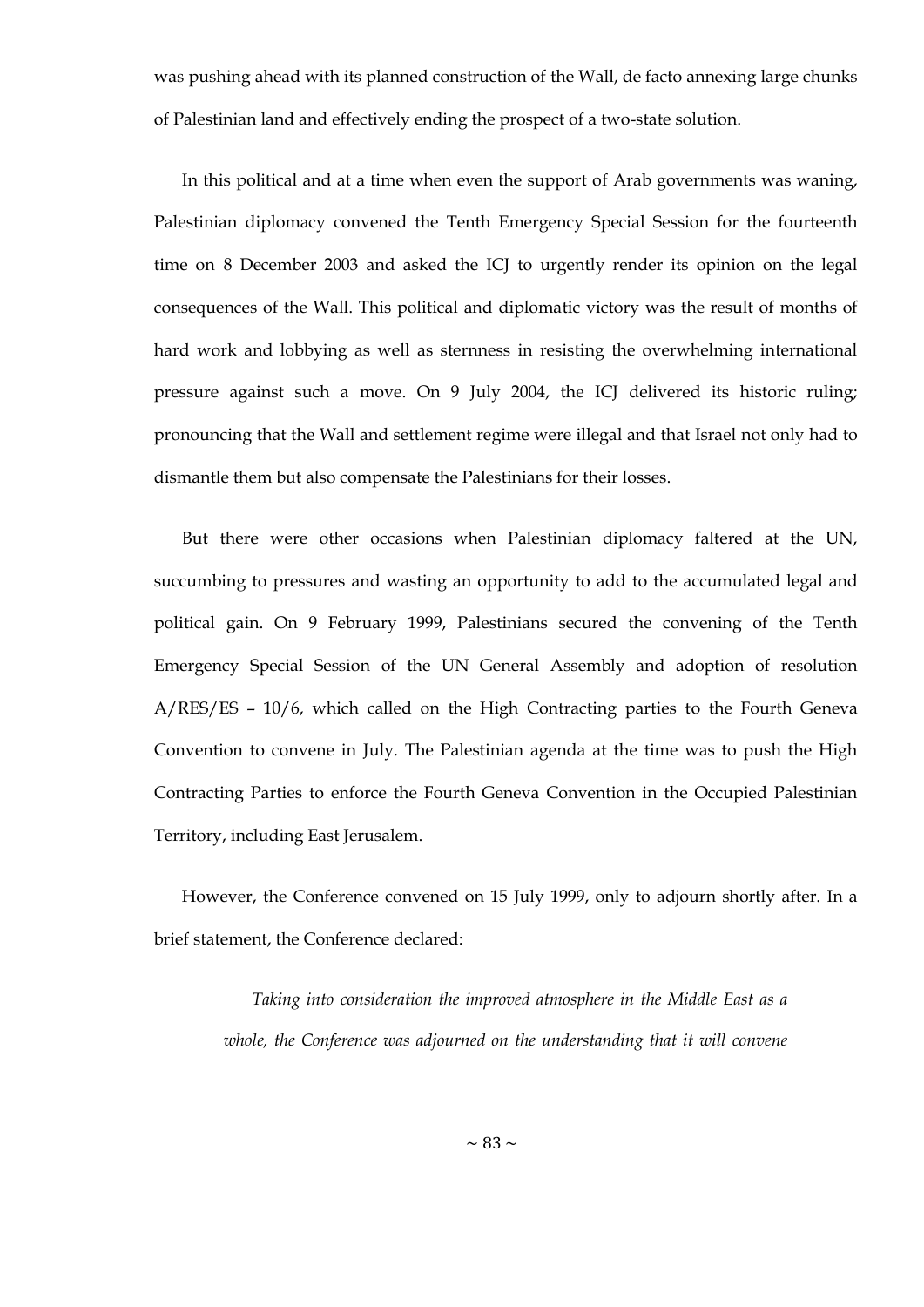*again in the light of consultations on the development of the humanitarian situation in the field* (UNISPAL, 1999).

Effectively, Palestinian diplomacy caved in to the forceful wish of the American Administration, which saw in the conference a supposed disruption to the negotiation track. This was a grave error in judgment and it was a reflection of the confusion Palestinian diplomacy suffered as a result of putting the negotiation track at such a supreme placement. This case represents how Palestinian diplomacy often deviated, and was driven by the process rather than the end goal. The order of priorities was brought on its head following the Oslo process. The US mediator repeatedly often circumvented the long-standing Palestinian utilization of UN bodies to establish a legal and political foundation that protects Palestinian rights regardless of international political circumstances. The process of peace, rather the end-goal of sovereignty became the focal point. And this lapse of judgment is of great significance.

In 2001, Palestinian representation was cornered by Israeli military aggression and American alienation. Nonetheless, it succeeded in calling for a Conference of the High Contracting Parties to discuss the then deteriorating situation on the ground. And while Palestinian efforts entrenched an international recognition of the applicability of the Convention to the Occupied Palestinian Territory, it was unable to secure enforcement mechanisms that could have prevented much bloodshed. In this context, resorting to the multilateral sphere came to be an indication of crisis for Palestinians, not part of a strategy.

A issue of debate sure to continue for some time is the contradiction between the politics of peace and combating occupation. Many developments in the past seventeen years suggest that indeed, the contradiction sometimes existed and that the Palestinian approach could have been far-better managed. An examination of past events clearly demonstrates that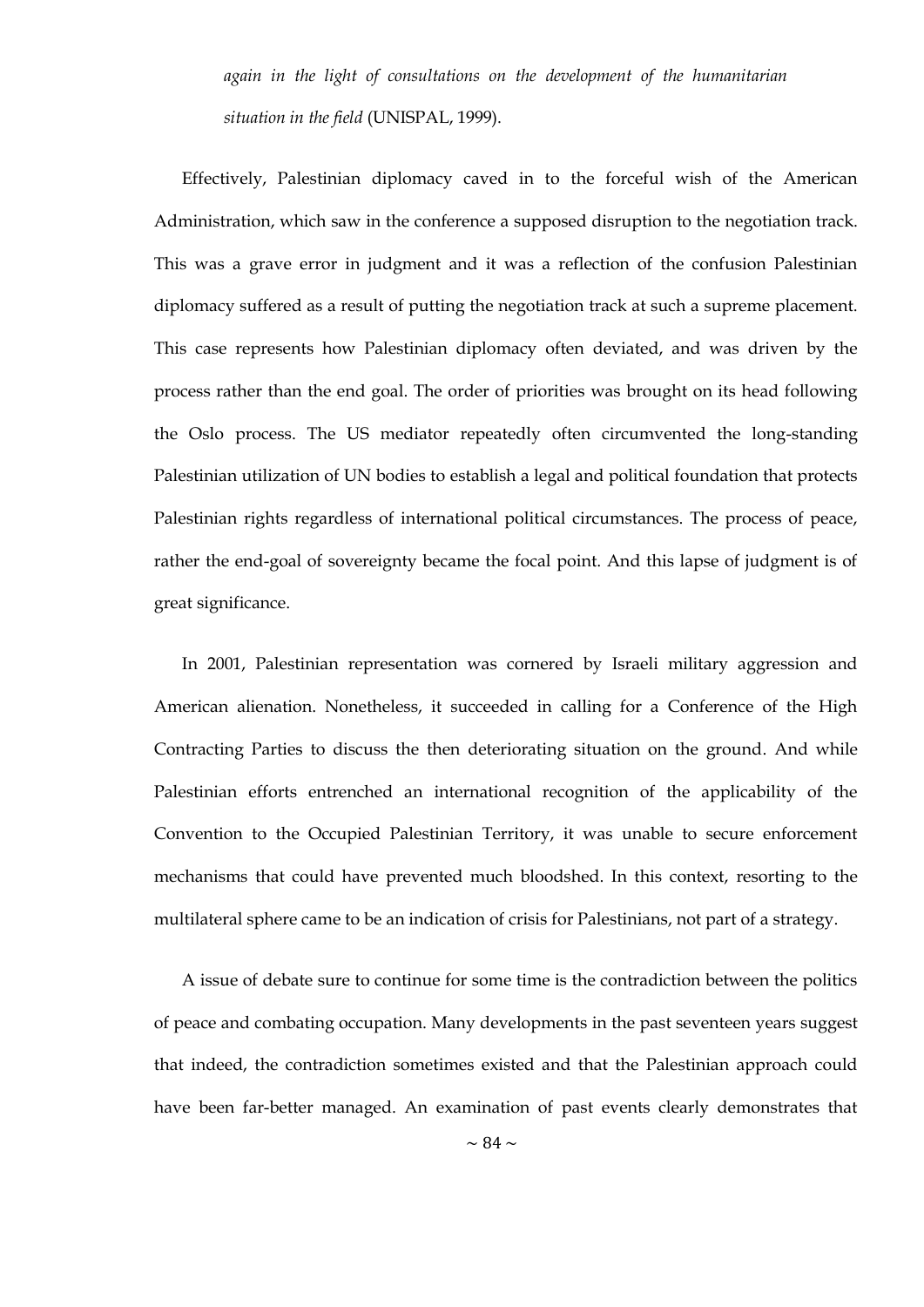Palestinian action is strongest and most effective, politically, at the multi-lateral level. This is natural, given the gains Palestinian representation achieved on that front; it's also logical, given the historic and strategic alliance between Israel and the United States, irrespective of the Administration in office.

In 2001, Saudi Arabia presented once again a peace initiative, which the Arab League adopted as theirs in the Beirut Summit of 28 March 2001. The Plan was strong in its simplicity; offering Israel peace treaties, recognition and normal ties with the Arab world in exchange for an end to Israel's occupation of all Arab territories occupied in 1967.

But Israel responded by military escalation and effectively began the siege on the Palestinian President, who immediately supported the Arab Peace Plan. The plan was set aside for a while, while the situation on the ground continued to deteriorate.

But Palestinians realized this plan was a prized political tool and insisted that it become one of the references of subsequent peace efforts. During an Extraordinary Session of the Organization of Islamic Conference of Foreign Minister in April 2002, the OIC endorsed the Arab Peace Initiative [\(OIC ,](http://www.oic-oci.org/english/conf/fm/11_extraordinary/declaration.htm) 2002). And on 8 December 2005, the OIC adopted the Plan as a prerequisite to normalized relations with Israel.

Despite the Israeli intransigence and political deadlock, these endorsements were a political victory for Palestinians. Now, the realization of their rights was key to peace between Israel and 57 states around the world; it's a political card Palestinians would used repeatedly from that point on.

When US President George W. Bush presented an initiative, called the Roadmap, in 2002, Palestinians endorsed it without conditions while Israel expressed 14 reservations. The roadmap offered a detailed plan for interim measures that would gradually end military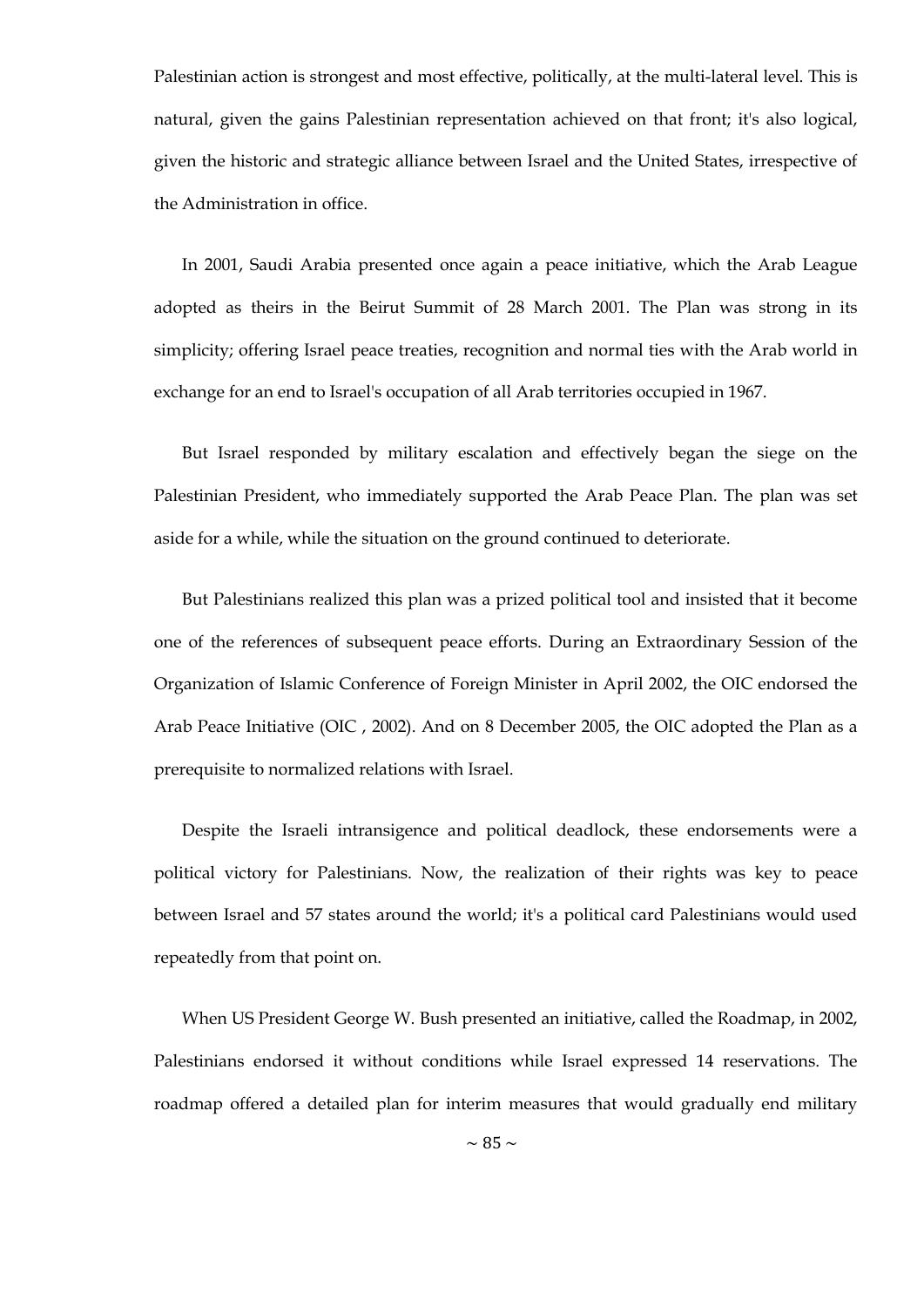confrontation on the ground and defuse tensions. It also presented a vision for the final status arrangement, adopting the Arab Peace Initiative as one of its references.

Palestinians endorsed the plan unconditionally as tactic to end the political isolation the Bush Administration had imposed on the Palestinian issue and its representation. Domestically, acceptance implied Palestinian endorsement to the security-perspective the Roadmap offered in its initial phase; it was perceived as caving in to the US bullying. Nonetheless, the Roadmap was enshrined in UN Security Council 1515 on 19 November 2003.

The Roadmap was presented by a US-formed coalition that came to be known as the Quartet. Composed of the US, European Union, Russian Federation, and the UN, the Quartet came to be an international tool of pressure and mobilization. This body came to be in 2002, when the PLO was most isolated. Accepting its composition was another lapse in judgment as Palestinians should have never accepted the United Nations, represented by its Secretary General, to be part of this US-controlled body, especially because the UN is not a sovereign state. Through multi-lateral action, Palestinians could have prevented such UN involvement with a body that in some ways replaced it vis-à-vis the Middle East conflict.

These factors and events affected Palestinian representation as they gave credence to new Palestinian voices questioning this representation. And while such internal struggles occurred in the past, they previously emanated from groups that enjoyed military strength far-exceeding their popular support. However, with the peace process faltering, these voices had gained a sizeable popular base, making Palestinian representation more vulnerable. This vulnerability increased with each set back the peace program and track suffered while popularity of the opposing camp only increased. Ultimately, this was one of the main causes to the sweeping election victory Hamas claimed in the 2006 Legislative elections.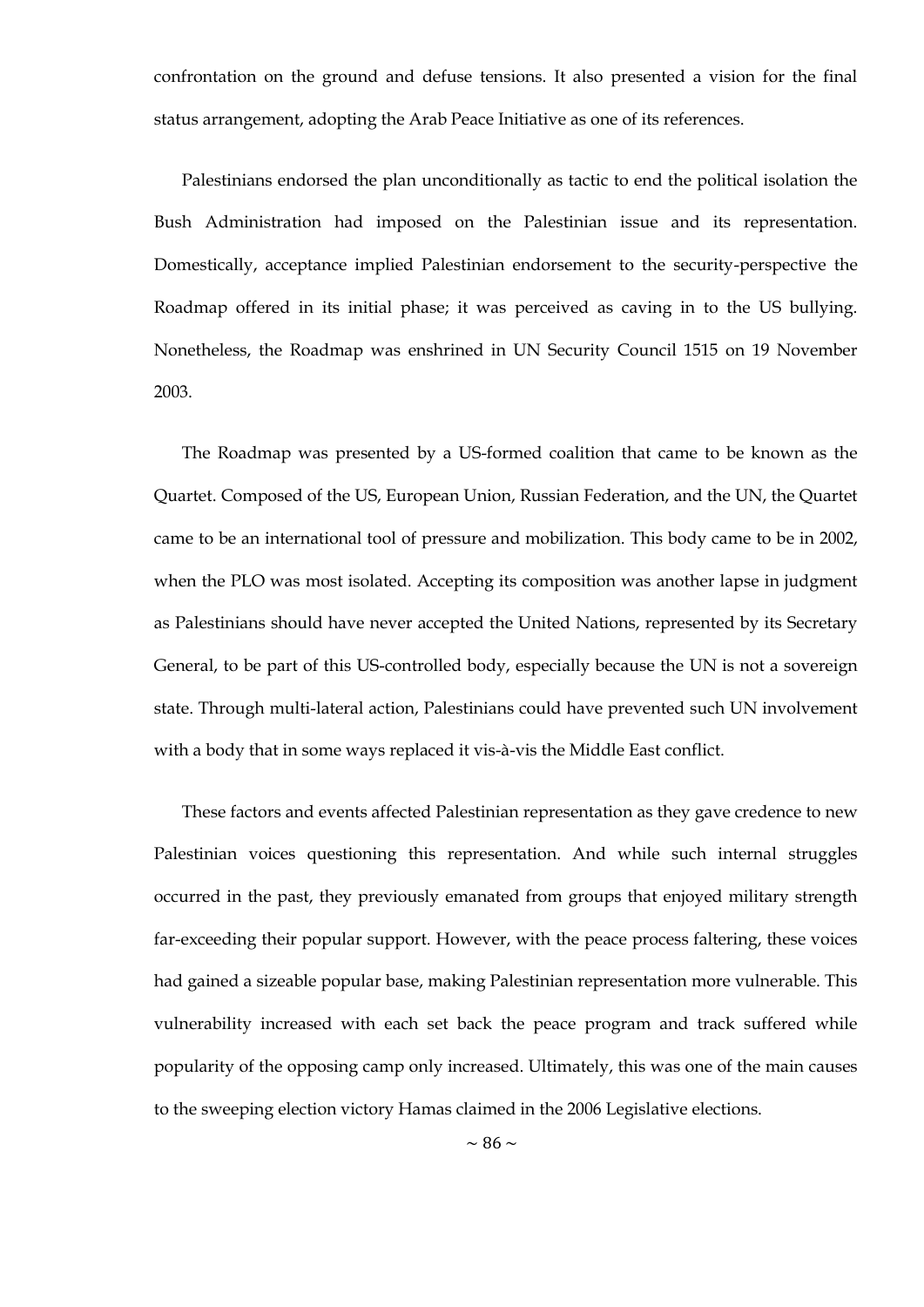The UN's Quartet membership became more morally, politically, and legally problematic in 2006. Following the Hamas victory in legislative elections and the formation of a Hamas government, the Quartet decided to impose stringent sanctions on the PNA. The Quartet conditioned vitally needed aid on a change in the political position of the Hamas movement. This was a cynical move to coerce political change, even though the Quartet knew full well the PLO was solely responsible for the negotiation effort. At this point, the UN became a party to one of the most stringent forms of international sanctions, applied for the first time against an occupied people. In June 2006, John Dugard, UN Special Rapporteur on human rights in the Occupied Palestinian Territory, warned:

*The image of both the EU and the UN has suffered substantially among Palestinians as a result of the Quartet's apparent support for economic isolation, under the direction of the United States. Their credibility and impartiality are seriously questioned by Palestinians. However, they remain the bodies most likely to achieve peace and promote human rights in the region. In these circumstances both bodies should seriously consider whether it is in the best interests of peace and human rights in the region for them to seek to find a peaceful solution through the medium of the Quartet* (UNHCR, 2006).

Regrettably, this warning was not heeded. The sanctions continued, crippling the economy and harshly affecting the quality of life for Palestine's most vulnerable. Most ironically, the sanctions regime crippled the PNA and bankrupted its employees, which for years had constituted the popular and political foundations of the political process. This while Hamas, which the Quartet said was to blame for the sanctions, did not suffer. To date, the Palestinian economy continues to reel from its consequences.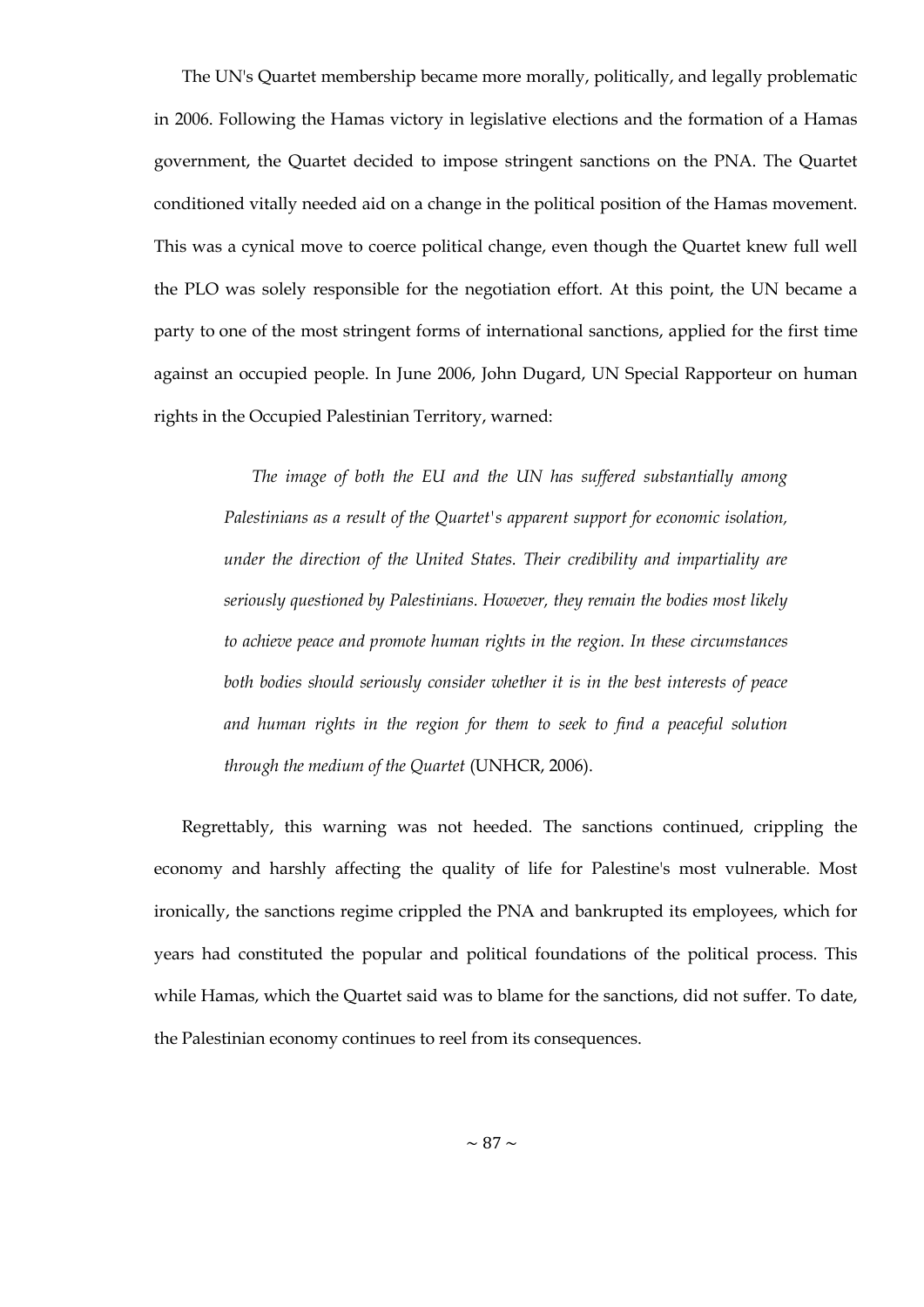The sanctions were humiliating for Palestinians, who were punished for the outcome of democratic and transparent elections. Western calls for democracy were now perceived as hollow and hypocritical. In the end, the sanctions only further fueled the existing domestic tensions and further undermined Palestinian representation, pushing the Palestinian society into the abyss of inner-conflict and bloodshed. The mistrust was further entrenched by the declared positions of Quartet members. This included the dissemination of false inferences about Fateh and the PNA Presidency receiving US arms, in preparation for a showdown with Hamas. And while the Hamas coup d'etat may not have been caused by these circumstances, the fact that they cultivated an atmosphere of distrust and animosity is undeniable.

The devastating Palestinian division since June 2007 constitutes the most serious threat to Palestinian representation that it has ever confronted. Never before had Palestinian representation been so boldly, militarily, and politically contested. And never before had Arab and regional interferences had almost supreme control over the fate of this devastating strife.

Since the Hamas coup, the movement has employed all political, public, and media tools to present an alternative to the internationally recognized legitimate representative of the Palestinian People. And while these efforts, which have been tacitly or overtly supported by some Arab and other regimes, have so far failed, they remain the greatest challenge confronting Palestinian representation.

It's a situation that has been repeatedly and cynically exploited by Israel, which uses the Palestinian division as an excuse slip out of final status negotiations. The division is also a mortal weakness that many international parties have also exploited as a pressure tool to coerce the Palestinian representatives into costly and counterproductive leniency, especially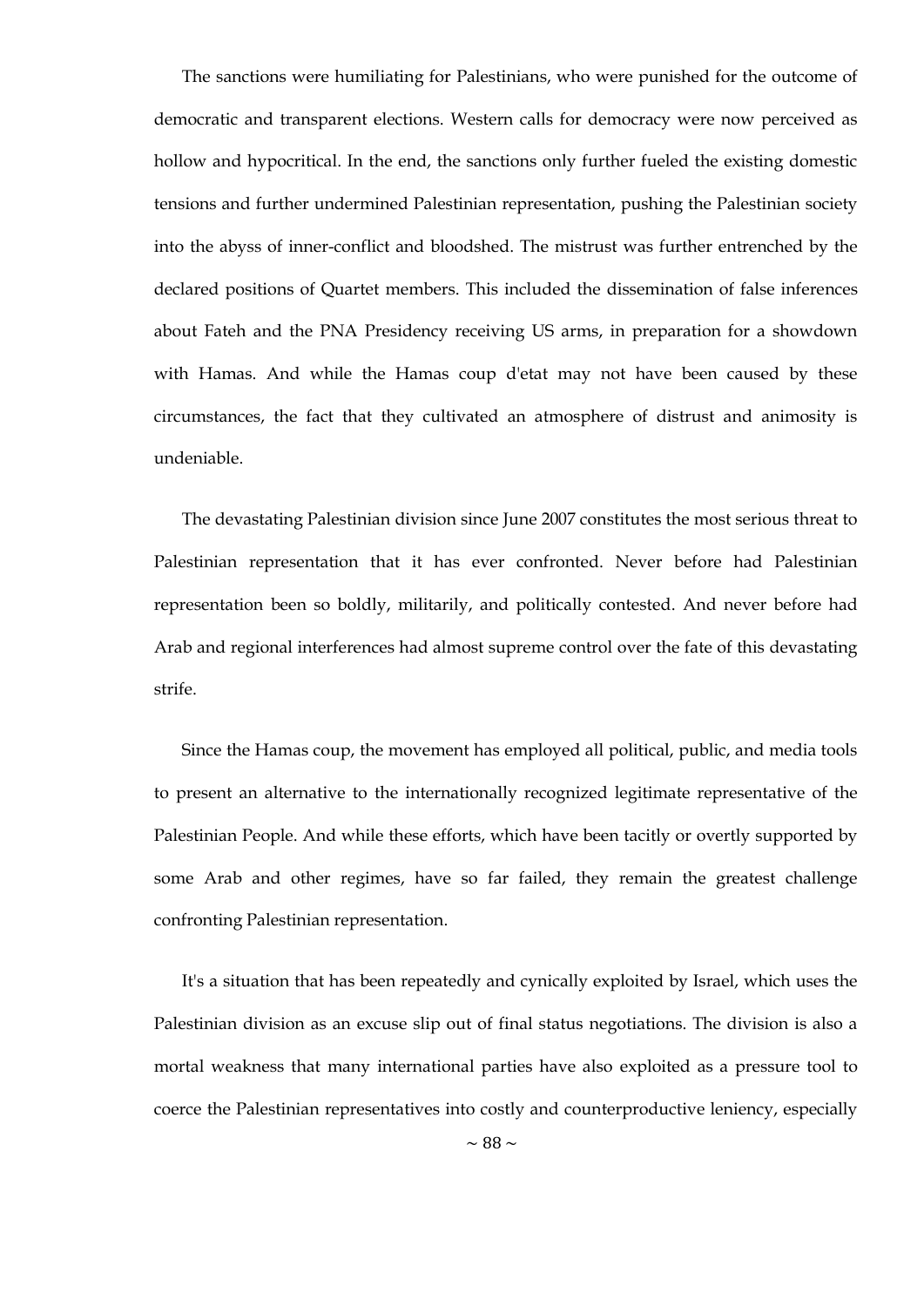in relation to the Palestinian leadership's long-standing demands on issues like Israel's continuing illegal settlement activity.

And yet, despite this unparalleled danger and long list of political misjudgments, the Palestinian political approach has managed to shine hope onto an otherwise gloomy picture. For Palestinian division has shaken Palestinian representation into shifting gears; prompting a change of political strategy and a re-adjustment of national priorities.

The peace track had turned into a trap, holding the Palestinian system hostage to the whims of its powerful sponsors, who literally held the key to the system's demise. Hence, the track had to be changed, albeit the final destination remained the same: Palestinian selfdetermination and statehood.

The new Palestinian strategy of state-building, popular resistance and negotiations has proven to be a uniting formula domestically. This, despite the controversial nature of holding negotiations with the current Netanyahu government, which is undoubtedly the most pro-settler and rightwing government Israel has known for decades. Through the government's 2-year state-building plan, Palestinian representation has won international recognition for its seriousness about building the properly functioning institutions of a state, removing any expressed or alleged concerns in this regard. Also, the endorsement of popular, non-violent resistance against Israel's illegal construction of the Wall and settlements as a legitimate and positive part of a national strategy of liberation has won international support and admiration.

Requiring that the international community adopt clear criterion regarding the conflict's resolution that is deeply rooted in international law has turned a new chapter. It is a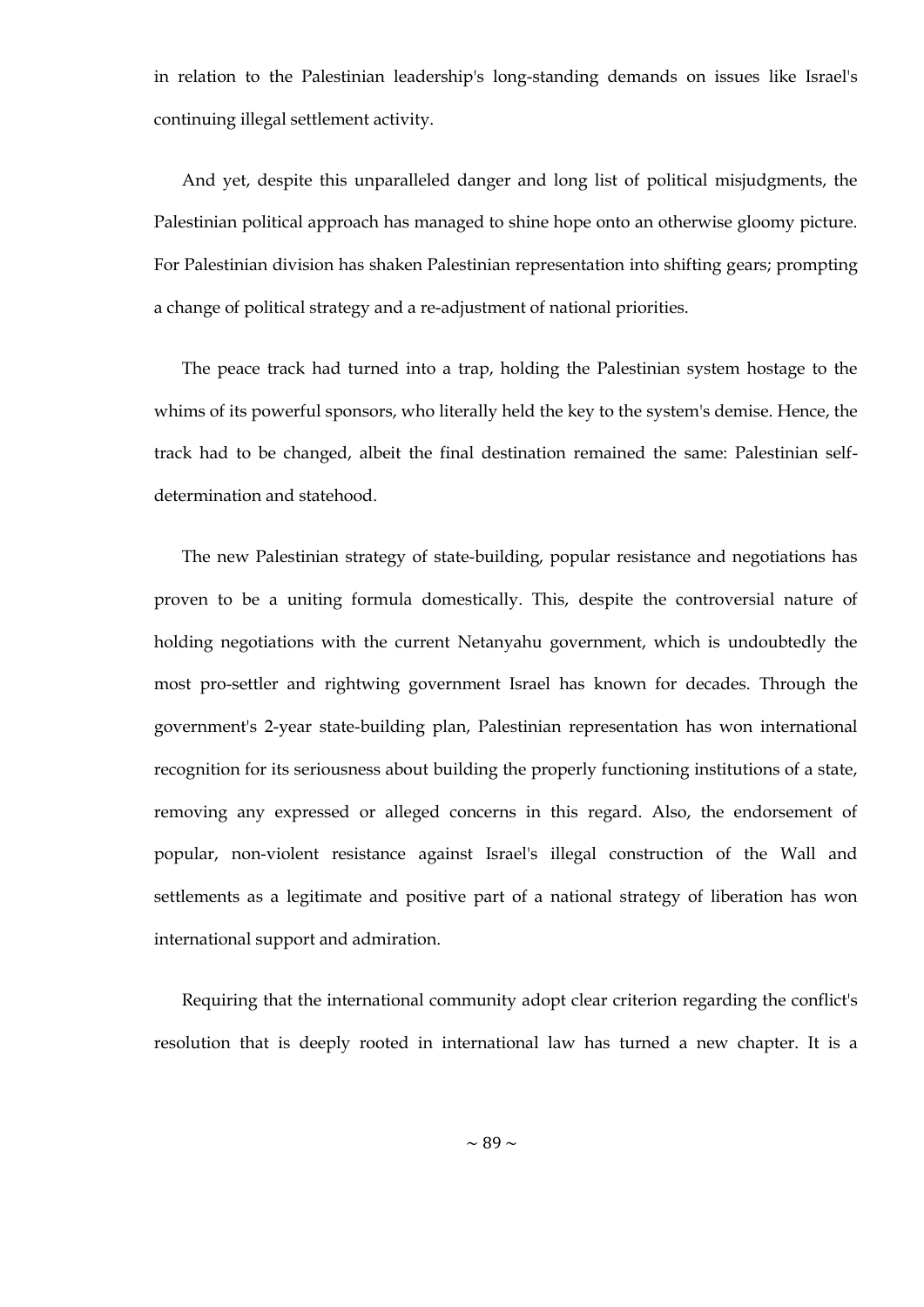reflection of a new evolution for Palestinian representation. And this evolution has begun to yield concrete political results.

In December 2009, the European Union issued the clearest statement of position to date, supporting the establishment of a Palestinian state on the 1967 borders, including East Jerusalem. More recently in March 2010, the Quartet issued a stern statement condemning Israeli settlement construction in the Occupied Palestinian Territory, including East Jerusalem as illegal and sounded its support for Palestinian statehood in no uncertain terms. These statements were also followed by another on behalf of major donors (AHLC), backing the PNA's two-year state-building plan, in effect rejecting Israel's hostility towards it and its objectives. Effectively, the world has endorsed and adopted the Palestinian-drawn two-year timeframe for Palestinian statehood.

The road ahead though remains long, unpredictable, and overshadowed by uncertainty. For the first time, an American Administration considers the establishment of a viable and sovereign Palestinian State to be one of its national security interests and priorities. However, this fundamental development in US policy has not translated into a qualitative change of approach on the political track; not yet anyhow. The insistence that Palestinians and Israelis begin negotiations on the final status issues offers hope though other elements in the wider Palestinian picture remain unpredictable.

Almost a century after national activism first bloomed, Palestinian representation has evolved to be in harmony with changing international developments. This change is now proactively engaging international powers and affecting the way their influence plays out in the region. Perhaps the modest yet important victory Palestinian representatives can take comfort in is the international realization that time is running out on the prospect of peace and that a solution that fulfills the legitimate aspirations of Palestinians must be reached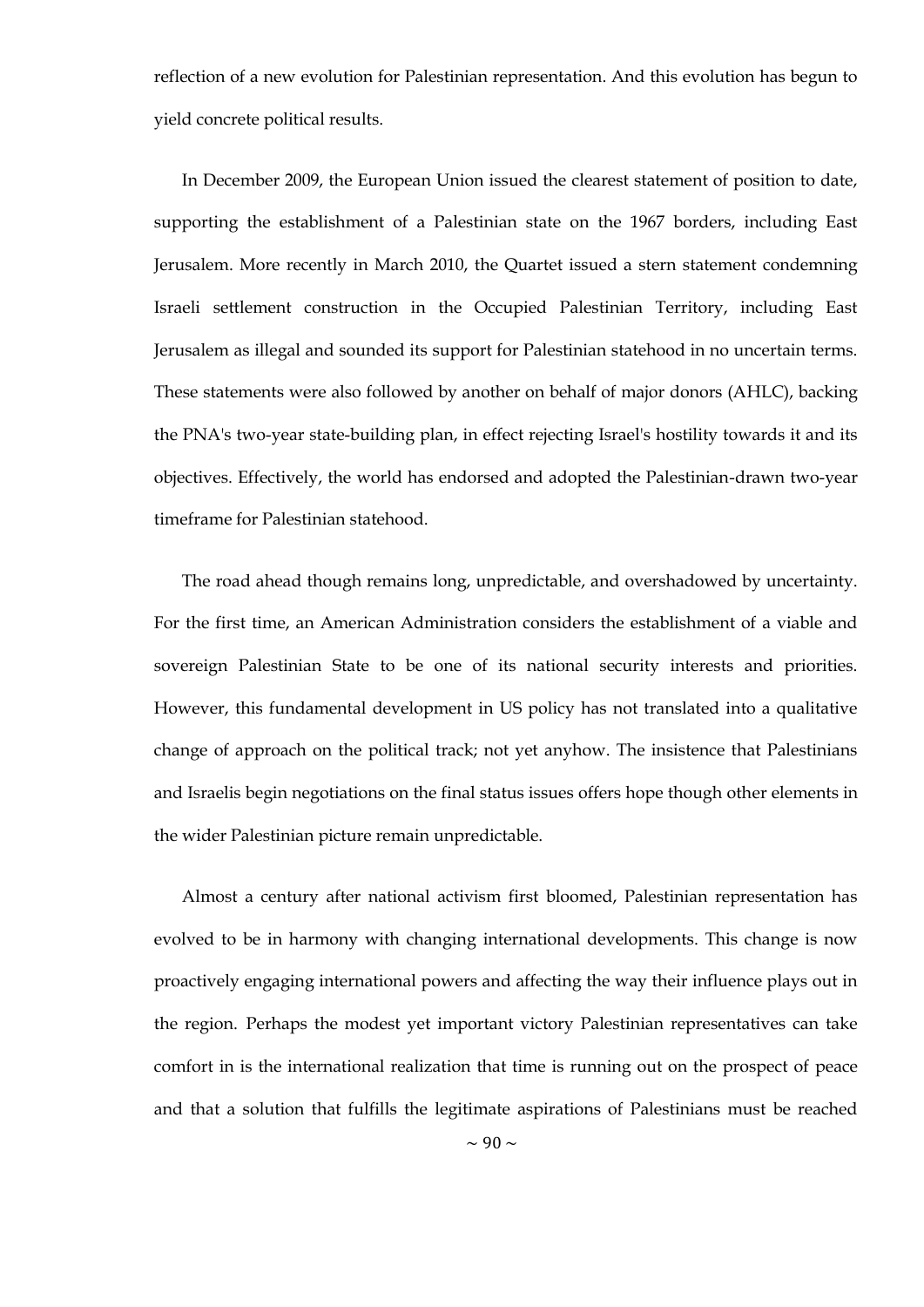sooner rather than later. After the trials, tribulations, and setbacks, Palestinian representation has now come full circle, taking initiative the world is now reacting to.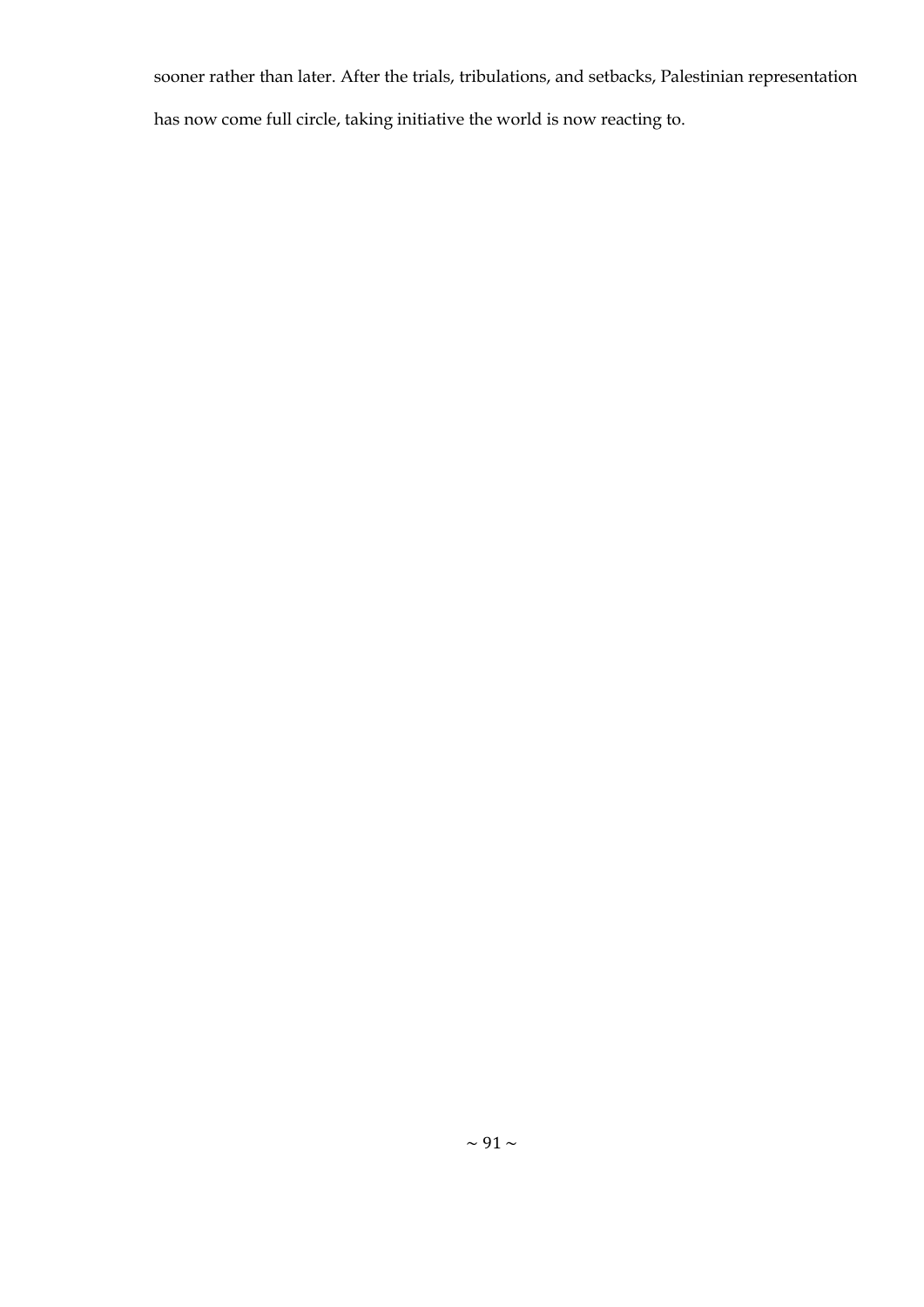# *Reference List*

Abbas, M. (1994). *The Oslo Path: The Signer of the Agreement Tells the Real Negotiations Secrets*. Ramallah: Al-Matbuat Publishing Co.

Abdel Rahman, A. (1987*). The Palestine Liberation Organisation: its roots, establishment, paths*. Nicosia: Al-Abhath Publishing.

Abu Afifeh, T. (1998). *Diplomacy and Strategy in Palestinian Politics: 1897 – 1997*. s.l. – s.n.

Abu Nowar, M. (2006). *The Development of Trans-Jordan 1929-1939: A History of the Hashemite Kingdom of Jorodan*. Garnet & Ithaca Press.

Abu Shareef, B. (2005). *Yasser Arafat*. Beirut: L-Rayyes Books S.A.R.L.

Aburish, Saïd K. (2004). *Nasser: the last Arab*. New York: Macmillan.

Albright, M. (2007). *The Mighty and the Almighty: Reflections on America, God, and World Affairs*. Translated from English by . Beirut:Arab Scientific Publishers.

Al-Khatib, S. (1985). *The Palestine Liberation Organisation and the Non-Aligned Movement*. Amman: Al-Karmel Publishing House.

Al-Shuqeiri, A. (1971). *From Summit to Defeat, with Arab Kings and Presidents*. Beirut: Dar Ela'wda.

Arab Research and Studies Institute. (1993). *The International Community and the Palestinian Issue*. Cairo: Arab Research and Studies Institute.

Ayyad, A. (1999). *Arab Nationalism and the Palestinians 1850 - 1939*. Jerusalem: PASSIA.

Benson, M. (1997). *Harry S. Truman and the founding of Israel*. Westport (CT): Praeger Publishers.

Bovis, H. (1971). *The Jerusalem question, 1917-1968.* Stanford: Hoover Institution Press.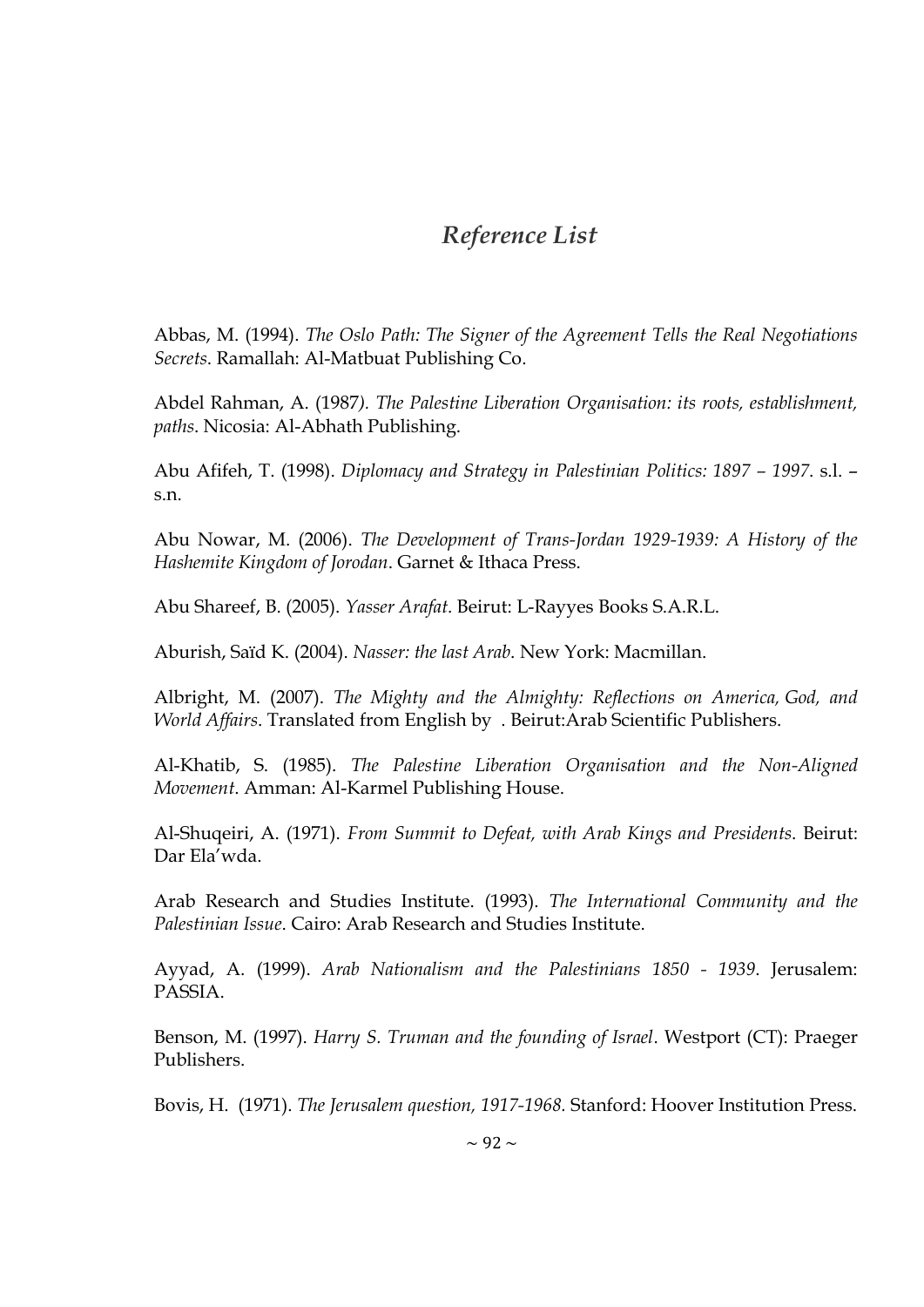Boyle, S. (2001). *Betrayal of Palestine: The Story of George Antonius*. Boulder (Co): Westview Press.

Carter, J. (2006). *Palestine: peace not apartheid*. New York: Simon and Schuster.

Cattan, H. (1988). *The Palestine Question*. New Yrok: Croom Helm Ltd.

Cleveland, William L. (2004). *A History of the Modern Middle East*. Boulder (CO): Westview Press.

CNN, (1998). *Clinton, Netanyahu and Arafat to meet Tuesday* [online]. Available from: <http://edition.cnn.com/WORLD/meast/9812/14/clinton.gaza.04/> accessed [01 May 2010]

Cobban, H. (1984). *The Palestinian Liberation Organisation: people, power, and politics*. Cambridge: Cambridge University Press.

Conference of High Contracting Parties to the Fourth Geneva Convention, (1999). *Conference of High Contracting Parties to the Fourth Geneva Convention.* Geneva.

Europa. (2003).*The Middle East and North Africa 2003 - Regional surveys of the world*. London: Taylor & Francis Group.

Farsoun, S. and Aruri, N. (2006). *Palestine and the Palestinians: A Social and Political History*. Boulder (CO): Westview Press.

Farsoun, [S. a](http://books.google.com/books?q=+inauthor:%22Samih+K.+Farsoun%22&source=gbs_metadata_r&cad=11)nd Zacharia, C. (1998). *Palestine and the Palestinians*. Boulder (CO): Westview Press.

Gelvin, J. (2005). *The Israel-Palestine Conflict: 100 Years of War*. Cambridge: Cambridge University Press.

Gerner, Deborah J. (1994). *One Land, Two Peoples: The Conflict over Palestine*. Boulder (Co): Westview Press.

Ghanem, A. (2002). *The Palestinian Regime: A Partial Democracy*. Brighton: Sussex Academic Press.

Global Research, (2006). *Getting rid of Arafat* [online]. Available at: <http://www.globalresearch.ca/index.php?context=va&aid=1868> [Accessed 29 April 2010].

Gresh, A. (1988). *The PLO: The Struggle Within*. London: Zed Books Ltd.

Hadawi, S. (1998). *Bitter Harvest: A Modern History of Palestine*. New York: Interlink Books, 1998.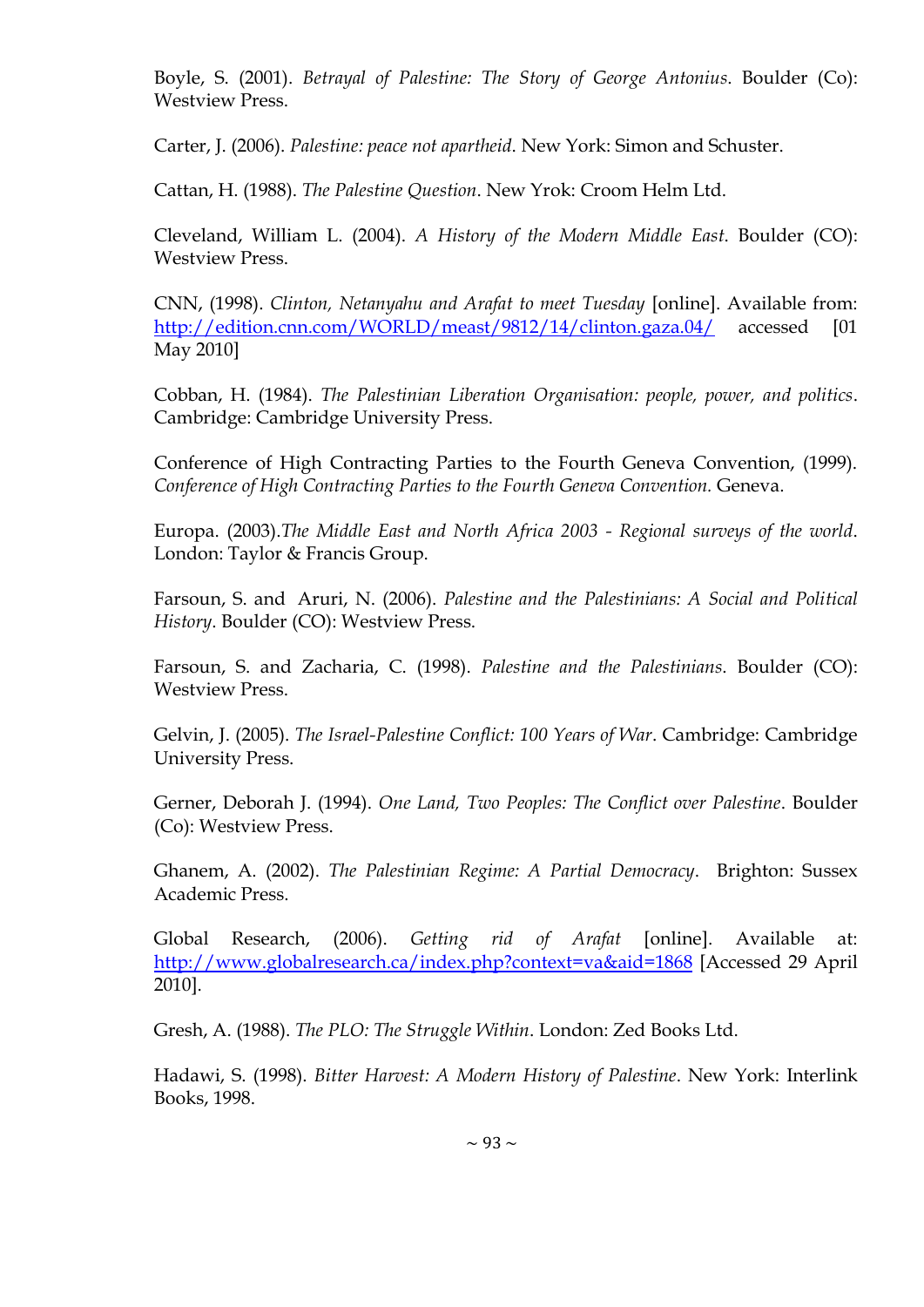Halloum, R. (1988). *Palestine through Documents*. Istanbul: Yazir Matbaacilik.

Hamzah, M., (1989). *Abu Jihad: Secrets of His Beginnings and Reasons for His Assassination*. Tunisia: Arab Institute for United Publishers.

Hart, A. (1989). *Arafat, a political biography*. Bloomington: Indiana University Press.

Hassassian, M. (1990). *Palestine – Factionalism in the National Movement (1919-1939)*. Jerusalem: The Palestinian Academic Society for the Study of International Affairs (PASSIA).

Hourani, F. (1980). *Palestinian Political Thought 1964 – 1974*. Beirut: PLO Research Centre.

Huneidi, S. (2001). *A Broken Trust: Herbert Samuel, Zionism and the Palestinians 1920- 1925*. New York: I.B.Tauris.

Ingrams, D. (1973). *Palestine Papers 1917-1922: seeds of conflict*. s.l.- G. Braziller

Kanafani, G. (1972). *The 1936-1939 Revolt in Palestine*. New York: Committee for a Democratic Palestine.

Katz, S. (2009). *Women and Gender in Early Jewish and Palestinian Nationalism*. Florida: University Press of Florida.

Kaufman, M. (1991). *An ambiguous partnership: non-Zionists and Zionists in America, 1939-1948*. Detroit (MI): Wayne State University Press.

Kayyali, A. (1978). Palestine: A Modern History. London: Croom Helm.

Kedourie, E. and Haim, S. (1982). *Zionism and Arabism in Palestine and Israel*. London: Frank Cass.

Khalidi, R. (1998). *Palestinian Identity: The construction of Modern National Cosciousness*. New York: Columbia University Press.

Khalidi, R. (2006). *The Iron Cage*. Boston: Beacon Press.

Kimmerling B. and Migdal, J., (2003). *The Palestinian Identity: a history*. Harvard: Harvard University Press.

L.A. Times, (1994). *Settlements Block Peace, Arafat Says* [online]. Available from: [http://articles.latimes.com/1994-04-14/news/mn-45816\\_1\\_peace-process](http://articles.latimes.com/1994-04-14/news/mn-45816_1_peace-process) [Accessed] 17 April 2010].

Lesch, A. (1979). *Arab Politics in Palestine, 1917 - 1939: The Frustration of a Nationalist Movement.* New York: Cornell University Press.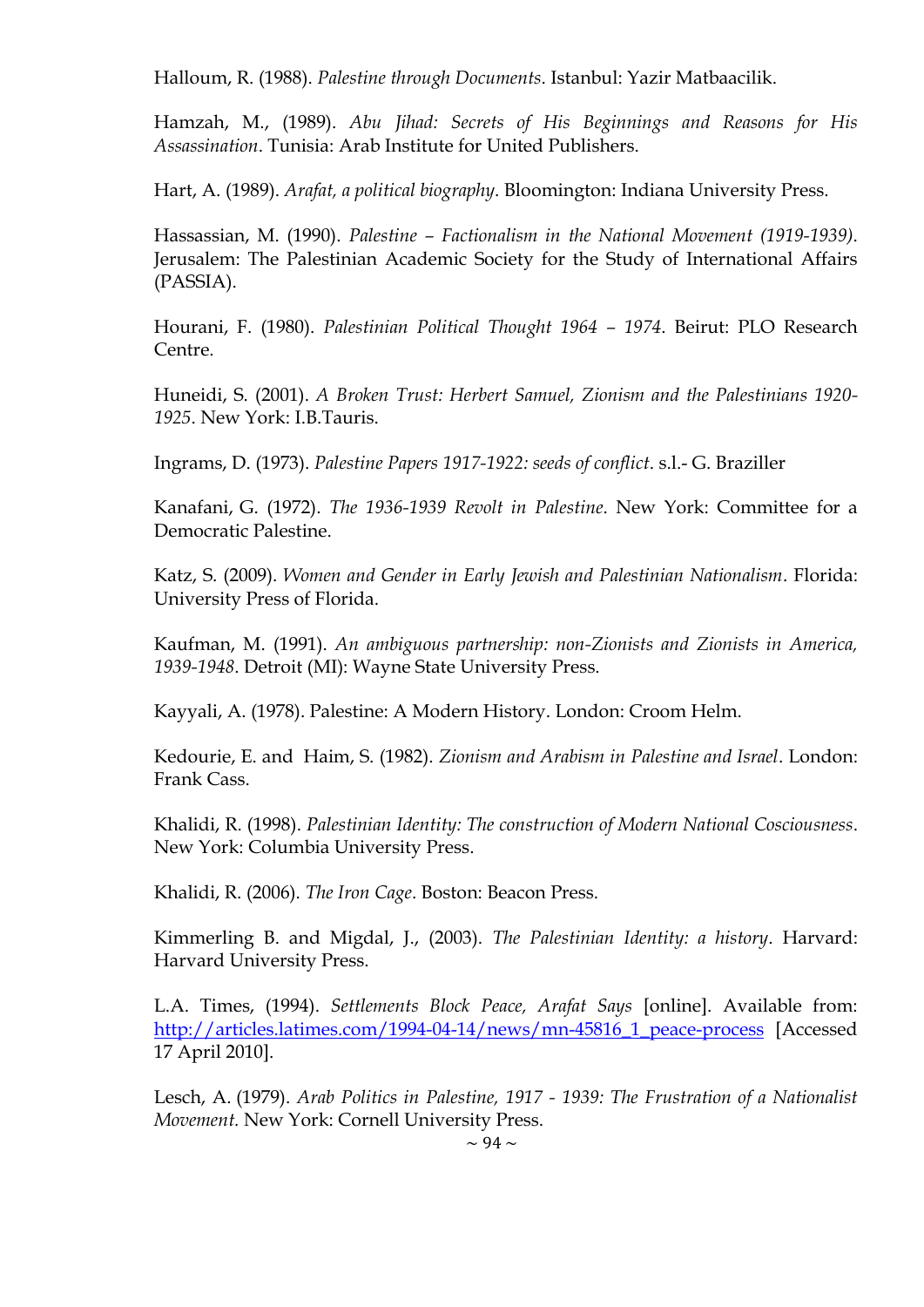Levenberg, H. (1993). *Military preparations of the Arab community in Palestine, 1945- 1948*. Portland: Frank Cass.

Linowitz, S. (1957). *The legal basis for the state of Israel*. American Bar Association Journal, vol. 43.

Little, D. (2003). *American orientalism: The United States and the Middle East since 1945*. New York: I. B. Touris, 2003.

Marantz, P. and Stein, J. (1985). *Peace-making in the Middle East: problems and prospects*. London: Taylor & Francis.

Mattar, P. (1992). *The Mufti of Jerusalem: Al-Hajj Amin al-Husayni and the Palestinian National*. New York: Columbia University Press.

Mattar, P. (1992). *The Mufti of Jerusalem: Al-Hajj Amin al-Husayni and the Palestinian national movement.* New York: Columbia University Press.

McDowall, D. (1991). *Palestine and Israel: the uprising and beyond*. Berkeley: University of California Press.

Metz, H. (1998). *Israel: A country study*. [online]. Available from: http://countrystudies.us/israel/16.htm, accessed 31 January 2010. [Accessed 13 April 2010].

Morris, B. (1999). *Righteous victims: a history of the Zionist-Arab conflict, 1881-1999*. New York: Random House.

Musliah, M. (1989). *The origins of Palestinian nationalism*. New York: Columbia University Press.

Nachmani, A. (1987). *Great power discord in Palestine; the Anglo-American committee of inquiry*. London: Frank Class.

Nafi, B. (1998). *Arabism, Islamism and the Palestine Question, 1908-1941: A Political History*. Reading: Garnet & Ithaca Press.

Neuman, M. (2005). *The case against Israel*. Petrolia (CA): Counter Punch.

Organisation of Islamic Conference, (2002). *Extraordinary Session of the Islamic Conference Of Foreign Ministers on Terrorism, Kuala Lumpur Declaration On International Terrorism* [online]. Available from: [http://www.oic](http://www.oic-oci.org/english/conf/fm/11_extraordinary/declaration.htm)[oci.org/english/conf/fm/11\\_extraordinary/declaration.htm](http://www.oic-oci.org/english/conf/fm/11_extraordinary/declaration.htm) [Accessed: 18 Apri 2010].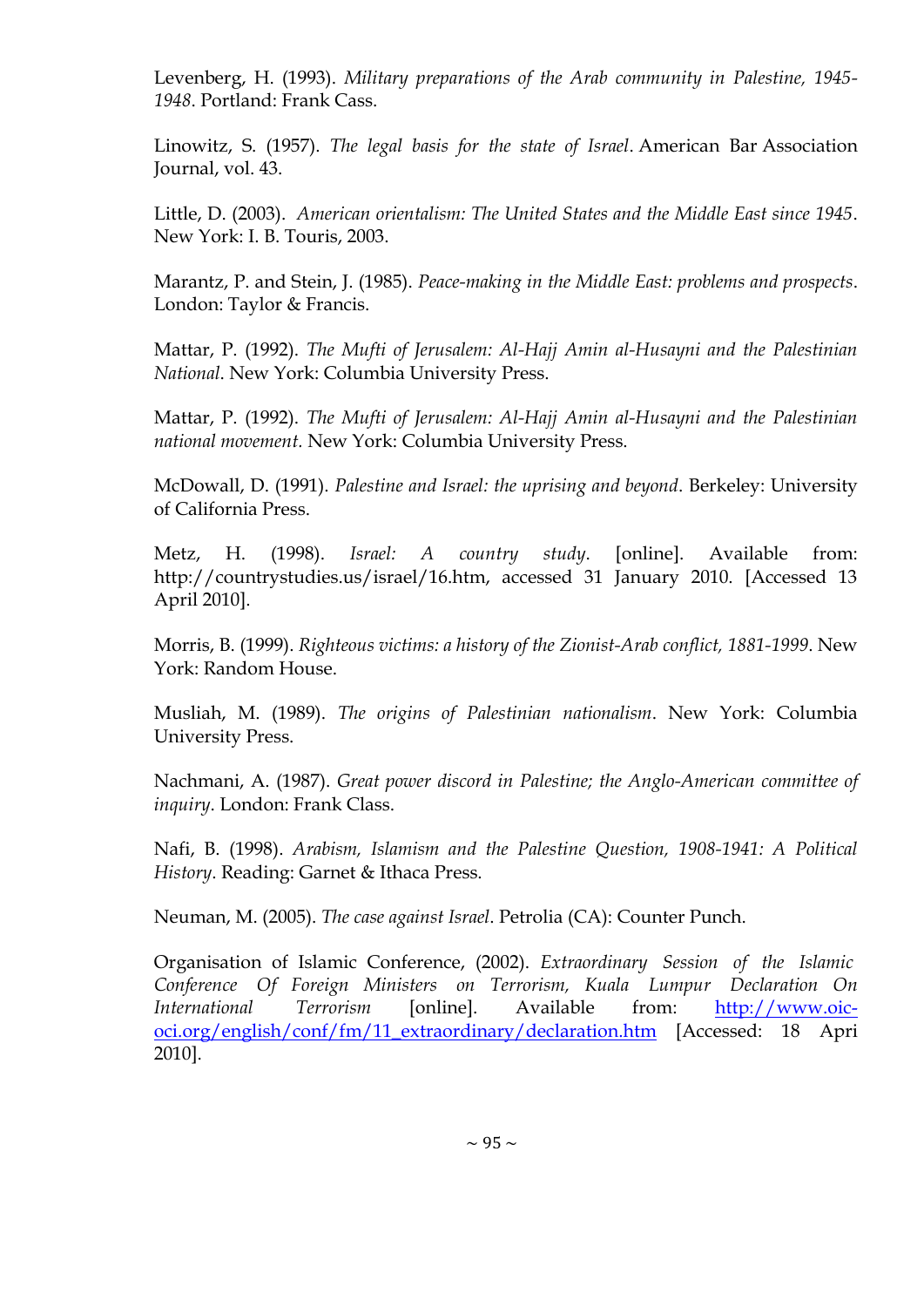Palestine Permanent Mission to the United Nations, (no date/a). *Status of Palestine at the United Nations* [online]. Available from: <http://www.un.int/palestine/status.shtml> [Accessed at 25 March 2010].

Pappe, I. (2006). *A history of modern Palestine: one land, two peoples*. Cambridge: Cambridge University Press.

Pappé, I. (2007). *The ethnic cleansing of Palestine*. Oxford: Oneworld.

Quandt, W. (1986). *Camp David: peacemaking and politics*. Washington: Brookings Institution Press.

Rogan, E. and Shlaim, A. (2007). *The war for Palestine: rewriting the history of 1948*. Volume 15 of Cambridge Middle East studies. Cambridge University Press.

Ruloue, E. (1980). *Salah Khalaf - Palestinian without an Identity*. Translated from French by N. Marwah. Kuwait: Kathima Publishing Co.

UNHCR, (2006). *Human rights in Palestine* [online]. Available from: [http://www.unhchr.ch/huricane/huricane.nsf/0/0478C20910151B14C12571940058](http://www.unhchr.ch/huricane/huricane.nsf/0/0478C20910151B14C12571940058247A?opendocument) [247A?opendocument](http://www.unhchr.ch/huricane/huricane.nsf/0/0478C20910151B14C12571940058247A?opendocument) [Accessed at: 17 April 2010].

Sayigh, Y. (2000)*. Armed struggle and the search for State: The Palestinian national movement, 1949-1993*. New York: Oxford University Press.

Sayigh, Y. and Shlaim, A. (1997). *The Cold War and the Middle East*. New York: Oxford University Press.

Shazly, S. (1986). *The Arab military option*. California: American Mideast Publishing.

Shlaim, A. (2001). *The iron wall: Israel and the Arab world*. New York: W.W. Norton & Company.

Shlim, A. (1990). *The rise and fall of the All-Palestine government in Gaza*. Washington: Journal of Palestine Studies 20(I).

Suburban Emergency management Project, (no date/a). *War and peace in Palestine mandate continues: British Issue 1930 Passfield Paper to Limit Zionist immigration; provoke Zionist reaction; reverse selves* [online]. Available from: [http://www.semp.us/publications/biot\\_reader.php?BiotID=401](http://www.semp.us/publications/biot_reader.php?BiotID=401) [Accessed at: 29 January 2009].

Swedenburg, T. (2003). *Memories of revolt: the 1936-1939 rebellion and the Palestinian national past*. Arkansas: University of Arkansas Press.

Tal, D. (2004). *War in Palestine, 1948: strategy and diplomacy*. Routledge: New York.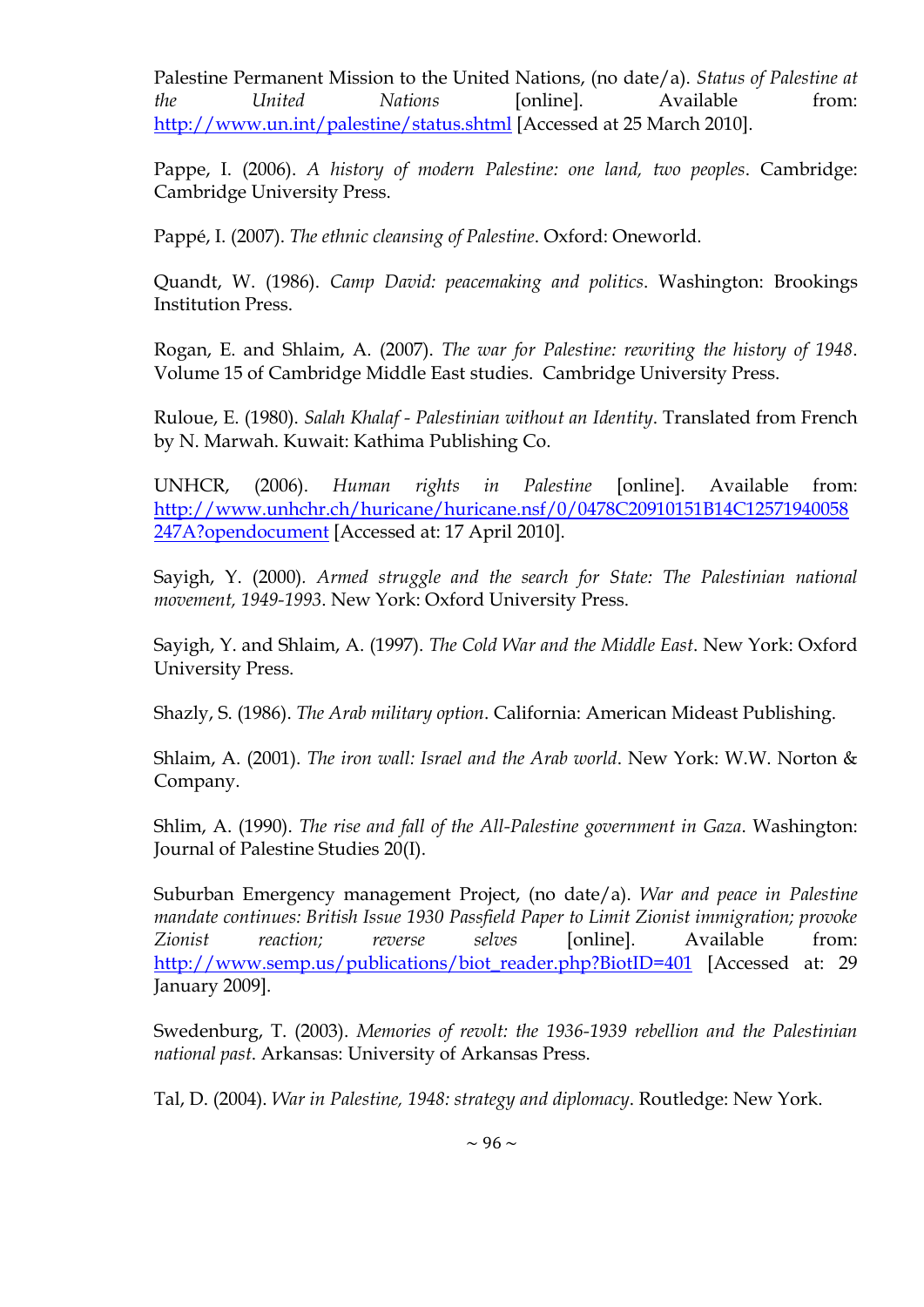Tamari, S. (2003). *Ishaq Al-Shami and the predicament of the Arab-Jew in Palestine*. Jerusalem: Institute of Jerusalem Studies.

Thomas, B. (1999). *How Israel was won: a concise history of the Arab-Israeli conflict*. Lanham (MD): Lexington Books.

UNISPAL, (1919). *Recommendations of the King-Crane Commission with regard to Syria-Palestine* and *Iraq* [online]. Available from: [http://unispal.un.org/unispal.nsf/9a798adbf322aff38525617b006d88d7/392ad7eb00](http://unispal.un.org/unispal.nsf/9a798adbf322aff38525617b006d88d7/392ad7eb00902a0c852570c000795153?OpenDocument) [902a0c852570c000795153?OpenDocument](http://unispal.un.org/unispal.nsf/9a798adbf322aff38525617b006d88d7/392ad7eb00902a0c852570c000795153?OpenDocument) [Accessed at: 10 January 2010].

UNISPAL, (1922). *Correspondence with the Palestine Arab delegation and the Zionist organisation* [online]. Available from: [http://unispal.un.org/unispal.nsf/9a798adbf322aff38525617b006d88d7/48a7e5584e](http://unispal.un.org/unispal.nsf/9a798adbf322aff38525617b006d88d7/48a7e5584ee1403485256cd8006c3fbe?OpenDocument) [e1403485256cd8006c3fbe?OpenDocument](http://unispal.un.org/unispal.nsf/9a798adbf322aff38525617b006d88d7/48a7e5584ee1403485256cd8006c3fbe?OpenDocument) [Accessed at: 17 January 2010].

UNISPAL, (1930). *Report on Immigration, Land Settlement and Development (John Hope Simpson* Report) [online]. Available from: [http://unispal.un.org/unispal.nsf/9a798adbf322aff38525617b006d88d7/e3ed8720f8](http://unispal.un.org/unispal.nsf/9a798adbf322aff38525617b006d88d7/e3ed8720f8707c9385256d19004f057c?OpenDocument) [707c9385256d19004f057c?OpenDocument](http://unispal.un.org/unispal.nsf/9a798adbf322aff38525617b006d88d7/e3ed8720f8707c9385256d19004f057c?OpenDocument) [Accessed at: 17 January 2010].

UNISPAL, (1930). *Statement of Policy by His Majesty's government in the United Kingdom (Passfield White Paper)* [online]. Available from: [http://unispal.un.org/unispal.nsf/9a798adbf322aff38525617b006d88d7/1942d93e96](http://unispal.un.org/unispal.nsf/9a798adbf322aff38525617b006d88d7/1942d93e9658c5ce85256d44006d8764?OpenDocument) [58c5ce85256d44006d8764?OpenDocument\[](http://unispal.un.org/unispal.nsf/9a798adbf322aff38525617b006d88d7/1942d93e9658c5ce85256d44006d8764?OpenDocument)Accessed at: 17 January 2010].

UNISPAL, (1930). *Report of the Commission appointed by His Majesty's Government in the United Kingdom of Great Britain and Northern Ireland, with the approval of the Council of the League of Nations, to determine the rights and claims of Moslems and Jews in connection with the Western or Wailing Wall at Jerusalem* [online]. Available form: [http://unispal.un.org/unispal.nsf/9a798adbf322aff38525617b006d88d7/59a92104ed](http://unispal.un.org/unispal.nsf/9a798adbf322aff38525617b006d88d7/59a92104ed00dc468525625b00527fea?OpenDocument) [00dc468525625b00527fea?OpenDocument](http://unispal.un.org/unispal.nsf/9a798adbf322aff38525617b006d88d7/59a92104ed00dc468525625b00527fea?OpenDocument) [Accessed: 07 January 2010].

UNISPAL, (1939). *[Report of a Committee Set up to Consider Certain Correspondence](http://domino.un.org/unispal.nsf/3d14c9e5cdaa296d85256cbf005aa3eb/4c4f7515dc39195185256cf7006f878c!OpenDocument)  [Between Sir Henry McMahon and the Sharif of Mecca in 1915 and 1916](http://domino.un.org/unispal.nsf/3d14c9e5cdaa296d85256cbf005aa3eb/4c4f7515dc39195185256cf7006f878c!OpenDocument) (Cmd.5974)* [online]. The contract of the contract of the contract of the form:  $\Delta$  available form: [http://unispal.un.org/unispal.nsf/9a798adbf322aff38525617b006d88d7/4c4f7515dc3](http://unispal.un.org/unispal.nsf/9a798adbf322aff38525617b006d88d7/4c4f7515dc39195185256cf7006f878c?OpenDocument&Highlight=0,Report,of,a,Committee,Set,up,to,Consider,Certain,Correspondence,Between,Sir,Henry) [9195185256cf7006f878c?OpenDocument&Highlight=0,Report,of,a,Committee,Set,up,t](http://unispal.un.org/unispal.nsf/9a798adbf322aff38525617b006d88d7/4c4f7515dc39195185256cf7006f878c?OpenDocument&Highlight=0,Report,of,a,Committee,Set,up,to,Consider,Certain,Correspondence,Between,Sir,Henry) [o,Consider,Certain,Correspondence,Between,Sir,Henry](http://unispal.un.org/unispal.nsf/9a798adbf322aff38525617b006d88d7/4c4f7515dc39195185256cf7006f878c?OpenDocument&Highlight=0,Report,of,a,Committee,Set,up,to,Consider,Certain,Correspondence,Between,Sir,Henry) [Accessed: 10 February 2010].

UNISPAL, (1947). *Documents by Date: April 1947* [online]. Available from: [http://unispal.un.org/unispal.nsf/vDateDoc?OpenView&Start=1&Count=150&Exp](http://unispal.un.org/unispal.nsf/vDateDoc?OpenView&Start=1&Count=150&Expand=64.9#64.9) [and=64.9#64.9](http://unispal.un.org/unispal.nsf/vDateDoc?OpenView&Start=1&Count=150&Expand=64.9#64.9) [Accessed: 23 March 2010].

UNISPAL, (1947). *Letter from the United Kingdom Delegation to the United Nations has been received by the Acting Secretary-General (A/286)* [online]. Available from: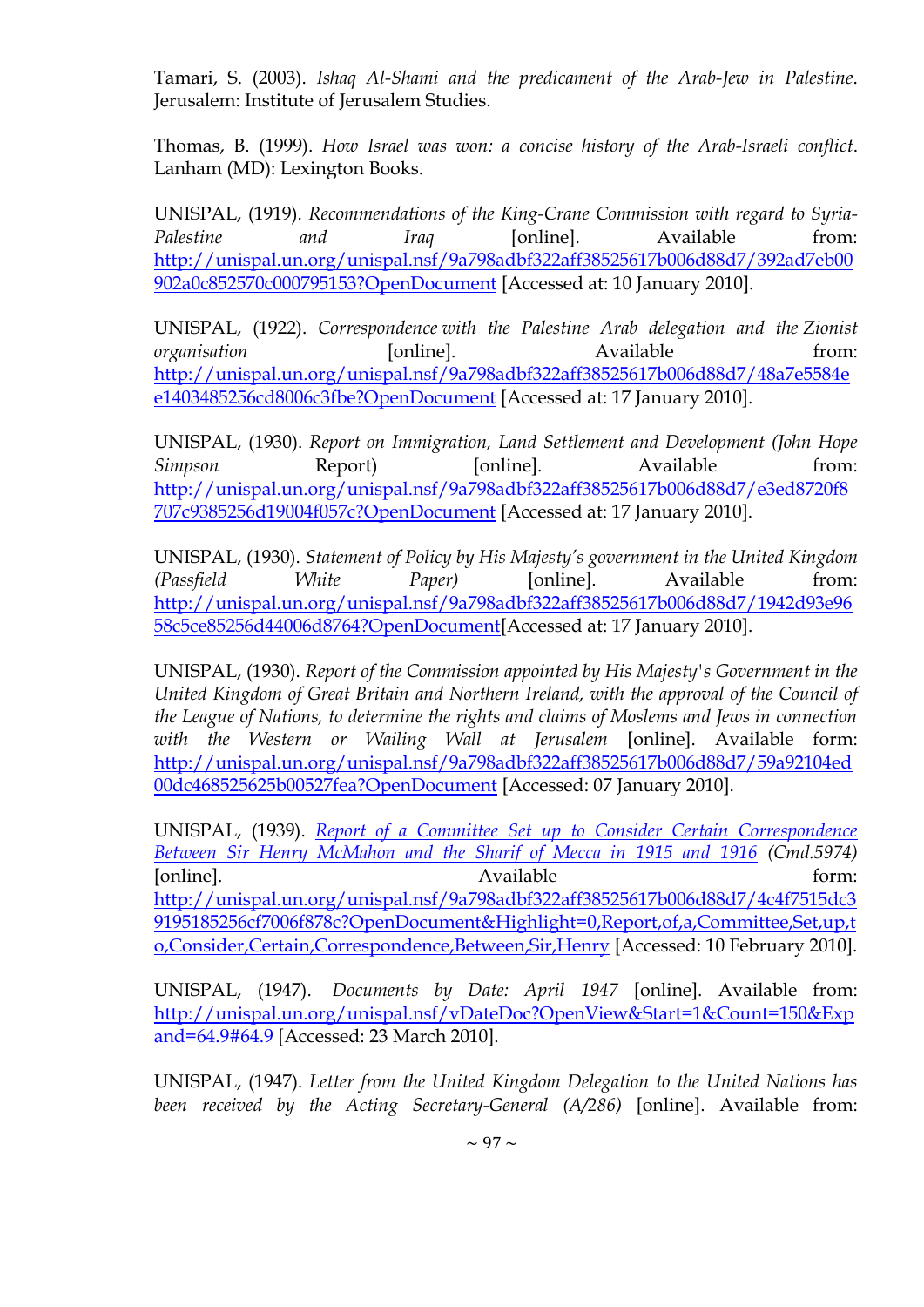[http://unispal.un.org/unispal.nsf/9a798adbf322aff38525617b006d88d7/87aaa6be8a](http://unispal.un.org/unispal.nsf/9a798adbf322aff38525617b006d88d7/87aaa6be8a3a7015802564ad0037ef57?OpenDocument&Highlight=0,A/286) [3a7015802564ad0037ef57?OpenDocument&Highlight=0,A/286](http://unispal.un.org/unispal.nsf/9a798adbf322aff38525617b006d88d7/87aaa6be8a3a7015802564ad0037ef57?OpenDocument&Highlight=0,A/286) [Accessed: 23 March 2010].

UNISPAL, (1947). *United Nations General Assembly Seventy-first plenary meeting (A/PV.71)* [online]. Available from: [http://unispal.un.org/unispal.nsf/9a798adbf322aff38525617b006d88d7/66b5255358](http://unispal.un.org/unispal.nsf/9a798adbf322aff38525617b006d88d7/66b525535828c36585257194006cf02c?OpenDocument&Highlight=0,A/PV.71) [28c36585257194006cf02c?OpenDocument&Highlight=0,A/PV.71](http://unispal.un.org/unispal.nsf/9a798adbf322aff38525617b006d88d7/66b525535828c36585257194006cf02c?OpenDocument&Highlight=0,A/PV.71) [Accessed: 25 March 2010].

UNISPAL, (1947). *The Political History of Palestine under British administration Memorandum by His Britannic Majesty's Government* [online]. Available from: [http://unispal.un.org/unispal.nsf/9a798adbf322aff38525617b006d88d7/16b8c7cc80](http://unispal.un.org/unispal.nsf/9a798adbf322aff38525617b006d88d7/16b8c7cc809b7e5b8525694b0071f3bd?OpenDocument) [9b7e5b8525694b0071f3bd?OpenDocument](http://unispal.un.org/unispal.nsf/9a798adbf322aff38525617b006d88d7/16b8c7cc809b7e5b8525694b0071f3bd?OpenDocument) [Accessed at: 23 January 2010].

UNISPAL, (1948). *Report Regarding the Assassination of the United Nations Mediator S*/1018 **[online]**. Available form: [http://unispal.un.org/unispal.nsf/9a798adbf322aff38525617b006d88d7/45fc0c6e511](http://unispal.un.org/unispal.nsf/9a798adbf322aff38525617b006d88d7/45fc0c6e511ec0c5802564d400560ca0?OpenDocument) [ec0c5802564d400560ca0?OpenDocument](http://unispal.un.org/unispal.nsf/9a798adbf322aff38525617b006d88d7/45fc0c6e511ec0c5802564d400560ca0?OpenDocument) [Accessed; 20 March 2010].

UNISPAL, (1949). *U.N. Conciliation Commission for Palestine: Report of the UN Economic Survey Mission, A/AC.25/6* [online]. Available at: [http://unispal.un.org/unispal.nsf/d0911f77d9bb1f14852574050052b8d6/c2a078fc40](http://unispal.un.org/unispal.nsf/d0911f77d9bb1f14852574050052b8d6/c2a078fc4065d30285256df30068d278?OpenDocument&Highlight=0,A/AC.25/6) [65d30285256df30068d278?OpenDocument&Highlight=0,A/AC.25/6](http://unispal.un.org/unispal.nsf/d0911f77d9bb1f14852574050052b8d6/c2a078fc4065d30285256df30068d278?OpenDocument&Highlight=0,A/AC.25/6) [Accessed: 23 February 2010].

UNISPAL, (1974). *United Nations* General Assembly *Twenty-Ninth Session Official Records* A/PV.2282 and Corr.1 [online]. Available at: [http://unispal.un.org/unispal.nsf/9a798adbf322aff38525617b006d88d7/a238ec7a3e](http://unispal.un.org/unispal.nsf/9a798adbf322aff38525617b006d88d7/a238ec7a3e13eed18525624a007697ec?OpenDocument) [13eed18525624a007697ec?OpenDocument](http://unispal.un.org/unispal.nsf/9a798adbf322aff38525617b006d88d7/a238ec7a3e13eed18525624a007697ec?OpenDocument) [Accessed 29 January 2010].

UNISPAL, (1990). *The origins and evolution of the Palestine problem: 1917-1988* [online]. Available from:

[http://unispal.un.org/unispal.nsf/1ce874ab1832a53e852570bb006dfaf6/57c45a3dd0](http://unispal.un.org/unispal.nsf/1ce874ab1832a53e852570bb006dfaf6/57c45a3dd0d46b09802564740045cc0a?OpenDocument) [d46b09802564740045cc0a?OpenDocument](http://unispal.un.org/unispal.nsf/1ce874ab1832a53e852570bb006dfaf6/57c45a3dd0d46b09802564740045cc0a?OpenDocument) [Accessed 17 January 2010].

UNISPAL, (1999). *Statement of the conference of High Contracting Parties to the Fourth*  Geneva Convention [online]. Available from: <http://unispal.un.org/UNISPAL.NSF/0/43B9F2B1643B4AEE85256E37005946EA> [Accessed: 20 April 2010].

UNISPAL, (1947). *letter from the United Kingdom Delegation to the Acting Secretary-General of the United Nations, Document no. A/286* [online]. Available from: [http://unispal.un.org/unispal.nsf/9a798adbf322aff38525617b006d88d7/87aaa6be8a](http://unispal.un.org/unispal.nsf/9a798adbf322aff38525617b006d88d7/87aaa6be8a3a7015802564ad0037ef57?OpenDocument) [3a7015802564ad0037ef57?OpenDocument](http://unispal.un.org/unispal.nsf/9a798adbf322aff38525617b006d88d7/87aaa6be8a3a7015802564ad0037ef57?OpenDocument) [Accessed 15 January 2010].